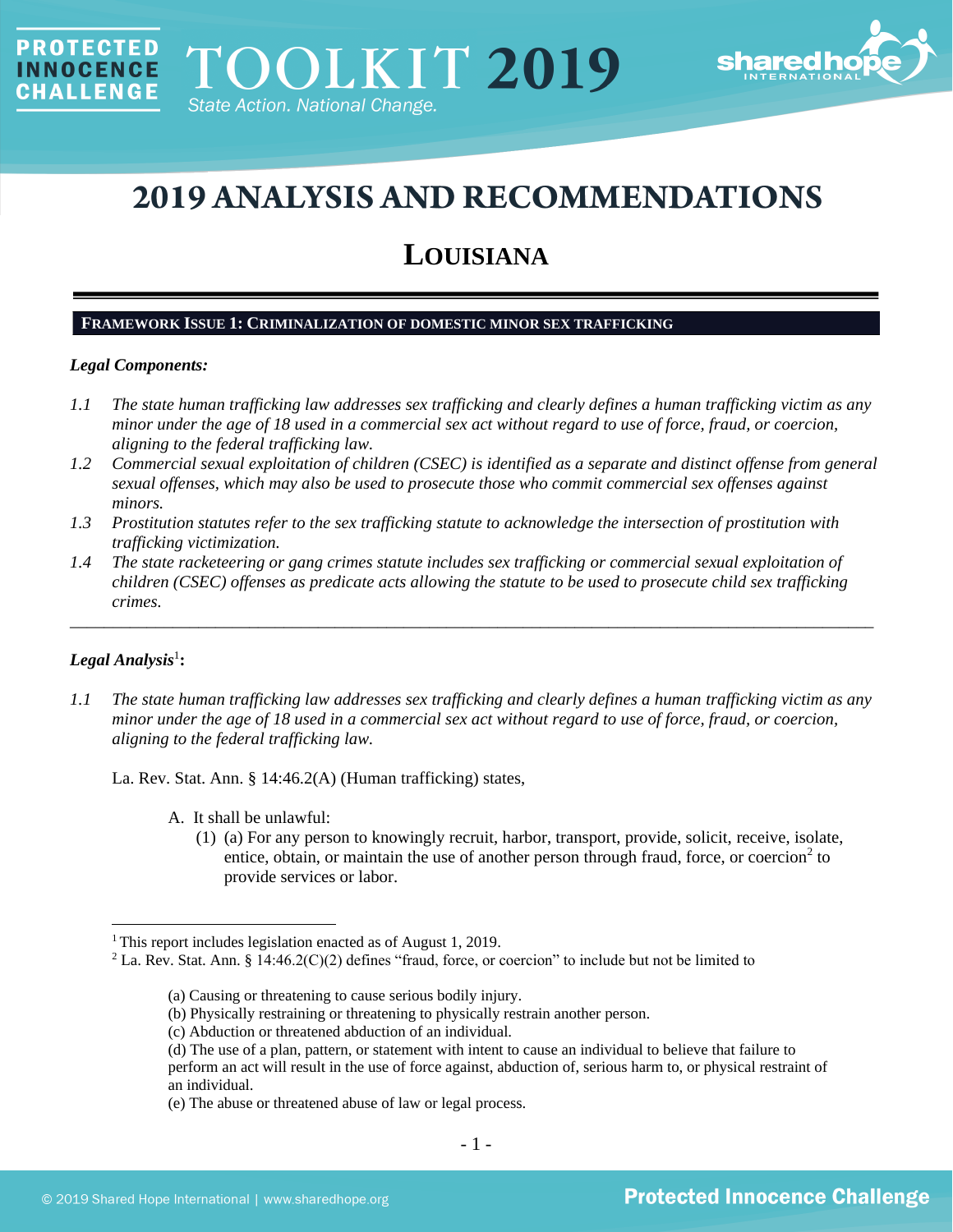(b) For any person to knowingly recruit, harbor, transport, provide, solicit, sell, purchase, receive, isolate, entice, obtain, or maintain the use of a person under the age of twenty-one years for the purpose of engaging in commercial sexual activity regardless of whether the person was recruited, harbored, transported, provided, solicited, sold, purchased, received, isolated, enticed, obtained, or maintained through fraud, force, or coercion. It shall not be a defense to prosecution for a violation of the provisions of this Subparagraph that the person did not know the age of the victim or that the victim consented to the prohibited activity.

(2) For any person to knowingly benefit from activity prohibited by the provisions of this Section. (3) For any person to knowingly facilitate any of the activities prohibited by the provisions of this Section by any means, including but not limited to helping, aiding, abetting, or conspiring, regardless of whether a thing of value has been promised to or received by the person.

. . . .

<span id="page-1-0"></span>D. It shall not be a defense to prosecution for a violation of this Section that the person being recruited, harbored, transported, provided, solicited, received, isolated, enticed, obtained, or maintained is actually a law enforcement officer or peace officer acting within the official scope of his duties.

A conviction under this statute is ordinarily punishable by imprisonment up to 10 years at hard labor and a possible fine of \$10,000. La. Rev. Stat. Ann.  $\S$  14:46.2(B)(1).<sup>3</sup> A conviction "when the services include commercial sexual activity<sup>4</sup> or any sexual conduct constituting a crime under the laws of this state" is punishable by imprisonment up to 20 years at hard labor and a possible fine of \$15,000. La. Rev. Stat. Ann. § 14:46.2(B)(2)(a). Additionally, for offenders who traffic a child under 21 years of age for commercial sexual services, under La. Rev. Stat. Ann. § 14:46.2(B)(2)(b), "in violation of the provisions of Subparagraph (A)(1)(b) of this Section shall be fined not more than \$50,000, imprisoned at hard labor for not less than 15 years, nor more than 50 years, or both." Furthermore, when a person commits an offense of trafficking involving a person under 18, the sentence is increased to imprisonment for 5–25 years at hard labor, 5 years of which "shall be without the benefit of parole, probation, or suspension of sentence," and a possible fine of \$25,000. La. Rev. Stat. Ann. § 14:46.2(B)(3).

(f) The actual or threatened destruction, concealment, removal, confiscation, or possession of any actual or purported passport or other immigration document, or any other actual or purported government identification document, of another person.

(g) Controlling or threatening to control an individual's access to a controlled dangerous substance as set forth in R.S. 40:961 et seq.

(h) The use of an individual's physical or mental impairment, where such impairment has substantial adverse effects on the individual's cognitive or volitional functions.

(i) The use of debt bondage or civil or criminal fraud.

<sup>3</sup> Offenders prosecuted under human trafficking, some sexual offenses, or some CSEC statutes are not eligible for waiver of minimum mandatory sentences. La. Code Crim. Proc. art. 890.1 establishes that waiver of minimum mandatory sentences shall not apply to

. . . . (9) R.S. 14:42 (First degree rape), (10) R.S. 14:42.1 (Second degree rape),

(11) R.S. 14:43 (Third degree rape),

(12) R.S. 14:43.1 (Sexual battery),

(13) R.S. 14:43.2 (Second degree sexual battery),

(17) R.S. 14:46.2 (Human trafficking),

(18) R.S. 14:46.3 (Trafficking of children for sexual purposes)

. . . .

. . . .

<sup>4</sup> La. Rev. Stat. Ann. § 14:46.2(C)(1) defines "commercial sexual activity" as "any sexual act performed or conducted when anything of value has been given, promised, or received by any person."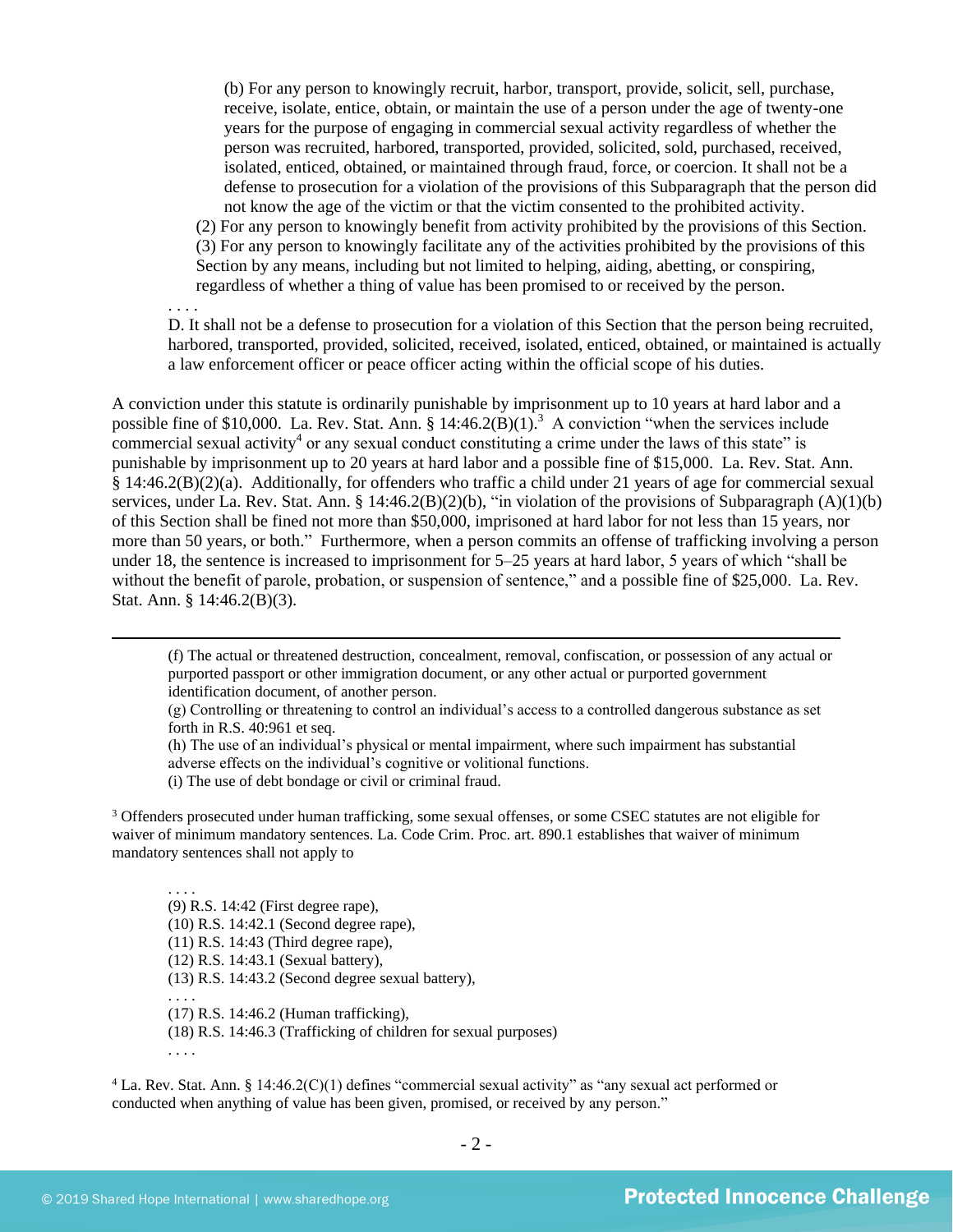Louisiana has enacted a separate statute making the sex trafficking of children a crime that does not require a showing of force, fraud, or coercion. La. Rev. Stat. Ann. § 14:46.3 (A), (B) (Trafficking of children for sexual purposes) states,

A. It shall be unlawful:

(1) For any person to knowingly recruit, harbor, transport, provide, sell, purchase, receive, isolate, entice, obtain, or maintain the use of a person under the age of eighteen years for the purpose of engaging in commercial sexual activity.

(2) For any person to knowingly benefit from activity prohibited by the provisions of this Section. (3) For any parent, legal guardian, or person having custody of a person under the age of eighteen years to knowingly permit or consent to such minor entering into any activity prohibited by the provisions of this Section.

(4) For any person to knowingly facilitate any of the activities prohibited by the provisions of this Section by any means, including but not limited to helping, aiding, abetting, or conspiring, regardless of whether a thing of value has been promised to or received by the person.

- (5) For any person to knowingly advertise any of the activities prohibited by this Section.
- (6) For any person to knowingly sell or offer to sell travel services that include or facilitate any of the activities prohibited by this Section.

B. For purposes of this Section, "commercial sexual activity" means any sexual act performed or conducted when anything of value has been given, promised, or received by any person.

Pursuant to La. Rev. Stat. Ann. § 14:46.3(C)(3), "It shall not be a defense to prosecution for a violation of this Section that the person being recruited, harbored, transported, provided, sold, purchased, received, isolated, enticed, obtained, or maintained is actually a law enforcement officer or peace officer acting within the official scope of his duties." A conviction under this statute is ordinarily<sup>5</sup> punishable by imprisonment for 15–50 years at hard labor, a possible fine of \$50,000, or both. La. Rev. Stat. Ann. § 14:46.3(D)(1)(a). However, if the victim is under 14, a conviction is punishable by a possible fine of \$75,000 and imprisonment for 25–50 years at hard labor with no possibility of "probation, parole, or suspension of sentence" for at least 25 years. La. Rev. Stat. Ann. § 14:46.3(D)(1)(b). Furthermore, any person who violates any of La. Rev. Stat. Ann. § 14:46.3(A)(1), (2), (4), (5) or (6) who was previously convicted of a sex offense when the victim of the sex offense was under 18, shall be fined up to \$100,000 and shall be imprisoned at hard labor for not less than 50 years or life with no possibility of "probation, parole, or suspension of sentence" for at least 50 years. La. Rev. Stat. Ann. § 14:46.3(D)(1)(c).

In addition, a convicted violator of La. Rev. Stat. Ann. § 14:46.3(A)(3) must "serve at least five years of the sentence provided for in subparagraph  $(D)(1)(a)$  of this Section without the benefit of probation, parole, or suspension of sentence," and if the victim is under 14, at least 10 years. La. Rev. Stat. Ann. § 14:46.3(D)(2).

Lastly, pursuant to La. Code Crim. Proc. art. 890.3(A)(1), (C) (Sentencing for crimes of violence), persons convicted of committing or attempting to commit offenses under La. Rev. Stat. Ann. § 14:46.2 (Human trafficking) or § 14:46.3 (Trafficking of children for sexual purposes) are considered offenders of "crimes of violence" and, thus, have restricted "eligibility for suspension or deferral of sentence[s] . . . ." La. Code Crim. Proc. art. 893(A), (E) (Suspension and deferral of sentence and probation in felony case) further limits any eligibility for sentence suspensions or deferments, stating,

<sup>&</sup>lt;sup>5</sup> Pursuant to La. Rev. Stat. Ann. § 14:46.3(D)(2) (Trafficking of children for sexual purposes), "Whoever violates the provisions of Paragraph (A)(3) of this Section shall be required to serve at least five years of the sentence imposed provided for in Subparagraph  $(D)(1)(a)$  of this Section without benefit of probation, parole, or suspension of sentence. Whoever violates the provisions of Paragraph  $(A)(3)$  when the victim is under the age of fourteen years shall be required to serve at least ten years of the sentence provided for in Subparagraph  $(D)(1)(b)$  of this Section without benefit of probation, parole, or suspension of sentence."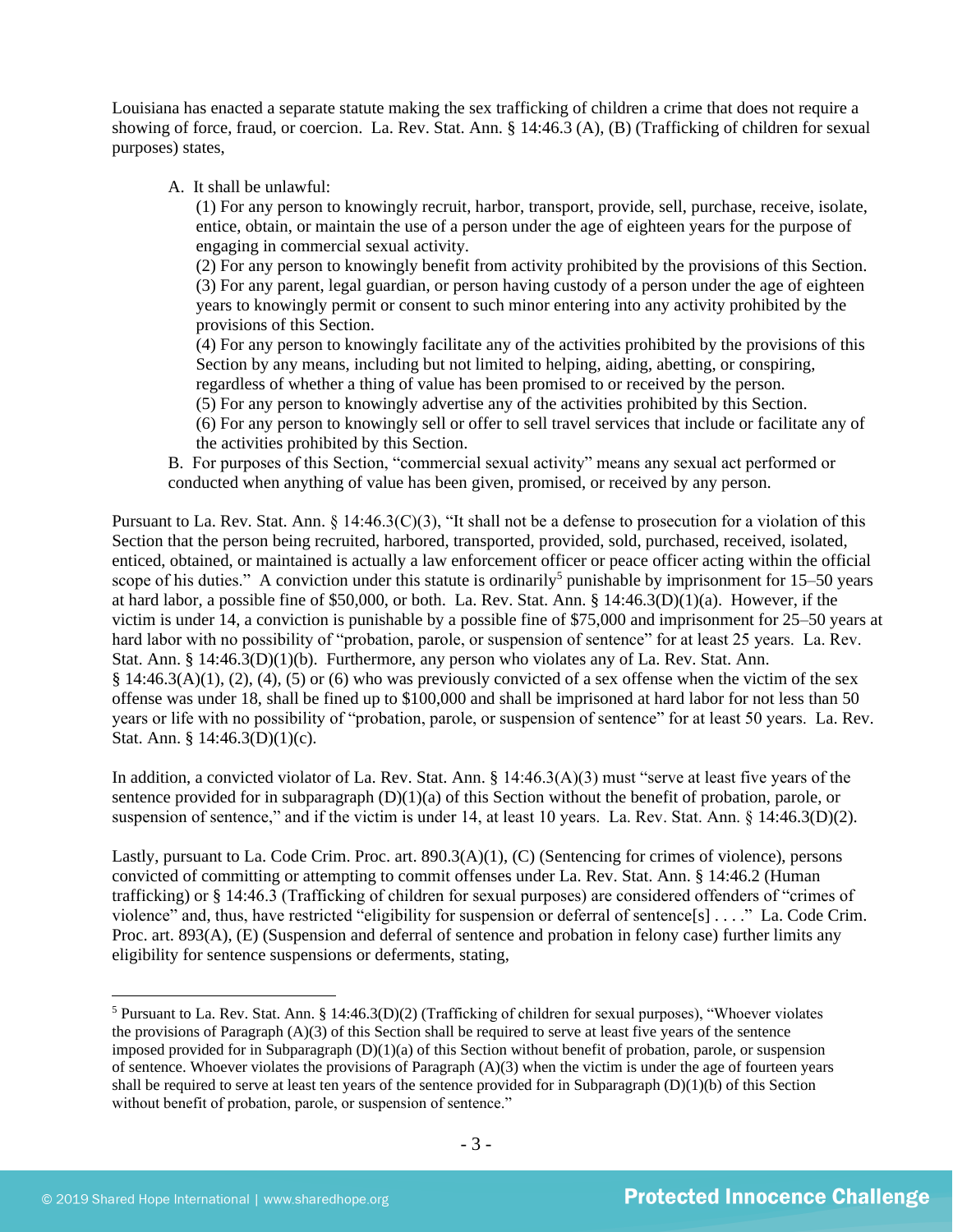A. . . . .

(2) The court shall not suspend the sentence of a conviction of an offense that is designated in the court minutes as a crime of violence pursuant to Article 890.3 . . . .

. . . . . . . .

E.  $(1)$  ....

(b) The court shall not defer a sentence under this provision for an offense or attempted offense that is designated in the court minutes as a crime of violence pursuant to Article 890.3 or that is defined as a sex offense as defined by R.S. 15:541, involving a child under the age of seventeen years . . . .

*1.2 Commercial sexual exploitation of children (CSEC) is identified as a separate and distinct offense from general sexual offenses, which may also be used to prosecute those who commit commercial sex offenses against minors.*

The following state laws create separate and specific crimes of commercial sexual exploitation of children:

1. La. Rev. Stat. Ann. § 14:82(C) (Prostitution; definition; penalties; enhancement) states in part,

. . . . (4) Whoever commits the crime of prostitution with a person under the age of eighteen years shall be fined not more than fifty thousand dollars, imprisoned at hard labor for not less than fifteen years nor more than fifty years, or both.

(5) Whoever commits the crime of prostitution with a person under the age of fourteen years shall be fined not more than seventy-five thousand dollars, imprisoned at hard labor for not less than twenty-five years nor more than fifty years, or both.

. . . .

2. La. Rev. Stat. Ann. § 14:82.2 (Purchase of commercial sexual activity; penalties) states,

It shall be unlawful for any person to knowingly give, agree to give, or offer to give anything of value to another in order to engage in sexual intercourse<sup> $6$ </sup> with a person who receives or agrees to receive anything of value as compensation for such activity.

A person convicted under La. Rev. Stat. Ann. § 14:82.2 is subject to a fine of \$750, imprisonment up to six months, or both. However, a person who violates La. Rev. Stat. Ann. § 14:82.2 and knows the person "to be under the age of eighteen years, or with a person the offender knows to be a victim of human trafficking as defined by R.S. 14:46.2 or trafficking of children for sexual purposes as defined by R.S. 14:46.3" is subject to imprisonment at hard labor for 15–50 years, a fine of \$3,000–\$50,000, or both. If the offender knows the person is under the age of fourteen years, he is subject to a fine of \$5,000–\$75,000, imprisonment at hard labor 25–50 years, or both. La. Rev. Stat. Ann. § 14:82.2(C)(1), (4), (5).<sup>7</sup>

3. La. Rev. Stat. Ann. § 14:82.1(A)(1) (Prostitution; persons under eighteen; additional offenses) makes it unlawful " $[f]$ or any person over the age of seventeen to engage in sexual intercourse<sup>8</sup> with any

<sup>&</sup>lt;sup>6</sup> "For purposes of this Component, 'sexual intercourse' means anal, oral, or vaginal intercourse or any other sexual activity constituting a crime pursuant to the laws of this state." La. Rev. Stat. Ann. § 14:82.2(B).

<sup>7</sup> Further, La. Rev. Stat. Ann. § 14:82(D) requires the court to "order the offender to complete the Buyer Beware Program, as provided for in R.S. 15:243, to educate the offender about the harms, exploitation, and negative effects of prostitution. The court shall impose additional court costs in the amount of [\$200] to defer the costs of the program."

<sup>&</sup>lt;sup>8</sup> "Sexual intercourse" is defined in La. Rev. Stat. Ann. § 14:82.1(C) as "anal, oral, or vaginal sexual intercourse."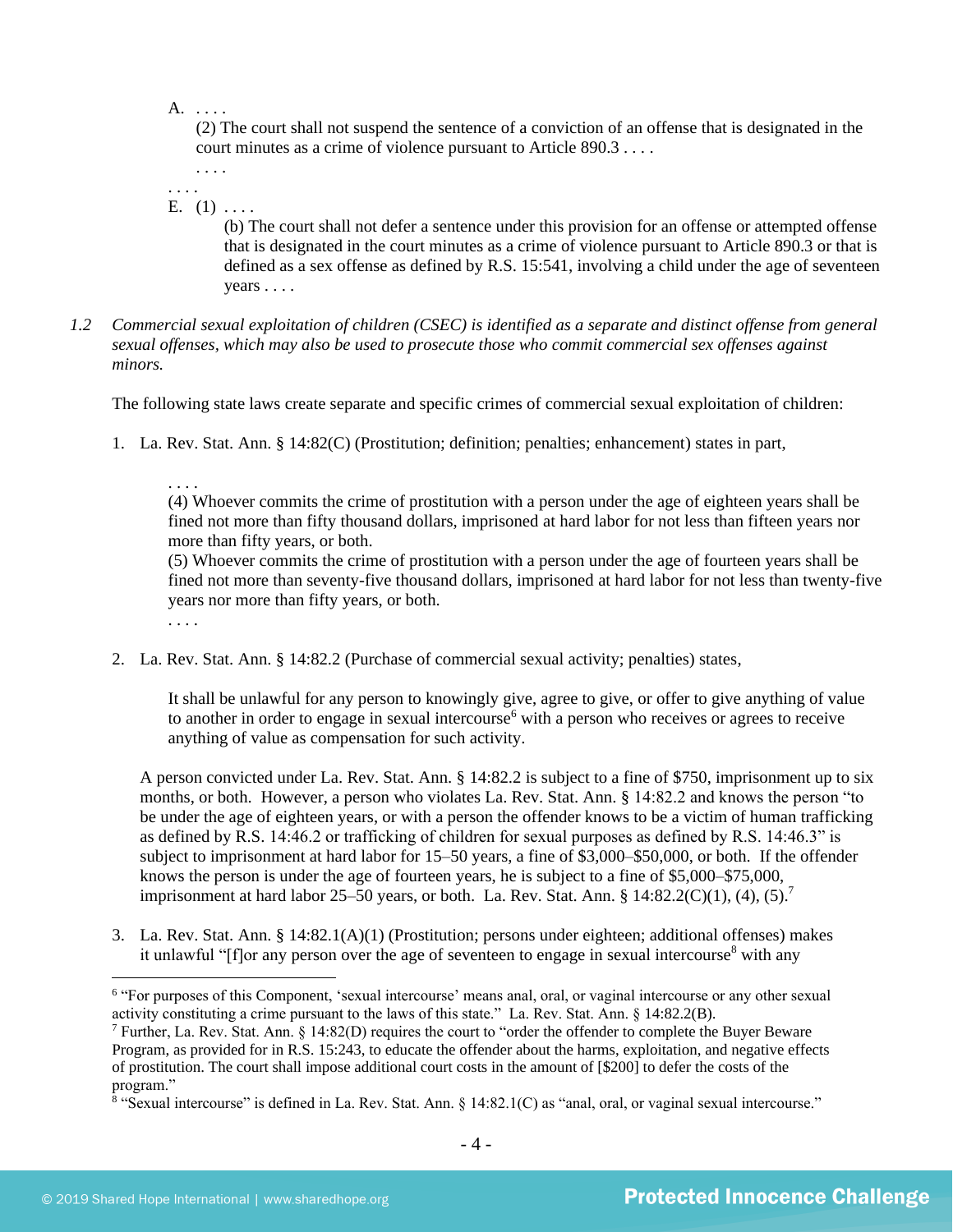person under the age of eighteen who is practicing prostitution, and there is an age difference of greater than two years between the two persons." A conviction under this statute is punishable by imprisonment for 15–50 years of hard labor, a possible fine of \$50,000, or both. La. Rev. Stat. Ann.  $$14:82.1(D)(1).$ 

4. La. Rev. Stat. Ann. § 14:86(A) (Enticing persons into prostitution) states,

Enticing persons into prostitution is committed when any person over the age of seventeen entices, places, persuades, encourages, or causes the entrance of any other person under the age of twenty-one into the practice of prostitution, either by force, threats, promises, or by any other device or scheme . . . .

A conviction under this statute when the person being enticed is under 18 years is punishable by imprisonment at hard labor for 15–50 years, a possible fine of \$50,000, or both, and if the person being enticed into prostitution is under 14 years, a conviction is punishable by 25–50 years at hard labor, a possible fine of \$75,000, or both. La. Rev. Stat. Ann. § 14:86(B)(1)(b), (c).

5. La. Rev. Stat. Ann. § 14:81.3(A)(1) (Computer-aided solicitation of a minor) states,

<span id="page-4-0"></span>Computer-aided solicitation of a minor is committed when a person seventeen years of age or older knowingly contacts or communicates, through the use of electronic textual communication,<sup>9</sup> with a person who has not yet attained the age of seventeen where there is an age difference of greater than two years, or a person reasonably believed to have not yet attained the age of seventeen and reasonably believed to be at least two years younger, for the purpose of or with the intent to persuade, induce, entice, or coerce the person to engage or participate in sexual conduct<sup>10</sup> or a crime of violence as defined in [R.S. 14:2\(B\)](https://www.lexis.com/research/buttonTFLink?_m=cab6dd21dd29306a3d10703ad9288f43&_xfercite=%3ccite%20cc%3d%22USA%22%3e%3c%21%5bCDATA%5bLa.%20R.S.%2014%3a81.3%5d%5d%3e%3c%2fcite%3e&_butType=4&_butStat=0&_butNum=2&_butInline=1&_butinfo=LACODE%2014%3a2&_fmtstr=FULL&docnum=1&_startdoc=1&wchp=dGLbVzV-zSkAA&_md5=d31e1e2fad189a60cd471ae8696c87cd) [Definitions],<sup>11</sup> or with the intent to engage or participate in sexual conduct in the presence of the person who has not yet attained the age of seventeen, or person reasonably believed to have not yet attained the age of seventeen.

Subsection (2) states in part that it is a crime for a person as described above to communicate "for the purpose of or with the intent to arrange for any third party to engage in any of the conduct proscribed

. . . .

- (10) Forcible or second degree rape.
- (11) Simple or third degree rape. . . . .
- (42) Trafficking of children for sexual purposes.
- (43) Human trafficking.
- . . . .

<sup>&</sup>lt;sup>9</sup> "Electronic textual communication" is defined in La. Rev. Stat. Ann. § 14:81.3(D)(1) as "a textual communication made through the use of a computer on-line service, Internet service, or any other means of electronic communication, including but not limited to a local bulletin board service, Internet chat room, electronic mail, or online messaging service."

<sup>&</sup>lt;sup>10</sup> "Sexual conduct" is defined in La. Rev. Stat. Ann.  $\S$  14:81.3(D)(2) as "actual or simulated sexual intercourse, deviant sexual intercourse, sexual bestiality, masturbation, sadomasochistic abuse, lewd exhibition of the genitals, or any lewd or lascivious act."

<sup>&</sup>lt;sup>11</sup> La. Rev. Stat. Ann. § 14:2(B) defines a "crime of violence" as

an offense that has, as an element, the use, attempted use, or threatened use of physical force against the person or property of another, and that, by its very nature, involves a substantial risk that physical force against the person or property of another may be used in the course of committing the offense or an offense that involves the possession or use of a dangerous weapon. The following enumerated offenses and attempts to commit any of them are included as "crimes of violence":

<sup>(9)</sup> Aggravated or first degree rape.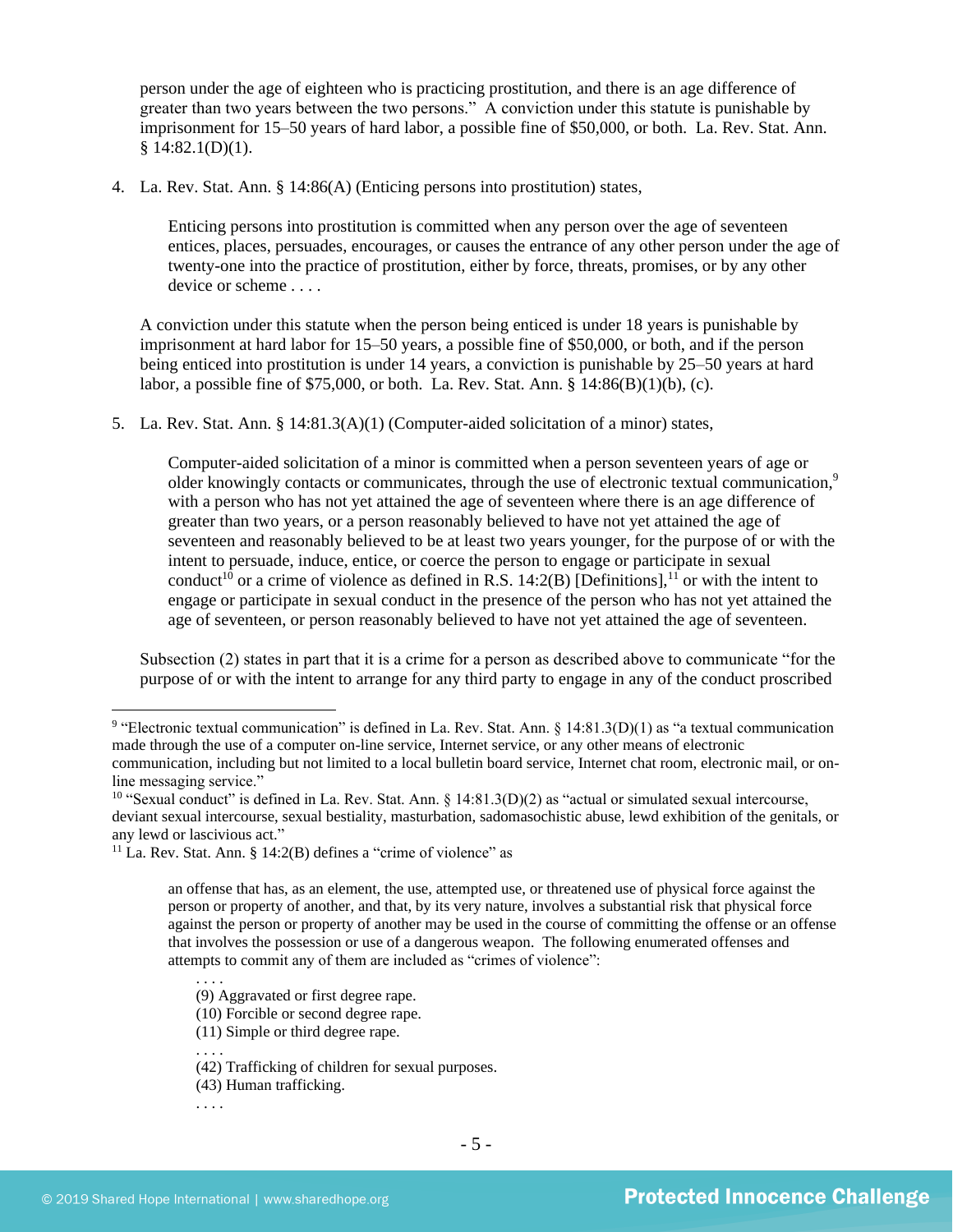by the provisions of Paragraph (1) of this Subsection," and subsection (3) criminalizes the use of electronic textual communication "for the purpose of recruiting, enticing, or coercing" a minor for commercial sexual activity. Subsection (4) ensures that the criminal liability attaches in cases where "the contact or communication is initially made through the use of electronic textual communication and subsequent communication is made through the use of any other form of communication." La. Rev. Stat. Ann. § 14:81.3(A)(2), (3), (4).

All convictions under La. Rev. Stat. Ann. § 14:81.3(A), unless specifically mentioned below, are punishable by imprisonment at hard labor "without benefit of parole, probation, or suspension of sentence" and a possible fine of \$10,000. La. Rev. Stat. Ann. § 14:81.3(B). If the victim is 13–16, a conviction is punishable by imprisonment for 5–10 years, and, if the victim is under 13, a conviction is punishable by imprisonment for 10–20 years. La. Rev. Stat. Ann. § 14:81.3(B)(1)(a), (b). If the victim is "reasonably believed to have not yet attained the age of seventeen," a conviction is punishable by imprisonment for 2–10 years. La. Rev. Stat. Ann. § 14:81.3(B)(1)(c). If "the computer-aided solicitation results in actual sexual conduct between the offender and victim and the difference between the age of the victim and the age of the offender is five years or greater," a conviction is punishable by imprisonment for 7–10 years, "with or without hard labor." La. Rev. Stat. Ann. § 14:81.3(B)(1)(d). Subsequent convictions are punishable by imprisonment for 10–20 years. La. Rev. Stat. Ann. § 14:81.3(B)(2). Finally, for any conviction under La. Rev. Stat. Ann. § 14:81.3(A), the court also may limit or restrict the offender's "access to the Internet when the Internet was used in the commission of the crime." La. Rev. Stat. Ann. § 14:81.3(B)(3).

- 6. La. Rev. Stat. Ann. § 14:81.1(A)(2)(Pornography involving juveniles) makes it a crime "for a parent, legal guardian, or custodian of a child to consent to the participation of the child in pornography involving juveniles." A conviction under La. Rev. Stat. Ann. § 14:81.1(A)(2) is punishable by imprisonment for 5–20 years at hard labor, "without benefit of probation, parole, or suspension of sentence," and a possible fine of \$50,000. La. Rev. Stat. Ann. § 14:81.1(E)(3). Additionally, it is unlawful "for a person to produce, promote, advertise, distribute, possess, or possess with the intent to distribute pornography involving juveniles" and a conviction is punishable by a possible fine of \$50,000 and 5–20 years imprisonment at hard labor "without the benefit of parole, probation, or suspension of sentence." La. Rev. Stat. Ann. §  $14:81.1(A)(1)$ ,  $(E)(1)(a)$ ,  $(2)(a)$ ,  $(4)$ . A subsequent conviction for the intentional possession of, distribution of, or intent to distribute child sexual abuse material (CSAM) shall result in a possible fine of \$75,000 and 10–40 years imprisonment at hard labor "without benefit of parole, probation, or suspension of sentence." La. Rev. Stat. Ann. §  $14:81.1(E)(1)(b)$ ,  $(2)(b)$ .
- 7. La. Rev. Stat. Ann. § 14:89.2(A) (Crime against nature by solicitation) provides, "Crime against nature by solicitation is the solicitation by a human being of another with the intent to engage in any unnatural carnal copulation for compensation." Pursuant to La. Rev. Stat. Ann. § 14:89.2(B)(3)(a), "Whoever violates the provisions of this Section, when the person being solicited is under the age of eighteen years," shall be fined not more than \$50,000, imprisoned at hard labor for 15–50 years, or both, and when the person being solicited is under the age of 14 years a conviction is subject to a possible fine of \$75,000, 25–50 years imprisonment at hard labor, or both and "[t]wenty-five years of the sentence imposed shall be without benefit of parole, probation, or suspension of sentence." La. Rev. Stat. Ann. § 14:89.2(B)(2), (3).
- 8. La. Rev. Stat. Ann. § 14:83.2 (Promoting prostitution) is "the knowing and willful control of, supervision of, or management of an enterprise for profit in which customers are charged a fee for services which include prostitution, regardless of what portion of the fee is actually for the prostitution services." A conviction under La. Rev. Stat. Ann. § 14:83.2 is punishable by a fine not to exceed \$50,000, 15–50 years imprisonment at hard labor, or both when prostitution of a person under 18 is involved, and an offender faces a fine not to exceed \$75,000, 25–50 years imprisonment at hard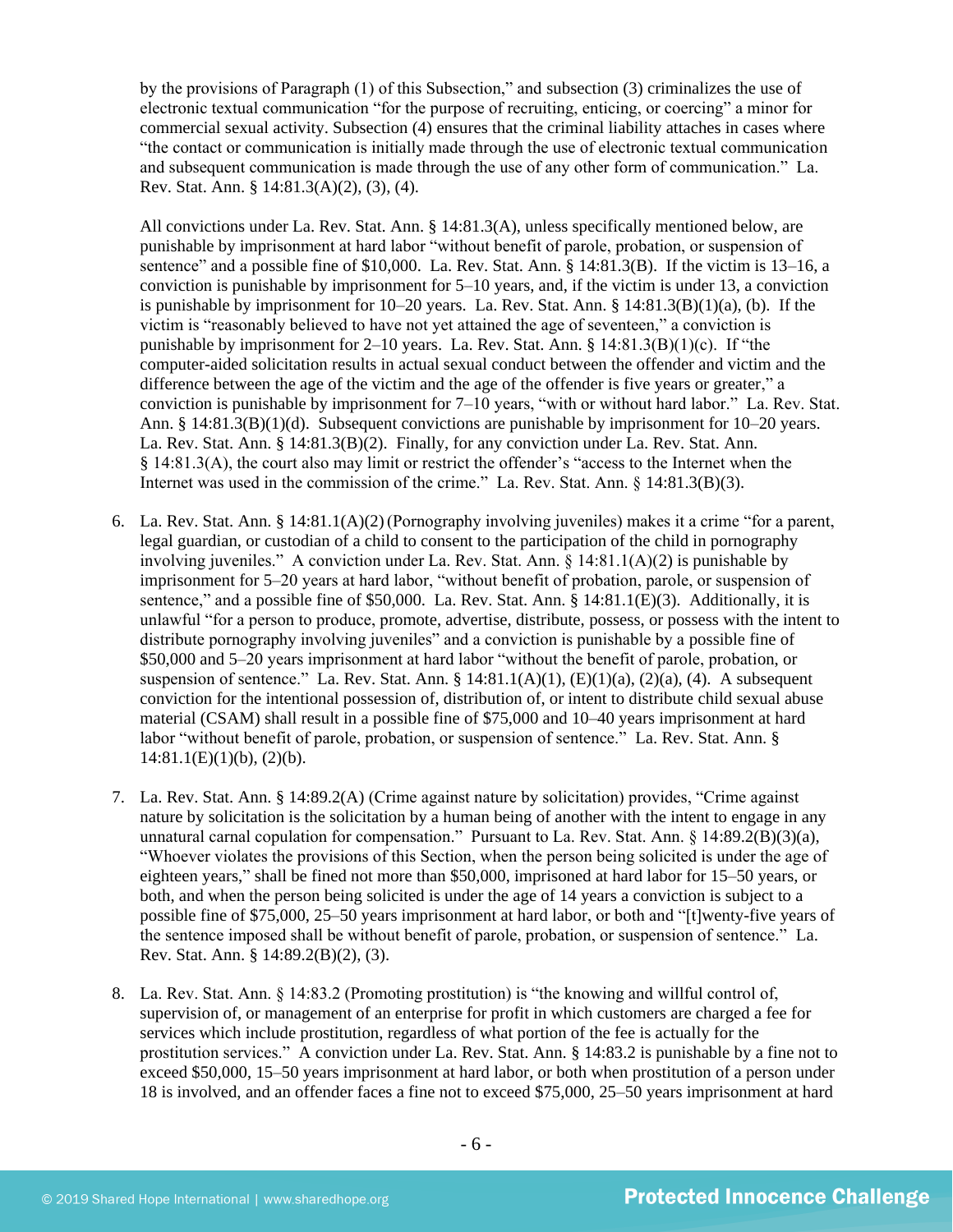labor, or both if the person engaged in prostitution is under 14. La. Rev. Stat. Ann. § 14:83.2(B)(2), (3).

9. La. Rev. Stat. Ann. § 14:84(A) (Pandering) makes any of the following intentional acts a crime:

(1) Enticing, placing, persuading, encouraging, or causing the entrance of any person into the practice of prostitution, either by force, threats, promises, or by any other device or scheme. (2) Maintaining a place where prostitution is habitually practiced,

(3) Detaining any person in any place of prostitution by force, threats,

promises, or by any other device or scheme,

(4) Receiving or accepting by a person as a substantial part of support or

maintenance anything of value which is known to be from the earnings of any person engaged in prostitution,

(5) Consenting, on the part of any parent or tutor of any person, to the person's entrance or detention in the practice of prostitution,

(6) Transporting any person from one place to another for the purpose of promoting the practice of prostitution.

Whoever commits the crime of pandering involving the prostitution of persons under the age of 18 shall be fined up to \$50,000, imprisoned at hard labor for 15–50 years, or both. Additionally, whoever commits the crime of pandering involving a person under the age of 14 shall be subject to a possible fine of \$75,000 and 25–50 years imprisonment with hard labor, or both. La. Rev. Stat. Ann.  $§ 14:84(B)(2), (3).$ 

- 10. La. Rev. Stat. Ann. § 14:104(A) (Keeping a disorderly place) is "the intentional maintaining of a place to be habitually used for any illegal purpose." A person who "commits the crime of keeping a disorderly place for the purpose of prostitution of persons under the age of eighteen" shall be fined not more than \$50,000, imprisoned at hard labor 15–50 years, or both, and if the purpose of the offender is prostitution of persons under 14, the penalty shall be a fine not more than \$75,000, 25–50 years imprisoned at hard labor, or both. La. Rev. Stat. Ann. § 14:104(B)(2), (3).
- 11. La. Rev. Stat. Ann. § 14:105(A) (Letting a disorderly place) is the "granting of the right to use any premises knowing that they are to be used as a disorderly place, or allowing the continued use of the premises with such knowledge." A person who "commits the crime of letting a disorderly place for the purpose of prostitution of persons under the age of eighteen" shall be fined not more than \$50,000, imprisoned at hard labor 15–50 years, or both, and if the purpose of the offender is prostitution of persons under 14, the penalty shall be a fine not more than \$75,000, 25–50 years imprisoned at hard labor, or both. La. Rev. Stat. Ann.  $\S$  14:105(B)(2), (3).
- 12. La. Rev. Stat. Ann. § 14:83 (Soliciting for prostitutes) criminalizes "soliciting, inviting, inducing, directing, or transporting a person to any place with the intention of promoting prostitution." A conviction, when the person being solicited is under 18, is punishable by a possible fine of \$3,000– \$50,000, 15–50 years imprisonment at hard labor, or both, and when the person being solicited is under 14, a violation is punishable by a possible fine of \$5,000–\$75,000, 25–50 years imprisonment at hard labor, or both. La. Rev. Stat. Ann. §  $14:83(B)(2)$ ,  $(3)$ .<sup>12</sup>

<sup>&</sup>lt;sup>12</sup> Further, La. Rev. Stat. Ann.  $\S$  14:83(B)(4) requires the court to "order the offender to complete the Buyer Beware Program, as provided for in R.S. 15:243, to educate the offender about the harms, exploitation, and negative effects of prostitution . . . . [T]he court shall impose additional court costs in the amount of [\$200] to defer the costs of the program . . . ."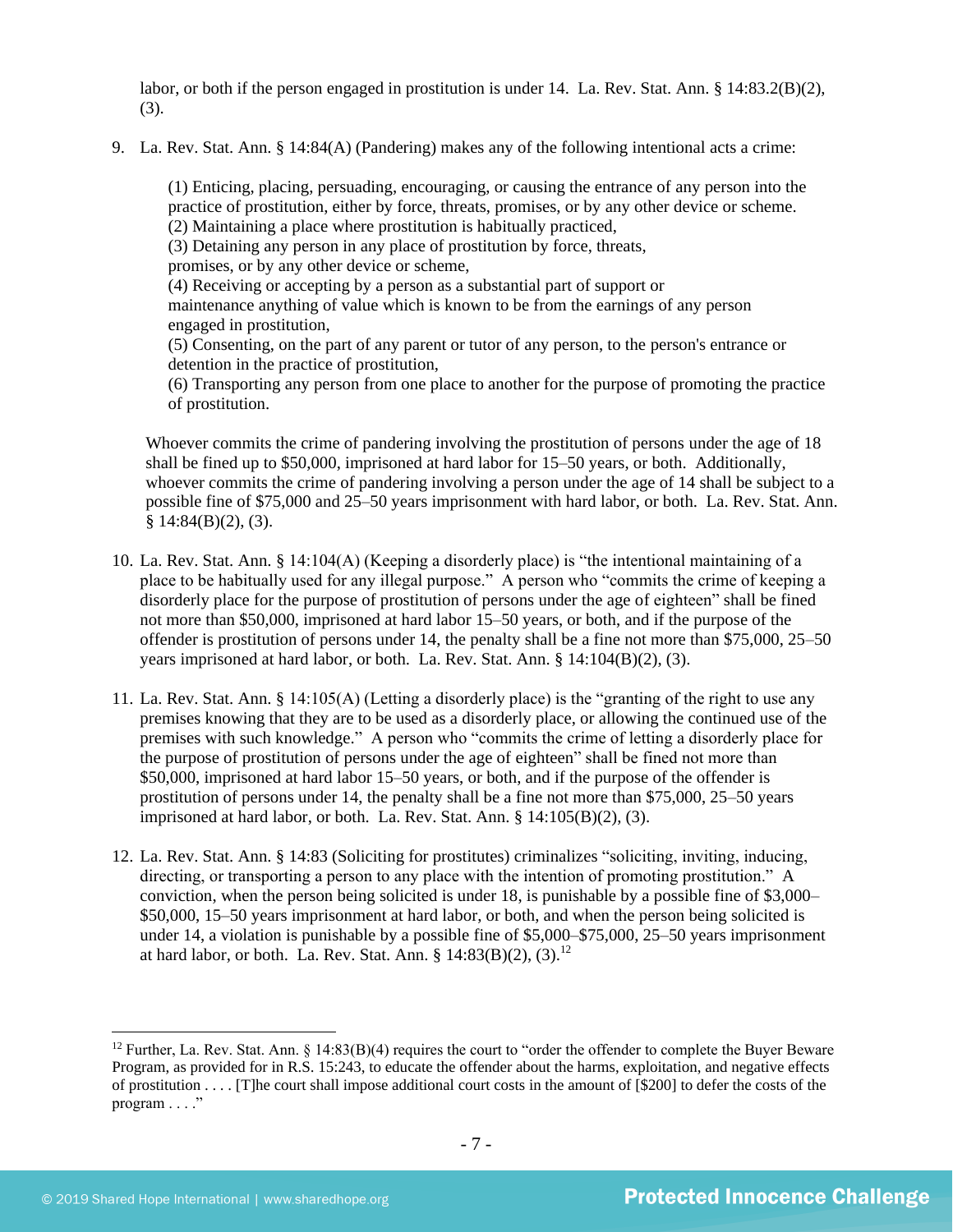13. La. Rev. Stat. Ann. § 14:83.1 (Inciting prostitution) is the unlawful aiding, abetting, or assisting in an enterprise for profit which:

(1) Customers are charged a fee for services which include prostitution . . . , (2) When the person knows or when a reasonable person in such a position would know that such aiding, abetting, or assisting is for prostitution, and (3) When the proceeds or profits are to be in any way divided by the prostitute and the person

aiding, abetting, or assisting the prostitute.

Whoever commits the crime of inciting prostitution involving the prostitution of persons under the age of 18 years shall be fined not more than \$50,000, imprisoned at hard labor for 15–50 years, or both. Additionally, whoever commits the crime of inciting prostitution involving a person under the age of 14 years shall be subject to a possible fine of \$75,000 and 25–50 years imprisoned at hard labor, or both. La. Rev. Stat. Ann. § 14:83:1(B)(2), (3).

- 14. La. Rev. Stat. Ann. § 14:85 (Letting premises for prostitution) makes unlawful "the granting of the right of use or the leasing of any premises, knowing that they are to be used for the practice of prostitution, or allowing the continued use of the premises with such knowledge." When La. Rev. Stat. Ann. § 14:85 is committed for prostitution of persons under 18, the crime is punishable by a possible fine of \$50,000, 15–50 years imprisoned at hard labor, or both, and when the purpose of the offense is prostitution of a person under 14 years it is punishable by a possible fine of \$75,000, 25–50 years imprisoned at hard labor, or both. La. Rev. Stat. Ann. § 14:85(B)(2), (3).
- 15. La. Rev. Stat. Ann. § 14:282(A) (Operation of places of prostitution; prohibited; penalty) states,

No person shall maintain, operate, or knowingly own any place or any conveyance used for the purpose of . . . prostitution, or shall rent or let any place or conveyance to any person with knowledge of or good reason to believe that the lessee intends to use the place or conveyance for the purpose of  $\dots$  prostitution or reside in, enter, or remain in any place for the purpose of  $\dots$ prostitution.

For a conviction pursuant to La. Rev. Stat. Ann. § 14:282 where the purpose is the prostitution of persons under 18 years of age the penalty is a possible fine of \$50,000, 15–50 years imprisoned at hard labor, or both, and if the person is under 14 years the penalty is a possible fine of \$75,000, 25– 50 years imprisoned at hard labor, or both. La. Rev. Stat. Ann. § 14:282(B)(2), (3).

Other laws that may apply in cases of commercial sexual exploitation of a child despite not specifically referring to commercial exchanges include,

1. La. Rev. Stat. Ann. § 14:42 (A)(4) (First degree rape) states that first degree rape occurs "where the anal, oral, or vaginal sexual intercourse is deemed to be without lawful consent of the victim because it is committed . . . [w]hen the victim is under the age of thirteen years. Lack of knowledge of the victim's age shall not be a defense." If a capital verdict is sought by the district attorney, a conviction is punishable by "death<sup>13</sup> or life imprisonment at hard labor without benefit of parole, probation, or suspension of sentence, in accordance with the determination of the jury." La. Rev. Stat. Ann.  $§$  14:42(D)(2)(a). If a capital verdict is not sought, a conviction is punishable "by life imprisonment" at hard labor without benefit of parole, probation, or suspension of sentence." La. Rev. Stat. Ann.  $§ 14:42(D)(2)(b).$ 

<sup>13</sup> In *Kennedy v. Louisiana*, 554 U.S. 407, 412 (2008), the Supreme Court held that imposing the death sentence for child rape when the rape does not cause, or is not intended to cause, the child's death violates the Eighth Amendment's prohibition on cruel or unusual punishments.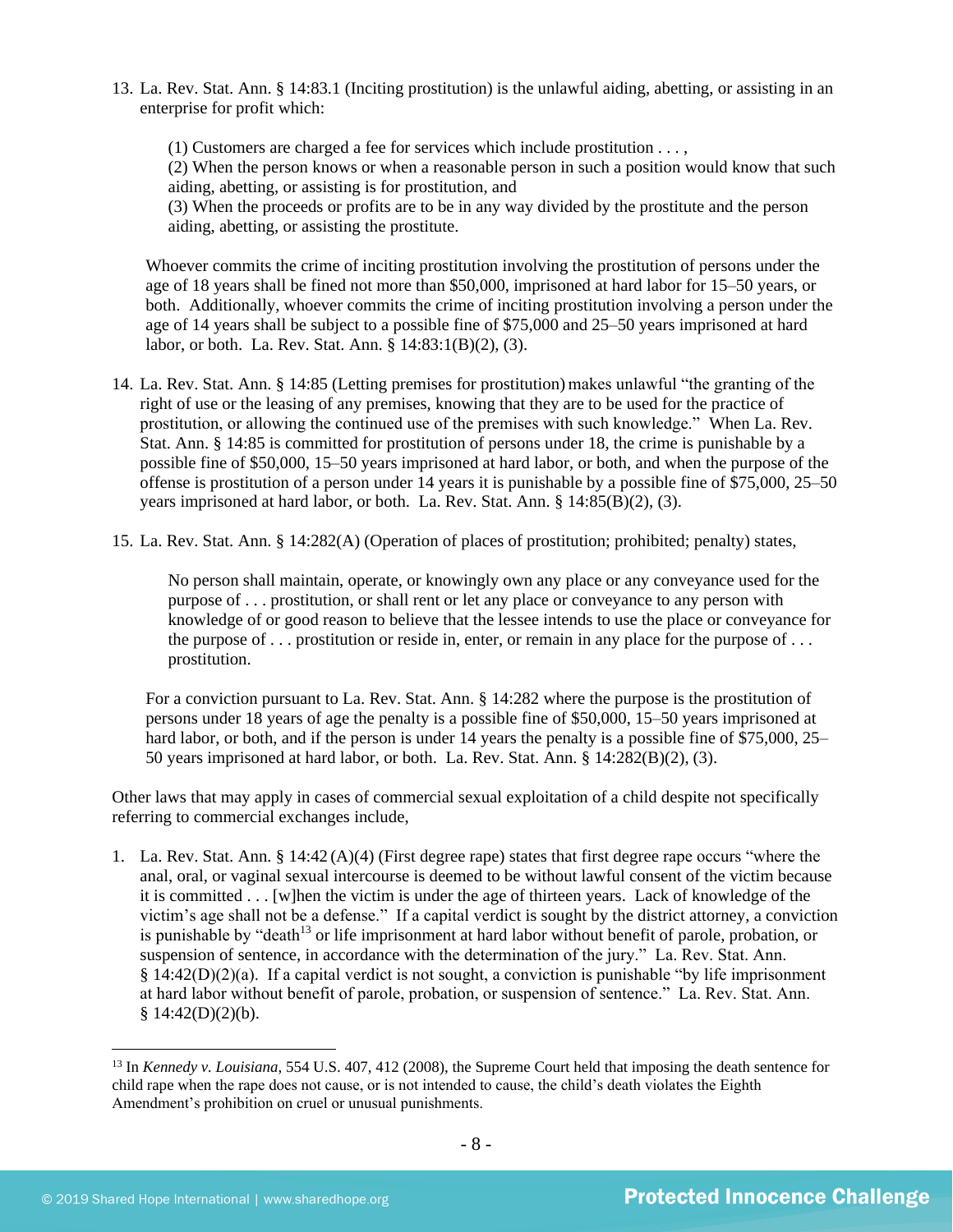2. Pursuant to La. Rev. Stat. Ann. § 14:43.1 (A) (Sexual battery),

Sexual battery is the intentional touching of the anus or genitals of the victim by the offender using any instrumentality or any part of the body of the offender, directly or through clothing, or the touching of the anus or genitals of the offender by the victim using any instrumentality or any part of the body of the victim, directly or through clothing, when any of the following occur:

(1) The offender acts without the consent of the victim.

(2) The victim has not yet attained fifteen years of age and is at least three years younger than the offender.

. . . . 14

. . . .

If the victim is 13–14 years old, a conviction under this statute is punishable by imprisonment up to 10 years, "with or without hard labor, without benefit of parole, probation, or suspension of sentence;" however, where the victim is under 13 and the offender is 17 or older, a conviction is punishable by imprisonment for 25–99 years at hard labor, and "[a]t least twenty-five years of the sentence imposed shall be served without benefit of parole, probation, or suspension of sentence." La. Rev. Stat. Ann. § 14:43.1(C)(1), (2).

3. La. Rev. Stat. Ann. § 14:43.3(A) (Oral sexual battery) states,

Oral sexual battery is the intentional touching of the anus or genitals of the victim by the offender using the mouth or tongue of the offender, or the touching of the anus or genitals of the offender by the victim using the mouth or tongue of the victim, when any of the following occur:

(1) The victim, who is not the spouse of the offender, is under the age of fifteen years and is at least three years younger than the offender.

If the victim is 13–14 years old, a conviction under this statute is punishable by imprisonment up to 10 years, "with or without hard labor, without benefit of parole, probation, or suspension of sentence;" however, if the victim is under 13 and the offender is at least 17, a conviction is punishable by imprisonment for 25–99 years "at hard labor," and "[a]t least twenty-five years of the sentence imposed shall be served without benefit of parole, probation, or suspension of sentence." La. Rev. Stat. Ann. § 14:43.3(C)(1), (2).

- 4. La. Rev. Stat. Ann. § 14:89 (Crime against nature) makes unlawful "the unnatural carnal copulation by a human being with another of the same sex or opposite sex . . ." and when the person solicited is under 18 years is punishable by a possible fine of \$50,000, 15–50 years imprisonment at hard labor, or both, and when the person solicited is under 14 years is punishable by a possible fine of \$75,000,  $25–50$  years imprisonment at hard labor, or both. La. Rev. Stat. Ann. §  $14:89(B)(2)$ ,  $(3)$ .
- 5. La. Rev. Stat. Ann. § 14:92(A)(7) (Contributing to the delinquency of juveniles) prohibits "the intentional enticing, aiding, soliciting, or permitting, by anyone over the age of seventeen, of any

<sup>&</sup>lt;sup>14</sup> Defendants can also be charged with misdemeanor sexual battery under La. Rev. Stat. Ann. § 43.1.1(A), which states,

Misdemeanor sexual battery is the intentional touching of the breasts or buttocks of the victim by the offender using any instrumentality or any part of the body of the offender, directly or through clothing, or the intentional touching of the breasts or buttocks of the offender by the victim using any instrumentality or any part of the body of the victim, directly or through clothing, when the offender acts without the consent of the victim.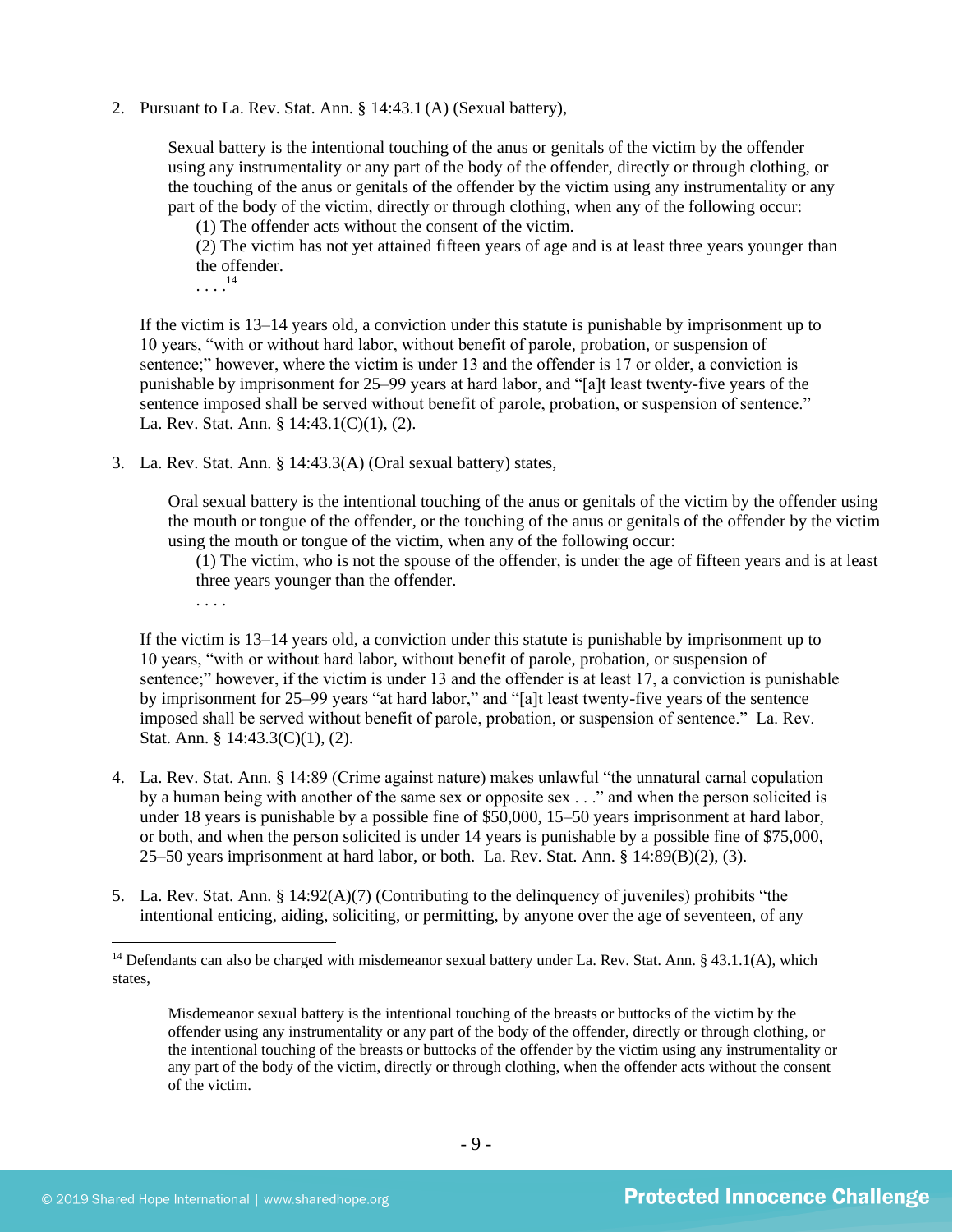child under the age of seventeen  $\dots$  to  $\dots$  (7) [p]erform any sexually immoral act." A conviction under this statute is punishable by imprisonment up to 2 years, "with or without hard labor," a possible fine of \$1,000, or both. La. Rev. Stat. Ann. § 14:92(D).

6. La. Rev. Stat. Ann. § 14:80(A) (Felony carnal knowledge of a juvenile) states,

Felony carnal knowledge of a juvenile is committed when:

(1) A person who is seventeen years of age or older has sexual intercourse,<sup>15</sup> with consent, with a person who is thirteen years of age or older but less than seventeen years of age, when the victim is not the spouse of the offender and when the difference between the age of the victim and the age of the offender is four years or greater; or (2) A person commits a second or subsequent offense of misdemeanor carnal knowledge of a juvenile, or a person who has been convicted one or more times of violating one or more crimes for which the offender is required to register as a sex offender under R.S. 15:542 [Registration of sex offenders and child predators] commits a first offense of misdemeanor carnal knowledge of a juvenile.

A conviction under this statute is punishable by imprisonment up to 10 years, "with or without hard labor," a possible fine of \$5,000, or both, and "the defendant shall not be eligible to have his conviction set aside or his prosecution dismissed in accordance with the provisions of Code of Criminal Procedure Article 893." La. Rev. Stat. Ann. § 14:80(D)(1).

7. La. Rev. Stat. Ann. § 14:80.1(A) (Misdemeanor carnal knowledge of a juvenile) states,

Misdemeanor carnal knowledge of a juvenile is committed when a person who is seventeen years of age or older has sexual intercourse, with consent, with a person who is thirteen years of age or older but less than seventeen years of age, when the victim is not the spouse of the offender, and when the difference between the age of the victim and age of the offender is greater than two years, but less than four years.

A conviction under this statute is punishable by imprisonment up to 6 months, a possible fine of \$1,000, or both. La. Rev. Stat. Ann. § 14:80.1(D).

8. La. Rev. Stat. Ann. § 14:81(A) (Indecent behavior with juveniles) states,

Indecent behavior with juveniles is the commission of any of the following acts with the intention of arousing or gratifying the sexual desires of either person:

(1) Any lewd or lascivious act upon the person or in the presence of any child under the age of seventeen, where there is an age difference of greater than two years between the two persons . . . ; or

(2) The transmission, delivery or utterance of any textual, visual, written, or oral communication depicting lewd or lascivious conduct, text, words, or images to any person reasonably believed to be under the age of seventeen and reasonably believed to be at least two years younger than the offender . . . .

If the victim is 13–17, a conviction under this statute is punishable by imprisonment up to 7 years, "with or without hard labor," a possible fine of \$5,000, or both, and "the defendant shall not be eligible to have his conviction set aside or his prosecution dismissed in accordance with the provisions of Code of Criminal Procedure Article 893." La. Rev. Stat. Ann. § 14:81(H)(1). If the victim is under 13 and the offender is at least 17, a conviction is punishable by imprisonment for 2–25

<sup>&</sup>lt;sup>15</sup> "Sexual intercourse" is defined in La. Rev. Stat. Ann. § 14:80(B) as "anal, oral, or vaginal sexual intercourse."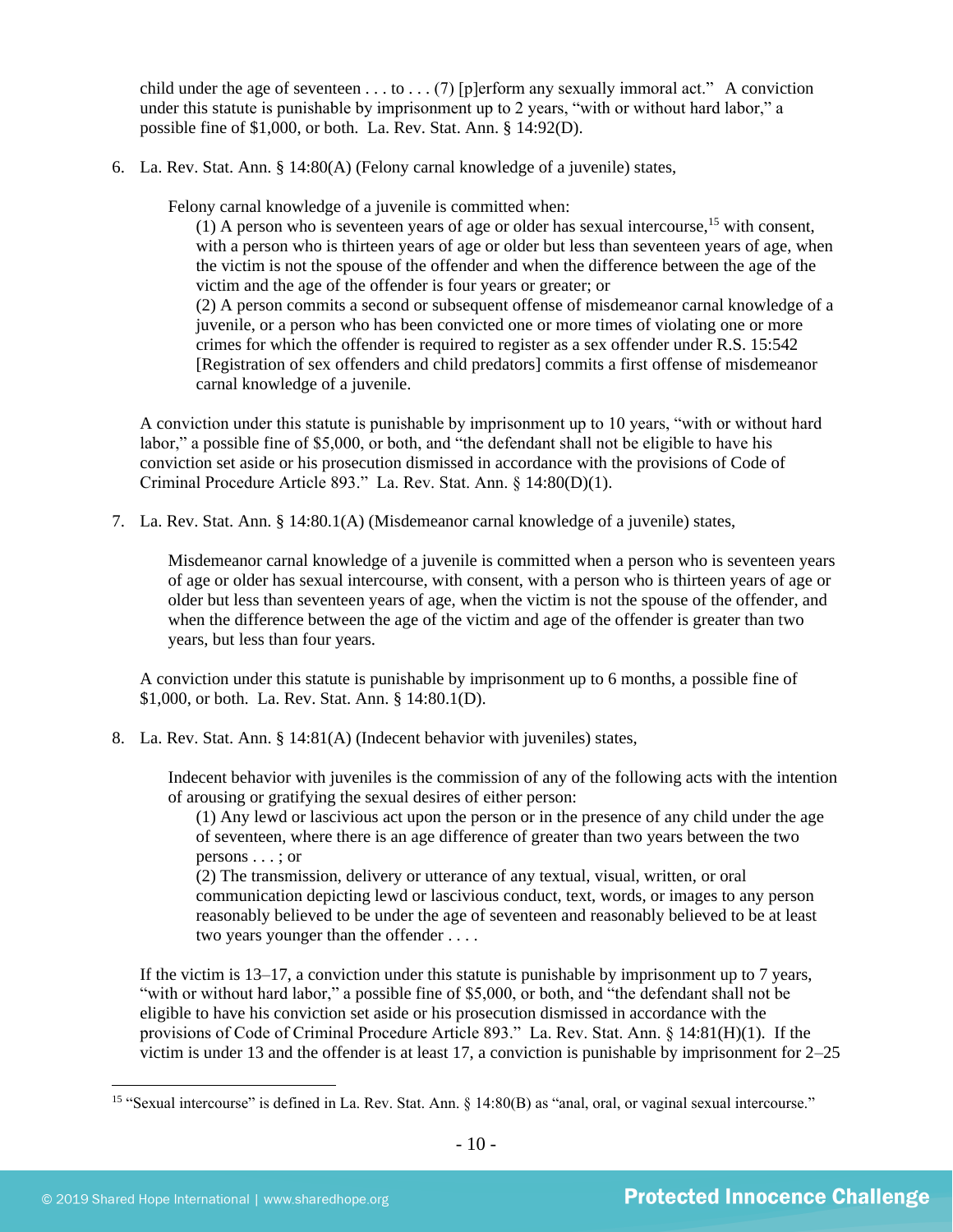years at hard labor, at least 2 years of which must "be served without benefit of parole, probation, or suspension of sentence." La. Rev. Stat. Ann. § 14:81(H)(2).

#### 9. La. Rev. Stat. Ann. § 14:106(A) (Obscenity) states, in part,

The crime of obscenity is the intentional:

(1) Exposure of the genitals, pubic hair, anus, vulva, or female breast nipples in any public place open to public view . . . with the intent of arousing sexual desire or which appeals to the prurient interest or is patently offensive.

(2)(a) Participation or engagement in, or management, operation, production, presentation, performance, promotion, exhibition, advertisement, sponsorship, electronic communication, or display of, hard core sexual conduct<sup>16</sup> when the trier of fact determines that the average person applying contemporary community standards would find that the conduct, taken as a whole, appeals to the prurient interest; and the hard core sexual conduct, as specifically defined herein, is presented in a patently offensive way; and the conduct taken as a whole lacks serious literary, artistic, political, or scientific value.

(5) Solicitation or enticement of an unmarried person under the age of seventeen years to commit any act prohibited by Paragraphs (1), (2), or (3) above.

. . . .

. . . .

A first conviction is punishable by imprisonment for 6 months–3 years, "with or without hard labor," a fine of  $$1,000–$2,500$ , or both. La. Rev. Stat. Ann.  $14:106(G)(1)$ . A second conviction is punishable by imprisonment for 6 months–3 years, "with or without hard labor," a fine of \$2,500– \$5,000, or both. La. Rev. Stat. Ann. 14:106(G)(2). Third and subsequent convictions are punishable by imprisonment for 2–5 years, "with or without hard labor," a fine of \$5,000–\$10,000, or both. La. Rev. Stat. Ann. 14:106(G)(3). A conviction under subsection 1 or 2 of this statute is punishable by imprisonment for 2–5 years, "with or without hard labor," but "without benefit of parole, probation, or suspension of sentence," and a possible fine of \$10,000 if committed "with or in the presence of an unmarried person under the age of seventeen years." La. Rev. Stat. Ann.  $\S$  14:106(G)(4).

the public portrayal, for its own sake, and for ensuing commercial gain of:

<sup>&</sup>lt;sup>16</sup> Pursuant to La. Rev. Stat. Ann. § 14:106(A)(2)(b), "hard core sexual conduct" is defined as

<sup>(</sup>i) Ultimate sexual acts, normal or perverted, actual, simulated, or animated, whether between human beings, animals, or an animal and a human being; or

<sup>(</sup>ii) Masturbation, excretory functions or lewd exhibition, actual, simulated, or animated, of the genitals, pubic hair, anus, vulva, or female breast nipples; or

<sup>(</sup>iii) Sadomasochistic abuse, meaning actual, simulated or animated, flagellation, or torture by or upon a person who is nude or clad in undergarments or in a costume that reveals the pubic hair, anus, vulva, genitals, or female breast nipples, or in the condition of being fettered, bound, or otherwise physically restrained, on the part of one so clothed; or

<sup>(</sup>iv) Actual, simulated, or animated touching, caressing, or fondling of, or other similar physical contact with a pubic area, anus, female breast nipple, covered or exposed, whether alone or between humans, animals, or a human and an animal, of the same or opposite sex, in an act of apparent sexual stimulation or gratification; or

<sup>(</sup>v) Actual, simulated, or animated stimulation of a human genital organ by any device whether or not the device is designed, manufactured, or marketed for such purpose.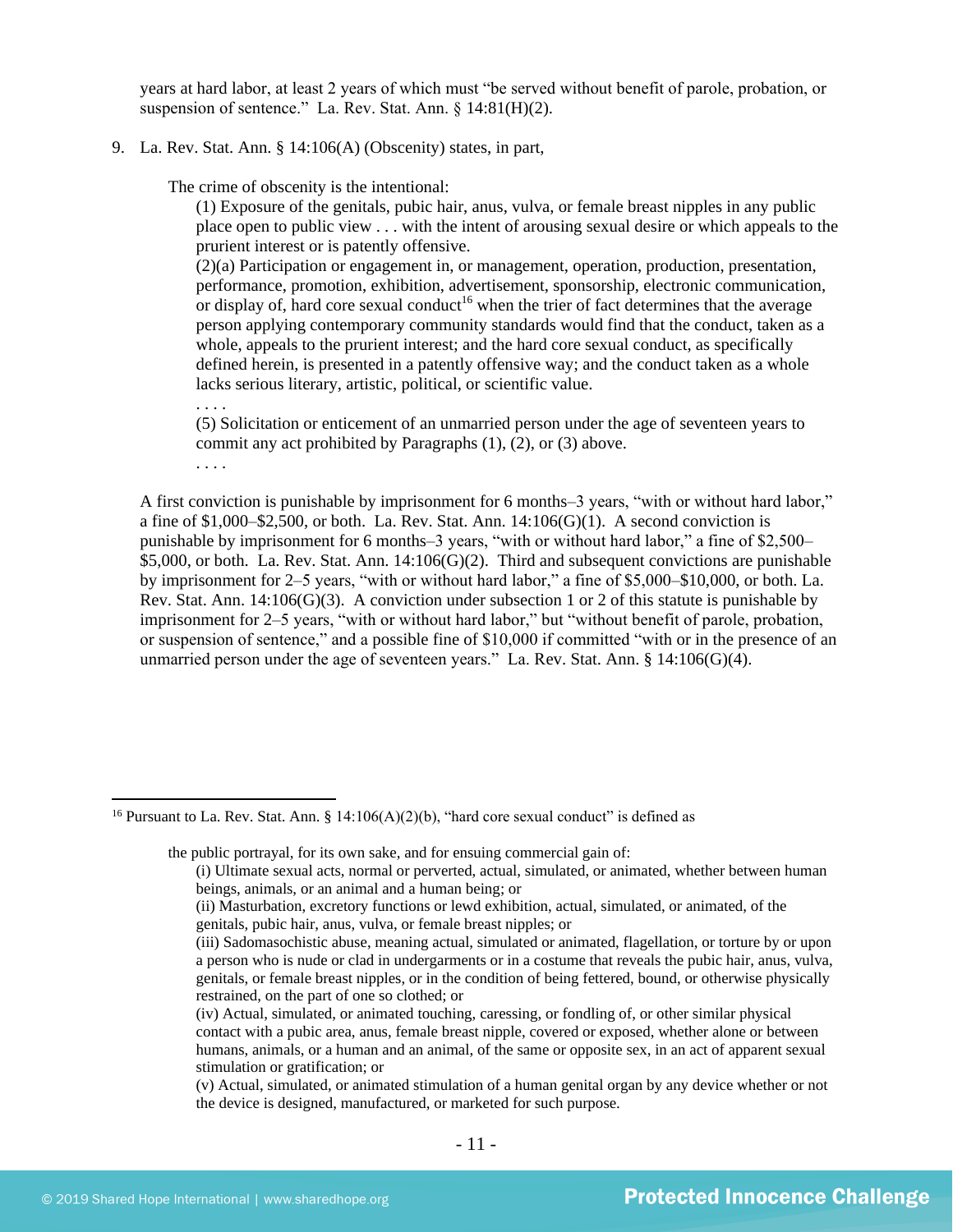*1.3 Prostitution statutes refer to the sex trafficking statute to acknowledge the intersection of prostitution with trafficking victimization.* 

Louisiana's prostitution statutes, La. Rev. Stat. Ann. § 14:83.3(D) (Prostitution by massage), § 14:83.4(C) (Massage; sexual conduct prohibited), and § 14:82(G) (Prostitution; definition; penalties; enhancement), refer to La. Rev. Stat. Ann. § 14:46.3 (Trafficking of children for sexual purposes) by providing an affirmative defense for minor trafficking victims. Each of these provisions state,

(1) It shall be an affirmative defense to prosecution for a violation of this Section that, during the time of the alleged commission of the offense, the defendant was a victim of trafficking of children for sexual purposes as provided in R.S. 14:46.3(E). Any child determined to be a victim pursuant to the provisions of this Paragraph shall be eligible for specialized serviced for sexually exploited children. (2) It shall be an affirmative defense to prosecution for a violation of this Section that, during the time of the alleged commission of the offense, the defendant is determined to be a victim of human trafficking pursuant to the provisions of R.S. 14:46.2(F). Any person determined to be a victim pursuant to the provisions of this Paragraph shall be notified of any treatment or specialized services for sexually exploited persons to the extent that such services are available.

Further, La. Rev. Stat. Ann. § 14:46.2(F) (Human trafficking) establishes an affirmative defense for victims of human trafficking, stating,

(1) A victim of trafficking involving services that include commercial sexual activity or any sexual contact which constitutes a crime pursuant to the laws of this state shall have an affirmative defense to prosecution for any of the following offenses which were committed as a direct result of being trafficked:

(a) R.S. 14:82 (Prostitution)

(b) R.S. 14:83.3 (Prostitution by massage)

(c) R.S. 14:83.4 (Massage; sexual conduct prohibited)

(d) R.S. 14:89 (Crime against nature)

(e) R.S. 14:89.2 (Crime against nature by solicitation)

. . . .

(3) Any person determined to be a victim pursuant to the provisions of this Subsection shall be notified of any treatment or specialized services for sexually exploited persons to the extent that such services are available.

## *1.4 The state racketeering or gang crimes statute includes sex trafficking or commercial sexual exploitation of children (CSEC) offenses as predicate acts allowing the statute to be used to prosecute child sex trafficking crimes.*

The Louisiana Racketeering Act is codified under Title 15, Chapter 11 of La. Rev. Stat. Ann. Under the act, La. Rev. Stat. Ann. § 15:1353 prohibits the following activities:

A. It is unlawful for any person who has knowingly received any proceeds derived, directly or indirectly, from a pattern of racketeering activity to use or invest, whether directly or indirectly, any part of such proceeds, or the proceeds derived from the investment or use thereof, in the acquisition of any title to, or any right, interest, or equity in immovable property or in the establishment or operation of any enterprise.

B. It is unlawful for any person, through a pattern of racketeering activity, knowingly to acquire or maintain, directly or indirectly, any interest in or control of any enterprise or immovable property.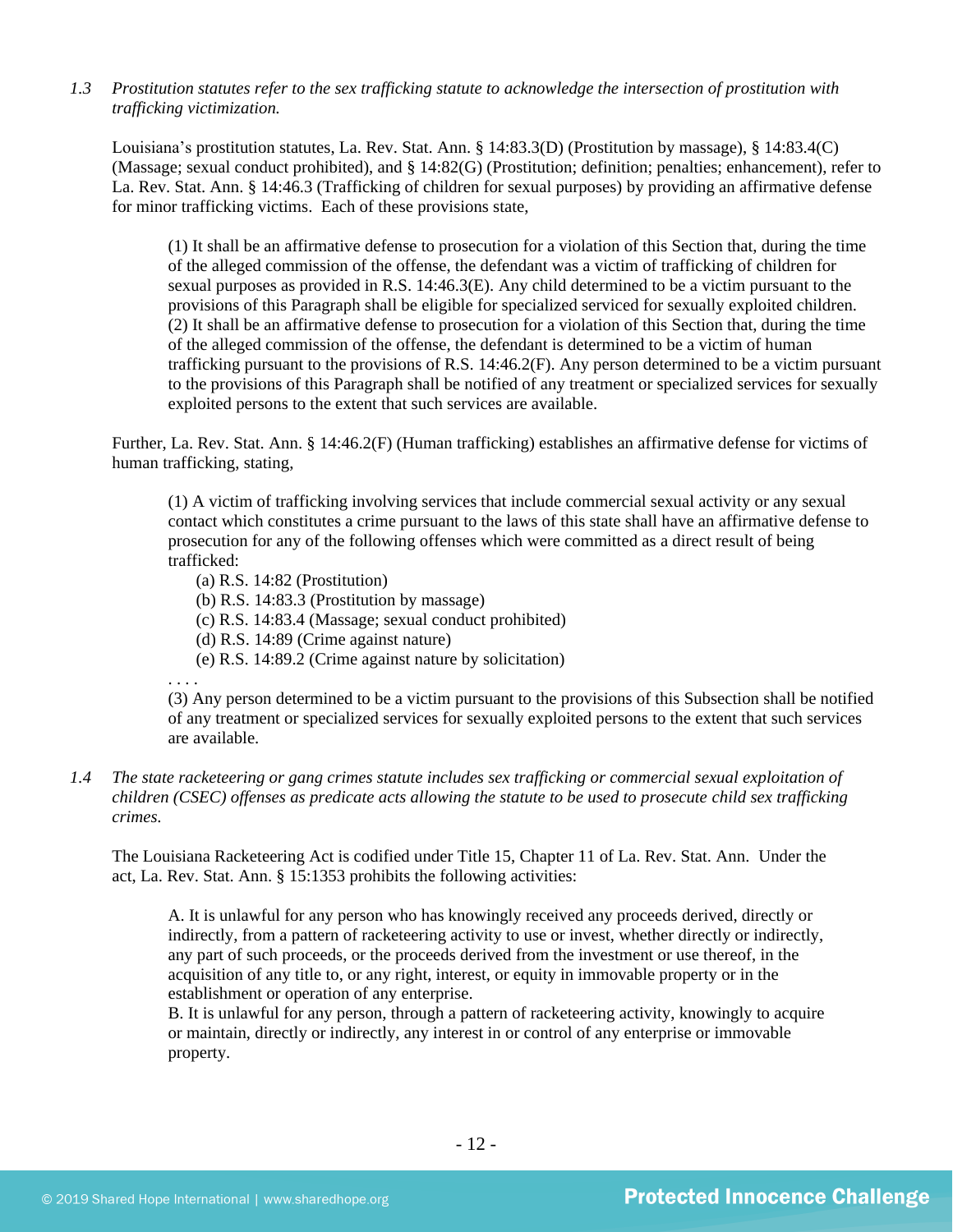C. It is unlawful for any person employed by, or associated with, any enterprise knowingly to conduct or participate in, directly or indirectly, such enterprise through a pattern of racketeering activity.

D. It is unlawful for any person to conspire or attempt to violate any of the provisions of Subsections A, B, or C of this Section.

Racketeering Activity is defined under La. Rev. Stat. Ann. § 15:1352(A) (Definitions) as "committing, attempting to commit, conspiring to commit, or soliciting, coercing, or intimidating another person to commit any crime that is punishable under the [select listed] provisions of Title 14 of the Louisiana Revised Statutes of 1950, the Uniform Controlled Dangerous Substances Law, or the Louisiana Securities Law . . . ." Notably, the CSEC offenses listed as racketeering activity under this definition are La. Rev. Stat. Ann. § 14:84 (Pandering), § 14:46.2 (Human trafficking), § 14:46.3 (Trafficking of children for sexual purposes), § 14:286 (Sale of minor children), § 14:81.1 (Pornography involving juveniles), § 14:81.3 (Computer-aided solicitation of a minor), § 14:82.1 (Prostitution; persons under eighteen; additional offenses), § 14:83 (Soliciting for prostitutes), § 14:83.1 (Inciting prostitution), § 14:83.2 (Promoting prostitution), § 14:85 (Letting premises for prostitution), § 14:86 (Enticing persons into prostitution), § 14:104 (Keeping a disorderly place), § 14:105 (Letting a disorderly place), and § 14:282 (Operation of places of prostitution; prohibited; penalty).

Racketeering is punishable under the act by imprisonment up to 50 years at hard labor, a possible fine of \$1,000,000 or "three times the gross value gained or three times the gross loss caused, whichever is greater, plus court costs and the costs of investigation and prosecution reasonably incurred," or both. La. Rev. Stat. Ann. § 15:1354(a).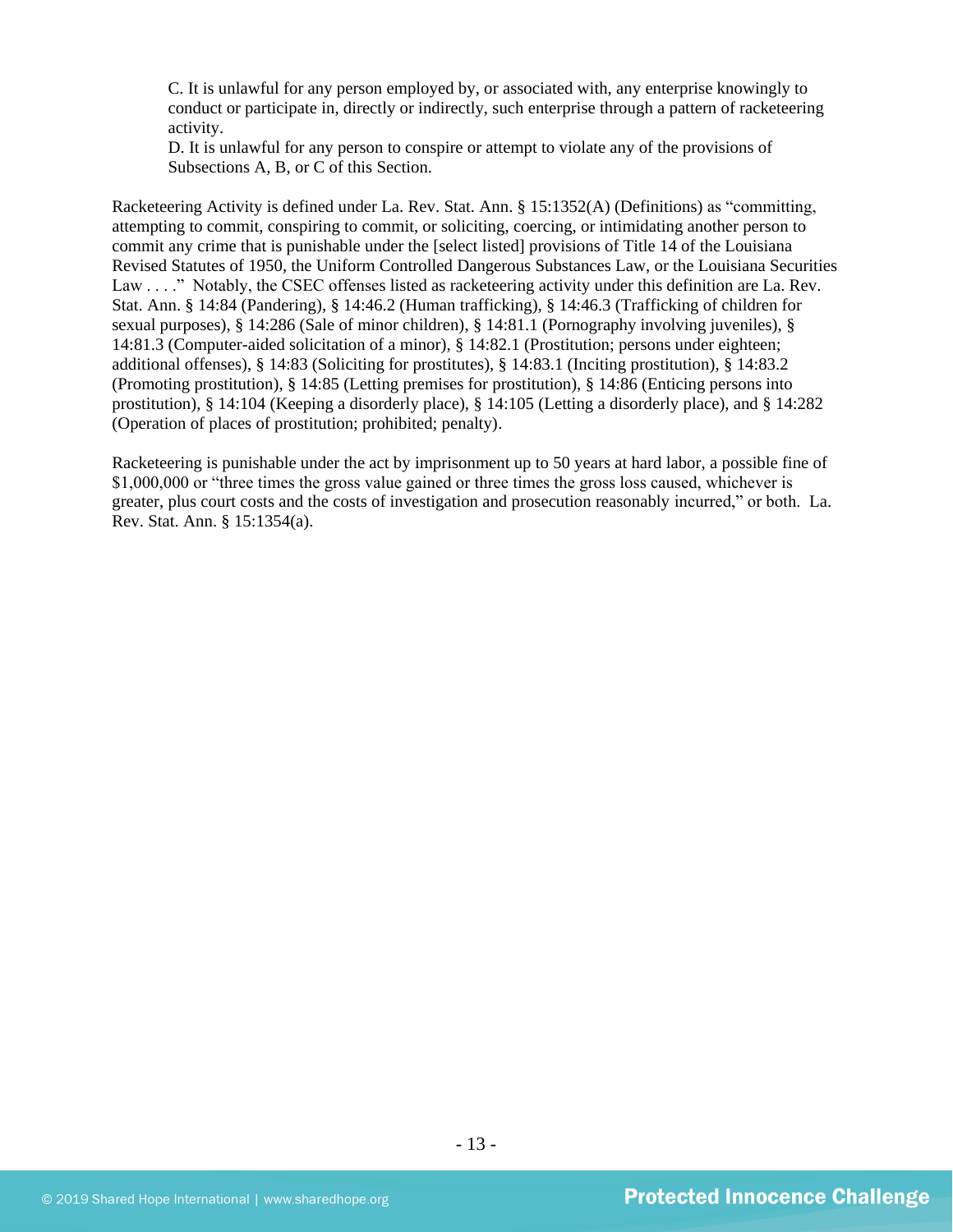## FRAMEWORK ISSUE 2: CRIMINAL PROVISIONS FOR DEMAND

#### *Legal Components:*

- *2.1 The state sex trafficking law can be applied to buyers of commercial sex acts with a minor.*
- *2.2 Buyers of commercial sex acts with a minor can be prosecuted under commercial sexual exploitation of children (CSEC) laws.*
- *2.3 Solicitation laws differentiate between soliciting sex acts with an adult and soliciting sex acts with a minor under 18.*
- *2.4 Penalties for buyers of commercial sex acts with minors are as high as federal penalties.*
- *2.5 Using the Internet or electronic communications to lure, entice, or purchase, or attempt to lure, entice, or purchase commercial sex acts with a minor is a separate crime or results in an enhanced penalty for buyers.*
- *2.6 No age mistake defense is permitted for a buyer of commercial sex acts with any minor under 18.*
- *2.7 Base penalties for buying sex acts with a minor under 18 are sufficiently high and not reduced for older minors.*
- *2.8 Financial penalties for buyers of commercial sex acts with minors are sufficiently high to make it difficult for buyers to hide the crime.*

\_\_\_\_\_\_\_\_\_\_\_\_\_\_\_\_\_\_\_\_\_\_\_\_\_\_\_\_\_\_\_\_\_\_\_\_\_\_\_\_\_\_\_\_\_\_\_\_\_\_\_\_\_\_\_\_\_\_\_\_\_\_\_\_\_\_\_\_\_\_\_\_\_\_\_\_\_\_\_\_\_\_\_\_\_\_\_\_\_\_\_\_\_\_

- *2.9 Buying and possessing child sexual abuse material (CSAM) carries penalties as high as similar federal offenses.*
- *2.10 Convicted buyers of commercial sex acts with minors are required to register as sex offenders.*

#### *Legal Analysis:*

*2.1 The state sex trafficking law can be applied to buyers of commercial sex acts with a minor.*

La. Rev. Stat. Ann. § 14:46.3(A)(1) (Trafficking of children for sexual purposes) applies to buyers by making it illegal for a person to "knowingly . . . purchase, receive . . . entice, obtain, or maintain the use of a person under the age of eighteen years for the purpose of engaging in commercial sexual activity."<sup>17</sup>

In addition, La. Rev. Stat. Ann. § 14:46.2(A) (Human trafficking) can apply to buyers of sex with minors through the terms, "purchase, receive, . . . [and] entice," as well as through the term "obtain," following federal precedent.<sup>18</sup> La. Rev. Stat. Ann. § 14:46.2(A) states in part, "It shall be unlawful:

<sup>&</sup>lt;sup>17</sup> *See supra* Component 1.1 for a full description of the relevant provisions of La. Rev. Stat. Ann. § 14:46.3. <sup>18</sup> *See United States v. Jungers*, 702 F.3d 1066 (8th Cir. 2013). In this case, the Eighth Circuit held that the federal sex trafficking law, 18 U.S.C. § 1591 (Sex trafficking of children or by force, fraud, or coercion) applies to buyers of sex with minors. Reversing a District of South Dakota ruling that Congress did not intend the string of verbs constituting criminal conduct under 18 U.S.C. § 1591(a)(1) ("recruits, entices, harbors, transports, provides, obtains, or maintains") to reach the conduct of buyers (United States v. Jungers, 834 F. Supp. 2d 930, 931 (D.S.D. 2011)), the Eighth Circuit concluded that 18 U.S.C. § 1591 does not contain "a latent exemption for purchasers" because buyers can "engage in at least some of the prohibited conduct." Jungers, 702 F. 3d 1066, 1072. Congress codified Jungers clarifying that the federal sex trafficking law is intended to apply to buyers in the Justice for Victims of Trafficking Act (JVTA) of 2015 Pub. L. No. 114-22, 129 Stat 227), enacted on May 29, 2015. The JVTA adds the terms "patronize" and "solicit" to the list of prohibited conduct and expressly states, "section 108 of this title amends section 1591 of title 18, United States Code, to add the words 'solicits or patronizes' to the sex trafficking statute making absolutely clear for judges, juries, prosecutors, and law enforcement officials that criminals who purchase sexual acts from human trafficking victims may be arrested, prosecuted, and convicted as sex trafficking offenders when this is merited by the facts of a particular case." Id. at Sec. 109. The Eighth Circuit decision in *United States v. Jungers* and the federal sex trafficking law as amended by the Justice for Victims of Trafficking Act establish persuasive authority when state courts interpret the string of verbs constituting prohibited conduct in state sex trafficking laws (in particular the term "obtains") to the extent such interpretation does not conflict with state case law.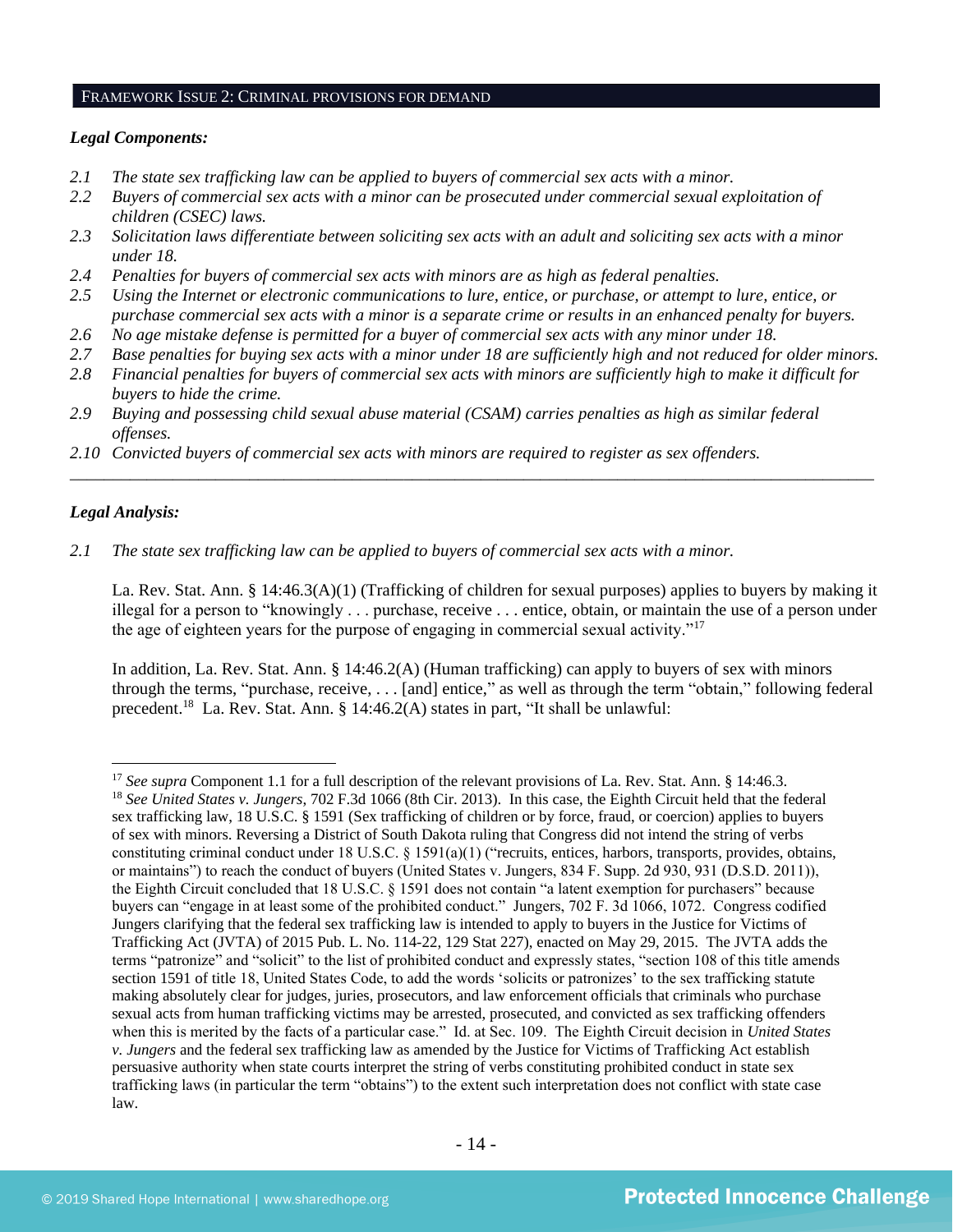(1) (a) For any person to knowingly recruit, harbor, transport, provide, solicit, receive, isolate, entice, obtain, or maintain the use of another person through fraud, force, or coercion<sup>19</sup> to provide services or labor.

(b) For any person to knowingly recruit, harbor, transport, provide, solicit, sell, purchase, receive, isolate, entice, obtain, or maintain the use of a person under the age of twenty-one years for the purpose of engaging in commercial sexual activity regardless of whether the person was recruited, harbored, transported, provided, solicited, sold, purchased, received, isolated, enticed, obtained, or maintained through fraud, force, or coercion. It shall not be a defense to prosecution for a violation of the provisions of this Subparagraph that the person did not know the age of the victim or that the victim consented to the prohibited activity.

(2) For any person to knowingly benefit from activity prohibited by the provisions of this Section<sup>20</sup>...

Resultantly, buyers may be offenders under both trafficking statutes, La. Rev. Stat. Ann. § 14:46.3(A)(1) (Trafficking of child for sexual purposes) and  $\S 14:46.2(A)(1)(b)$  (Human trafficking) when a buyer knowingly entices, solicits, purchases, obtains, or maintains a minor for the purposes of commercial sex acts.

## *2.2 Buyers of commercial sex acts with a minor can be prosecuted under commercial sexual exploitation of children (CSEC) laws.*

Louisiana's CSEC laws clearly identify the crime of buying sex acts with a minor under 18. La. Rev. Stat. Ann. § 14:82.1(A)(1) (Prostitution; persons under eighteen; additional offenses) makes it a crime "[f]or any person over the age of seventeen to engage in sexual intercourse with any person under the age of eighteen who is practicing prostitution, and there is an age difference of greater than two years between the two persons." A conviction under this statute is punishable by imprisonment at hard labor for 15–50 years, a possible fine of \$50,000, or both. La. Rev. Stat. Ann. §  $14:82.1(A)(1)$ ,  $(D)(1)$ . Furthermore, a person who violates La. Rev. Stat. Ann. § 14:82.1(A)(1) when the person practicing prostitution is under 14 shall be fined up to \$75,000, imprisoned at hard labor 25–50 years, or both. "Twenty-five years of the sentence imposed shall be without benefit of parole, probation, or suspension of sentence." La. Rev. Stat. Ann. § 14:82.1(D)(2).

La. Rev. Stat. Ann. § 14:82(C)(4), (5) (Prostitution; definition; penalties; enhancement) makes it a crime for a person to commit "the crime of prostitution with a person under the age of eighteen [or fourteen] years." When this offense is committed with a person under 18, the buyer "shall be fined not more than fifty thousand dollars, imprisoned at hard labor for not less than fifteen years nor more than fifty years, or both," and when the offense is committed with a person under 14, a buyer "shall be fined not more than seventy-five thousand dollars, imprisoned at hard labor for not less than twenty-five years nor more than fifty years, or both."

Additionally, La. Rev. Stat. Ann. § 14:89.2(A) (Crime against nature by solicitation) includes the crime of buying oral or anal sex with a minor, making "the solicitation by a human being of another with the intent to engage in any unnatural carnal copulation for compensation" a crime. When the individual solicited is under 18, the crime is punishable by a fine not to exceed \$50,000, 15–50 years imprisonment at hard labor, or both, and if these offenses are committed with an individual under 14, the crime is punishable by a fine not to exceed \$75,000, 25–50 years imprisonment at hard labor, or both, and "[t]wenty-five years of the sentence imposed shall be without benefit of parole, probation, or suspension of sentence." La. Rev. Stat. Ann.  $§ 14:89.2(B)(3)(a)$ , (b).

La. Rev. Stat. Ann. § 14:82.2 (Purchase of commercial sexual activity; penalties) makes it unlawful to give anything of value in exchange for sexual intercourse with a person who receives compensation for sexual intercourse. A person convicted under La. Rev. Stat. Ann. § 14:82.2 is subject to a fine of \$750, imprisonment up to six months, or both. However, a person who violates La. Rev. Stat. Ann. § 14:82.2 and knows the person

<sup>19</sup> *See supra* note [2.](#page-0-0)

<sup>&</sup>lt;sup>20</sup> See supra Component 1.1 for a full description of the relevant provisions of La. Rev. Stat. Ann. § 14:46.2.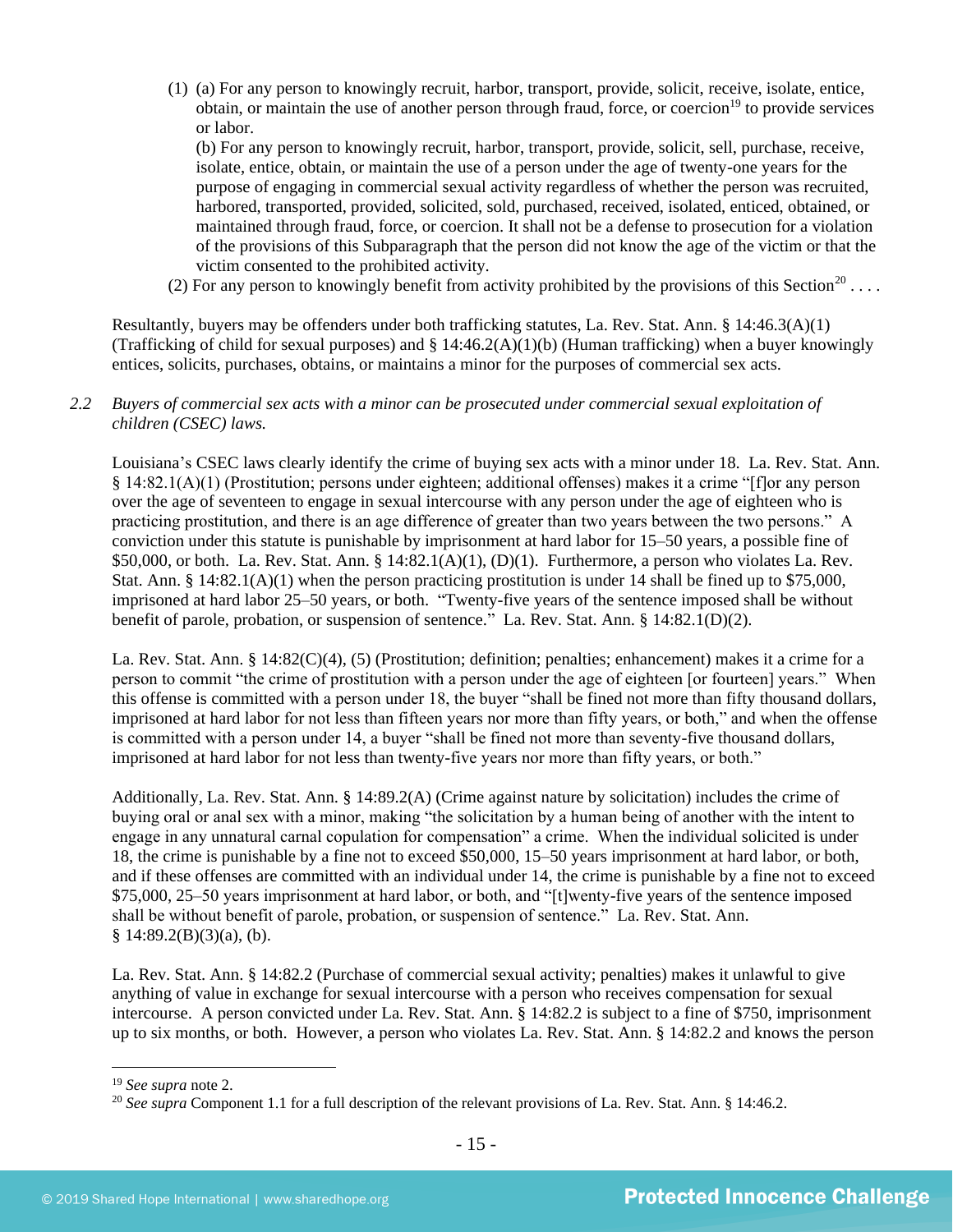"to be under the age of eighteen years, or with a person the offender knows to be a victim of human trafficking as defined by R.S. 14:46.2 or trafficking of children for sexual purposes as defined by R.S. 14:46.3" is subject to imprisonment at hard labor for 15–50 years, a fine of \$3,000–\$50,000, or both. If the offender knows the person is under the age of fourteen years, he is subject to a fine of \$5,000–\$75,000, imprisonment at hard labor 25–50 years, or both. La. Rev. Stat. Ann. § 14:82.2(C)(1), (4), (5).<sup>21</sup>

Where a computer is used, buyers may also be convicted under La. Rev. Stat. Ann. § 14:81.3(A) (Computeraided solicitation of a minor), which criminalizes using a computer to solicit a minor to engage in sexual acts. Pursuant to La. Rev. Stat. Ann. § 14:81.3(B),

(1) (a) Whoever violates the provisions of this Section when the victim is thirteen years of age or more but has not attained the age of seventeen shall be fined not more than ten thousand dollars and shall be imprisoned at hard labor for not less than five years nor more than ten years, without benefit of parole, probation, or suspension of sentence.

(b) Whoever violates the provisions of this Section when the victim is under thirteen years of age shall be fined not more than ten thousand dollars and shall be imprisoned at hard labor for not less than ten years nor more than twenty years, without benefit of parole, probation, or suspension of sentence.

(c) Whoever violates the provisions of this Section, when the victim is a person reasonably believed to have not yet attained the age of seventeen, shall be fined not more than ten thousand dollars and shall be imprisoned at hard labor for not less than two years nor more than ten years, without benefit of parole, probation, or suspension of sentence.

(d) If the computer-aided solicitation results in actual sexual conduct between the offender and victim and the difference between the age of the victim and the age of the offender is five years or greater, the offender shall be fined not more than ten thousand dollars and shall be imprisoned, with or without hard labor, for not less than seven years nor more than ten years.

(2) On a subsequent conviction, the offender shall be imprisoned for not less than ten years nor more than twenty years at hard labor without benefit of parole, probation, or suspension of sentence.

*2.3 Solicitation laws differentiate between soliciting sex acts with an adult and soliciting sex acts with a minor under 18.*

Louisiana's solicitation laws distinguish between the crime of soliciting sex with an adult and soliciting sex with a minor by enhancing the penalty when the person solicited is a minor. Pursuant to La. Rev. Stat. Ann. § 14:82(C)(1) (Prostitution; definition; penalties; enhancement), a first conviction for soliciting an adult is punishable by up to 6 months imprisonment, a possible fine of \$500, or both. In contrast, solicitation of a minor under 18 is punishable by imprisonment at hard labor for 15–50 years, a possible fine of \$50,000, or both, and solicitation of a minor under 14 is punishable by imprisonment at hard labor for 25–50 years, a possible fine up to \$75,000, or both. La. Rev. Stat. Ann. § 14:82(C)(4), (5).

Similarly, La. Rev. Stat. Ann. § 14:89.2(B)(3) (Crime against nature by solicitation) provides a penalty of 15– 50 years imprisonment at hard labor, a possible fine of \$50,000, or both when these offenses are committed with a minor under 18, and a penalty of imprisonment of 25–50 years of imprisonment at hard labor, a possible fine of \$75,000, or both when the offenses involve a minor under 14. When the minor is under 14, "[t]wenty-five years of the sentence imposed shall be without benefit of parole, probation, or suspension of sentence." La. Rev. Stat. Ann. § 14:89.2(B)(3)(a), (b).

<sup>&</sup>lt;sup>21</sup> Further, La. Rev. Stat. Ann. § 14:82(D) requires the court to "order the offender to complete the Buyer Beware Program, as provided for in R.S. 15:243, to educate the offender about the harms, exploitation, and negative effects of prostitution. The court shall impose additional court costs in the amount of [\$200] to defer the costs of the program."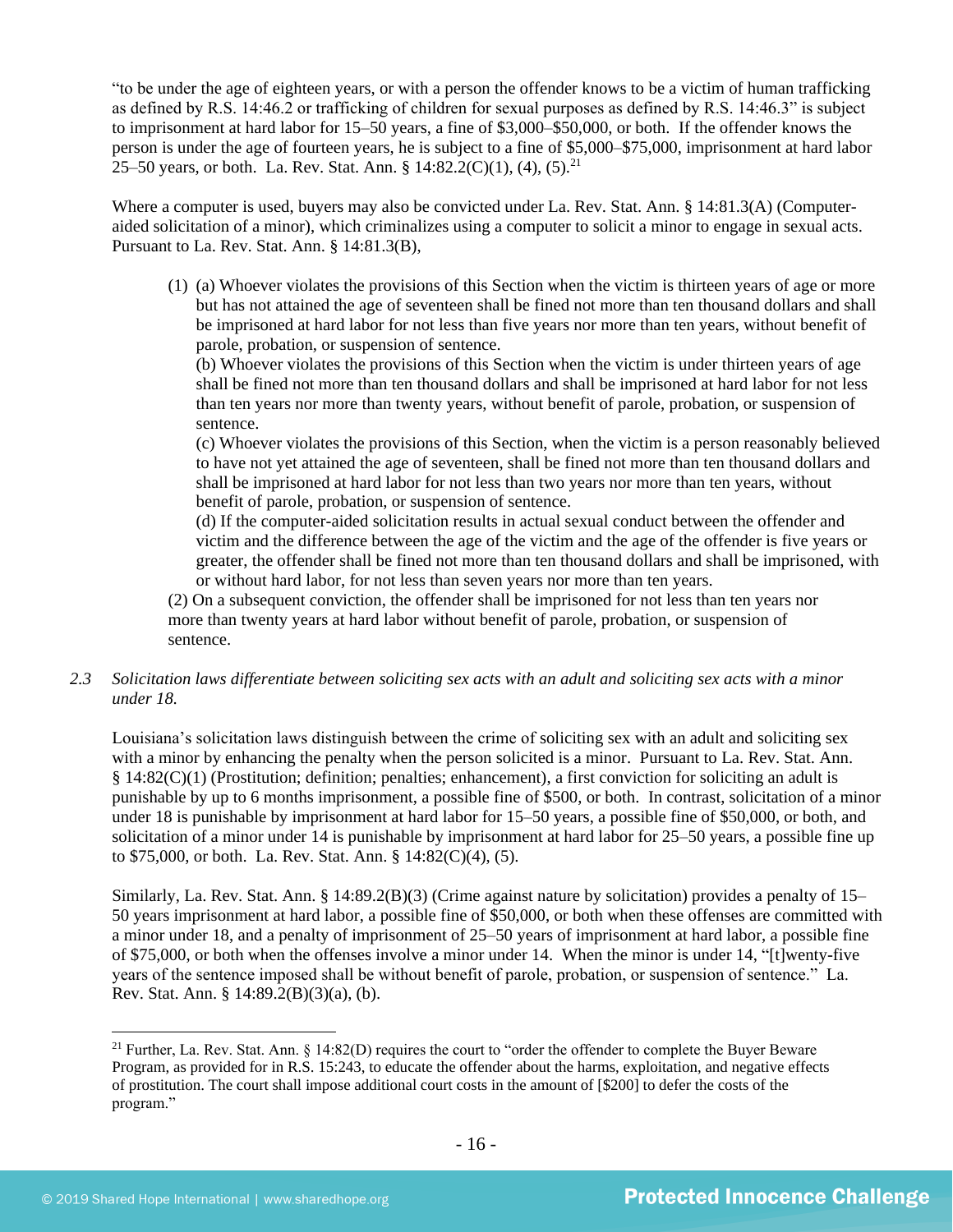Additionally, La. Rev. Stat. Ann. § 14:82.2 (Purchase of commercial sexual activity; penalties) establishes that a person convicted for offering or agreeing to give anything of value to engage commercial sexual activity is subject to a fine of \$750, imprisonment up to six months, or both. However, a person who violates La. Rev. Stat. Ann. § 14:82.2 and knows the person "to be under eighteen years, or with a person the offender knows to be a victim of human trafficking as defined by R.S. 14:46.2 or trafficking of children for sexual purposes as defined by R.S. 14:46.3" is subject to imprisonment at hard labor for 15–50 years, a fine of \$3,000–\$50,000, or both. If the offender knows the person is under age 14, he is subject to a fine of \$5,000–\$75,000, imprisonment at hard labor 25–50 years, or both. La. Rev. Stat. Ann. §  $14:82.2(C)(1)$ ,  $(4)$ ,  $(5)$ .<sup>22</sup>

## *2.4 Penalties for buyers of commercial sex acts with minors are as high as federal penalties.*

A conviction under La. Rev. Stat. Ann. § 14:46.3(A)(1) (Trafficking of children for sexual purposes) generally is punishable by imprisonment for 15–50 years at hard labor, a possible fine of \$50,000, or both. La. Rev. Stat. Ann. § 14:46.3(D)(1)(a). However, if the victim is under 14, a conviction is punishable by imprisonment for 25–50 years at hard labor and a possible fine of \$75,000, with no eligibility for parole, probation, or suspension of sentence for the first 25 years. La. Rev. Stat. Ann. § 14:46.3(D)(1)(b). A conviction under La. Rev. Stat. Ann. § 14:46.2 (Human trafficking) "when the services include commercial sexual activity<sup>23</sup> or any sexual conduct constituting a crime under the laws of this state" is punishable by imprisonment up to 20 years at hard labor and a possible fine of \$15,000. La. Rev. Stat. Ann. § 14:46.2(B)(2). Additionally, "whoever commits the crime of 'human trafficking' under Subparagraph  $(A)(1)(b)$  of this section shall be fined not more than \$50,000, imprisoned at hard labor for not less than 15 years, nor more than 50 years, or both." La. Rev. Stat. Ann. §  $14:46.2(B)(2)(b)$ . Also, a conviction involving a person under 18 is punishable by imprisonment up to  $5-25$ years at hard labor, "without the benefit of parole, probation, or suspension of sentence" for at least five years, and a possible fine of \$25,000. La. Rev. Stat. Ann. § 14:46.2(B)(3).

Furthermore, pursuant to La. Code Crim. Proc. art. 890.3(A)(1), (C) (Sentencing for crimes of violence), persons convicted of committing or attempting to commit offenses under La. Rev. Stat. Ann. § 14:46.2 (Human trafficking) or § 14:46.3 (Trafficking of children for sexual purposes) are considered offenders of "crimes of violence" and, thus, have restricted "eligibility for suspension or deferral of sentence[s] . . . ." La. Code Crim. Proc. art. 893(A), (E) (Suspension and deferral of sentence and probation in felony cases) further limits any sentence suspensions or deferments, stating,

#### A. . . . .

(2) The court shall not suspend the sentence of a conviction of an offense that is designated in the court minutes as a crime of violence pursuant to Article 890.3 . . . .

. . . . . . . .

## E.  $(1) \ldots$

(b) The court shall not defer a sentence under this provision for an offense or attempted offense that is designated in the court minutes as a crime of violence pursuant to Article 890.3 or that is defined as a sex offense as defined by R.S. 15:541, involving a child under the age of seventeen years . . . .

Similarly, if prosecuted under the CSEC laws, a conviction under La. Rev. Stat. Ann. § 14:82(C)(4), (5) (Prostitution; definition; penalties; enhancement), § 14:82.1(A)(1) (Prostitution; persons under eighteen;

<sup>&</sup>lt;sup>22</sup> Further, La. Rev. Stat. Ann.  $\S$  14:82(D) requires the court to "order the offender to complete the Buyer Beware Program, as provided for in R.S. 15:243, to educate the offender about the harms, exploitation, and negative effects of prostitution. The court shall impose additional court costs in the amount of [\$200] to defer the costs of the program."

<sup>23</sup> *See supra* note [4.](#page-1-0)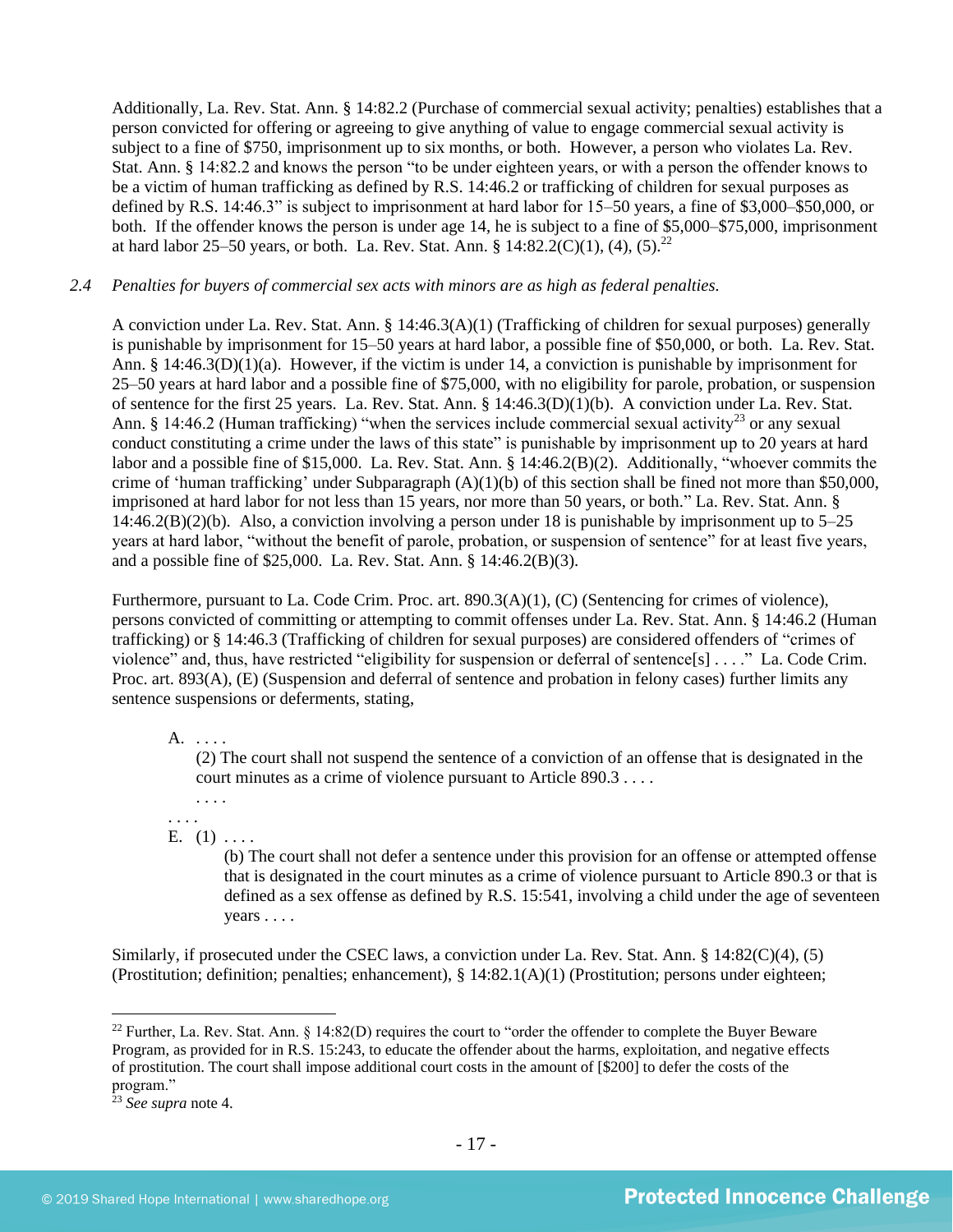additional offenses), § 14:89(A) (Crime against nature), § 14:82.2 (Purchase of commercial sexual activity; penalties), or § 14:89.2(A) (Crime against nature by solicitation) is punishable by imprisonment at hard labor for 15–50 years, a possible fine up to \$50,000, or both when the minor victim is under 18, and when the minor victim is under 14, a buyer faces 25–50 years imprisonment at hard labor, a fine up to \$75,000, or both. La. Rev. Stat. Ann. §§ 14:82(C)(4), (5), 14:82.1(D)(1), (2), 14:89(B)(2), (3), 14:82.2(C)(4), (5), 14:89.2(B)(3)(a), (b). For offenses under La. Rev. Stat. Ann. §§ 14:89.2 and 14:82.1 that involve a minor victim under 14, "[t]wenty-five years of the sentence imposed shall be without benefit of parole, probation, or suspension of sentence." La. Rev. Stat. Ann. §§ 14:82.1(D)(2), 14:89.2(B)(3)(b).

A conviction under La. Rev. Stat. Ann. § 14:81.3 (Computer-aided solicitation of a minor) is punishable by imprisonment for 5–10 years and a fine not to exceed \$10,000 if the victim is 13–16 years of age or by imprisonment for 10–20 years and a fine not to exceed \$10,000 if the victim is under 13. La. Rev. Stat. Ann. § 14:81.3(B)(1)(a), (b). If the victim is "reasonably believed to have not yet attained the age of seventeen," a conviction is punishable by imprisonment for 2–10 years and a fine not to exceed \$10,000. La. Rev. Stat. Ann. § 14:81.3(B)(1)(c). If "the computer-aided solicitation results in actual sexual conduct between the offender and victim and the difference between the age of the victim and the age of the offender is five years or greater," a conviction is punishable by imprisonment for 7–10 years, "with or without hard labor," and a fine not to exceed \$10,000. La. Rev. Stat. Ann. § 14:81.3(B)(1)(d).

<span id="page-17-0"></span>In comparison, if the victim is under the age of 14, a conviction under the TVPA for child sex trafficking is punishable by 15 years to life imprisonment and a fine not to exceed \$250,000. 18 U.S.C. §§ 1591(b)(1),  $3559(a)(1)$ ,  $3571(b)(3)$ . If the victim is between the ages of  $14-17$ , a conviction is punishable by 10 years to life imprisonment and a fine not to exceed \$250,000. 18 U.S.C. §§ 1591(b)(2), 3559(a)(1), 3571(b)(3). A conviction is punishable by mandatory life imprisonment, however, if the buyer has a prior conviction for a federal sex offense<sup>24</sup> against a minor. 18 U.S.C. § 3559(e)(1). To the extent buyers can be prosecuted under other federal CSEC laws,<sup>25</sup> a conviction is punishable by penalties ranging from a fine not to exceed \$250,000 to life imprisonment and a fine not to exceed  $$250,000.<sup>26</sup>$ 

*2.5 Using the Internet or electronic communications to lure, entice, or purchase, or attempt to lure, entice, or purchase commercial sex acts with a minor is a separate crime or results in an enhanced penalty for buyers.*

It is a crime in Louisiana to use the Internet to solicit a minor to engage in sex acts. Pursuant to La. Rev. Stat. Ann. § 14:81.3(A) (Computer-aided solicitation of a minor),

<sup>&</sup>lt;sup>24</sup> Pursuant to 18 U.S.C. § 3559(e)(2), "federal sex offense" is defined as

an offense under section 1591 [18 USCS § 1591] (relating to sex trafficking of children), 2241 [18 USCS § 2241] (relating to aggravated sexual abuse), 2242 [18 USCS  $\S$  2242] (relating to sexual abuse), 2244(a)(1) [18 USCS  $\S$  2244(a)(1)] (relating to abusive sexual contact), 2245 [18 USCS  $\S$  2245] (relating to sexual abuse resulting in death), 2251 [18 USCS § 2251] (relating to sexual exploitation of children), 2251A [18 USCS § 2251A] (relating to selling or buying of children), 2422(b) [18 USCS § 2422(b)] (relating to coercion and enticement of a minor into prostitution), or  $2423(a)$  [18 USCS §  $2423(a)$ ] (relating to transportation of minors).

<sup>25</sup> 18 U.S.C. §§ 2251A(b) (Selling or buying of children), 2251(a) (Sexual exploitation of children), 2423(a) (Transportation of a minor with intent for minor to engage in criminal sexual activity), 2422(a) (Coercion and enticement), 2252(a)(2), (a)(4) (Certain activities relating to material involving the sexual exploitation of minors). <sup>26</sup> 18 U.S.C. §§ 2251A(b) (conviction punishable by imprisonment for 30 years to life and a fine), 2251(e) (conviction punishable by imprisonment for 15–30 years and a fine), 2423(a) (conviction punishable by imprisonment for 10 years to life and a fine), 2422(a) (conviction punishable by a fine, imprisonment up to 20 years, or both.) 2252(b) (stating that a conviction under subsection (a)(2) is punishable by imprisonment for  $5-20$  years and a fine, while a conviction under subsection (a)(4) is punishable by imprisonment up to 10 years, a fine, or both); *see also* 18 U.S.C. §§ 3559(a)(1) (classifying all of the above listed offenses as felonies), 3571(b)(3) (providing a possible fine of \$250,000 for any felony conviction).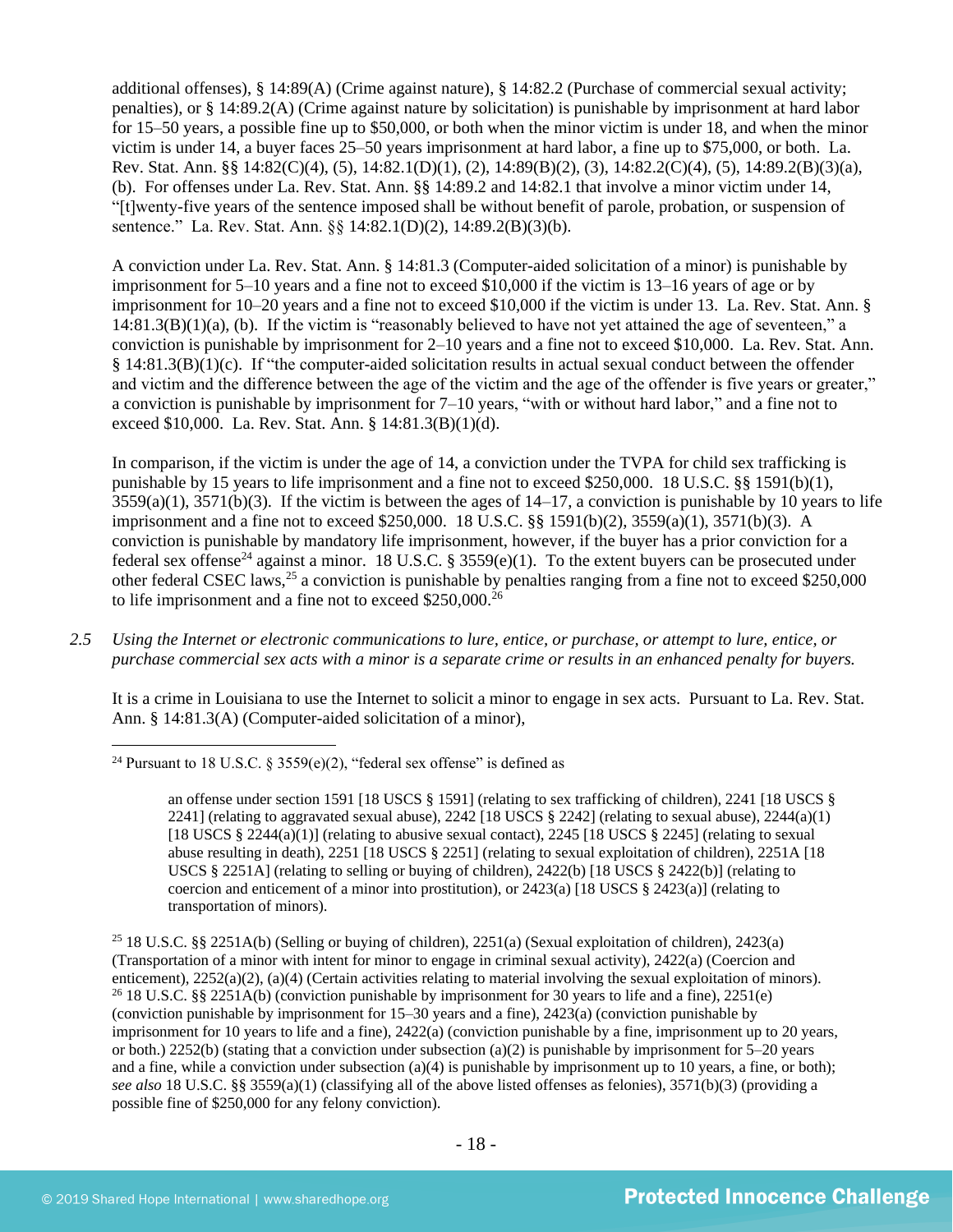(1) Computer-aided solicitation of a minor is committed when a person seventeen years of age or older knowingly contacts or communicates, through the use of electronic textual communication,  $2^7$  with a person who has not yet attained the age of seventeen where there is an age difference of greater than two years, or a person reasonably believed to have not yet attained the age of seventeen and reasonably believed to be at least two years younger, for the purpose of or with the intent to persuade, induce, entice, or coerce the person to engage or participate in sexual conduct or a crime of violence as defined in [R.S. 14:2\(B\),](https://www.lexis.com/research/buttonTFLink?_m=99d0f5a773918e7181bbcf01552bc950&_xfercite=%3ccite%20cc%3d%22USA%22%3e%3c%21%5bCDATA%5bLa.%20R.S.%2014%3a81.2%5d%5d%3e%3c%2fcite%3e&_butType=4&_butStat=0&_butNum=5&_butInline=1&_butinfo=LACODE%2015%3a539.1&_fmtstr=FULL&docnum=1&_startdoc=1&wchp=dGLzVlz-zSkAA&_md5=dbb10adb6468eeda4d3d1f1bc675eee1) or with the intent to engage or participate in sexual conduct in the presence of the person who has not yet attained the age of seventeen, or person reasonably believed to have not yet attained the age of seventeen.

(2) It shall also be a violation of the provisions of this Section when a person seventeen years of age or older knowingly contacts or communicates, through the use of electronic textual communication, with a person who has not yet attained the age of seventeen where there is an age difference of greater than two years, or a person reasonably believed to have not yet attained the age of seventeen and reasonably believed to be at least two years younger, for the purpose of or with the intent to arrange for any third party to engage in any of the conduct proscribed by the provisions of Paragraph (1) of this Subsection. (3) It shall also be a violation of the provisions of this Section when a person seventeen years of age or older knowingly contacts or communicates, through the use of electronic textual communication, with a person who has not yet attained the age of seventeen, or a person reasonably believed to have not yet attained the age of seventeen, for the purpose of recruiting, enticing, or coercing the person to engage in commercial sexual activity.

All convictions under La. Rev. Stat. Ann. § 14:81.3(A), unless specifically mentioned below, are punishable by imprisonment at hard labor that is "without benefit of parole, probation, or suspension of sentence" and are subject to a possible fine of \$10,000. La. Rev. Stat. Ann. § 14:81.3(B). Where the victim is 13–16, a conviction is punishable by imprisonment for 5–10 years, and where the victim is under 13, a conviction is punishable by imprisonment for 10–20 years. La. Rev. Stat. Ann. § 14:81.3(B)(1)(a), (b). Where the victim is "reasonably believed to have not yet attained the age of seventeen," a conviction is punishable by imprisonment for 2–10 years. La. Rev. Stat. Ann. §  $14:81.3(B)(1)(c)$ . If "the computer-aided solicitation results in actual sexual conduct between the offender and victim and the difference between the age of the victim and the age of the offender is five years or greater," a conviction is punishable by imprisonment for 7–10 years, "with or without hard labor." La. Rev. Stat. Ann. § 14:81.3(B)(1)(d). Subsequent convictions are punishable by imprisonment for 10–20 years. La. Rev. Stat. Ann. § 14:81.3(B)(2). Finally, for any conviction under La. Rev. Stat. Ann. § 14:81.3(A), the court also may limit or restrict the offender's "access to the Internet when the Internet was used in the commission of the crime." La. Rev. Stat. Ann. § 14:81.3(B)(3).

## *2.6 No age mistake defense is permitted for a buyer of commercial sex acts with any minor under 18.*

Louisiana's human trafficking law expressly prohibits a mistake of age defense for buyers who purchase sex with any person under the age of 21 years. Pursuant to La. Rev. Stat. Ann. § 14:46.2(A)(1)(b) (Human trafficking), states, "It shall not be a defense to prosecution for a violation of the provisions of this Subparagraph that the person did not know the age of the victim  $\dots$ ."

Additionally, several of Louisiana's CSEC offenses and the child sex trafficking law specifically state that no age mistake defense is permitted for a buyer of commercial sex acts with a minor. La. Rev. Stat. Ann. § 14:46.3(C)(2) (Trafficking of children for sexual purposes) and § 14:81.1(D)(1) (Pornography involving juveniles) state, "Lack of knowledge of the victim's [juvenile's] age shall not be a defense." La. Rev. Stat. Ann. § 14:82.1(B)(1) (Prostitution; persons under eighteen; additional offenses) states, "Lack of knowledge of the age of the person practicing prostitution shall not be a defense." Finally, La. Rev. Stat. Ann. § 14:89.2(D)(2)

<sup>27</sup> *See supra* note [9.](#page-4-0)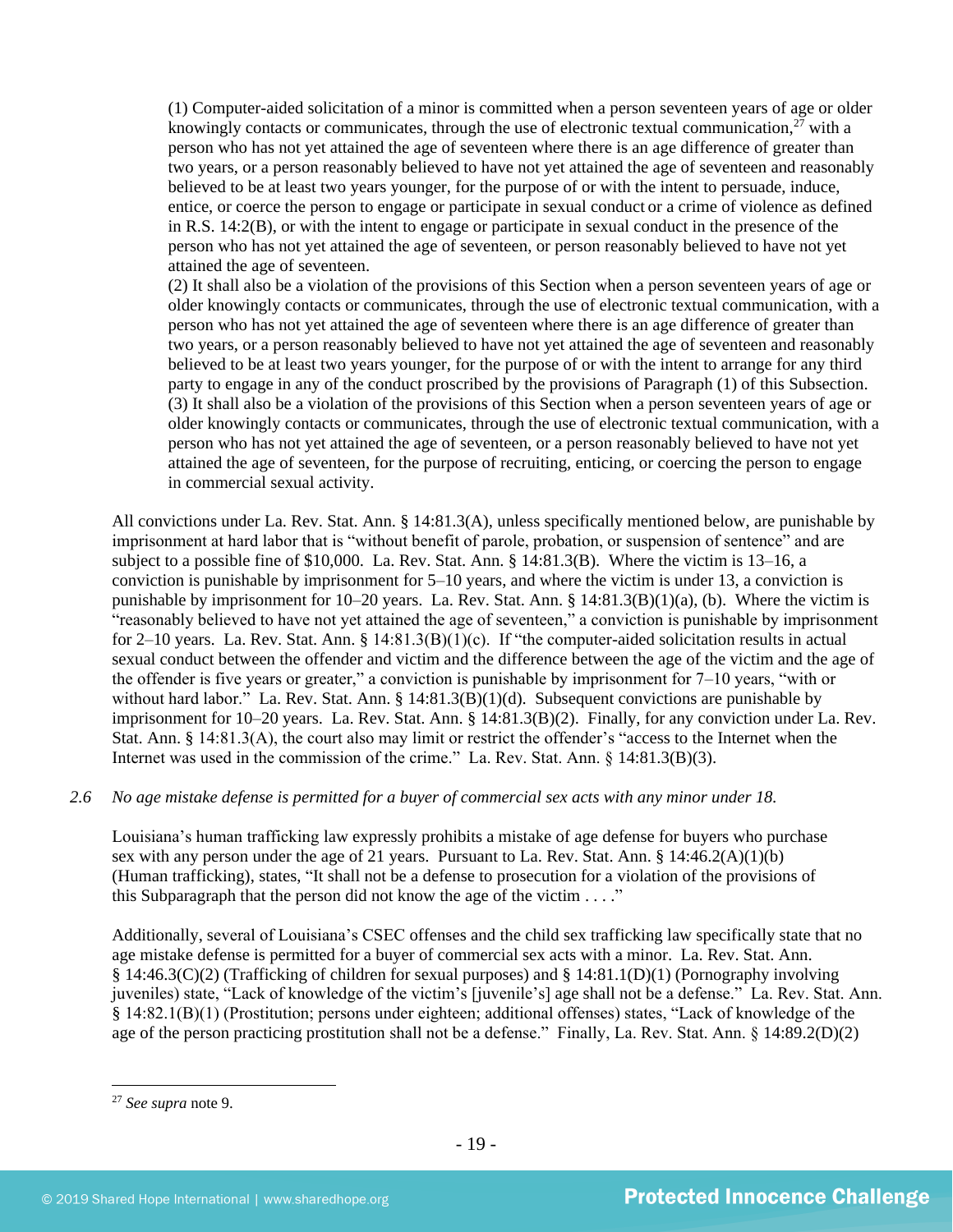(Crime against nature by solicitation) provides, "Lack of knowledge of the age of the person being solicited shall not be a defense."

#### *2.7 Base penalties for buying sex acts with a minor under 18 are sufficiently high and not reduced for older minors.*

Three of Louisiana's buyer-applicable offenses stagger penalties based on a minor's age, but base penalties under these offenses are sufficiently high. The child sex trafficking statute creates a substantial base penalty for the trafficking of minors, including any person under 21 years of age; additionally, an enhanced penalty is established for victims under 14 years of age, paralleling the federal Trafficking Victims Protect Act. La. Rev. Stat. Ann. § 14:46.3(A)(1) (Trafficking of children for sexual purposes). A conviction under La. Rev. Stat. Ann. § 14:46.3(A)(1) is generally punishable by imprisonment for 15–50 years at hard labor. La. Rev. Stat. Ann. § 14:46.3(D)(1)(a). However, if the victim is under 14, a conviction is punishable by imprisonment for 25–50 years at hard labor. La. Rev. Stat. Ann. § 14:46.3(D)(1)(b). Similarly, the operable statute regarding purchasing oral or anal sex acts with a minor, La. Rev. Stat. Ann. § 14:89.2(A) (Crime against nature by solicitation), punishes convictions by 15–50 years imprisonment at hard labor. If the minor is under 14 years of age, the offense is punishable by 25–50 years imprisonment at hard labor. La. Rev. Stat. Ann.  $§ 14:89.2(B)(3)(a), (b).$ 

Buyers convicted under La. Rev. Stat. Ann. § 14:81.3(A) (Computer-aided solicitation of a minor), which criminalizes using a computer to solicit a minor to engage in a sexual act, face imprisonment for 5–10 years if the victim is 13–16 or 10–20 years imprisonment if the victim is under 13. However, La. Rev. Stat. Ann. § 14:81.3(A) only protects minors who are less than 17 years of age.

Louisiana's other buyer-applicable trafficking and CSEC offenses do not stagger penalties based on a minor's age and provide sufficiently high penalties. If convicted under La. Rev. Stat. Ann. § 14:46.2(A)(1), (2) (Human trafficking) for commercial sex acts with any person under 21 years of age, buyers "shall be . . . imprisoned at hard labor for not less than fifteen years, nor more than fifty years . . . ." La. Rev. Stat. Ann. § 14:82 (Prostitution; definition; penalties; enhancement) and § 14:82.1 (Prostitution; persons under eighteen; additional offenses) make offenses involving any minor under 18 punishable by imprisonment for 15–50 years at hard labor.

Another of Louisiana's buyer-applicable CSEC offenses staggers penalties based on the offender's knowledge regarding the victim's age. La. Rev. Stat. Ann. § 14:82.2 (Purchase of commercial sexual activity; penalties) establishes that a person who knows the person "to be under the age of eighteen years, or with a person the offender knows to be a victim of human trafficking as defined by R.S. 14:46.2 or trafficking of children for sexual purposes as defined by R.S. 14:46.3" is subject to imprisonment at hard labor for 15–50 years. However, if the offender knows the person is under the age of fourteen years, he is subject to imprisonment at hard labor 25–50 years. La. Rev. Stat. Ann. § 14:82.2(C)(1), (4), (5).

## *2.8 Financial penalties for buyers of commercial sex acts with minors are sufficiently high to make it difficult for buyers to hide the crime.*

Various fines ranging from \$500 to \$75,000 are in place for buyers of commercial sex with minors. A conviction under La. Rev. Stat. Ann. § 14:46.3(A)(1) (Trafficking of children for sexual purposes) is punishable by a possible fine of \$50,000, or a possible fine of \$75,000 if the victim was under 14. La. Rev. Stat. Ann. § 14:46.3(D)(1)(a), (b). Under La. Rev. Stat. Ann. § 14:46.2 (Human trafficking), a sentencing court may add an additional fine of up to \$50,000 if the victim is under 21 years of age. A conviction under La. Rev. Stat. Ann. § 14:82.1 (Prostitution; persons under eighteen; additional offenses), § 14:82.2 (Purchase of commercial sexual activity; penalties), or § 14:89.2 (Crime against nature by solicitation) also carries a possible fine up to \$50,000 for minors under 18 and \$75,000 for minor under 14. La. Rev. Stat. Ann. §§ 14:82.1(D)(1), (2), 14:82.2(C)(4), (5), 14:89.2(B)(1), (2), (3). Lastly, a conviction under La. Rev. Stat. Ann. § 14:81.3 (Computeraided solicitation of a minor) is punishable by a possible fine of \$10,000. La. Rev. Stat. Ann. § 14:81.3(B)(1).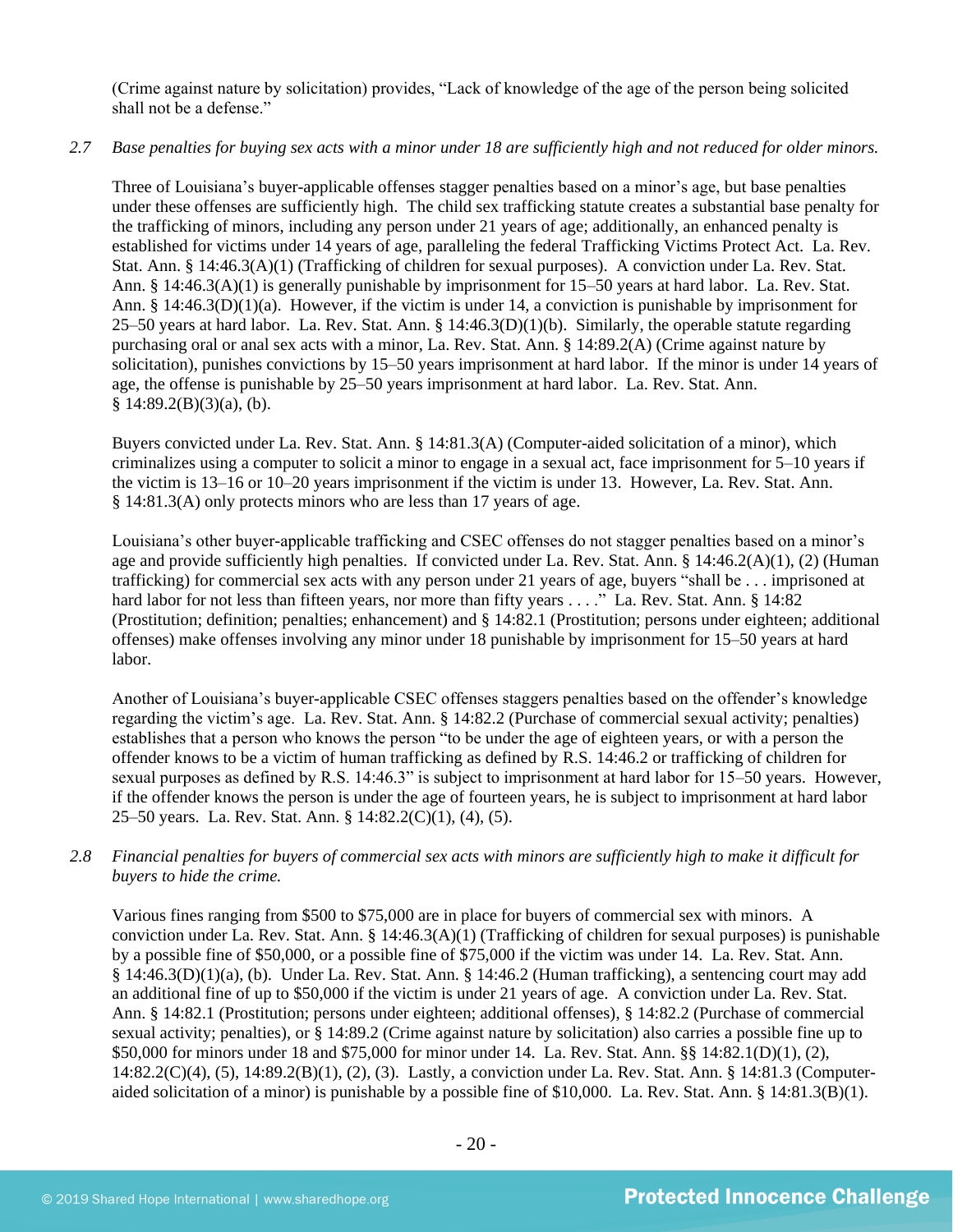La. Rev. Stat. Ann. § 15:539.2(A) (Exploited children's fund) states, "Any person who is convicted or pleads guilty or nolo contendere to an offense involving trafficking of children for sexual purposes . . ." is required to pay a fine of \$2,000 in addition to other mandatory restitution.

Asset forfeiture provisions also apply to buyers. La. Rev. Stat. Ann. § 14:46.3(D)(3) (Trafficking of children for sexual purposes) provides for criminal, mandatory asset forfeiture in conjunction with a conviction for child sex trafficking, stating,

(a) In addition, the court shall order that the personal property used in the commission of the offense, or the proceeds of any such conduct, shall be seized and impounded, and after conviction, sold at public sale or public auction by the district attorney, or otherwise distributed or disposed of, in accordance with R.S. 15:539.1 [Forfeited property related to certain sex crimes; exempt property; allocation of forfeited property].

(b) The personal property made subject to seizure and sale pursuant to Subparagraph (a) of this Paragraph may include, but shall not be limited to, electronic communication devices, computers, computer related equipment, motor vehicles, photographic equipment used to record or create still or moving visual images of the victim that are recorded on paper, film, video tape, disc, or any other type of digital recording media, and currency, instruments, or securities.

Similarly, La. Rev. Stat. Ann. § 14:46.2(B)(4) (Human trafficking) states,

(a) In addition, the court shall order that the personal property used in the commission of the offense, or the proceeds of any such conduct, shall be seized and impounded, and after conviction, sold at public sale or public auction by the district attorney, or otherwise distributed or disposed of, in accordance with R.S. 15:539.1.

(b) The personal property made subject to seizure and sale pursuant to Subparagraph (a) of this Paragraph may include, but shall not be limited to, electronic communication devices, computers, computer related equipment, motor vehicles, photographic equipment used to record or create still or moving visual images of the victim that are recorded on paper, film, video tape, disc, or any other type of digital recording media, and currency, instruments, and securities.

Likewise, La. Rev. Stat. Ann. § 14:84(B)(4)(a) (Pandering), and § 14:82.1(D)(4)(a) (Prostitution; persons under eighteen; additional offenses), provide for mandatory criminal asset forfeiture, both stating in part,

(a) In addition, the court shall order that the personal property used in the commission of the offense, or the proceeds of any such conduct, shall be seized and impounded, and after conviction, sold at public sale or public auction by the district attorney, or otherwise distributed or disposed of, in accordance with R.S. 15:539.1.

(b) The personal property made subject to seizure and sale pursuant to Subparagraph (a) of this Paragraph may include, but shall not be limited to, electronic communication devices, computers, computer related equipment, motor vehicles, photographic equipment used to record or create still or moving visual images of the victim that are recorded on paper, film, video tape, disc, or any other type of digital recording media, and currency, instruments, or securities.

La. Rev. Stat. Ann. § 14:81.3(B)(4)(b) (Computer-aided solicitation of a minor) contains a similar asset forfeiture provision. Further, buyers convicted under La. Rev. Stat. Ann. § 14:81.1 (Pornography involving juveniles) shall have "personal property used in the commission of the offense, or the proceeds of any such conduct, . . . seized and impounded, and after conviction, sold at public sale." La. Rev. Stat. Ann. §  $14:81.1(E)(5)(c)$ .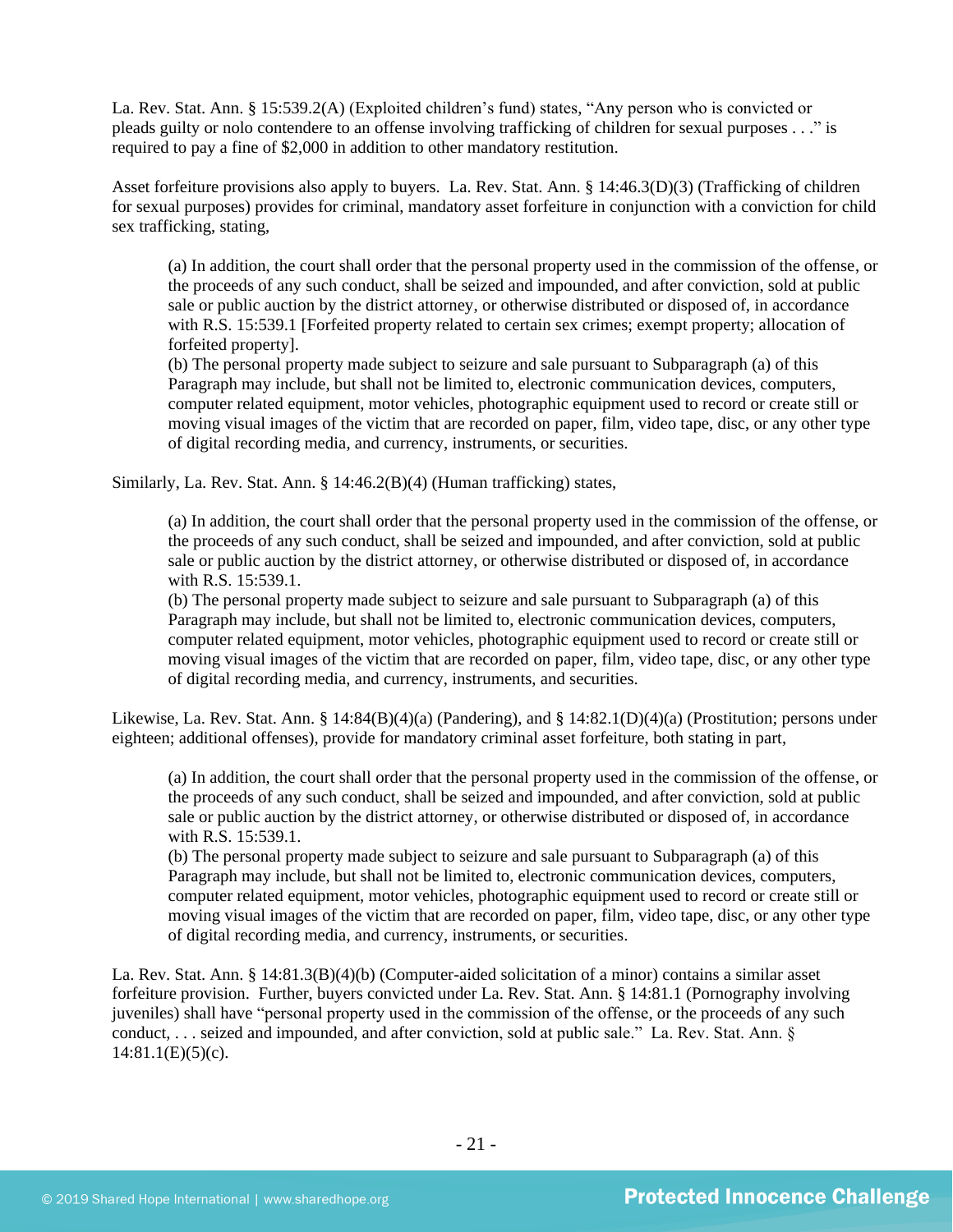Distribution of the forfeited property is governed by La. Rev. Stat. Ann. § 15:539.1 (Forfeited property related to certain sex crimes; exempt property; allocation of forfeited property), which states,

(A) When personal property is forfeited under the provisions of . . . R.S. 14:46.2 (human trafficking), R.S. 14:46.3 (trafficking of children for sexual purposes) . . . R.S. 14:81.1 (pornography involving juveniles) . . . R.S. 14:81.3 (computer-aided solicitation of a minor), R.S.14:82.1 (prostitution; persons under eighteen; additional offenses), R.S. 14:83 (soliciting for prostitutes) . . . R.S. 14:84 (pandering) . . . the district attorney shall authorize a public sale or a public auction conducted by a licensed auctioneer, without appraisal, of that which is not required by law to be destroyed and which is not harmful to the public. Any currency, instruments, or securities forfeited shall be distributed or disposed of as provided in this Section.

. . . .

(E) Notwithstanding Subsection D of this Section, when the currency, instruments, securities, or other property is forfeited pursuant to the provisions of R.S. 14:46.2 (human trafficking), R.S. 14:46.3 (trafficking of children for sexual purposes), R.S. 14:81.1 (pornography involving juveniles), R.S. 14:81.3 (computer-aided solicitation of a minor), R.S. 14:82.1 (prostitution; persons under eighteen; additional offenses), R.S. 14:83 (soliciting for prostitutes), R.S. 14:83.1 (inciting prostitution), R.S. 14:83.2 (promoting prostitution), R.S. 14:84 (pandering), R.S. 14:85 (letting premises for prostitution), R.S. 14:86 (enticing persons into prostitution), R.S. 14:104 (keeping a disorderly place), R.S. 14:105 (letting a disorderly place), and R.S. 14:282 (operation of places of prostitution), the currency, instruments, and securities and proceeds of the public sale or public auction shall be applied first to any restitution granted to the victim, after the costs of the public sale or auction, court costs, and fees related to seizure and storage have been satisfied. Any remaining currency, instruments, securities, or proceeds shall be distributed in the following manner:

(1) Twenty-five percent to the seizing agency or agencies allocated among the seizing agencies in proportion to their participation in the management of the investigation, seizure, and forfeiture.

(2) Twenty-five percent to the prosecution agency.

(3) Fifty percent to the Exploited Children's Special Fund pursuant to R.S. 15:538.2.

A buyer of commercial sex acts with a minor under La. Rev. Stat. Ann. § 15:539.3 (Mandatory restitution) will be mandated to pay restitution to the victim. La. Rev. Stat. Ann. § 15:539.3(A) states;

A person convicted of a violation of R.S. 14:46.2 (human trafficking), R.S. 14:46.3 (trafficking of children for sexual purposes), R.S. 14:81.1 (pornography involving juveniles), R.S. 14:81.3 (computeraided solicitation of a minor), R.S. 14:82.1 (prostitution; persons under eighteen; additional offenses), R.S. 14:83 (soliciting for prostitutes), . . . R.S. 14:84 (pandering) . . . shall be ordered to pay mandatory restitution to the victim, with the proceeds from property forfeited under R.S. 15:539.1 applied first to payment of restitution, after the costs of the public sale or auction, court costs, and fees related to seizure and storage have been satisfied . . . . Restitution under this Section shall include any of the following:

(1) Costs of medical and psychological treatment.

(2) Costs of necessary transportation and temporary housing.

(3) . . . In the case of sex trafficking, the victim shall be entitled to restitution for the income he would have earned, had he not been victimized, as guaranteed under the minimum wage and overtime provisions of the federal Fair Labor Standards Act.

(4) Return of property, cost of damage to property, or full value of property if destroyed or damaged beyond repair.

(5) Expenses incurred by the victim and any household members or other family members in relocating away from the defendant or the defendant's associates, including but not limited to deposits for utilities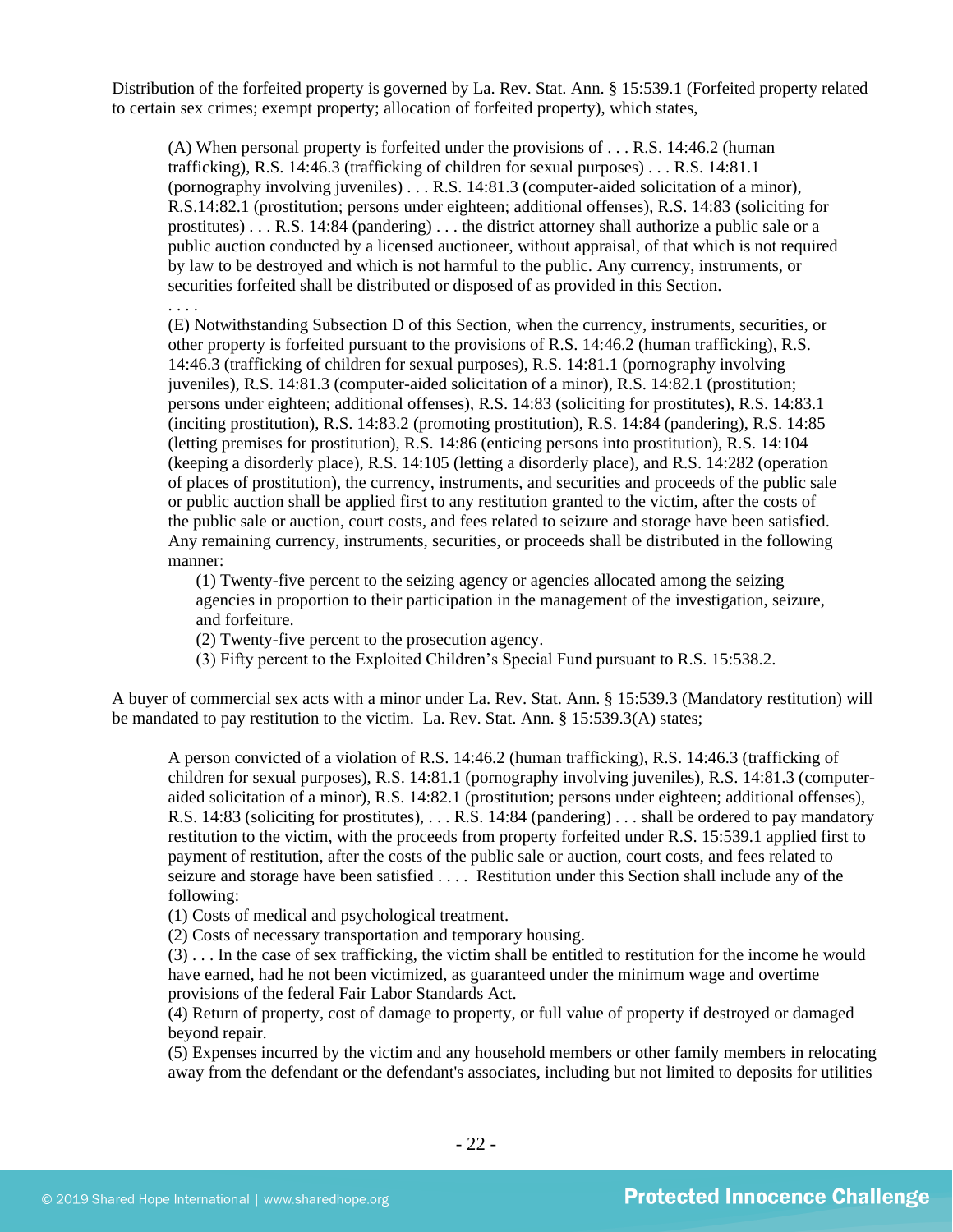<span id="page-22-0"></span>and telephone service, deposits for rental housing, temporary lodging and food expenses, clothing, and personal items . . . .

Buyers are also subject to mandatory restitution orders where pecuniary damages can be shown. La. Code Crim. Proc. Art. 883.2(A) (Restitution to victim) provides, "In all cases in which the court finds an actual pecuniary loss to a victim, or in any case where the court finds that costs have been incurred by the victim in connection with a criminal prosecution, the trial court shall order the defendant to provide restitution to the victim as a part of any sentence that the court shall impose.<sup> $28$ </sup>

## *2.9 Buying and possessing child sexual abuse material (CSAM) carries penalties as high as similar federal offenses.*

Possessing child sexual abuse material (CSAM) is prohibited under La. Rev. Stat. Ann. § 14:81.1(A)(1) (Pornography involving juveniles), which states that "[i]t shall be unlawful for a person to . . . possess . . . pornography involving juveniles."<sup>29</sup> A conviction under this statute generally is punishable by imprisonment for 5–20 years at hard labor, "without benefit of parole, probation, or suspension of sentence," and a possible fine of \$50,000; however, if the victim is under 13 and the offender is at least 17, a conviction is punishable by "imprisonment at hard labor for not less than one-half the longest term nor more than twice the longest term of imprisonment provided," which also will "be served without benefit of parole, probation, or suspension of sentence," and under a second conviction for the intentional possession of CSAM, the offender shall be fined up to \$75,000 and imprisoned at hard labor for 10–40 years "without benefit of parole, probation, or suspension of sentence." La. Rev. Stat. Ann. §  $14:81.1(E)(1)(a)$ , (b),  $(E)(5)(a)$ . Convicted offenders also will have any "personal property used in the commission of the offense, or the proceeds of any such conduct, . . . seized and impounded, and after conviction, sold at public sale or public auction by the district attorney, or otherwise distributed or disposed of . . . . "<sup>30</sup> La. Rev. Stat. Ann. § 14:81.1(E)(5)(c).

Additionally, La. Rev. Stat. Ann. § 14:73.8(A) (Unauthorized use of a wireless router system; pornography involving juveniles; penalty) states that "[u]nauthorized use of a wireless router system is the accessing or causing to be accessed of any computer, computer system, computer network, or any part thereof via any wireless router system for the purposes of uploading, downloading, or selling of pornography involving

(3) A victim shall not be required to pay recording fees for the filing of a restitution order with the clerk of court. The defendant shall be responsible for all costs associated with this action.

<sup>29</sup> "Pornography involving juveniles" is defined in La. Rev. Stat. Ann. §  $14:81.1(B)(5)$  as "any photograph, videotape, film, or other reproduction, whether electronic or otherwise, of any sexual performance involving a child under the age of seventeen."

 $30$  La. Rev. Stat. Ann. § 14:81.1(E)(5)(d) states,

The personal property made subject to seizure and sale pursuant to Subparagraph (c) of this Paragraph may include, but shall not be limited to, electronic communication devices, computers, computer related equipment, motor vehicles, photographic equipment used to record or create still or moving visual images of the victim that are recorded on paper, film, video tape, disc, or any other type of digital recording media, and currency, instruments, or securities.

<sup>&</sup>lt;sup>28</sup> La. Rev. Stat. Ann. § 46:1844(M) (Basic rights for victim and witness) states,

<sup>(1)</sup> If the defendant is found guilty, the court or the committee on parole shall require the defendant to pay restitution to the appropriate party in an amount and manner determined by the court. In addition, the court or the committee on parole may require the defendant to perform community service work in an amount and according to a schedule determined by the court.

<sup>(2)</sup> One of the conditions of work release shall be a requirement that an inmate pay from his earnings all restitution ordered by the court or the committee on parole. Even if no restitution has been ordered, the sheriff or director of the program shall have the right to require payment of restitution as a condition of work release.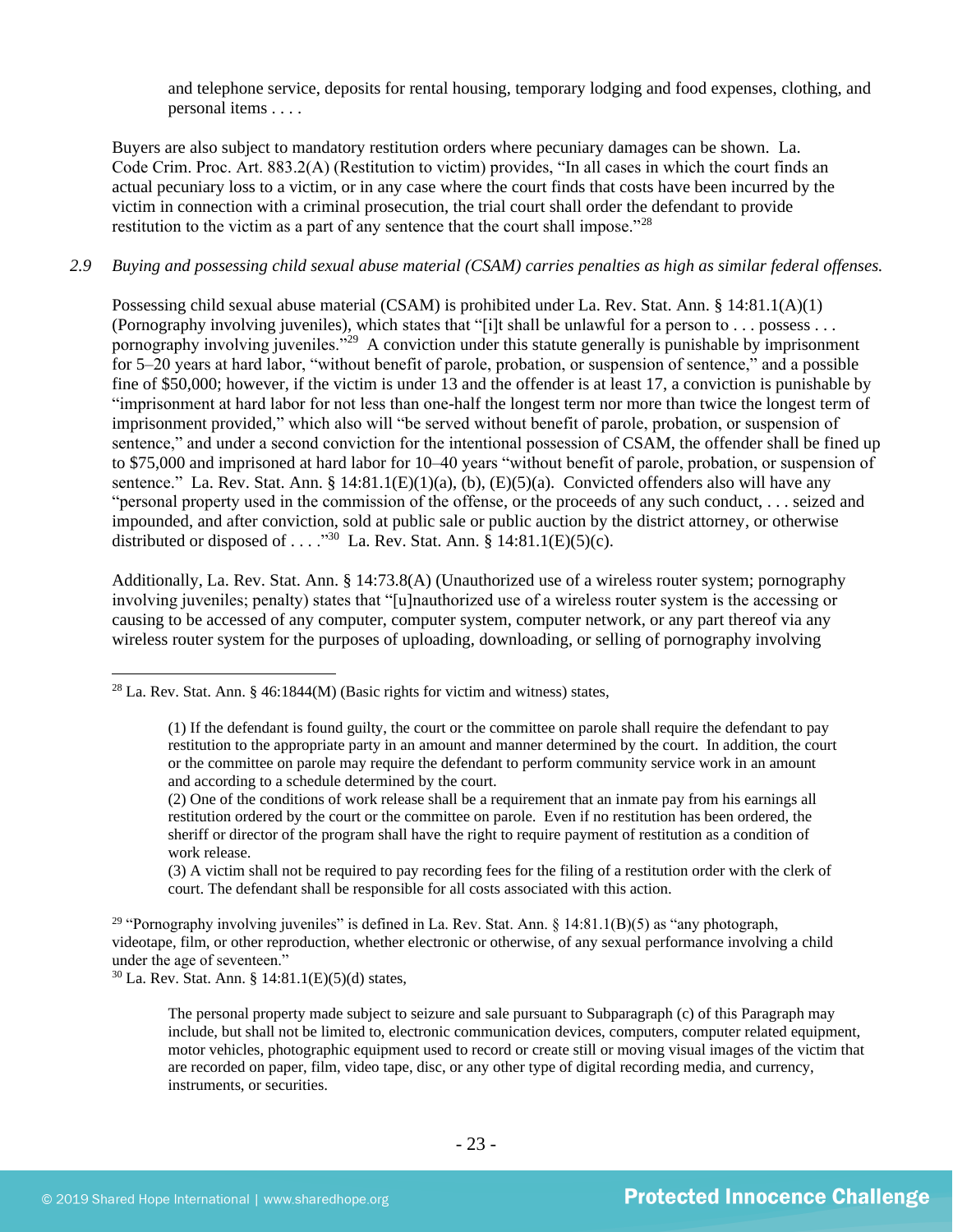juveniles as defined in R.S. 14:81.1[Pornography involving juveniles]."<sup>31</sup> If the victim is 13–17 years old, a violation is punishable by imprisonment for 2–10 years at hard labor, "without benefit of parole, probation, or suspension of sentence," and a possible fine of \$10,000. La. Rev. Stat. Ann. § 14:73.8(C). However, if the victim is under 13, a violation is punishable by imprisonment for 25–99 years at hard labor, to "be served without benefit of parole, probation, or suspension of sentence." La. Rev. Stat. Ann. § 14:73.8(D).

In comparison, a federal conviction for possession of  $CSAM<sup>32</sup>$  is generally punishable by imprisonment for 5– 20 years and a fine not to exceed  $$250,000$ .<sup>33</sup> Subsequent convictions, however, are punishable by imprisonment up to 40 years and a fine not to exceed  $$250,000.<sup>34</sup>$ 

## *2.10 Convicted buyers of commercial sex acts with minors are required to register as sex offenders.*

Convicted buyers of commercial sex acts with minors and those convicted of possessing child sexual abuse material (CSAM) are required to register as sex offenders under La. Rev. Stat. Ann. § 15:542 (Registration of sex offenders and child predators). La. Rev. Stat. Ann. § 15:542(A)(1) states,

The following persons shall be required to register and provide notification as a sex offender or child predator in accordance with the provisions of this Chapter:

(1) Any adult residing in this state who has pled guilty to, has been convicted of, or where adjudication has been deferred or withheld for the perpetration or attempted perpetration of, or any conspiracy to commit either of the following:

(a) A sex offense as defined in R.S. 15:541 [Definitions],<sup>35</sup> with the exception of those convicted of felony carnal knowledge of a juvenile as provided in Subsection F of this Section;

 $33$  18 U.S.C. §§ 2252(b) (stating that a conviction under subsection (a)(2) is punishable by imprisonment for 5–20 years and a fine, while a conviction under subsection (a)(4) is punishable by imprisonment up to 10 years, a fine, or both),  $2252A(b)(1)$  (a conviction is punishable by imprisonment for 5–20 years and a fine),  $1466A(a)$ , (b) (stating that a conviction under subsection (a) is "subject to the penalties provided in section  $2252A(b)(1)$ ," imprisonment for 5–20 years and a fine, while a conviction under subsection (b) is "subject to the penalties provided in section 2252A(b)(2)," imprisonment up to 10 years, a fine, or both); *see also* 18 U.S.C. §§ 3559(a)(1) (classifying all of the above listed offenses as felonies), 3571(b)(3) (providing a possible fine of \$250,000 for any felony conviction).  $34\,18$  U.S.C. §§ 2252(b) (stating if a person has a prior conviction under subsection (a)(2), or a list of other statutes, a conviction is punishable by a fine and imprisonment for 15–40 years, but if a person has a prior conviction under subsection (a)(4) or a list of other statutes, a conviction is punishable by a fine and imprisonment for  $10-20$  years),  $2252A(b)(1)$  (stating if a person has a prior conviction under subsection (a)(2), (a)(3), or a list of other statutes, a conviction is punishable by a fine and imprisonment for 15–40 years), 1466A(a), (b) (stating that the penalty scheme for section 2252A(b) applies); *see also* 18 U.S.C. §§ 3559(a)(1) (classifying all of the above listed offenses as felonies), 3571(b)(3) (providing a possible fine of \$250,000 for any felony conviction).  $35$  La. Rev. Stat. Ann. § 15:541(24)(a) (Definitions) defines "sex offense" as

deferred adjudication, adjudication withheld, or conviction for the perpetration or attempted perpetration of or conspiracy to commit human trafficking when prosecuted under the provisions of R.S. 14:46.2(B)(2), R.S. 14:46.3 (trafficking of children for sexual purposes), . . . R.S. 14:89.2(B)(3) (crime against nature by solicitation), R.S. 14:80 (felony carnal knowledge of a juvenile), R.S. 14:81 (indecent behavior with juveniles), R.S.14:81.1 (pornography involving juveniles), R.S. 14:81.2 (molestation of a juvenile), R.S. 14:81.3 (computer-aided solicitation of a minor), R.S. 14:81.4 (prohibited sexual conduct between an educator and student), R.S. 14:82.1 (Prostitution; persons under eighteen), R.S. 14:82.2(C)(4) and (5) (Purchase of commercial sexual activity), R.S. 14:92(A)(7) (contributing to the delinquency of

 $31$  La. Rev. Stat. Ann. § 14:73.8(B) defines "wireless router system" as "a device in a wireless local area network that determines the next network point to which a unit of data is routed between an origin and a destination on the Internet."

 $32\,18$  U.S.C. §§ 2252(a)(2), (a)(4) (Certain activities relating to material involving the sexual exploitation of minors),  $2252A(a)(2)$ –(3) (Certain activities relating to material constituting or containing child pornography), 1466A(a), (b) (Obscene visual representations of the sexual abuse of children).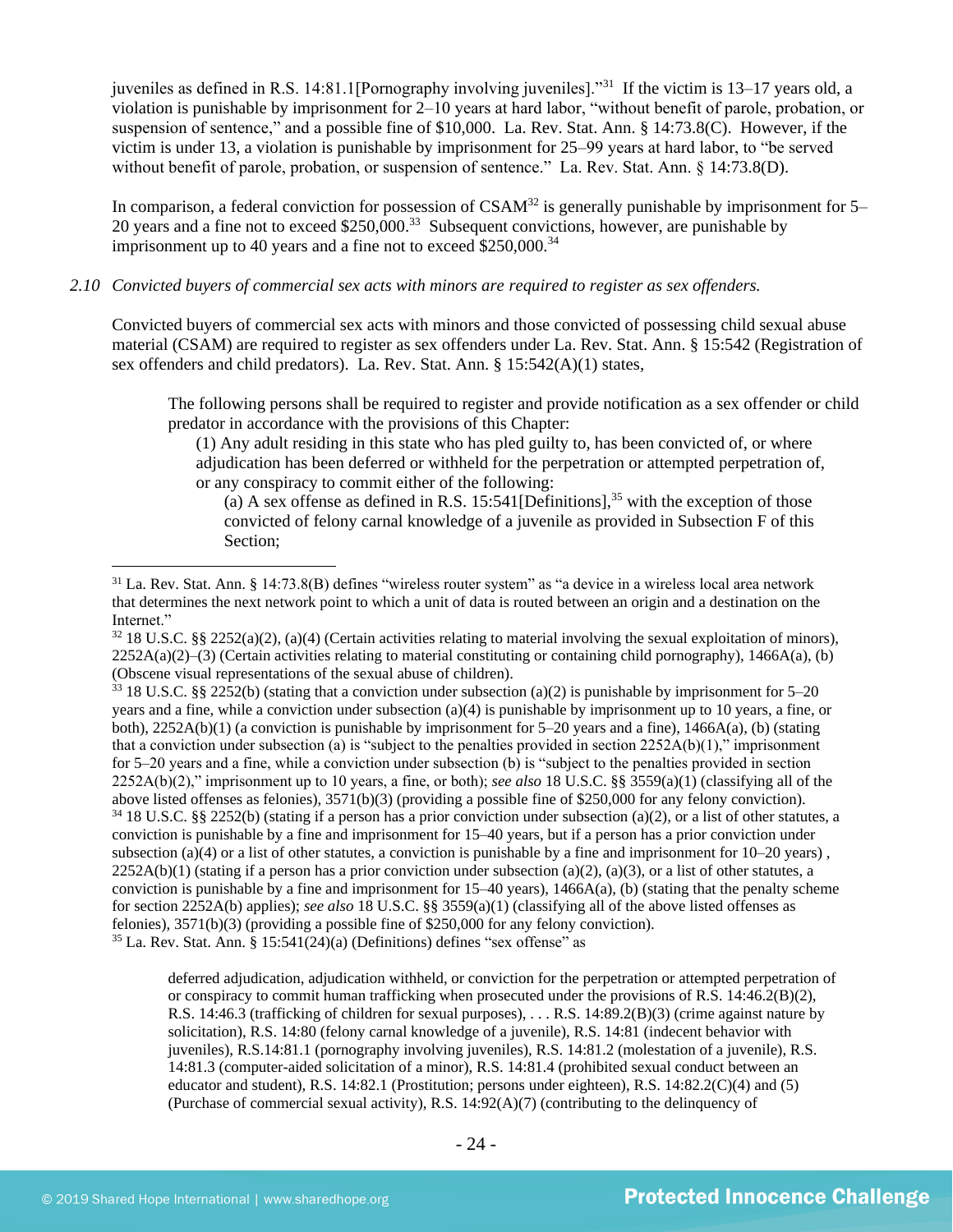<span id="page-24-1"></span><span id="page-24-0"></span>(b) A criminal offense against a victim who is a minor as defined in R.S.  $15:541$ .<sup>36</sup>

Therefore, buyers convicted under La. Rev. Stat. Ann. § 14:46.3(A)(1) (Trafficking of children for sexual purposes),  $\S$  14:82.1(A)(1) (Prostitution; persons under eighteen; additional offenses),  $\S$  14:82.2(C)(4), (5) (Purchase of commercial sexual activity), and § 14:89.2(A) (Crime against nature by solicitation) will be required to register as sex offenders.

Finally, buyers required to register as sex offenders are prohibited from the unlawful use of a social networking websites. La. Rev. Stat. Ann. § 14:91.5(A)(1) (Unlawful use of a social networking website), makes unlawful "the intentional use of a social networking website<sup>37</sup> by a person who is required to register as a sex offender and who was convicted of R.S. 14:81 (Indecent behavior with juveniles), R.S. 14:81.1 (Pornography involving juveniles), R.S. 14:81.3 (Computer-aided solicitation of a minor), or R.S. 14:283 (Video voyeurism) or was previously convicted of a sex offense as defined in R.S. 15:541 in which the victim of the sex offense was a minor."<sup>38</sup> Buyers that "commit the crime of unlawful use of a social networking website" are subject to a possible fine of \$10,000 and imprisonment at hard labor for up to 10 years "without benefit of parole, probation, or suspension of sentence." La. Rev. Stat. Ann.  $§ 14:91.5(C)(1).$ 

juveniles), ... R.S.  $14:106(A)(5)$  (obscenity by solicitation of a person under the age of seventeen), ... R.S. 14:42 (aggravated or first degree rape) . . . committed on or after June 18, 1992 . . . .

 $36$  La. Rev. Stat. Ann. § 15:541(12)(b), (c) (Definitions) defines "criminal offense against a victim who is a minor" in part as a "conviction for the perpetration or attempted perpetration of or conspiracy to commit . . . (b)(i) A violation of any of the following provisions when the victim is under eighteen years of age: R.S. 14:84(1), (3), (5), or (6) [Pandering], or 86 [Enticing persons into prostitution], or R.S. 23:251(A)(4) [Minors under sixteen; prohibited employments or occupations; penalty―In any illegal, indecent, or immoral exhibition or practice] (ii) A violation of R.S. 14:46.2 when the victim is under twenty-one years of age and (c) a violation of R.S. 14:83 (Soliciting for prostitutes), 83.1 (Inciting prostitution), 83.2 (Promoting prostitution), and 14:282 (Operation of places of prostitution prohibited; penalty) when the prostitution involves persons under the age of 18 years.  $37$  La. Rev. Stat. Ann. § 14:91.5 (2)(a) defines "social networking website" in part as "an Internet website, the primary purpose of which is facilitating social interaction with other users of the website . . . ."  $38$  La. Rev. Stat. Ann. § 15:541(25) (Definitions) defines "sexual offense against a victim who is a minor" in part as a "conviction for the perpetration or attempted perpetration of or conspiracy to commit . . . (d) R.S. 14:81.1 (Pornography involving juveniles, . . . (f) R.S. 14:81.3 (Computer-aided solicitation of a minor), (g) R.S. 14:82.1 (Prostitution; persons under eighteen), (hg) R.S. 14:86 (Enticing minors into prostitution), (i) R.S. 14:84(1), (3), (5), (6) (Pandering), and (j) R.S. 14:83 (Soliciting for prostitutes when the person being solicited for prostitution is under the age of eighteen years), (k) R.S. 14:83.1 (Inciting prostitution when the prostitution involves persons under the age of eighteen years), (l) R.S. 14:83.2 (Promoting prostitution when the prostitution being promoted involves persons under the age of eighteen years), (m) 14:282 (Operation of places of prostitution when the prostitution involves persons under the age of eighteen years), . . . (o) 14:46.2 (Human trafficking when the trafficking involves a person under the age of twenty-one years or when the services include commercial sexual activity or any sexual conduct constituting a crime under the laws of this state."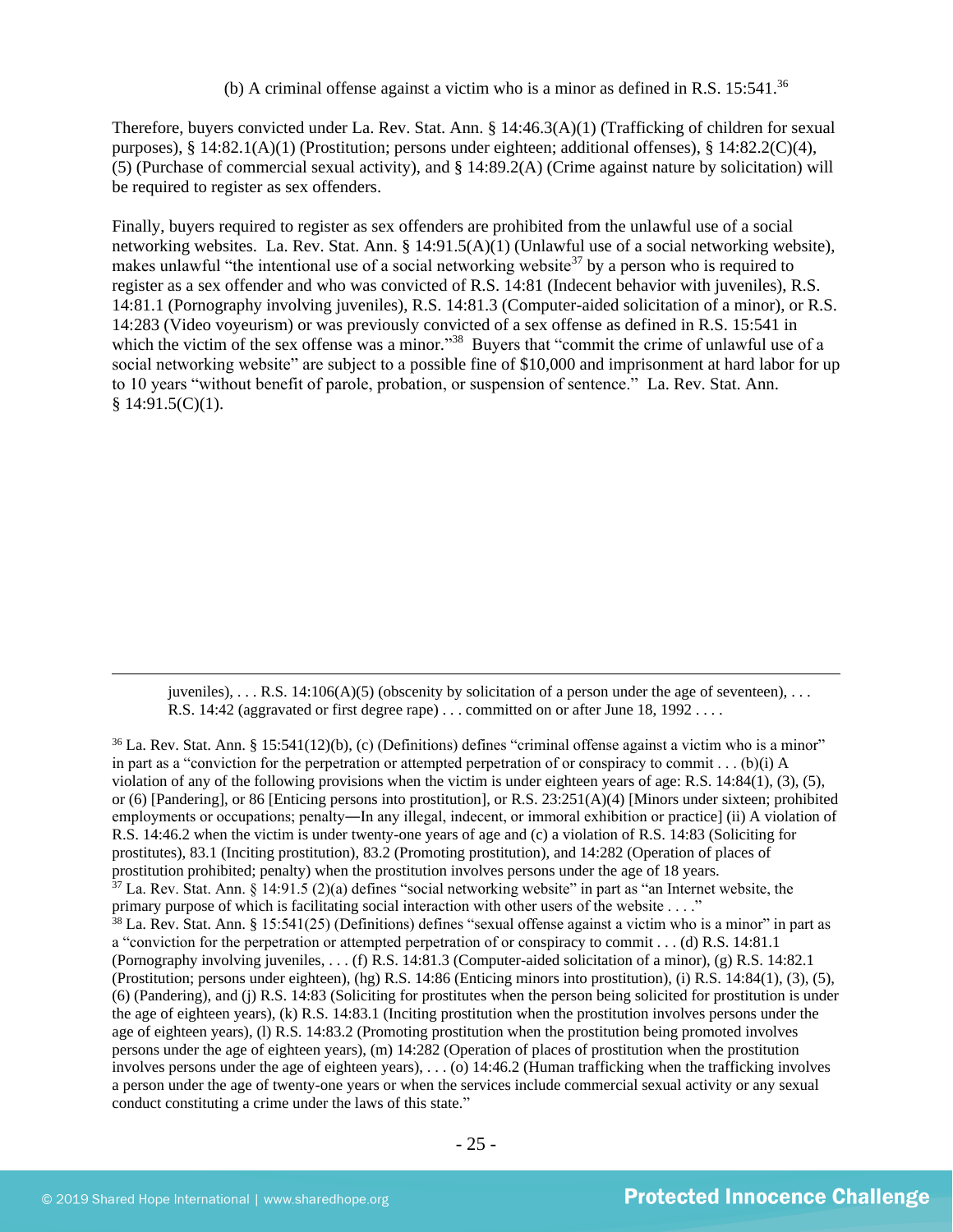#### FRAMEWORK ISSUE 3: CRIMINAL PROVISIONS FOR TRAFFICKERS

#### *Legal Components:*

- *3.1 Penalties for trafficking a child for sexual exploitation are as high as federal penalties.*
- *3.2 Creating and distributing child sexual abuse material (CSAM) carries penalties as high as similar federal offenses.*
- *3.3 Using the Internet or electronic communications to lure, entice, recruit, or sell commercial sex acts with a minor is a separate crime or results in an enhanced penalty for traffickers.*
- *3.4 Financial penalties for traffickers, including asset forfeiture, are sufficiently high.*
- *3.5 Convicted traffickers are required to register as sex offenders.*
- *3.6 Laws relating to parental custody and termination of parental rights include sex trafficking or commercial sexual exploitation of children (CSEC) offenses as grounds for sole custody or termination in order to prevent traffickers from exploiting their parental rights as a form of control.*

*\_\_\_\_\_\_\_\_\_\_\_\_\_\_\_\_\_\_\_\_\_\_\_\_\_\_\_\_\_\_\_\_\_\_\_\_\_\_\_\_\_\_\_\_\_\_\_\_\_\_\_\_\_\_\_\_\_\_\_\_\_\_\_\_\_\_\_\_\_\_\_\_\_\_\_\_\_\_\_\_\_\_\_\_\_\_\_\_\_\_\_\_\_\_*

#### *Legal Analysis:*

*3.1 Penalties for trafficking a child for sexual exploitation are as high as federal penalties.*

La. Rev. Stat. Ann. § 14:46.3(A) (Trafficking of children for sexual purposes) makes it a crime for a person to "knowingly recruit, harbor, transport, provide, sell, purchase, receive, isolate, entice, obtain, or maintain the use of a person under the age of eighteen years for the purpose of engaging in commercial sexual activity."<sup>39</sup> A conviction under this statute is punishable by imprisonment for 15–50 years at hard labor, a possible fine of \$50,000, or both; however, if the victim is under 14, a conviction is punishable by imprisonment for 25–50 years at hard labor and a possible fine of \$75,000, with no eligibility for "probation, parole, or suspension of sentence" for the first 25 years. La. Rev. Stat. Ann. § 14:46.3(D)(1)(a), (b). Pursuant to La. Rev. Stat. Ann. § 14:46.3(D)(1)(c), "Any person who violates the provisions of Paragraph (A)(1), (2), (4), (5), or (6) of this Section, who was previously convicted of a sex offense as defined in R.S. 15:541 when the victim of the sex offense was under the age of eighteen years, shall be fined not more than one hundred thousand dollars and shall be imprisoned at hard labor for not less than fifty years or for life. At least fifty years of the sentence imposed shall be served without benefit of parole, probation, or suspension of sentence."

In addition, a trafficker could be convicted under La. Rev. Stat. Ann. § 14:46.2(A) (Human trafficking).<sup>40</sup> A conviction "when the services include commercial sexual activity<sup>41</sup> or any sexual conduct constituting a crime under the laws of this state" is punishable by imprisonment up to 20 years at hard labor and a possible fine of \$15,000. La. Rev. Stat. Ann. § 14:46.2(B)(2)(a). Furthermore, "Whoever commits the crime of human trafficking" under Subparagraph  $(A)(1)(b)$ , which includes all victims under 21 years of age, shall be fined no more than \$50,000, imprisoned at hard labor for not less than 15 years, nor more than 50 years, or both. La. Rev. Stat. Ann. § 14:46.2(B)(2)(b). Additionally, a conviction when the victim is under 18 is punishable by imprisonment for 5–25 years at hard labor, "which shall be without the benefit of parole, probation, or suspension of sentence" for 5 years, and a possible fine of \$25,000. La. Rev. Stat. Ann. § 14:46.2(B)(3).

Pursuant to La. Code Crim. Proc. art. 890.3(A)(1), (C) (Sentencing for crimes of violence), traffickers convicted of committing or attempting to commit offenses under La. Rev. Stat. Ann. § 14:46.2 (Human trafficking) or § 14:46.3 (Trafficking of children for sexual purposes) are considered offenders of "crimes of violence" and, thus, have restricted "eligibility for suspension or deferral of sentence[s] . . . ." La. Code Crim. Proc. art. 893(A), (E)

<sup>39</sup> *See supra* Component 1.1 for a full description of the applicable provisions of La. Rev. Stat. Ann. § 14:46.3.

<sup>&</sup>lt;sup>40</sup> See supra Component 1.1 for a full description of the applicable provisions of La. Rev. Stat. Ann. § 14:46.2.

<sup>41</sup> *See supra* note [4.](#page-1-0)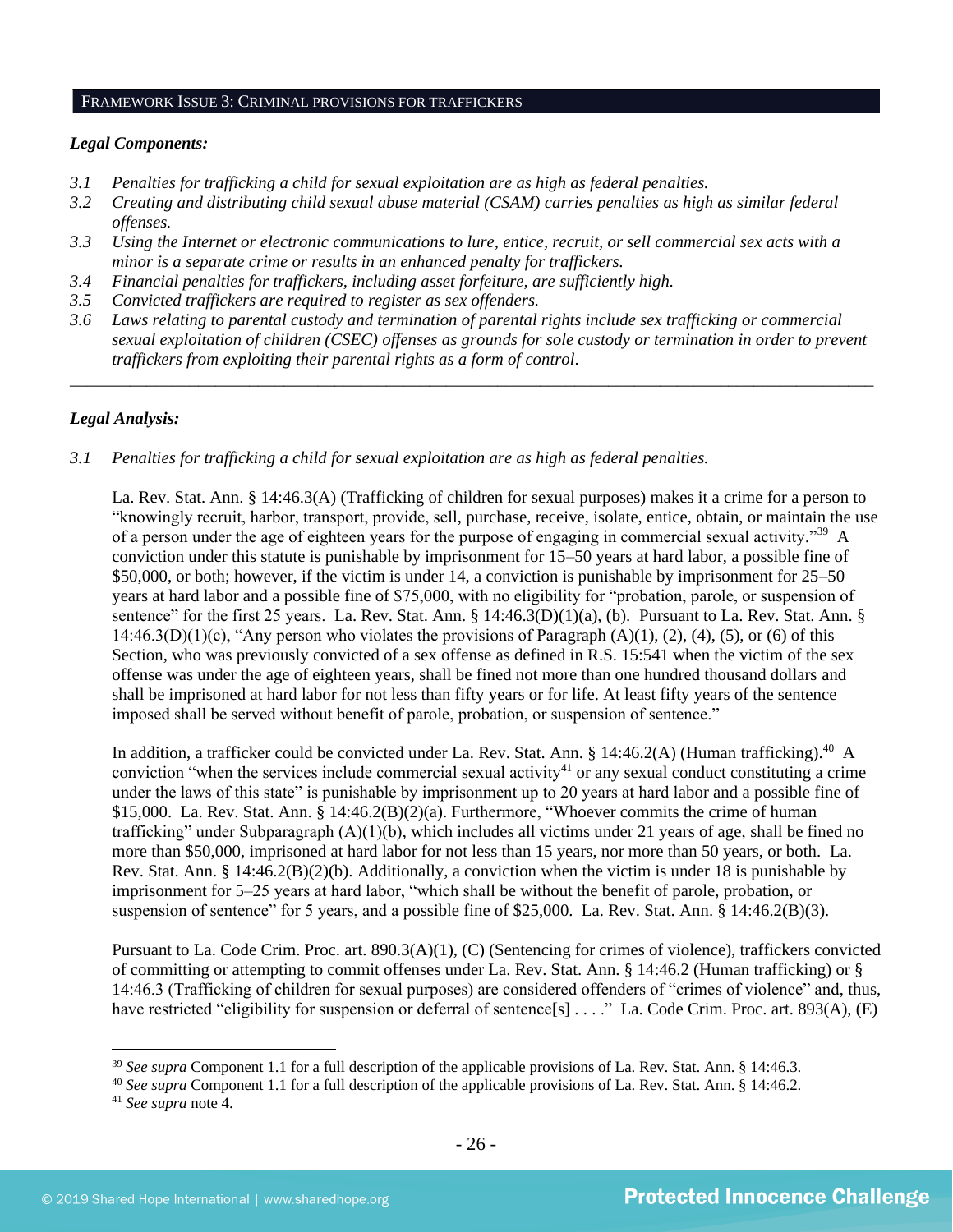(Suspension and deferral of sentence and probation in felony cases) further limits any sentence suspensions or deferments, stating,

A. . . . .

(2) The court shall not suspend the sentence of a conviction of an offense that is designated in the court minutes as a crime of violence pursuant to Article 890.3 . . . .

. . . . . . . .

E.  $(1) \ldots$ .

(b) The court shall not defer a sentence under this provision for an offense or attempted offense that is designated in the court minutes as a crime of violence pursuant to Article 890.3 or that is defined as a sex offense as defined by R.S. 15:541, involving a child under the age of seventeen years . . . .

Traffickers may also be convicted under Louisiana's CSEC offenses, including La. Rev. Stat. Ann. § 14:86(A) (Enticing persons into prostitution), § 14:282 (Operation of places of prostitution prohibited; penalty), § 14:83.2 (Promoting prostitution), § 14:84 (Pandering), § 14:104 (Keeping a disorderly place), § 14:105 (Letting a disorderly place), § 14:83 (Soliciting for prostitutes), § 14:83.1 (Inciting Prostitution) and § 14:85 (Letting premises for prostitution). These crimes are punishable by imprisonment at hard labor for 15–50 years if the minor victim is under 18 and 25–50 years imprisonment at hard labor if the minor victim is under 14. La. Rev. Stat. Ann. §§ 14:86 (B)(1)(b), (c), 14:282(B)(2), (3), 14:83.2(B)(2), (3), 14:84(B)(2), (3), 14:104(B)(2), (3), 14:105(B)(2), (3), 14:83.1(B)(2), (3), 14:85(B)(2), (3),  $14:83(B)(2)$ , (3).

A parent-trafficker may be convicted under La. Rev. Stat. Ann. § 14:81.1(A)(2) (Pornography involving juveniles), which makes it unlawful "for a parent, legal guardian, or custodian of a child to consent to the participation of the child in pornography involving juveniles." A conviction for violating La. Rev. Stat. Ann. § 14:81.1(A)(2) is punishable by imprisonment for 5–20 years at hard labor, "without benefit of probation, parole, or suspension of sentence," and a possible fine of \$50,000; however, if the victim is under 13, the parent-trafficker will be punished by "imprisonment at hard labor for not less than one-half the longest term nor more than twice the longest term of imprisonment [otherwise] provided . . . without benefit of probation, parole, or suspension of sentence." La. Rev. Stat. Ann.  $\S$  14:81.1(E)(3), (E)(5)(a).

Traffickers may also be prosecuted under La. Rev. Stat. Ann. § 14:230(B) (Money laundering; transactions involving proceeds of criminal activity) if they

(1) Conduct, supervise, or facilitate a financial transaction involving proceeds known to be derived from criminal activity, $42$  when the transaction is designed in whole or in part to conceal or disguise the nature, location, source, ownership, or the control of proceeds known to be derived from such violation or to avoid a transaction reporting requirement under state or federal law.

(2) Give, sell, transfer, trade, invest, conceal, transport, maintain an interest in, or otherwise make available anything of value known to be for the purpose of committing or furthering the commission of any criminal activity.

(3) Direct, plan, organize, initiate, finance, manage, supervise, or facilitate the transportation or transfer of proceeds known to be derived from any violation of criminal activity.

<sup>&</sup>lt;sup>42</sup> "Criminal activity" is defined in La. Rev. Stat. Ann. §  $14:230(A)(1)$  as "any offense, including conspiracy and attempt to commit the offense, that is classified as a felony under the laws of this state or the United States or that is punishable by confinement for more than one year under the laws of another state." Further, a "felony" is defined in La. Rev. Stat. Ann. § 14:2(A)(4) (Definitions) as "any crime for which an offender may be sentenced to death or imprisonment at hard labor."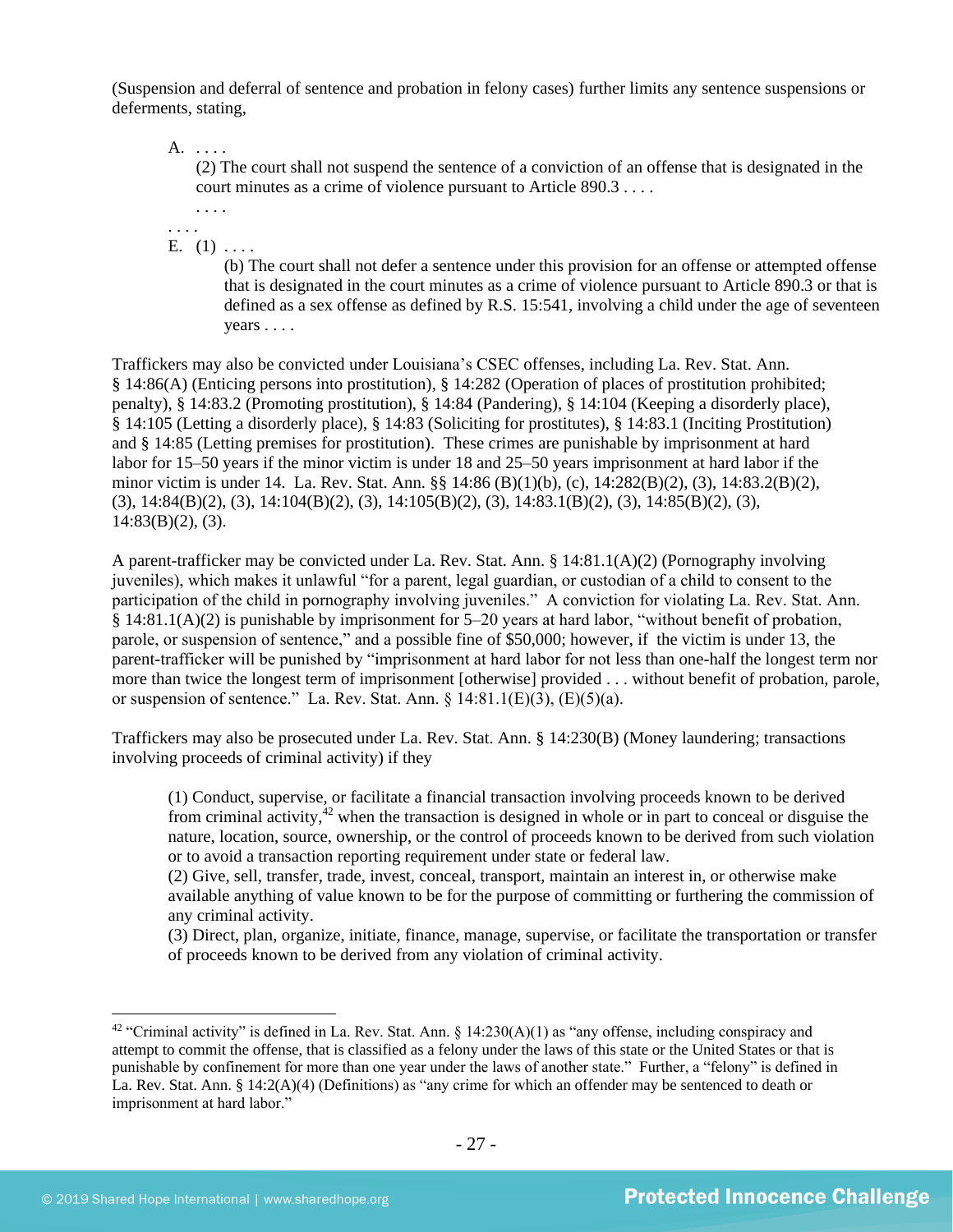(4) Receive or acquire proceeds derived from any violation of criminal activity, or knowingly or intentionally engage in any transaction that the person knows involves proceeds from any such violations.

(5) Acquire or maintain an interest in, receive, conceal, possess, transfer, or transport the proceeds of criminal activity.

(6) Invest, expend, or receive, or offer to invest, expend, or receive, the proceeds of criminal activity.

Because criminal activities include convictions under La. Rev. Stat. Ann. § 14:46.3(A)(1), (2), (4), or (5) (Trafficking of children for sexual purposes), § 14:83.2(A) (Promoting prostitution), and § 14:86(A) (Enticing persons into prostitution), persons convicted would be subject to the provisions of La. Rev. Stat. Ann. § 14:230. Punishments for convictions under La. Rev. Stat. Ann. § 14:230 vary based on the value of the funds derived, invested, spent, or received in the violation. If the value is less than \$3,000, a conviction is punishable by imprisonment up to 6 months, a possible fine of \$1,000, or both; if the value is \$3,000–\$19,999.99, a conviction is punishable by imprisonment for  $2-10$  years and a possible fine of \$10,000; if the value is \$20,000– \$99,999.99, a conviction is punishable by imprisonment for 2–20 years at hard labor and a possible fine of \$20,000; if the value is \$100,000 or more, a conviction is punishable by imprisonment for 2–50 years and a possible fine of \$50,000. La. Rev. Stat. Ann. § 14:230(E).

The Louisiana Racketeering Act, codified at La. Rev. Stat. Ann. Title 15 (Criminal procedure), Chapter 11 (Drug racketeering and related organizations) provides greater financial penalties through criminal fines and civil remedies. La. Rev. Stat. Ann. § 15:1352(A) (Definitions) defines "racketeering activity" as "committing, attempting to commit, conspiring to commit, or soliciting, coercing, or intimidating another person to commit any crime that is punishable under the following provisions of Title 14 of the Louisiana Revised Statutes of 1950: . . . (17) [R.S. 14:230](https://owa.regent.edu/owa/redir.aspx?C=0e2d79adea07471dbdda445e0bdec5a1&URL=https%3a%2f%2fwww.lexis.com%2fresearch%2fbuttonTFLink%3f_m%3d77bedd41a1d353e2f7fb983c7e7d9776%26_xfercite%3d%253ccite%2520cc%253d%2522USA%2522%253e%253c%2521%255bCDATA%255bLa.%2520R.S.%252015%253a1352%255d%255d%253e%253c%252fcite%253e%26_butType%3d4%26_butStat%3d0%26_butNum%3d17%26_butInline%3d1%26_butinfo%3dLACODE%252014%253a230%26_fmtstr%3dFULL%26docnum%3d1%26_startdoc%3d1%26wchp%3ddGLbVzS-zSkAA%26_md5%3d250b0b7bf18842c9490cfcc3fc704d6e) (Money laundering), . . . (47) R.S. 14:46.2 (Human trafficking), (48) R.S. 14:46.3 (Trafficking of children for sexual purposes), . . . (51) R.S. 14:286 (Sale of minor children), (52) R.S. 14:81.1 (Pornography involving juveniles), (53) R.S. 14:81.3 (Computer-aided solicitation of a minor), (54) R.S. 14:82.1 (Prostitution; persons under eighteen; additional offenses), (55) R.S. 14:83 (Soliciting for prostitutes), (56) R.S. 14:83.1 (Inciting prostitution), (57) R.S. 14:83.2 (Promoting prostitution), (58) R.S. 14:85 (Letting premises for prostitution), (59) R.S. 14:86 (Enticing persons into prostitution), (60) R.S. 14:104 (Keeping a disorderly place), (61) R.S. 14:105 (Letting a disorderly place), and (62) R.S. 14:282 (Operation of places of prostitution; prohibited;  $penalty$ )  $\ldots$  ."

La. Rev. Stat. Ann. § 15:1353 (Prohibited activities) states,

A. It is unlawful for any person who has knowingly received any proceeds derived, directly or indirectly, from a pattern of racketeering activity to use or invest, whether directly or indirectly, any part of such proceeds, or the proceeds derived from the investment or use thereof, in the acquisition of any title to, or any right, interest, or equity in immovable property or in the establishment or operation of any enterprise.

B. It is unlawful for any person, through a pattern of racketeering activity, knowingly to acquire or maintain, directly or indirectly, any interest in or control of any enterprise or immovable property. C. It is unlawful for any person employed by, or associated with, any enterprise knowingly to conduct or participate in, directly or indirectly, such enterprise through a pattern of racketeering activity. D. It is unlawful for any person to conspire or attempt to violate any of the provisions of Subsections A, B, or C of this Section.

A conviction under La. Rev. Stat. Ann. § 15:1353 is punishable by imprisonment up to 50 years at hard labor, a possible fine of \$1,000,000 or "three times the gross value gained or three times the gross loss caused, whichever is greater, plus court costs and the costs of investigation and prosecution reasonably incurred," or both. La. Rev. Stat. Ann. § 15:1354(A), (B).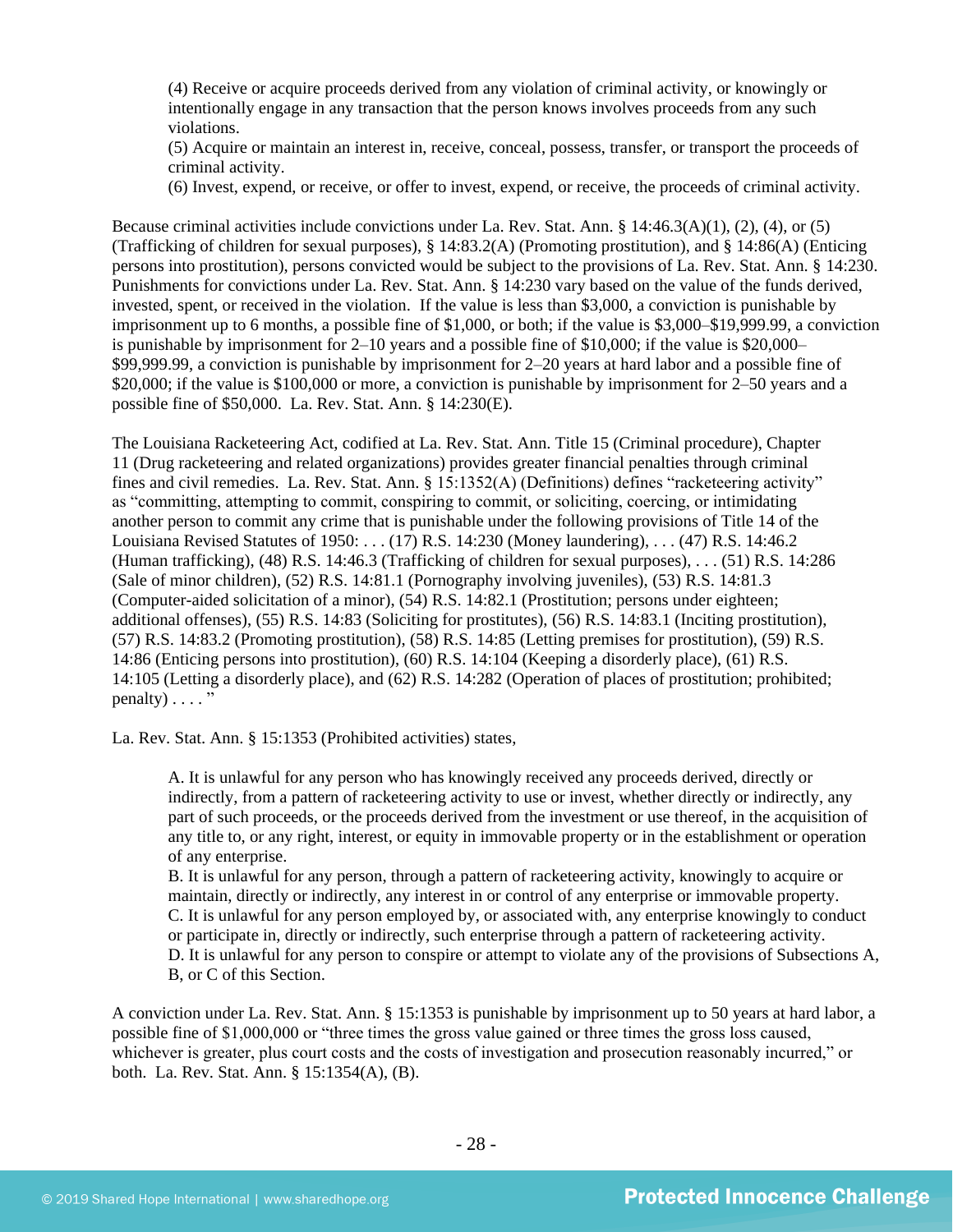In comparison, if the victim is under the age of 14, a conviction under the Trafficking Victims Protection Act (TVPA) for child sex trafficking is punishable by 15 years to life imprisonment and a fine not to exceed \$250,000. 18 U.S.C. §§ 1591(b)(1), 3559(a)(1), 3571(b)(3). If the victim is between the ages of 14–17, a conviction is punishable by 10 years to life imprisonment and a fine not to exceed \$250,000. 18 U.S.C. §§ 1591(b)(2), 3559(a)(1), 3571(b)(3). A conviction is punishable by mandatory life imprisonment however, if the trafficker has a prior conviction for a federal sex offense against a minor. 18 U.S.C. § 3559(e)(1).

## *3.2 Creating and distributing child sexual abuse material (CSAM) carries penalties as high as similar federal offenses*.

La. Rev. Stat. Ann. § 14:81.1(A) (Pornography involving juveniles) states,

(1) It shall be unlawful for a person to produce,  $43$  promote, advertise, distribute,  $44$  possess, or possess with the intent to distribute pornography involving juveniles. (2) It shall also be a violation of the provision of this Section for a parent, legal guardian, or custodian of a child to consent to the participation of the child in pornography involving juveniles.

Distributing child sexual abuse material (CSAM) is punishable by imprisonment for 5–20 years at hard labor, "without benefit of parole, probation, or suspension of sentence" and a possible fine of \$50,000; however, where the victim is under 13 and the offender is at least 17, the trafficker can be punished by "imprisonment at hard labor for not less than one-half the longest term nor more than twice the longest term of imprisonment [otherwise] provided," and on a second or subsequent conviction for distributing CSAM, the offender shall be fined up to \$75,000 and imprisoned at hard labor for 10–40 years "without benefit of parole, probation, or suspension of sentence." La. Rev. Stat. Ann.  $\S$  14:81.1(E)(2)(a), (b), (E)(5)(a).

The promotion, advertisement, and production of CSAM is punishable by imprisonment for 10–20 years at hard labor, "without benefit of probation, parole, or suspension of sentence" and a possible fine of \$50,000; however, if the victim is under 13 and the offender is at least 17, the trafficker can be punished by imprisonment for 25– 99 years at hard labor, at least 25 of which must "be served without benefit of parole, probation, or suspension of sentence." La. Rev. Stat. Ann. § 14:81.1(E)(4)(a), (E)(5)(b).

Traffickers who sell or upload CSAM using a computer also may be prosecuted under La. Rev. Stat. Ann. § 14:73.8 (Unauthorized use of a wireless router system; pornography involving juveniles; penalty).<sup>45</sup> If the victim is 13–17, a conviction under this statute is punishable by imprisonment for 2–10 years at hard labor, "without benefit of parole, probation, or suspension of sentence," and a possible fine of \$10,000; however, if the victim is under 13, a conviction is punishable by imprisonment for 25–99 years at hard labor, 25 years of which must "be served without benefit of parole, probation, or suspension of sentence." La. Rev. Stat. Ann. § 14:73.8(C), (D).

In comparison, if the victim is under the age of 14, a conviction under the TVPA for child sex trafficking is punishable by 15 years to life imprisonment and a fine not to exceed \$250,000. 18 U.S.C. §§ 1591(b)(1),  $3559(a)(1)$ ,  $3571(b)(3)$ . If the victim is between the ages of  $14-17$ , a conviction is punishable by 10 years to life imprisonment and a fine not to exceed \$250,000. 18 U.S.C. §§ 1591(b)(2), 3559(a)(1), 3571(b)(3). A conviction is punishable by mandatory life imprisonment, however, if the trafficker has a prior conviction for a federal sex offense<sup>46</sup> against a minor. 18 U.S.C. § 3559(e)(1). Additionally, a federal conviction for

<sup>43</sup> La. Rev. Stat. Ann. § 14:81.1(B)(6) defines "produce" as "to photograph, videotape, film, or otherwise reproduce pornography involving juveniles, or to solicit, promote, or coerce any child for the purpose of pornography involving juveniles."

<sup>44</sup> La. Rev. Stat. Ann. § 14:81.1(B)(3) defines "distribute" as "to issue, sell, give, provide, lend, mail, deliver, transfer, transmute, distribute, circulate, or disseminate by any means."

<sup>45</sup> *See supra* Component 2.9 for a more complete description of relevant provisions of La. Rev. Stat. Ann. § 14:73.8.

<sup>46</sup> *See supra* note [24.](#page-17-0)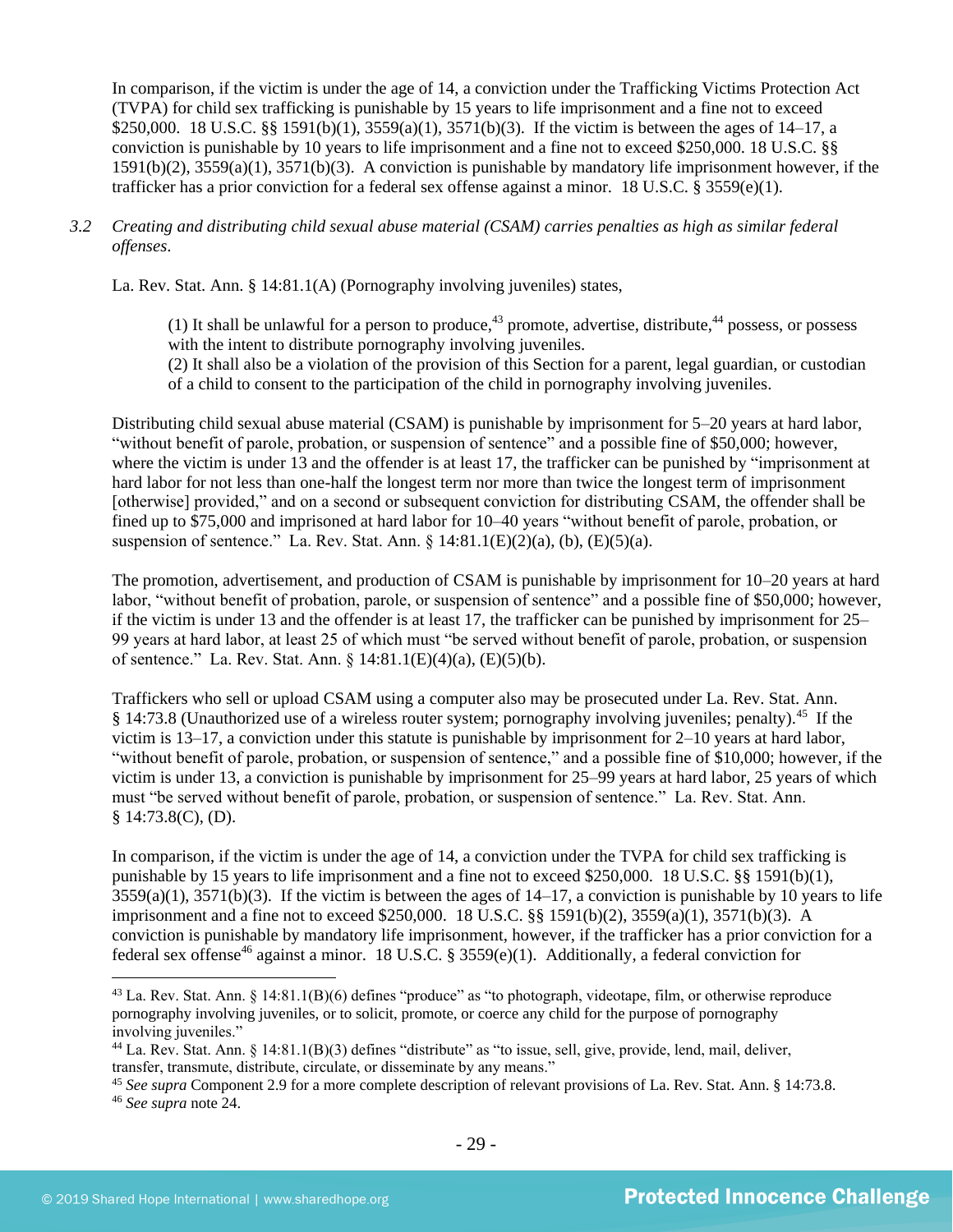distribution of  $CSAM^{47}$  is generally punishable by imprisonment for  $5-20$  years and a fine not to exceed \$250,000.<sup>48</sup> Subsequent convictions, however, are punishable by imprisonment up to 40 years and a fine not to exceed \$250,000.<sup>49</sup>

## *3.3 Using the Internet or electronic communications to lure, entice, recruit, or sell commercial sex acts with a minor is a separate crime or results in an enhanced penalty for traffickers.*

It is a crime in Louisiana for a person at least 17 years old to use the Internet to communicate with a minor under 17 who is at least two years younger for the purpose of persuading that person to engage in or arranging for a third party to engage in sex acts (including acts constituting trafficking of children for sexual purposes) under La. Rev. Stat. Ann. § 14:81.3 (Computer-aided solicitation of a minor).<sup>50</sup> All convictions under La. Rev. Stat. Ann. § 14:81.3, unless specifically mentioned below, are punishable by imprisonment at hard labor that is "without benefit of parole, probation, or suspension of sentence" and are subject to a possible fine of \$10,000. La. Rev. Stat. Ann. § 14:81.3(B). If the victim is 13–16, a conviction is punishable by imprisonment for 5–10 years, and, if the victim is under 13, a conviction is punishable by imprisonment for 10–20 years. La. Rev. Stat. Ann. §  $14:81.3(B)(1)(a)$ , (b). If the victim is "reasonably believed to have not yet attained the age of seventeen," a conviction is punishable by imprisonment for 2–10 years. La. Rev. Stat. Ann. § 14:81.3(B)(1)(c). If "the computer-aided solicitation results in actual sexual conduct between the offender and victim and the difference between the age of the victim and the age of the offender is five years or greater," a conviction is punishable by imprisonment for 7–10 years, "with or without hard labor." La. Rev. Stat. Ann. § 14:81.3(B)(1)(d). Subsequent convictions are punishable by imprisonment for 10–20 years. La. Rev. Stat. Ann. § 14:81.3(B)(2). Finally, for any conviction under La. Rev. Stat. Ann. § 14:81.3(A), the court also may limit or restrict the offender's "access to the Internet when the Internet was used in the commission of the crime." La. Rev. Stat. Ann. § 14:81.3(B)(3).

## *3.4 Financial penalties for traffickers, including asset forfeiture, are sufficiently high*.

Several statutes impose significant financial penalties for trafficking a child for sexual exploitation, including fines, asset forfeiture, restitution, and potential civil damages. A trafficker convicted under La. Rev. Stat. Ann. § 14:46.3(A)(1), (A)(2), (A)(4), or (A)(5) (Trafficking of children for sexual purposes), if the victim is  $14-17$ , may be required to pay a possible fine of \$50,000, and, if the victim is under 14, a trafficker is required to pay a possible fine of \$75,000. La. Rev. Stat. Ann. § 14:46.3(D)(1)(a), (1)(b). Pursuant to La. Rev. Stat. Ann. § 14:46.3(D)(1)(c), "Any person who violates the provisions of Paragraph  $(A)(1)$ ,  $(2)$ ,  $(4)$ ,  $(5)$ , or  $(6)$  of this Section, who was previously convicted of a sex offense as defined in R.S. 15:541 when the victim of the sex offense was under the age of eighteen years, shall be fined not more than one hundred thousand dollars."

<sup>&</sup>lt;sup>47</sup> 18 U.S.C. §§ 2252(a)(1), (a)(2), (a)(3) (Certain activities relating to material involving the sexual exploitation of minors),  $2252A(a)(2)$ ,  $(a)(3)$  (Certain activities relating to material constituting or containing child pornography), 1466A(a) (Obscene visual representations of the sexual abuse of children).

<sup>&</sup>lt;sup>48</sup> 18 U.S.C. §§ 2252(b) (stating that a conviction under subsection (a)(1), (a)(2), or (a)(3) is punishable by imprisonment for 5–20 years and a fine), 2252A(b)(1) (a conviction is punishable by imprisonment for 5–20 years and a fine), 1466A(a), (b) (stating that a conviction under subsection (a) is "subject to the penalties provided in section 2252A(b)(1)," imprisonment for 5–20 years and a fine, while a conviction under subsection (b) is "subject to the penalties provided in section 2252A(b)(2)," imprisonment up to 10 years, a fine, or both); *see also* 18 U.S.C. §§  $3559(a)(1)$  (classifying all of the above listed offenses as felonies),  $3571(b)(3)$  (providing a possible fine of \$250,000 for any felony conviction).

<sup>&</sup>lt;sup>49</sup> 18 U.S.C. §§ 2252(b) (stating if a person has a prior conviction under subsection (a)(1), (a)(2), or (a)(3) or a list of other statutes, a conviction is punishable by a fine and imprisonment for 15–40 years), 2252A(b)(1) (stating if a person has a prior conviction under subsection (a)(2), (a)(3), or a list of other statutes, a conviction is punishable by a fine and imprisonment for  $15-40$  years),  $1466A(a)$ , (b) (stating that the penalty scheme for section  $2252A(b)$ applies); *see also* 18 U.S.C. §§ 3559(a)(1) (classifying all of the above listed offenses as felonies), 3571(b)(3) (providing a possible fine of \$250,000 for any felony conviction).

<sup>&</sup>lt;sup>50</sup> See supra Components 1.2 and 2.5 for more complete descriptions of relevant provisions of La. Rev. Stat. Ann. § 14:81.3.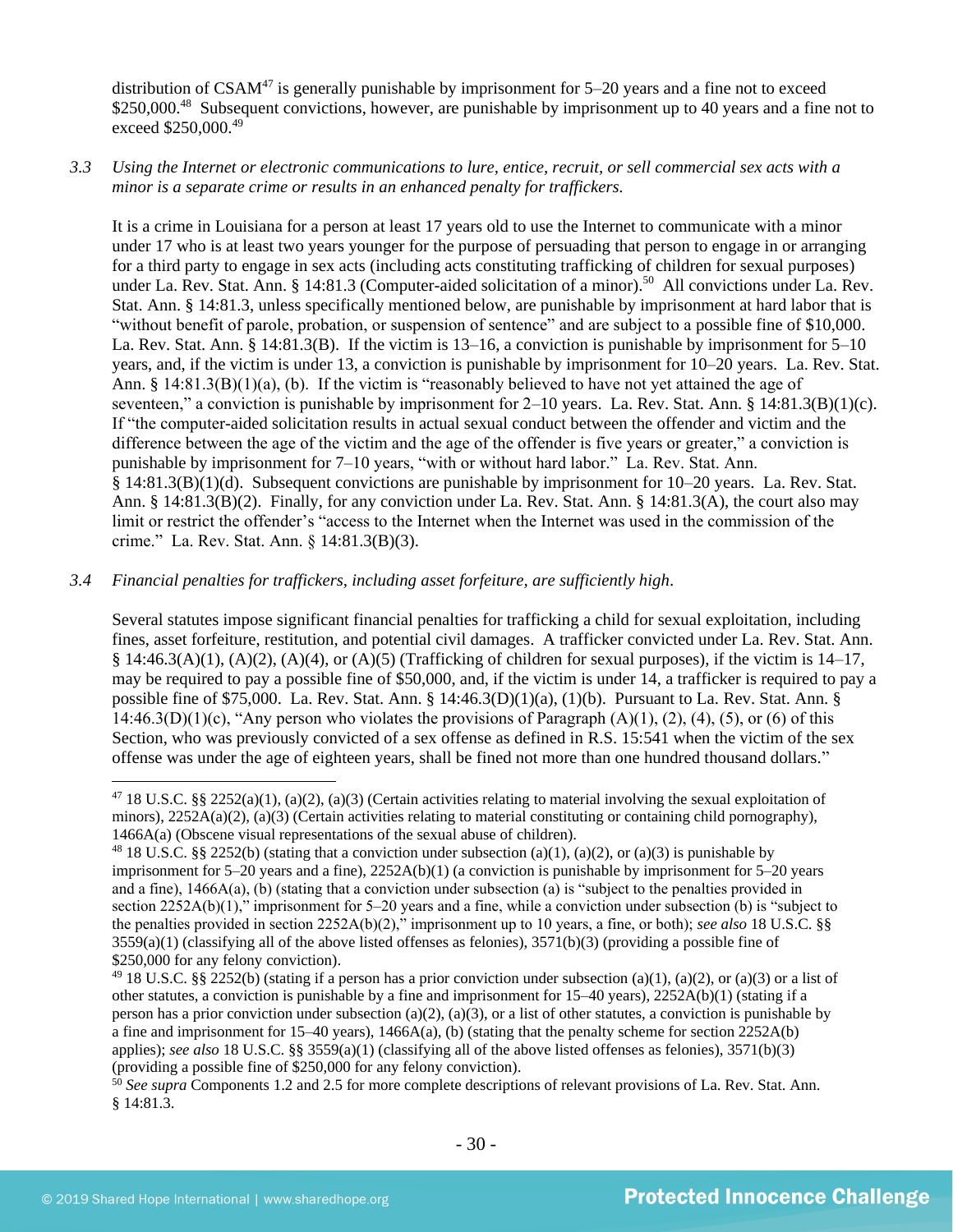A trafficker could be convicted under La. Rev. Stat. Ann. § 14:46.2(A) (Human trafficking). A conviction "when the services include commercial sexual activity or any sexual conduct constituting a crime under the laws of this state" is punishable by a possible fine of \$15,000. La. Rev. Stat. Ann. § 14:46.2(B)(2)(a). Additionally, "whoever commits the crime of human trafficking" under Subparagraph (A)(1)(b), which includes all victims under 21 years of age, shall be fined no more than \$50,000, imprisoned at hard labor for not less than 15 years, nor more than 50 years, or both. La. Rev. Stat. Ann. § 14:46.2(B)(2)(b). When the victim is under 18, the fine is up to \$25,000. La. Rev. Stat. Ann. § 14:46.2(B)(3).

A trafficker who produces or distributes child sexual abuse material (CSAM) faces a possible fine of \$50,000. La. Rev. Stat. Ann. § 14:81.1(E)(2)(a), (E)(4)(a). A person convicted under La. Rev. Stat. Ann. § 14:81.3 (Computer-aided solicitation of a minor) is subject to a possible fine of \$10,000. La. Rev. Stat. Ann. § 14:81.3(B). A conviction under La. Rev. Stat. Ann. § 14:73.8 (Unauthorized use of a wireless router system; pornography involving juveniles; penalty) is also punishable by a possible fine of \$10,000. La. Rev. Stat. Ann. § 14:73.8(D).

La. Rev. Stat. Ann. § 15:539.2(A) (Exploited children's fund) states, "Any person who is convicted or pleads guilty or nolo contendere to an offense involving trafficking of children for sexual purposes . . ." will be required to pay a fine of \$2,000 in addition to other mandatory restitution.

Louisiana's CSEC laws may also subject traffickers to fines. A conviction under La. Rev. Stat. Ann. § 14:83 (Soliciting for prostitutes), § 14:86(A) (Enticing persons into prostitution), § 14:83.2 (Promoting prostitution), § 14:84 (Pandering), or § 14:83.1 (Inciting Prostitution) is punishable by a possible fine up to \$50,000 if the person solicited is under 18 and \$75,000 if the person solicited is under 14. La. Rev. Stat. Ann. §§ 14:83(B)(2), (3), 14:86(B)(1)(b), (c), 14:83.2(B)(2), (3), 14:84(B)(2), (3), 14:83:1(B)(2), (3). A conviction under La. Rev. Stat. Ann. § 14:104 (Keeping a disorderly place), § 14:282 (Operation of places of prostitution prohibited; penalty), § 14:105 (Letting a disorderly place), or § 14:85 (Letting premises for prostitution) is punishable by a possible fine of \$50,000 if the purpose of the offense is prostitution of a person under 18 or by a possible fine of \$75,000 if the person is under 14. La. Rev. Stat. Ann. §§ 14:104(B)(2), (3), 14:105(B)(2), (3), 14:282(B)(2),  $(3)$ , 14:85 $(B)(2)$ ,  $(3)$ .

Convicted traffickers of certain crimes face asset forfeiture. The "personal property used in the commission of" La. Rev. Stat. Ann. § 14:46.3 (Trafficking of children for sexual purposes), "or the proceeds of any such conduct, shall be seized and impounded, and, after conviction, sold at public sale or public auction . . . ." La. Rev. Stat. Ann. § 14:46.3(D)(3)(a). Similarly, La. Rev. Stat. Ann. § 14:46.2(B)(4) (Human trafficking) states,

(a) In addition, the court shall order that the personal property used in the commission of the offense, or the proceeds of any such conduct, shall be seized and impounded, and after conviction, sold at public sale or public auction by the district attorney, or otherwise distributed or disposed of, in accordance with R.S. 15:539.1.

(b) The personal property made subject to seizure and sale pursuant to Subparagraph (a) of this Paragraph may include, but shall not be limited to, electronic communication devices, computers, computer related equipment, motor vehicles, photographic equipment used to record or create still or moving visual images of the victim that are recorded on paper, film, video tape, disc, or any other type of digital recording media, and currency, instruments, and securities.

Traffickers convicted under La. Rev. Stat. Ann. § 14:86 (Enticing persons into prostitution), § 14:83.1 (Inciting prostitution), § 14:83.2 (Promoting prostitution), § 14:84 (Pandering), § 14:85 (Letting premises for prostitution), § 14:104 (Keeping a disorderly place), § 14:105 (Letting a disorderly place), § 14:282 (Operation of places of prostitution prohibited; penalty) or § 14:81.1 (Pornography involving juveniles) are also subject to mandatory, criminal asset forfeiture and shall have any "personal property used in the commission of the offense, or the proceeds of any such conduct, . . . seized and impounded, and after conviction, sold at public sale or public auction . . . ." La. Rev. Stat. Ann. §§ 14:86(B)(2), 14:83.1(B)(4)(a), 14:83.2(B)(4)(a), 14:84(B)(4)(a),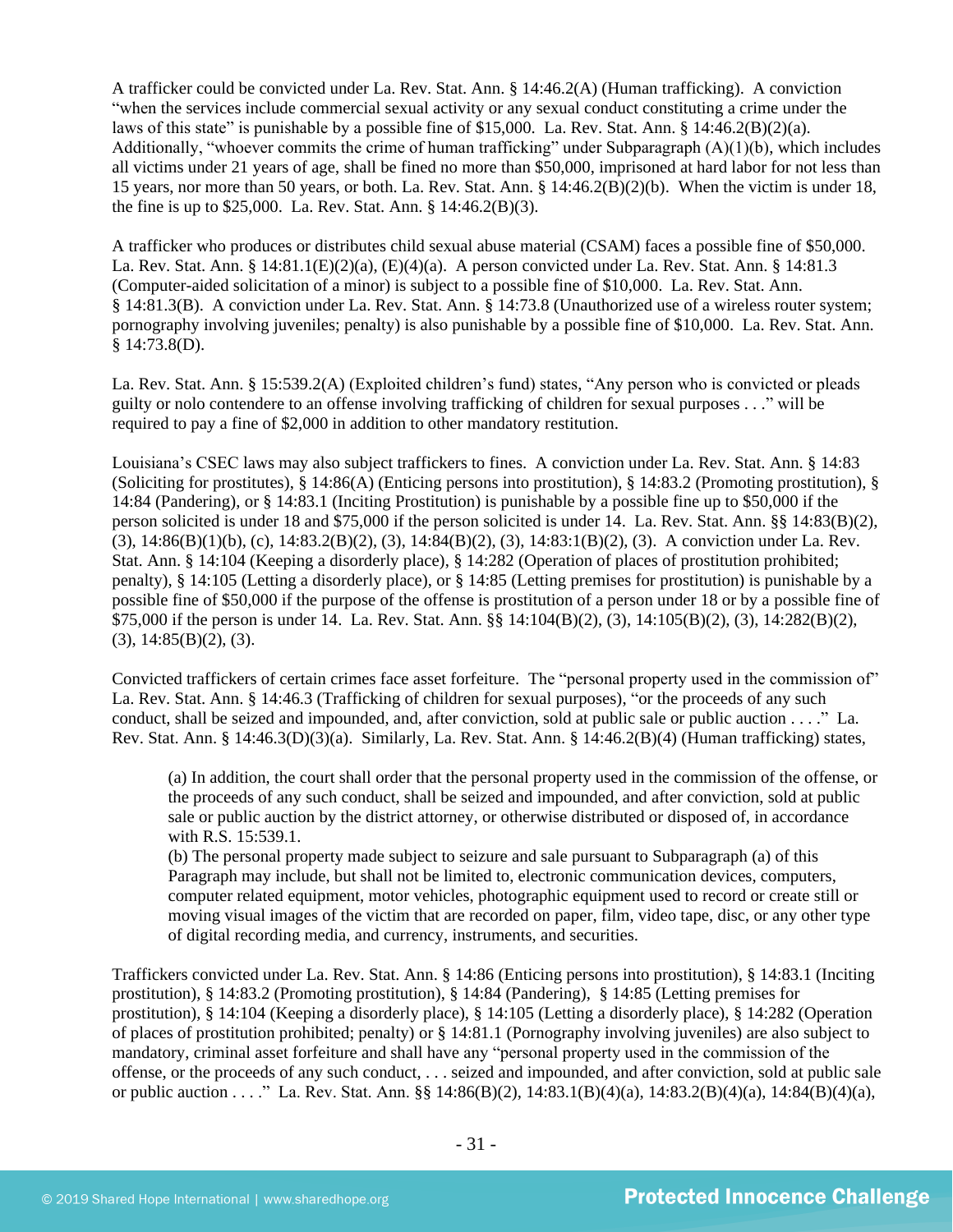14:85(B)(4)(a), 14:104(B)(4)(a), 14:105(B)(4)(a), 14:282(B)(4)(a), 14:81.1(E)(5)(c). La. Rev. Stat. Ann. § 14:81.3 (Computer-aided solicitation of a minor) contains a similar asset forfeiture provision.

Distribution of the forfeited property is governed by La. Rev. Stat. Ann. § 15:539.1 (Forfeited property related to certain sex crimes; exempt property; allocation of forfeited property), which states,

(A) When personal property is forfeited under the provisions of . . . R.S. 14:46.2 (human trafficking), R.S. 14:46.3 (trafficking of children for sexual purposes), R.S. 14:80 (felony carnal knowledge of a juvenile), R.S. 14:81 (indecent behavior with juveniles), R.S. 14:81.1 (pornography involving juveniles), R.S. 14:81.2 (molestation of a juvenile), R.S. 14:81.3 (computer-aided solicitation of a minor), R.S. 14:83.1 (inciting prostitution), R.S. 14:83.2 (promoting prostitution), R.S. 14:84 (pandering), R.S. 14:85 (letting premises for prostitution), R.S. 14:86 (enticing persons into prostitution), R.S. 14:104 (keeping a disorderly place), R.S. 14:105 (letting a disorderly place), and R.S. 14:282 (operation of places of prostitution; prohibited; penalty), the district attorney shall authorize a public sale or a public auction conducted by a licensed auctioneer, without appraisal, of that which is not required by law to be destroyed and which is not harmful to the public. Any currency, instruments, or securities forfeited shall be distributed or disposed of as provided in this Section.

. . . . (E) Notwithstanding Subsection D of this Section, when the currency, instruments, securities, or other property to be is forfeited is related to human trafficking under pursuant to the provisions of R.S. 14:46.2 or trafficking of children for sexual purposes under (human trafficking), R.S. 14:46.3 (trafficking of children for sexual purposes), R.S. 14:81.1 (pornography involving juveniles), R.S. 14:81.3 (computer-aided solicitation of a minor), . . . R.S. 14:83.1 (inciting prostitution), R.S. 14:83.2 (promoting prostitution), . . . R.S. 14:85 (letting premises for prostitution), R.S. 14:86 (enticing persons into prostitution), R.S. 14:104 (keeping a disorderly place), R.S. 14:105 (letting a disorderly place), and R.S. 14:282 (operation of places of prostitution), the currency, instruments, and securities and proceeds of the public sale or public auction shall be applied first to any restitution granted to the victim, after the costs of the public sale or auction, court costs, and fees related to seizure and storage have been satisfied. Any remaining currency, instruments, securities, or proceeds shall be distributed in the following manner:

(1) Twenty-five percent to the seizing agency or agencies allocated among the seizing agencies in proportion to their participation in the management of the investigation, seizure, and forfeiture.

(2) Twenty-five percent to the prosecution agency.

(3) Fifty percent to the Exploited Children's Special Fund pursuant to R.S. 15:538.2.

Any person convicted of trafficking a minor under La. Rev. Stat. Ann. § 15:539.3 (Mandatory restitution) must pay restitution to the victim. La. Rev. Stat. Ann. § 15:539.3(A) states;

A person convicted of a violation of R.S. 14:46.2 (human trafficking), R.S. 14:46.3 (trafficking of children for sexual purposes). R.S. 14:81.1 (pornography involving juveniles), . . . R.S. 14:83 (soliciting for prostitutes), R.S. 14:83.1 (inciting prostitution), R.S. 14:83.2 (promoting prostitution), R.S. 14:84 (pandering), R.S. 14:86 (enticing persons into prostitution), R.S. 14:104 (keeping a disorderly place), R.S. 14:105 (letting a disorderly place), and R.S. 14:282 (operation of places of prostitution) shall be ordered to pay mandatory restitution to the victim . . . . Restitution under this Section shall include any of the following:

(1) Costs of medical and psychological treatment.

(2) Costs of necessary transportation and temporary housing.

(3) . . . In the case of sex trafficking, the victim shall be entitled to restitution for the income he would have earned, had he not been victimized, as guaranteed under the minimum wage and overtime provisions of the federal Fair Labor Standards Act.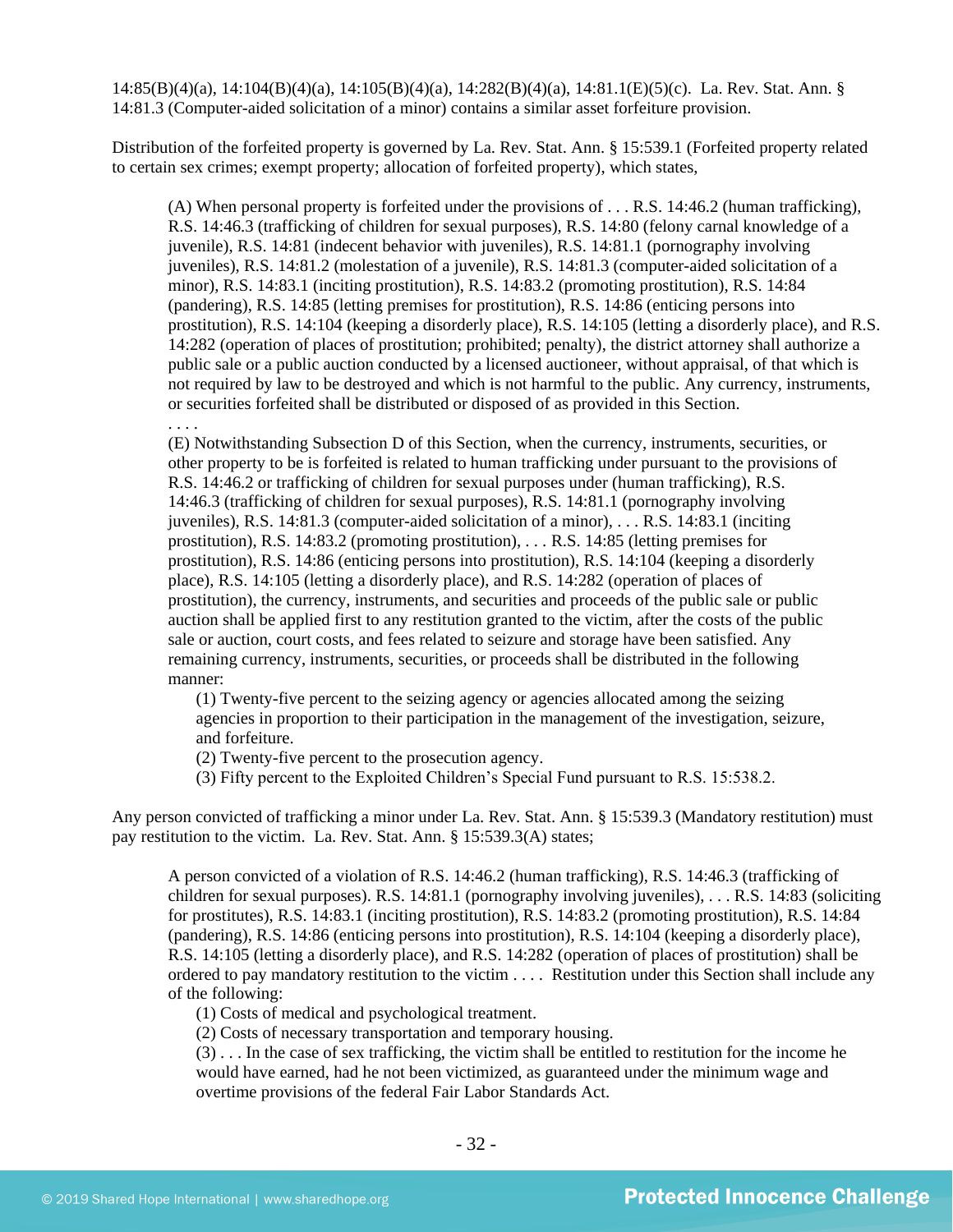(4) Return of property, cost of damage to property, or full value of property if destroyed or damaged beyond repair.

(5) Expenses incurred by the victim and any household members or other family members in relocating away from the defendant or the defendant's associates, including but not limited to deposits for utilities and telephone service, deposits for rental housing, temporary lodging and food expenses, clothing, and personal items . . . .

Fines for convictions under La. Rev. Stat. Ann. § 14:230 (Money laundering; transactions involving proceeds of criminal activity) vary based on the value of the funds involved in the violation. If the value is less than \$3,000, a conviction is punishable by a possible fine of \$1,000; if the value is \$3,000–\$19,999.99, a conviction is punishable by a possible fine of \$10,000; if the value is \$20,000–\$99,999.99, a conviction is punishable by a possible fine of \$20,000; if the value is \$100,000 or more, a conviction is punishable by a possible fine of \$50,000. La. Rev. Stat. Ann. § 14:230(E). Lastly, those traffickers convicted under La. Rev. Stat. Ann. § 15:1353 (Prohibited activities) may be required to pay a possible fine of \$1,000,000 or up to "three times the gross value gained or three times the gross loss caused, whichever is greater, plus court costs and the costs of investigation and prosecution reasonably incurred." La. Rev. Stat. Ann. § 15:1354(A), (B).

To the extent that a victim suffers "an actual pecuniary loss" or incurs costs "in connection with a criminal prosecution," a trafficker will also be subject to a mandatory order of restitution to the victim pursuant to La. Code Crim. Proc. Art.  $883.2(A)$  (Restitution to victim).<sup>51</sup>

#### *3.5 Convicted traffickers are required to register as sex offenders.*

Traffickers convicted under Louisiana's human trafficking and CSEC laws, along with those convicted of creating or distributing child sexual abuse material (CSAM), are required to register as sex offenders under La. Rev. Stat. Ann. § 15:542 (Registration of sex offenders and child predators). La. Rev. Stat. Ann.  $$15:542(A)(1)$  states,

The following persons shall be required to register and provide notification as a sex offender or child predator in accordance with the provisions of this Chapter:

(1) Any adult residing in this state who has pled guilty to, has been convicted of, or where adjudication has been deferred or withheld for the perpetration or attempted perpetration of, or any conspiracy to commit either of the following:

(a) A sex offense as defined in R.S. 15:541 [Definitions], with the exception of those convicted of felony carnal knowledge of a juvenile as provided in Subsection F of this Section;

(b) A criminal offense against a victim who is a minor as defined in R.S. 15:541.

Therefore, traffickers convicted under La. Rev. Stat. Ann. § 14:46.2 (Human trafficking), § 14:46.3 (Trafficking of children for sexual purposes), § 14:81.1 (Pornography involving juveniles), § 14:81.3 (Computer-aided solicitation of a minor), § 14:86(A) (Enticing persons into prostitution), § 14:83.2 (Promoting prostitution), § 14:83 (Soliciting for prostitutes), § 14:83.1 (Inciting prostitution), § 14:84 (Pandering), or § 14:282 (Operation of places of prostitution prohibited; penalty) will be required to register as required in La. Rev. Stat. Ann. § 15:542 (Registration of sex offenders and child predators). La. Rev. Stat. Ann. §§ 15:541(12), (24), (25),  $15:542(A)(1)$ .

Additionally, traffickers required to register as sex offenders are prohibited from the unlawful use of a social networking websites. La. Rev. Stat. Ann. § 14:91.5(A)(1) (Unlawful use of a social networking

<sup>51</sup> *See infra* Component 5.10 for the provisions of La. Code Crim. Proc. Art. 883.2(A) and La. Rev. Stat. Ann. § 46:1844 (Basic rights for victim and witness).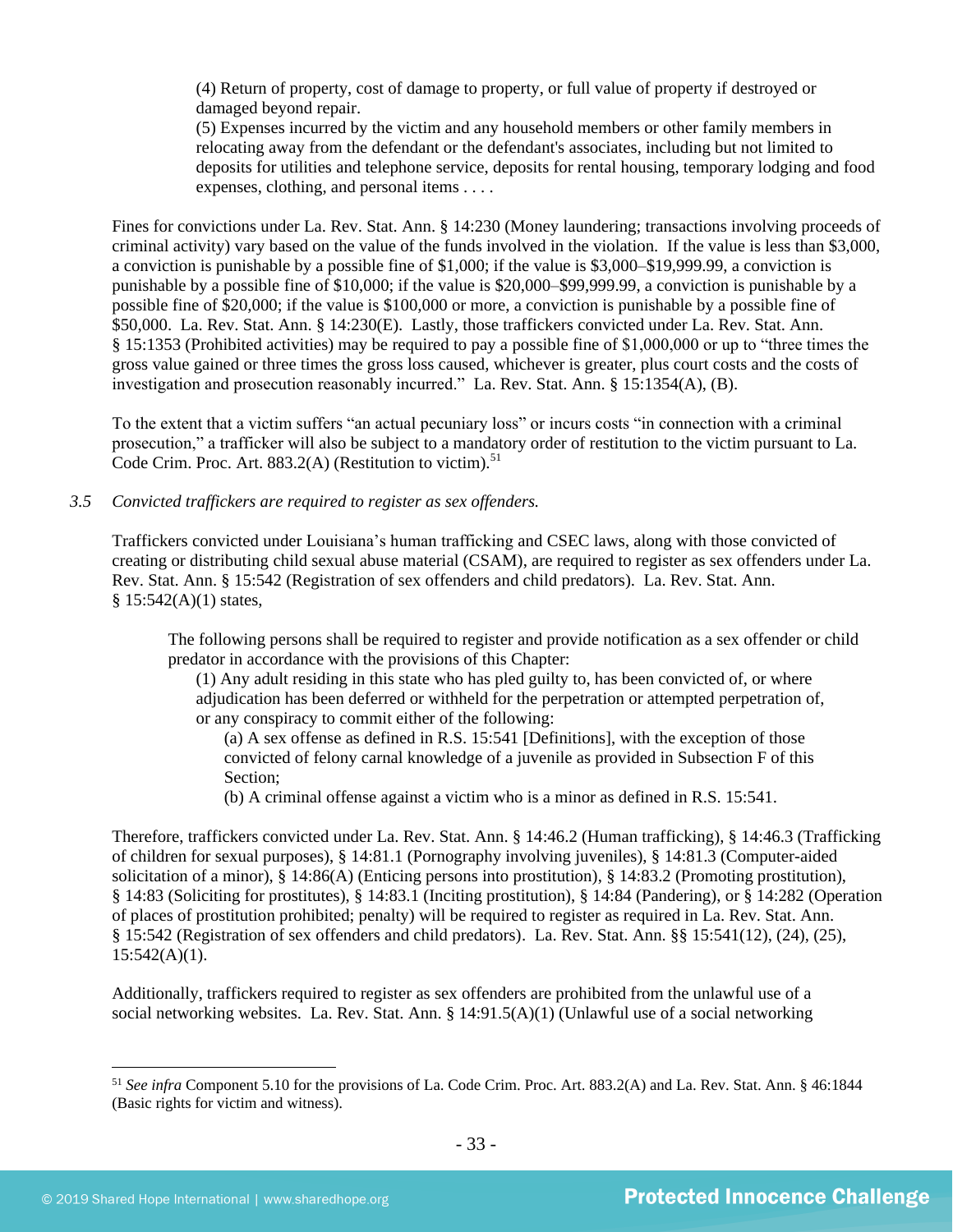website), makes unlawful "the intentional use of a social networking website<sup>52</sup> by a person who is required to register as a sex offender and who was convicted of R.S. 14:81 (Indecent behavior with juveniles), R.S. 14:81.1 (Pornography involving juveniles), R.S. 14:81.3 (Computer-aided solicitation of a minor), or R.S. 14:283 (Video voyeurism) or was previously convicted of a sex offense as defined in R.S. 15:541 in which the victim of the sex offense was a minor." <sup>53</sup> Traffickers that "commit the crime of unlawful use of a social networking website" are subject to a possible fine of \$10,000 and imprisonment at hard labor for up to 10 years "without benefit of parole, probation, or suspension of sentence." La. Rev. Stat. Ann. § 14:91.5(C)(1).

*3.6 Laws relating to parental custody and termination of parental rights include sex trafficking or commercial sexual exploitation of children (CSEC) offenses as grounds for sole custody or termination in order to prevent traffickers from exploiting their parental rights as a form of control.*

Convictions under La. Rev. Stat. Ann. § 14:46.2 (Human trafficking), § 14:46.3(A)(1), (2), (4), or (5) (Trafficking of children for sexual purposes), or any of Louisiana's CSEC laws are expressly provided as grounds for terminating parental rights under La. Child. Code Ann. art. 1015 (Grounds). The grounds provided in La. Child. Code Ann. art. 1015 include, in part,

. . . .

(3) Conviction of a sex offense as defined in R.S. 15:541 by the natural parent which resulted in the conception of the child.

(4) Misconduct of the parent toward this child or any other child of the parent or any other child in his household which constitutes extreme abuse,<sup>54</sup> cruel and inhuman treatment,<sup>55</sup> or grossly negligent behavior<sup>56</sup> below a reasonable standard of human decency, including but not limited to the conviction, commission, aiding or abetting, attempting, conspiring, or soliciting to commit any of the following:

. . . . (h) A felony that has resulted in serious bodily injury.<sup>57</sup>

 $(i)$  Abuse<sup>58</sup> or neglect<sup>59</sup> which is chronic, life-threatening, or results in gravely disabling physical or psychological injury or disfigurement.

<sup>52</sup> *See supra* note [37](#page-24-0) for the definition of "social networking website."

<sup>&</sup>lt;sup>53</sup> See supra note [38](#page-24-1) for the definition of "sexual offense against a minor."

<sup>54</sup> "Extreme abuse" is not defined in La. Child. Code Ann. art. 1003 (Definitions).

<sup>55</sup> "Cruel and inhuman treatment" is not defined in La. Child. Code Ann. art. 1003 (Definitions).

<sup>56</sup> "Grossly negligent behavior" is not defined in La. Child. Code Ann. art. 1003 (Definitions).

<sup>57</sup> "Serious bodily injury" is not defined in La. Child. Code Ann. art. 1003 (Definitions).

<sup>58</sup> "Abuse" is defined in La. Child. Code Ann. art. 1003(1) (Definitions) as

any of the following acts which seriously endanger the physical, mental, or emotional health and safety of the child:

<sup>(</sup>a) The infliction or attempted infliction, or, as a result of inadequate supervision, the allowance or toleration of the infliction or attempted infliction of physical or mental injury upon the child by a parent or any other person.

<sup>(</sup>b) The exploitation or overwork of a child by a parent or any other person.

<sup>(</sup>c) The involvement of the child in any sexual act with a parent or any other person, or the aiding or toleration by the parent or the caretaker of the child's sexual involvement with any other person or of the child's involvement in pornographic displays, or any other involvement of a child in sexual activity constituting a crime under the laws of this state.

<sup>59</sup> "Neglect" is defined in La. Child. Code Ann. art. 1003(10) (Definitions) in part as "the refusal or failure of a parent or caretaker to supply the child with necessary food, clothing, shelter, care, treatment, or counseling for any injury, illness, or condition of the child, as a result of which the child's physical, mental, or emotional health and safety is substantially threatened or impaired."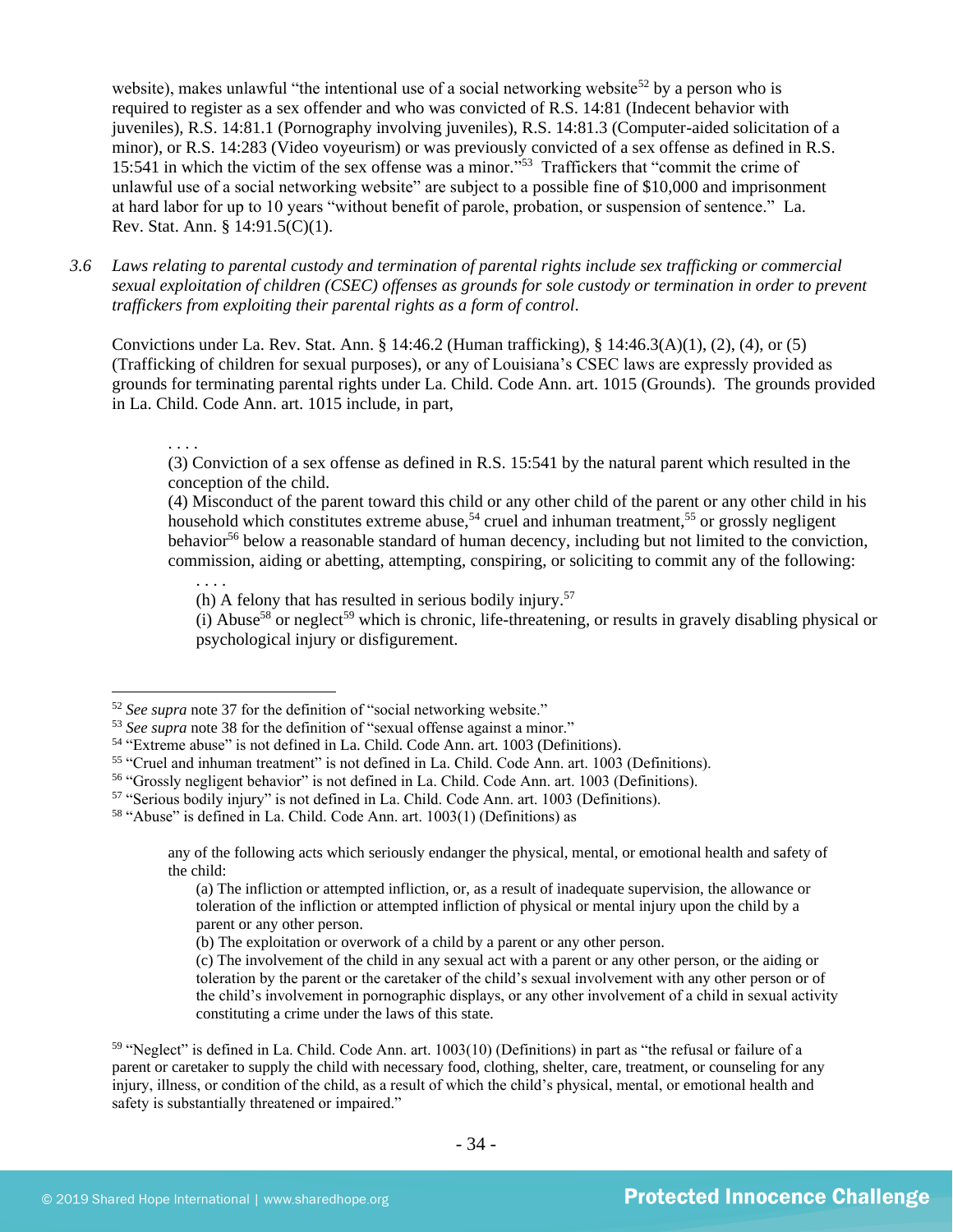(j) Abuse or neglect after the child is returned to the parent's care and custody while under department supervision, when the child had previously been removed for his safety from the parent pursuant to a disposition judgment in a child in need of care proceeding. . . . .

(l) Sexual exploitation or abuse, which shall include, but is not limited to acts which are prohibited by R.S. 14: 43.1 [Sexual battery], 43.2 [Second degree sexual battery], 46.3 [Trafficking of children for sexual purposes], 80 [Felony carnal knowledge of a juvenile], 81 [Indecent behavior with juveniles], 81.1 [Pornography involving juveniles], 81.2 [Molestation of a juvenile], 82.1(A)(2) [Prostitution; persons under eighteen; additional offenses], 89 [Crime against nature] and 89.1 [Aggravated crime against nature].

(m) Human trafficking when sentenced pursuant to the provisions of R.S.  $14:46(B)(2)$  or (3) [Human trafficking].

. . . .

In addition, persons who conceive a child as a result of a committing a sex offence may have their parental rights terminated. Pursuant to La. Child. Code Ann. art. 1004(I) (Petition for termination of parental rights; authorization to file),

When a child is conceived as the result of a sex offense as defined in R.S. 15:541, the victim of the sex offense may petition to terminate the rights of the perpetrator of the sex offense. Termination may result in the loss of custody, visitation, contact, and other parental rights of the perpetrator regarding the child, but shall not affect the inheritance rights of the child . . . .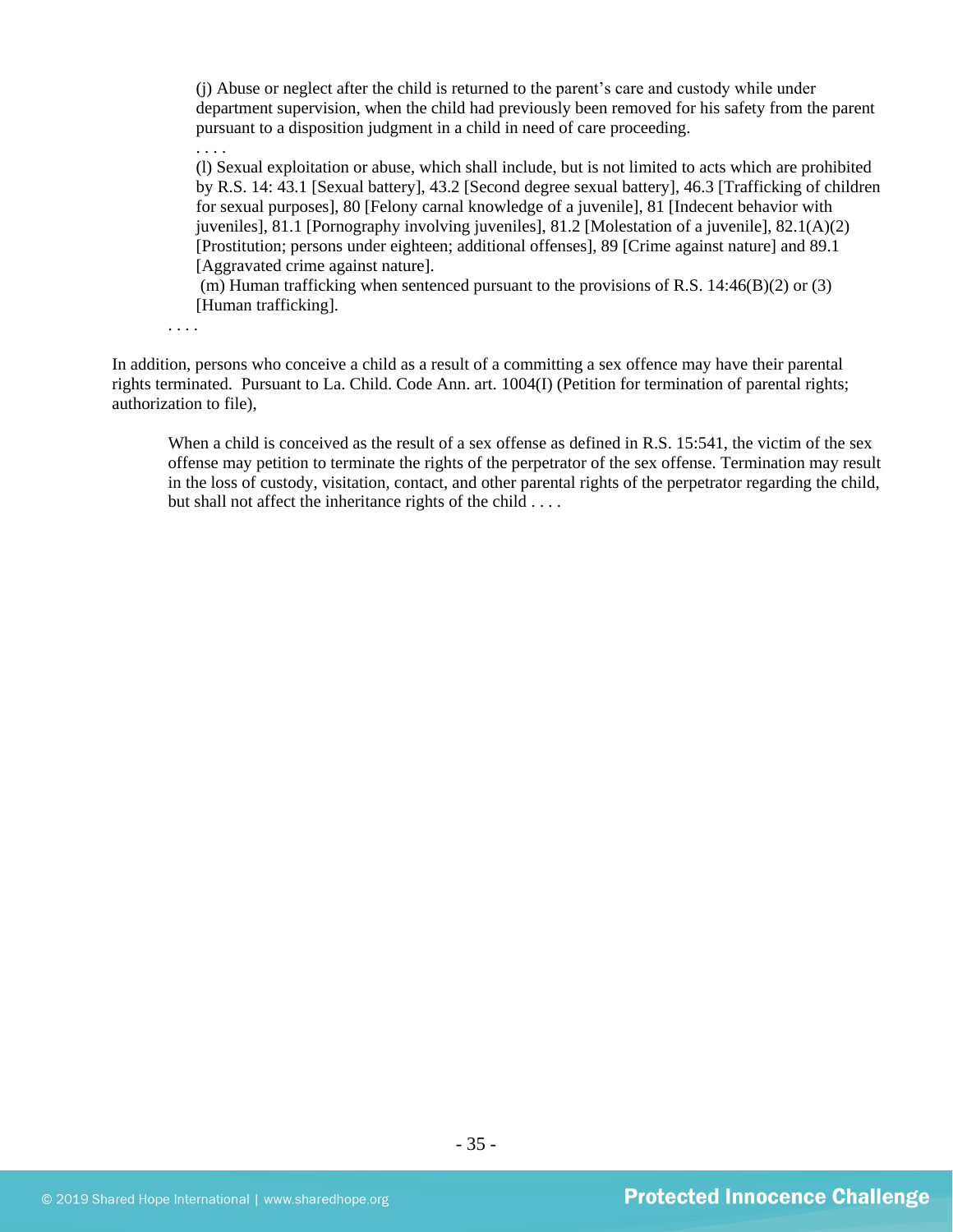## FRAMEWORK ISSUE 4: CRIMINAL PROVISIONS FOR FACILITATORS

#### *Legal Components:*

- *4.1 The acts of assisting, enabling, or financially benefitting from child sex trafficking are included as criminal offenses in the state sex trafficking statute.*
- *4.2 Financial penalties, including asset forfeiture laws, are in place for those who benefit financially from or aid and assist in committing domestic minor sex trafficking.*
- *4.3 Promoting and selling child sex tourism is illegal.*
- *4.4 Promoting and selling child sexual abuse material (CSAM) carries penalties as high as similar federal offenses. \_\_\_\_\_\_\_\_\_\_\_\_\_\_\_\_\_\_\_\_\_\_\_\_\_\_\_\_\_\_\_\_\_\_\_\_\_\_\_\_\_\_\_\_\_\_\_\_\_\_\_\_\_\_\_\_\_\_\_\_\_\_\_\_\_\_\_\_\_\_\_\_\_\_\_\_\_\_\_\_\_\_\_\_\_\_\_\_\_\_\_\_\_\_*

#### *Legal Analysis:*

*4.1 The acts of assisting, enabling, or financially benefitting from child sex trafficking are included as criminal offenses in the state sex trafficking statute*.

La. Rev. Stat. Ann. § 14:46.3(A)(2), (4) (Trafficking of children for sexual purposes) makes it unlawful to "knowingly benefit from" trafficking or "to knowingly facilitate . . . by any means, including but not limited to helping, aiding, abetting, or conspiring, regardless of whether a thing of value has been promised to or received by the person."<sup>60</sup> A conviction under this statute is punishable by imprisonment for 15–50 years at hard labor, a possible fine of \$50,000, or both; however, if the victim is under 14, a conviction is punishable by imprisonment for 25–50 years at hard labor, 25 years of which must be "served without benefit of probation, parole, or suspension of sentence," and a possible fine of \$75,000. La. Rev. Stat. Ann. § 14:46.3(D)(1)(a), (b).

In addition, a facilitator could be convicted under La. Rev. Stat. Ann. § 14:46.2(A) (Human trafficking), which makes it unlawful for a person to knowingly "benefit from activity prohibited by the provisions of this Section" or "facilitate any of the activities prohibited by the provisions of this Section by any means, including but not limited to helping, aiding, abetting, or conspiring, regardless of whether a thing of value has been promised to or received by the person." La. Rev. Stat. Ann. § 14:46.2(A)(2), (3). A conviction "when the services include commercial sexual activity or any sexual conduct constituting a crime under the laws of this state" is punishable by imprisonment up to 20 years at hard labor and a possible fine of \$15,000. La. Rev. Stat. Ann. § 14:46.2(B)(2). Additionally, "whoever commits the crime of human trafficking" under Subparagraph (A)(1)(b), which includes all victims under 21 years of age, shall be fined no more than \$50,000, imprisoned at hard labor for not less than 15 years, nor more than 50 years, or both. La. Rev. Stat. Ann. § 14:46.2(B)(2)(b). Additionally, a conviction when the victim is under 18 is punishable by imprisonment for 5–25 years at hard labor, "which shall be without the benefit of parole, probation, or suspension of sentence" for 5 years, and a possible fine of \$25,000. La. Rev. Stat. Ann. § 14:46.2(B)(3). Pursuant to La. Code Crim. Proc. art. 890.3(A)(1), (C) (Sentencing for crimes of violence), facilitators convicted of committing or attempting to commit offenses under La. Rev. Stat. Ann. § 14:46.2 (Human trafficking) or § 14:46.3 (Trafficking of children for sexual purposes) are considered offenders of "crimes of violence" and, thus, have restricted "eligibility for suspension or deferral of sentence[s] . . . ." La. Code Crim. Proc. art. 893(A), (E) (Suspension and deferral of sentence and probation in felony cases) further limits any sentence suspensions or deferments, stating,

A. . . . .

(2) The court shall not suspend the sentence of a conviction of an offense that is designated in the court minutes as a crime of violence pursuant to Article 890.3 . . . .

. . . . E.  $(1)$  ....

. . . .

<sup>60</sup> *See supra* Component 1.1 for the substantive provisions of La. Rev. Stat. Ann. § 14:46.3.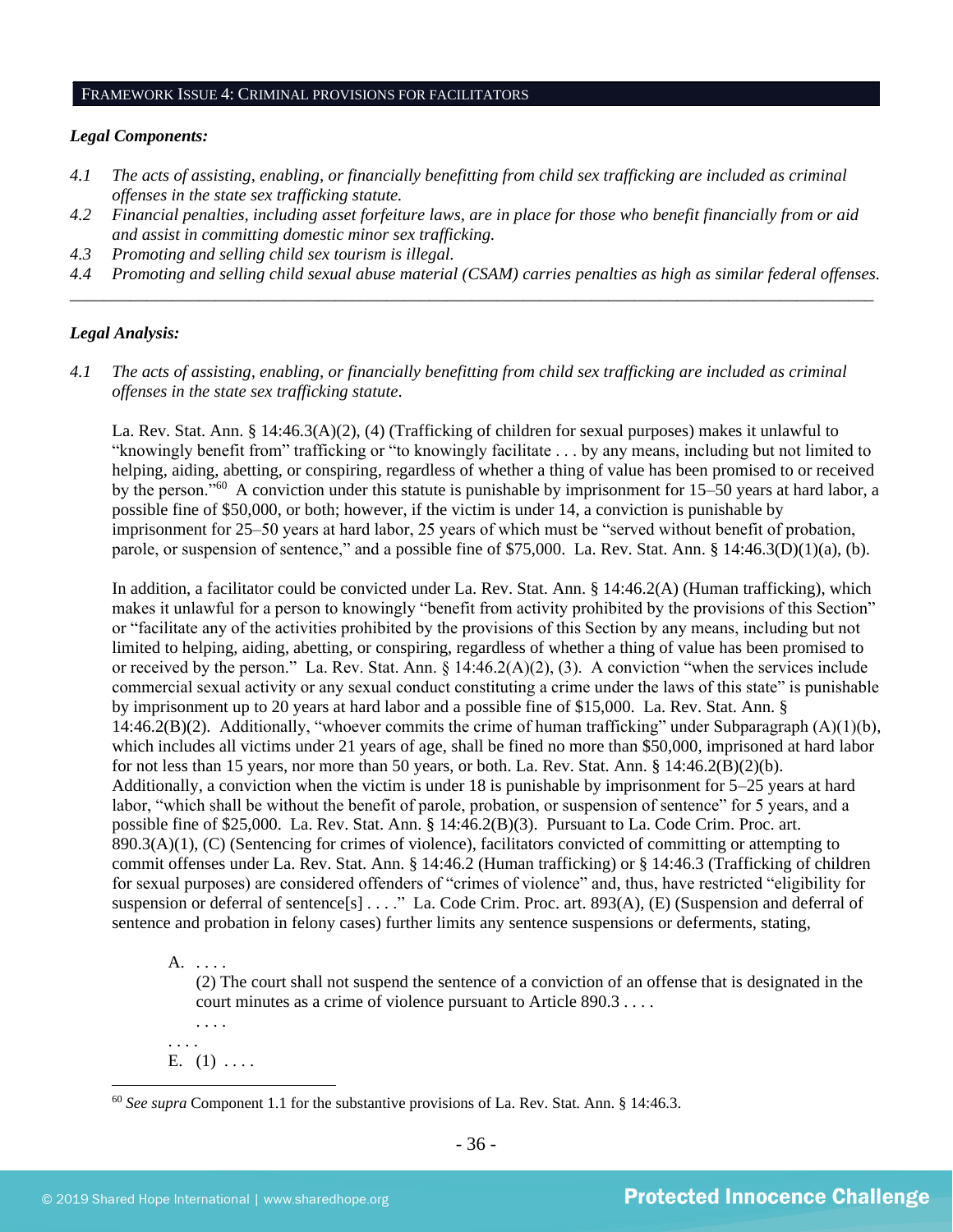(b) The court shall not defer a sentence under this provision for an offense or attempted offense that is designated in the court minutes as a crime of violence pursuant to Article 890.3 or that is defined as a sex offense as defined by R.S. 15:541, involving a child under the age of seventeen years . . . .

Facilitators also may face penalties for convictions under La. Rev. Stat. Ann. § 14:230 (Money laundering; transactions involving proceeds of criminal activity).<sup>61</sup> Punishments under La. Rev. Stat. Ann. § 14:230 (Money laundering; transactions involving proceeds of criminal activity) vary based on the value of the funds involved in the violation. If the value is less than \$3,000, a conviction is punishable by imprisonment up to 6 months, a possible fine of \$1,000, or both; if the value is \$3,000–\$19,999.99, a conviction is punishable by imprisonment for 2–10 years and a possible fine of \$10,000; if the value is \$20,000–\$99,999.99, a conviction is punishable by imprisonment for 2–20 years and a possible fine of \$20,000; if the value is \$100,000 or more, a conviction is punishable by imprisonment for 2–50 years and a possible fine of \$50,000. La. Rev. Stat. Ann. § 14:230(E).

Finally, facilitators could be convicted under La. Rev. Stat. Ann. § 14:104(A) (Keeping a disorderly place) which is "the intentional maintaining of a place to be used habitually for any illegal purpose." A facilitator who violates La. Rev. Stat. Ann. § 14:104 for the purpose of prostitution of persons under eighteen shall be fined up to \$50,000, imprisoned at hard labor for 15–50 years, or both, and if the person is under 14 the facilitator shall be fined up to \$75,000, imprisoned at hard labor 25–50 years, or both. La. Rev. Stat. Ann. § 14:104(B)(2), (3). Similarly, a facilitator could be convicted of La. Rev. Stat. Ann. § 14:105(A) (Letting a disorderly place), which is "the granting of the right to use any premises knowing that they are to be used as a disorderly place, or allowing the continued use of the premises with such knowledge." A facilitator who violates La. Rev. Stat. Ann. § 14:105 for the purpose of prostitution of persons under eighteen shall be fined up to \$50,000, imprisoned at hard labor for 15–50 years, or both, and if the person is under 14 the facilitator shall be fined up to \$75,000, imprisoned at hard labor for 25–50 years, or both. La. Rev. Stat. Ann. § 14:105(B)(2), (3).

*4.2 Financial penalties, including asset forfeiture laws, are in place for those who benefit financially from or aid and assist in committing domestic minor sex trafficking.*

Facilitators face fines ranging from \$15,000–\$1,000,000. A facilitator convicted under La. Rev. Stat. Ann. § 14:46.3(A)(2), (4) (Trafficking of children for sexual purposes), if the victim is 14–17, may be required to pay a possible fine of \$50,000, and if the victim is under 14, a facilitator will be required to pay a possible fine of \$75,000. La. Rev. Stat. Ann. § 14:46.3(D)(1)(a), (b). If force, fraud, or coercion is involved in commission of the offense, a facilitator convicted under La. Rev. Stat. Ann. § 14:46.2 (Human trafficking) faces up to a possible fine of \$15,000 when the services include "commercial sexual activity or any sexual conduct constituting a crime under the laws of this state" and a possible fine of \$25,000 when the victim is under 18. La. Rev. Stat. Ann. § 14:46.2(B)(2), (3). Additionally, "whoever commits the crime of human trafficking" under Subparagraph  $(A)(1)(b)$ , which includes all victims under 21 years of age, shall be fined no more than \$50,000, imprisoned at hard labor for not less than 15 years, nor more than 50 years, or both. La. Rev. Stat. Ann. § 14:46.2(B)(2)(b).

Similarly, penalties related to facilitating CSEC offenses pursuant to La. Rev. Stat. Ann. § 14:83.1 (Inciting prostitution), § 14:85 (Letting premises for prostitution), § 14:84 (Pandering), and § 14:282 (Operation of places of prostitution prohibited; penalty) include up to a \$50,000 fine if the person is under 18 years or up to \$75,000 if the person is under 14 years of age. La. Rev. Stat. Ann. §§ 14:83.1(B)(2), (3), 14:85(B)(2), (3), 14:84(B)(2), (3), 14:282(B)(2), (3). Furthermore, a facilitator convicted under La. Rev. Stat. Ann. § 14:104(A) (Keeping a disorderly place) or § 14:105(A) (Letting a disorderly place) shall be fined \$50,000 if the purpose of keeping or letting the disorderly place is for the purpose of prostitution of persons under 18, and the fine increases to \$75,000 when the purpose of keeping or letting the disorderly place is prostitution of a person under 14 years of

<sup>61</sup> *See supra* Component 3.1 for the substantive provisions of La. Rev. Stat. Ann. § 14:230.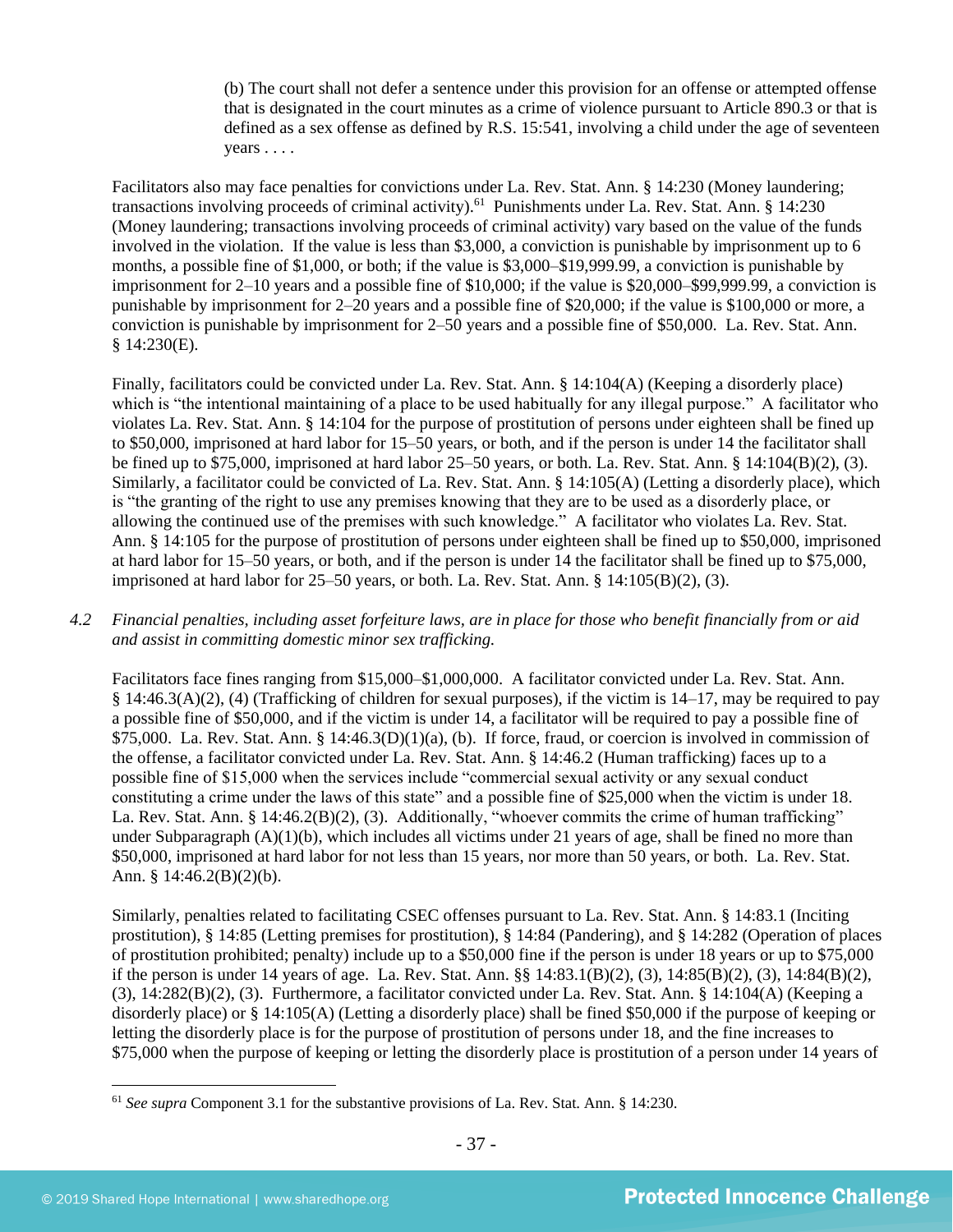age. La. Rev. Stat. Ann. § 14:104(B)(2) (3), 105(B)(2), (3). Fines applicable to facilitators convicted under La. Rev. Stat. Ann. § 14:230 (Money laundering; transactions involving proceeds of criminal activity) vary based on the value of the funds involved in the violation. If the value is less than \$3,000, a conviction is punishable by a possible fine of \$1,000; if the value is \$3,000–\$19,999.99, a conviction is punishable by a fine of up to \$10,000; if the value is \$20,000–\$99,999.99, a conviction is punishable by a possible fine of \$20,000; if the value is \$100,000 or more, a conviction is punishable by a possible fine of \$50,000. La. Rev. Stat. Ann. § 14:230(E). Lastly, a facilitator convicted under La. Rev. Stat. Ann. § 15:1353 may be required to pay a possible fine of \$1,000,000 or "three times the gross value gained or three times the gross loss caused, whichever is greater, plus court costs and the costs of investigation and prosecution reasonably incurred." La. Rev. Stat. Ann. § 15:1354(A), (B).

Facilitators also are subject to mandatory criminal asset forfeiture for committing certain crimes. Specifically, "personal property used in the commission of" La. Rev. Stat. Ann. § 14:46.3 (Trafficking of children for sexual purposes), "or the proceeds of any such conduct, shall be seized and impounded, and after conviction, sold at public sale or auction . . . ." La. Rev. Stat. Ann. § 14:46.3(D)(3)(a). Similarly, La. Rev. Stat. Ann. §  $14:46.2(B)(4)$  (Human trafficking) states,

(a) In addition, the court shall order that the personal property used in the commission of the offense, or the proceeds of any such conduct, shall be seized and impounded, and after conviction, sold at public sale or public auction by the district attorney, or otherwise distributed or disposed of, in accordance with R.S. 15:539.1.

(b) The personal property made subject to seizure and sale pursuant to Subparagraph (a) of this Paragraph may include, but shall not be limited to, electronic communication devices, computers, computer related equipment, motor vehicles, photographic equipment used to record or create still or moving visual images of the victim that are recorded on paper, film, video tape, disc, or any other type of digital recording media, and currency, instruments, and securities.

A facilitator convicted under La. Rev. Stat. Ann. § 14:86 (Enticing persons into prostitution), § 14:83.1 (Inciting prostitution), § 14:85 (Letting premises for prostitution), § 14:104 (Keeping a disorderly place), § 14:105(A) (Letting a disorderly place), § 14:282 (Operation of places of prostitution prohibited; penalty) or § 14:81.1 (Pornography involving juveniles) is also subject to mandatory, criminal asset forfeiture and, following a conviction, shall have any "personal property used in the commission of the offense, or proceeds of any such conduct, . . . seized and impounded, and after conviction, sold at public sale . . . ." La. Rev. Stat. Ann. §§ 14:86(B)(2), 14:83.1(B)(4)(a), 14:85(B)(4)(a), 14:104(B)(4)(a), 14:105(B)(4)(a), 14:282(B)(4)(a),  $14:81.1(E)(5)(c)$ .

The distribution of the forfeited property is governed by La. Rev. Stat. Ann. § 15:539.1 (Forfeited property related to certain sex crimes; exempt property; allocation of forfeited property), which states,

(A) When personal property is forfeited under the provisions of . . . R.S. 14:46.2 (human trafficking), R.S. 14:46.3 (trafficking of children for sexual purposes), R.S. 14:80 (felony carnal knowledge of a juvenile), R.S. 14:81 (indecent behavior with juveniles), R.S. 14:81.1 (pornography involving juveniles), R.S. 14:81.2 (molestation of a juvenile), R.S. 14:81.3 (computer-aided solicitation of a minor), R.S. 14:83.1 (inciting prostitution), R.S. 14:83.2 (promoting prostitution), R.S. 14:84 (pandering), R.S. 14:85 (letting premises for prostitution), R.S. 14:86 (enticing persons into prostitution), R.S. 14:104 (keeping a disorderly place), R.S. 14:105 (letting a disorderly place), and R.S. 14:282 (operation of places of prostitution; prohibited; penalty), the district attorney shall authorize a public sale or a public auction conducted by a licensed auctioneer, without appraisal, of that which is not required by law to be destroyed and which is not harmful to the public. Any currency, instruments, or securities forfeited shall be distributed or disposed of as provided in this Section. . . . .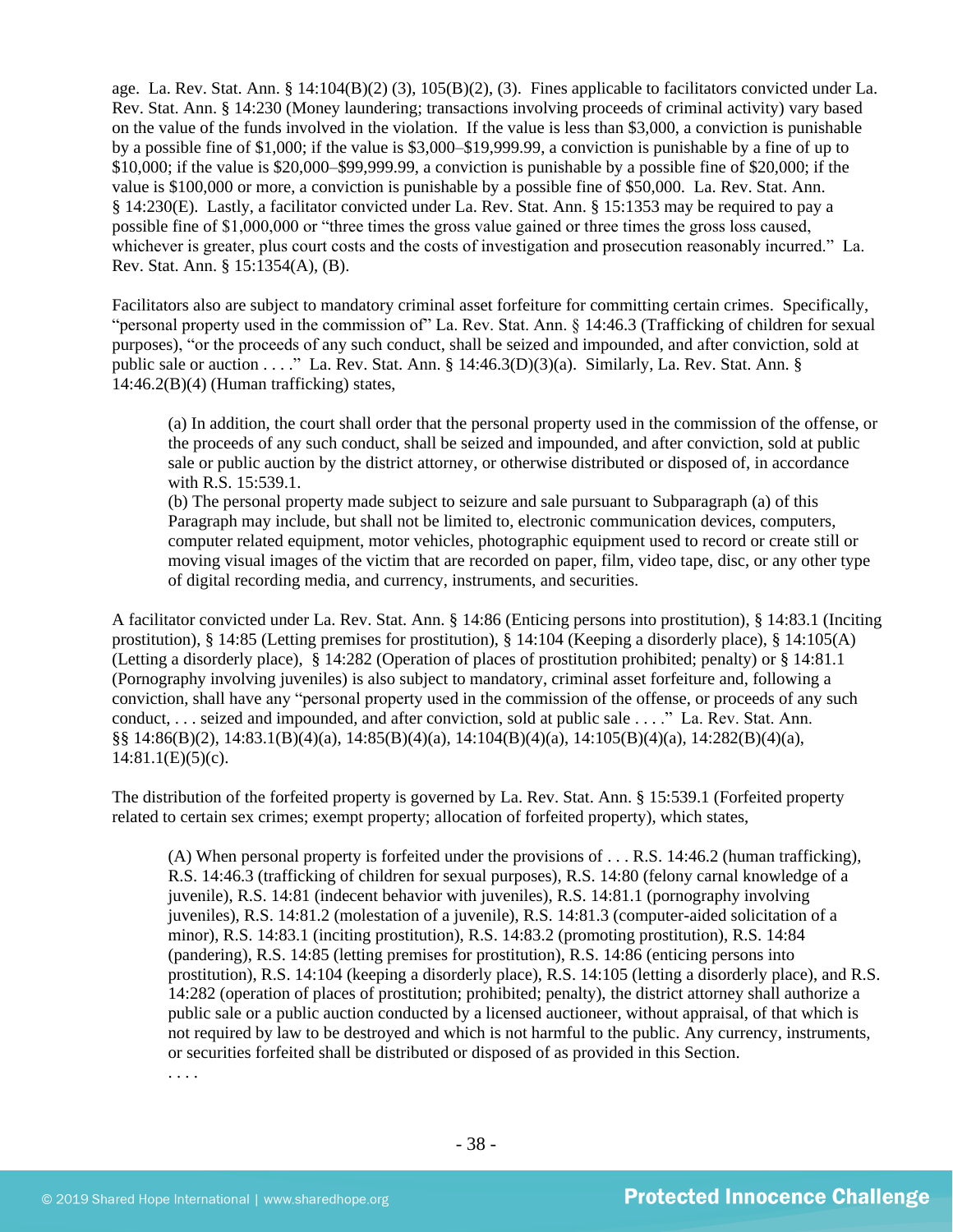(E) Notwithstanding Subsection D of this Section, when the currency, instruments, securities, or other property is forfeited pursuant to the provisions of R.S. 14:46.2 (human trafficking), R.S. 14:46.3 (trafficking of children for sexual purposes), R.S. 14:81.1 (pornography involving juveniles), R.S. 14:81.3 (computer-aided solicitation of a minor), R.S. 14:82.1 (prostitution; persons under eighteen; additional offenses), R.S. 14:83 (soliciting for prostitutes), R.S. 14:83.1 (inciting prostitution), R.S. 14:83.2 (promoting prostitution), R.S. 14:84 (pandering), R.S. 14:85 (letting premises for prostitution), R.S. 14:86 (enticing persons into prostitution), R.S. 14:104 (keeping a disorderly place), R.S. 14:105 (letting a disorderly place), and R.S. 14:282 (operation of places of prostitution), the currency, instruments, and securities and proceeds of the public sale or public auction shall be applied first to any restitution granted to the victim, after the costs of the public sale or auction, court costs, and fees related to seizure and storage have been satisfied. Any remaining currency, instruments, securities, or proceeds shall be distributed in the following manner:

(1) Twenty-five percent to the seizing agency or agencies allocated among the seizing agencies in proportion to their participation in the management of the investigation, seizure, and forfeiture.

(2) Twenty-five percent to the prosecution agency.

(3) Fifty percent to the Exploited Children's Special Fund pursuant to R.S. 15:538.2.

Additionally, to the extent that a victim suffers "an actual pecuniary loss" or incurs costs "in connection with a criminal prosecution," a facilitator will be required to make restitution to the victim pursuant to La. Code Crim. Proc. Art. 883.2(A) (Restitution to victim).<sup>62</sup>

La. Rev. Stat. Ann. § 15:539.2(A) (Exploited children's fund) states, "Any person who is convicted or pleads guilty or nolo contendere to an offense involving trafficking of children for sexual purposes . . ." will have to pay a fine of \$2,000 in addition to other mandatory restitution. Thus, any person that assists in any manner and is found guilty or pleas guilt to trafficking children for sexual purposes as stated under La. Rev. Stat. Ann. § 14:63:3 (Trafficking of children), § 14:82.1 (Prostitution with a minor under 17 years of age), or § 14:86 (Enticing persons into prostitution) will deposit \$2,000 into the Exploited Children's Special Fund. La. Rev. Stat. Ann. § 15:539.1.

Additionally, La. Rev. Stat. Ann. § 15:539.3 (Mandatory restitution) requires that any person:

. . . convicted of violation of R.S. 14:46.2 (human trafficking), R.S. 14:46.3 (trafficking of children for sexual purposes), R.S. 14:83.1 (inciting prostitution), . . . R.S. 14:104 (keeping a disorderly place), R.S. 14:105 (letting a disorderly place), and R.S. 14:282 (operation of places of prostitution) shall be ordered to pay mandatory restitution to the victim . . . . Restitution under this Section shall include any of the following;

(1) Costs of medical and psychological treatment.

(2) Costs of necessary transportation and temporary housing.

(3) . . . In the case of sex trafficking, the victim shall be entitled to restitution for the income he would have earned, had he not been victimized, as guaranteed under the minimum wage and overtime provisions of the federal Fair Labor Standards Act.

(4) Return of property, cost of damage to property, or full value of property if destroyed or damaged beyond repair.

(5) Expenses incurred by the victim and any household members or other family members in relocating away from the defendant or the defendant's associates, including but not limited to deposits for utilities and telephone service, deposits for rental housing, temporary lodging and food expenses, clothing, and personal items . . . .

. . . .

<sup>62</sup> *See supra* Component 2.8.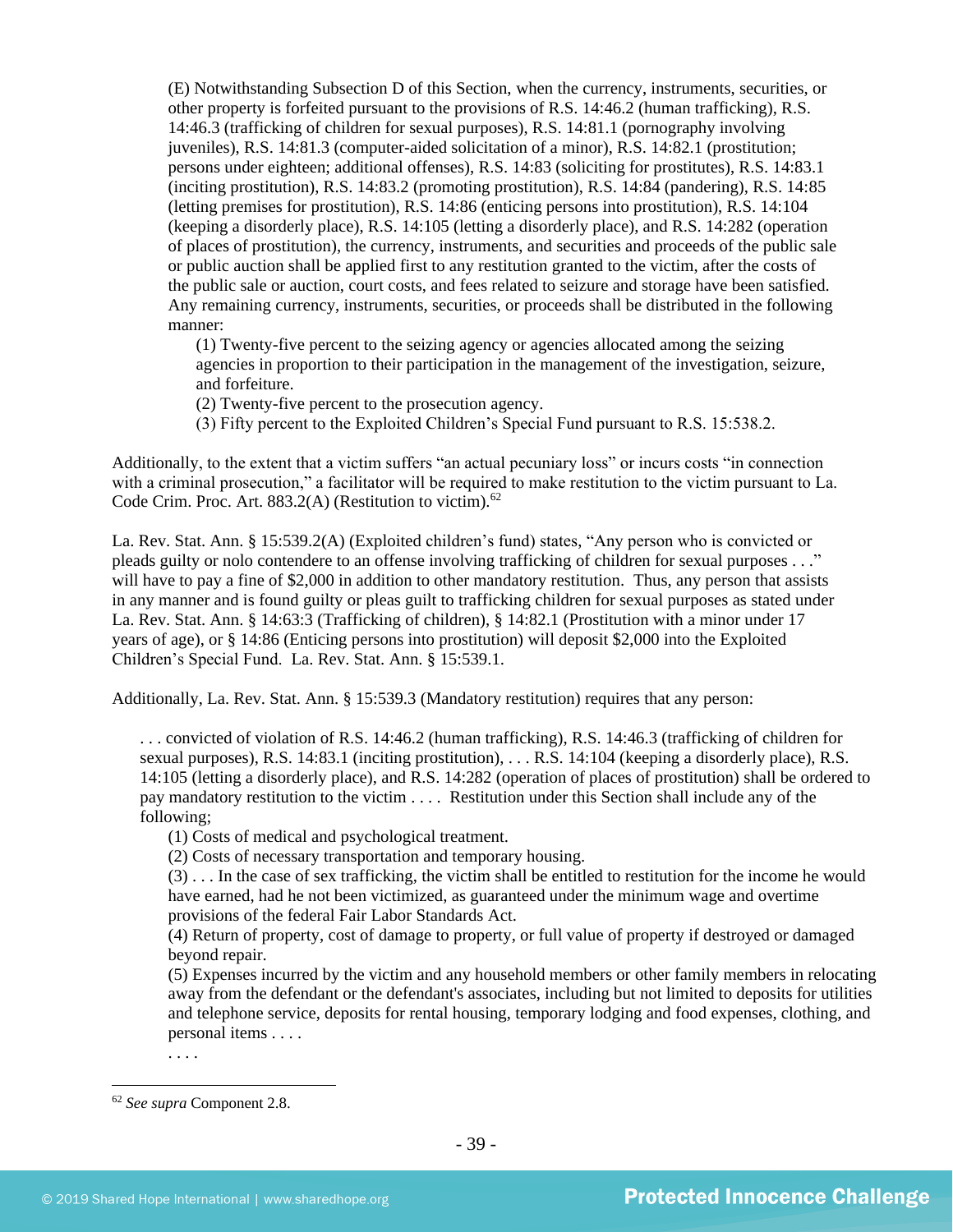#### *4.3 Promoting and selling child sex tourism is illegal.*

La. Rev. Stat. Ann. § 14:46.3(A)(6) (Trafficking of children for sexual purposes) makes it unlawful "for any person to knowingly sell or offer to sell travel services that include or facilitate any of the activities prohibited by this Section." Additionally, La. Rev. Stat. Ann. § 14:46.3(A)(5) (Trafficking of children for sexual purposes) makes it unlawful "[f]or any person to knowingly advertise any of the activities prohibited by this Section."

### *4.4 Promoting and selling child sexual abuse material (CSAM) carries penalties as high as similar federal offenses.*

Promoting or selling child sexual abuse material (CSAM) is prohibited. La. Rev. Stat. Ann. § 14:81.1(A)(1) (Pornography involving juveniles) states, "It shall be unlawful for a person to produce, promote, advertise, distribute, possess, or possess with the intent to distribute pornography involving juveniles." A conviction under this statute for distributing or possessing with intent to distribute is punishable by imprisonment for 5–20 years at hard labor, "without benefit of parole, probation, or suspension of sentence," and a possible fine of \$50,000. La. Rev. Stat. Ann. § 14:81.1(E)(2)(a). On a second conviction for distributing CSAM, the offender shall be fined up to \$75,000 and imprisoned at hard labor for 10–40 years, "without benefit of parole, probation, or suspension of sentence." La. Rev. Stat. Ann. § 14:81.1(E)(2)(b). However, if the victim is under 13, and the facilitator is at least 17, a conviction is punishable "by imprisonment at hard labor for not less than one-half the longest term nor more than twice the longest term of imprisonment [otherwise] provided." La. Rev. Stat. Ann.  $§ 14:81.1(E)(5)(a).$ 

Additionally, La. Rev. Stat. Ann. § 14:73.8(A) (Unauthorized use of a wireless router system; pornography involving juveniles; penalty) makes the "[u]nauthorized use of a wireless router system . . . for the purposes of . . . selling . . . pornography involving juveniles" unlawful. If the victim is 13–17 years old, a conviction under this statute is punishable by imprisonment for 2–10 years at hard labor, "without benefit of parole, probation, or suspension of sentence," and a possible fine of \$10,000. La. Rev. Stat. Ann. § 14:73.8(C). However, if the victim is under 13 and the offender is at least 17, a conviction is punishable by imprisonment for 25–99 years at hard labor, and "[a]t least twenty-five years of the sentence imposed shall be served without benefit of parole, probation, or suspension of sentence." La. Rev. Stat. Ann. § 14:73.8(D).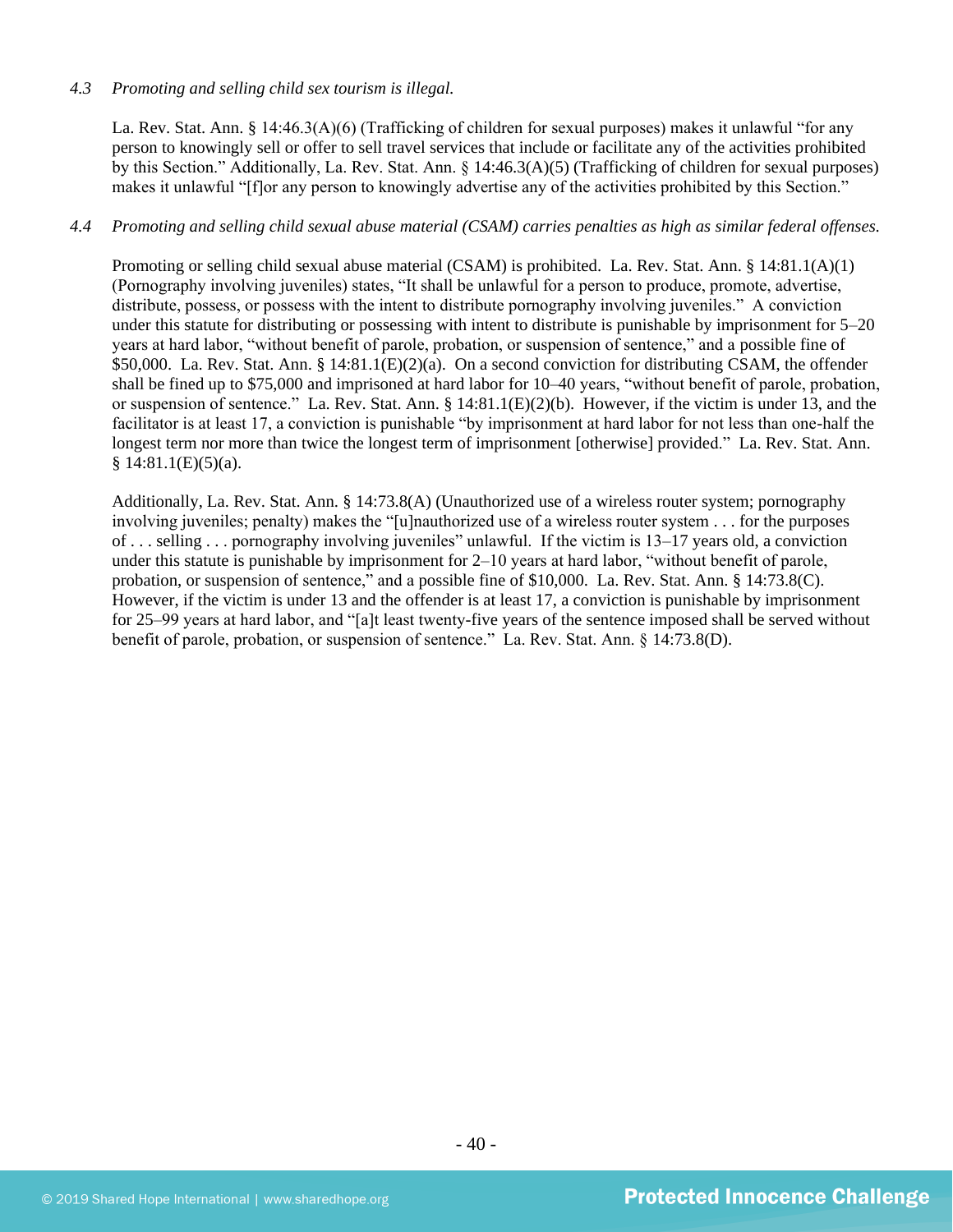#### FRAMEWORK ISSUE 5: PROTECTIVE PROVISIONS FOR THE CHILD VICTIMS

#### *Legal Components:*

- *5.1 Victims under the core child sex trafficking offense include all commercially sexually exploited children.*
- *5.2 The state sex trafficking statute expressly prohibits a defendant from asserting a defense based on the willingness of a minor under 18 to engage in the commercial sex act.*
- *5.3 State law prohibits the criminalization of minors under 18 for prostitution offenses.*
- *5.4 State law provides a non-punitive avenue to specialized services through one or more points of entry.*
- *5.5 Child sex trafficking is identified as a type of abuse and neglect within child protection statutes.*
- *5.6 The definition of "caregiver" or another related term in the child welfare statutes is not a barrier to a sex trafficked child accessing the protection of child welfare.*
- *5.7 Crime victims' compensation is specifically available to a child victim of sex trafficking or commercial sexual exploitation of children (CSEC).*
- *5.8 Victim-friendly procedures and protections are provided in the trial process.*
- *5.9 Child sex trafficking victims may vacate delinquency adjudications and expunge related records for prostitution and other offenses arising from trafficking victimization, without a waiting period.*
- *5.10 Victim restitution and civil remedies for victims of domestic minor sex trafficking or commercial sexual exploitation of children (CSEC) are authorized by law.*
- *5.11 Statutes of limitations for civil and criminal actions for child sex trafficking or commercial sexual exploitation of children (CSEC) offenses are eliminated or lengthened to allow prosecutors and victims a realistic opportunity to pursue criminal action and legal remedies.*

*\_\_\_\_\_\_\_\_\_\_\_\_\_\_\_\_\_\_\_\_\_\_\_\_\_\_\_\_\_\_\_\_\_\_\_\_\_\_\_\_\_\_\_\_\_\_\_\_\_\_\_\_\_\_\_\_\_\_\_\_\_\_\_\_\_\_\_\_\_\_\_\_\_\_\_\_\_\_\_\_\_\_\_\_\_\_\_\_\_\_\_\_\_\_*

## *Legal Analysis:*

*5.1 Victims under the core child sex trafficking offense include all commercially sexually exploited children.<sup>63</sup>*

All commercially sexually exploited children are identifiable as sex trafficking victims under Louisiana's core trafficking statutes. Pursuant to La. Rev. Stat. Ann. § 14:46.3 (Trafficking of children for sexual purposes) and § 14:46.2 (Human trafficking), when the victim is a minor under the age of 18 years and 21 years, respectively, means of force, fraud, or coercion are not required.<sup>64</sup> Additionally, both trafficking laws apply to buyers; thus, buying commercial sex with a minor, as established under each statute, constitutes human trafficking. Finally, the offense of human trafficking under La. Rev. Stat. Ann. §§ 14:46.3, 14:46.2, does not require that a trafficker or controlling third party be identified. Consequently, Louisiana's human trafficking offenses include any child who is bought for sex, regardless of whether force, fraud, or coercion is used, regardless of whether a buyer exploited the youth without a trafficker's involvement, and regardless of whether the victim identifies a trafficker. La. Rev. Stat. Ann. §§ 14:46.3, 14:46.2.

<sup>63</sup> *See generally* **SHARED HOPE INTERNATIONAL**, "Eliminating the Third Party Control Barrier to Identifying Juvenile Sex Trafficking Victims," JuST Response Policy Paper (2015), [http://sharedhope.org/wp](http://sharedhope.org/wp-content/uploads/2015/08/Policy-Paper_Eliminating-Third-Party-Control_Final1.pdf)[content/uploads/2015/08/Policy-Paper\\_Eliminating-Third-Party-Control\\_Final1.pdf](http://sharedhope.org/wp-content/uploads/2015/08/Policy-Paper_Eliminating-Third-Party-Control_Final1.pdf) (discussing need to include all commercially sexually exploited children within sex trafficking definitions and corresponding need to include buyer conduct in core sex trafficking offenses regardless of whether victim is under control of a third party). <sup>64</sup> *See supra* discussion in Component 1.1.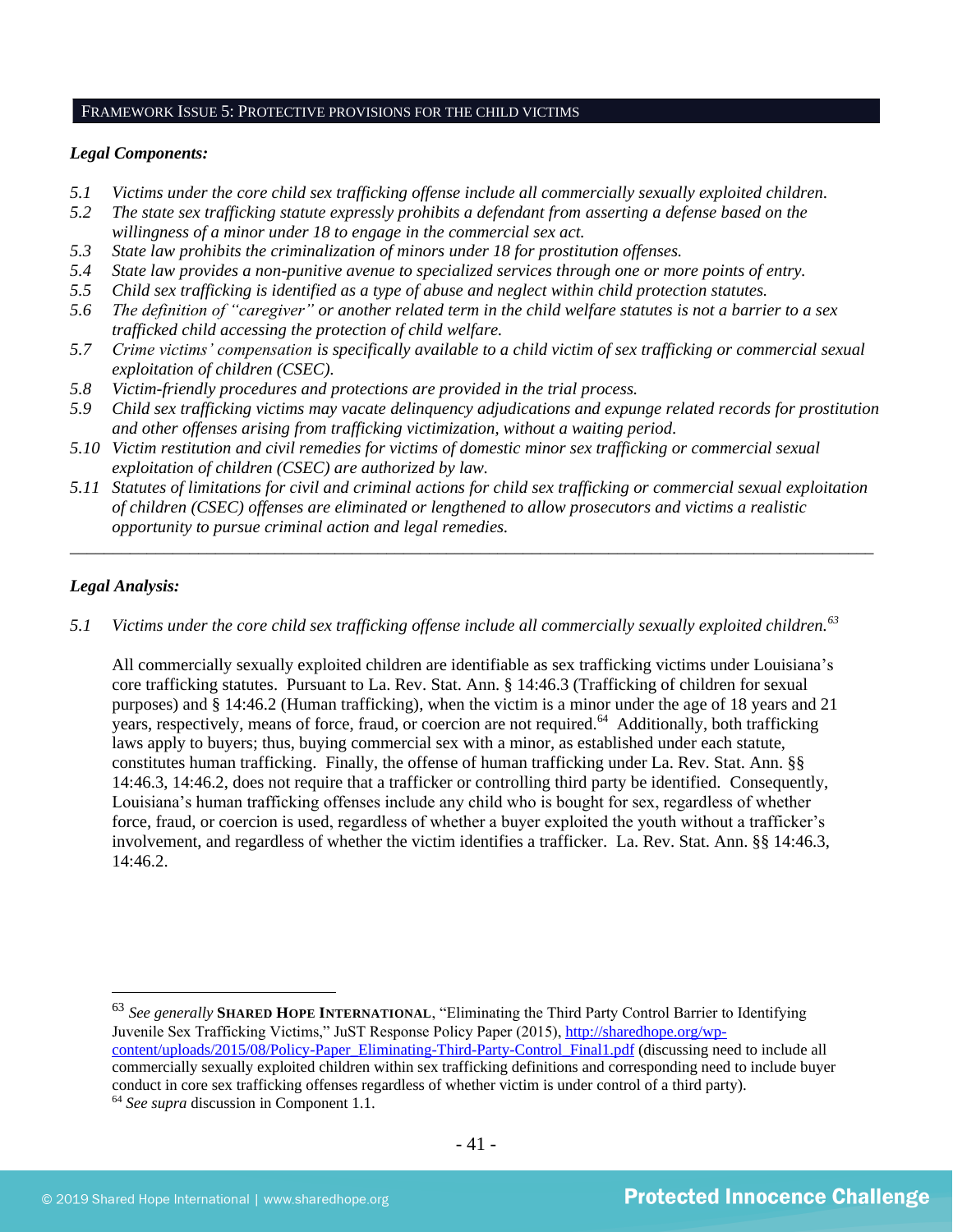*5.2 The state sex trafficking statute expressly prohibits a defendant from asserting a defense based on the willingness of a minor under 18 to engage in the commercial sex act.* 

La. Rev. Stat. Ann. § 14:46.3(C)(1) (Trafficking of children for sexual purposes) expressly states that the "[c]onsent of the minor shall not be a defense to a prosecution pursuant to the provisions of this Section." La. Rev. Stat. Ann. § 14:46.2(A)(1)(b) (Human trafficking) also prohibits the defense, stating, "It shall not be a defense to prosecution . . . that the victim consented to the prohibited activity."

## *5.3 State law prohibits the criminalization of minors under 18 for prostitution offenses. 65*

Louisiana's prostitution laws do not expressly prevent the criminalization of minors for prostitution-related offenses. However, Louisiana's laws governing delinquent acts appear to establish an affirmative defense to prostitution charges. Despite the specific exclusion in La. Child. Code Ann. art. 804(3) and (5) of prostitution offenses from the definition of "delinquent act" and "felony grade delinquent act" for child sex trafficking victims, La. Child. Code Ann. art. 839(D) sets out a diversion process for minors charged with a delinquent act in violation of the prostitution laws. Thus, the exclusion of prostitution offenses from the definition of delinquent act appears to act as an affirmative defense because it only applies if the child was a victim of trafficking at the time of the offense, shifting the burden to the victim to prove that status in order to avoid prosecution.

This interpretation of the Children's Code also appears consistent with the protections provided under the criminal code. La. Rev. Stat. Ann. § 14:46.3(E) (Trafficking of children for sexual purposes) states, "No victim of trafficking as defined by the provisions of this Section shall be prosecuted for unlawful acts committed as a direct result of being trafficked." However, Louisiana's prostitution offenses, La. Rev. Stat. Ann. § 14:82(G)(1) (Prostitution; definition; penalties; enhancement), § 14:83.3(D)(1) (Prostitution by massage), and § 14:83.4(C)(1) (Massage; sexual conduct prohibited), provide an affirmative defense from prosecution for prostitution offenses if "during the time of the alleged commission of the offense, the defendant was a victim of trafficking of children for sexual purposes," and further provide that "[a]ny child determined to be a victim pursuant to the provisions of this Paragraph shall be eligible for specialized services for sexually exploited children." Consequently, the prohibition on prosecution in § 14:46.3 when read together with the prostitution statutes also appears to establish an affirmative defense if a juvenile sex trafficking victim is charged with prostitution.

- 5.3.1 Recommendation: Amend state law to ensure that all minors are protected from criminalization for prostitution offenses.<sup>66</sup>
- *5.4 State law provides a non-punitive avenue to specialized services through one or more points of entry.*

## **System response to child engaged in commercial sex act**

Under Louisiana law, a juvenile sex trafficking victim should be identified as a child in need of care<sup>67</sup> or as a child in need of services,<sup>68</sup> rather than as delinquent,<sup>69</sup> and given access to a range of specialized services.

<sup>&</sup>lt;sup>65</sup> For more information regarding recent federal legislation impacting this component see: http://go.sharedhope.org/stateimpactmemo.

<sup>66</sup> *See generally* SHARED HOPE INTERNATIONAL, "Seeking Justice: Legal approaches to eliminate criminal liability for child sex trafficking victims" (2018), https://sharedhope.org/wp-content/uploads/2018/08/ANALYSIS-OF-STATUTORY-APPROACHES\_ver7.pdf (discussing need to eliminate a minor's criminal liability for prostitution and other offenses committed pursuant to trafficking victimization and to establish a statutory avenue to specialized services).

 $67$  Pursuant to La. Child. Code Ann. art.  $606(A)$  (Grounds; child in need of care), a child will be deemed a "child in need of care" when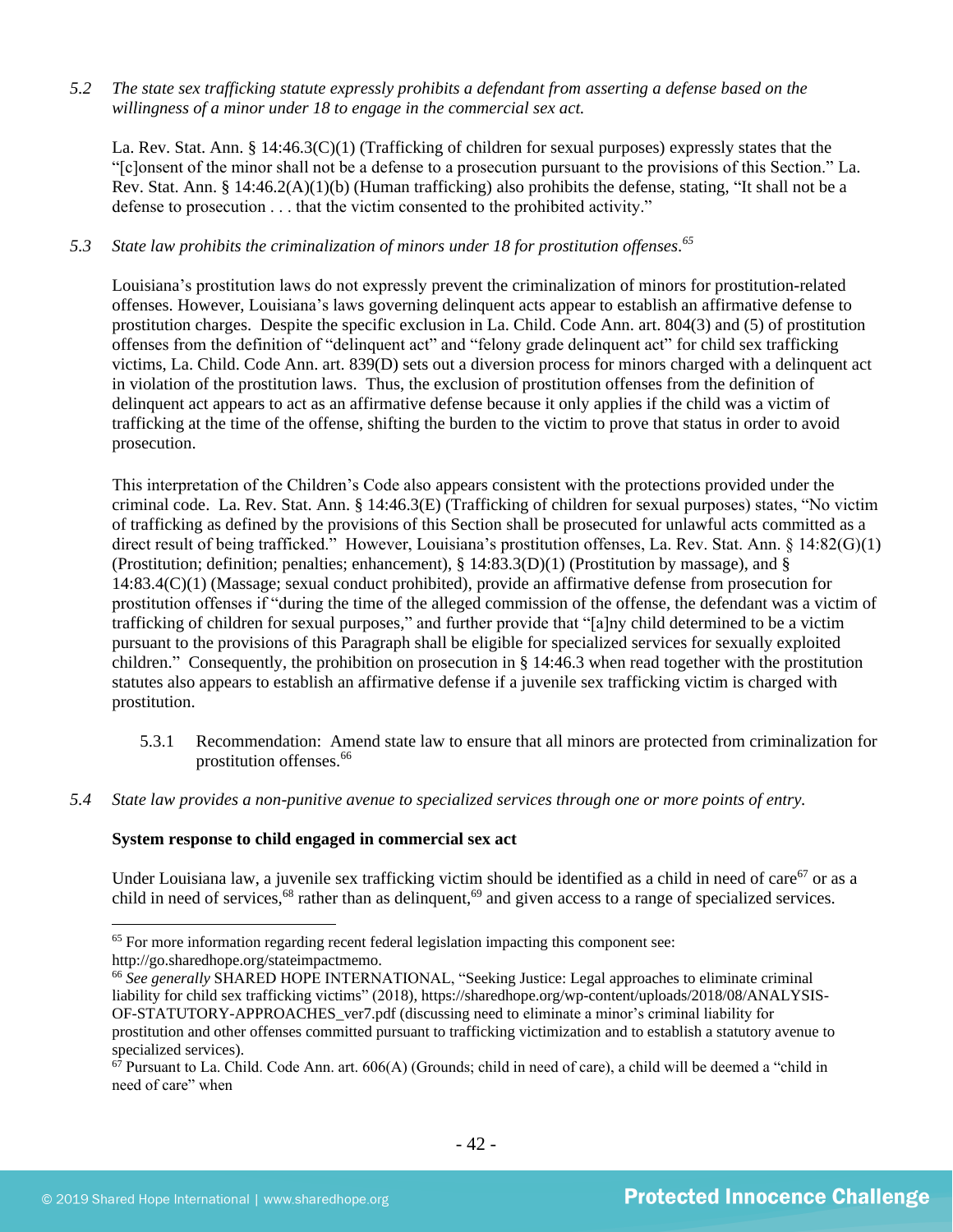Following an encounter with a suspected trafficking victim, law enforcement and state prosecutors must make a preliminary assessment as to whether the person is a victim of human trafficking. La. Rev. Stat. Ann. § 46:2162 (Assistance to victims of human trafficking) states,

(a) If it is determined that the victim or possible victim appears to meet such criteria, then the agency or office shall report the finding to the victim and shall refer the child victim to appropriate services available, including legal service providers.

(b) If the victim or possible victim is under the age of eighteen . . . the agency or office shall also notify the appropriate protective service agency.

In addition, La. Child. Code Ann. art. 725.4 (Duties of law enforcement) states,

The officer shall notify the Crime Victims Services Bureau of the Department of Public Safety and Corrections that the child may be eligible for special services and, as a mandatory reporter as required by Children's Code Article 610, shall notify the Department of Children and Family Services that the child is in need of protective services.

In turn, La. Child. Code Ann. art. 725.5(B) (Duties of the Department of Children and Family Services) requires the Department of Children and Family Services to "cooperate with law enforcement, prosecutors, and court staff in the investigation and prosecution of child sexual exploitation, including ensuring that all state, federal, and community-based resources for sexually exploited children are known to the child."

Pending a continued custody hearing, a juvenile sex trafficking victim may be placed in a shelter care facility. La. Child. Code Ann. art. 622(B)(5) (Placement pending a continued custody hearing). La. Child. Code Ann. art. 116(25) (Definitions) defines "shelter care facility" to include "a licensed, physically unrestricting public or private child caring facility, a residential facility operated for runaway, homeless, or sexually exploited children,

(6) The child is a victim of human trafficking or trafficking of children for sexual purposes.

(7) The child is a victim of commercial sexual exploitation, human trafficking, or trafficking of children for sexual purposes perpetrated by any person regardless of their relationship to the child.

. . . .

. . . .

<sup>68</sup> Pursuant to La. Child. Code Ann. art. 730 (Grounds), a child will be deemed in need of services if the court finds

. . . . (6) That a child under ten years of age has committed any act which if committed by an adult would be a crime under any federal, state, or local law.

. . . .

(8) That a child is a sexually exploited child [which includes child sex trafficking victims and children who engage in prostitution].

 $69$  La. Child. Code Ann. art. 804(3) (Definitions) defines a "delinquent act" as "an act committed by a child of ten years of age or older which if committed by an adult is designated an offense under the statutes or ordinances of this state, or of another state if the offense occurred there, or under federal law, except traffic violations."

However, La. Child. Code Ann. art. 804(3) further provides,

"Delinquent act" shall not include a violation of R.S. 14:82 [Prostitution; definition; penalties; enhancement], § 83.3 [Prostitution by massage], § 83.4 [Massage; sexual conduct prohibited], § 89 [Crime against nature] or § 89.2 [Crime against nature by solicitation] for a child who, during the time of the alleged commission of the offense, was a victim of trafficking of children for sexual purposes pursuant to R.S. § 14:46.3(E).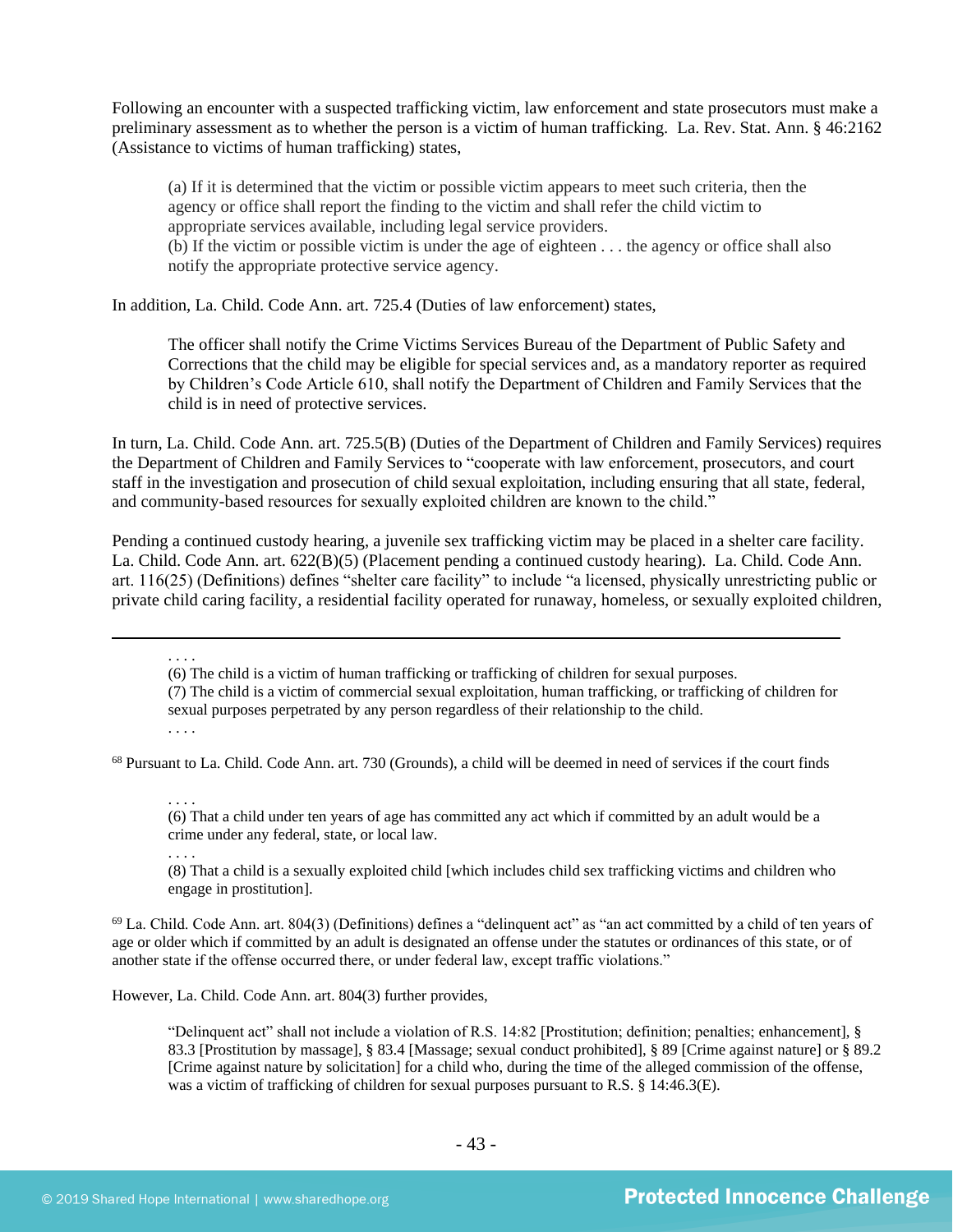or a safe house<sup>70</sup> as defined in Children's Code Article 725.1 [Definitions] which provides temporary care for children"

Safe houses must provide specialized services. La Child. Code Ann. art. 725.2(A) (Safe house for sexually exploited children) states,

(2) The department may . . . operate or contract with an appropriate nongovernmental agency with experience working with sexually exploited children to operate one or more safe houses in a geographically appropriate area of the state.

(3) Each safe house shall provide safe and secure housing and specialized services for sexually exploited children.

. . . .

. . . .

Further, La Child. Code Ann. art. 725.3(1) (Statewide protocol; applicability of child in need of care procedure) establishes a statewide protocol for victim's services, stating,

The department shall develop a statewide protocol for helping to coordinate the delivery of services to sexually exploited children and shall work with court intake officers to ensure that all state, federal, and community-based resources for sexually exploited children are known to children who have been granted diversion under Article 839.

In addition, La. Rev. Stat. Ann. § 46:1861(A)(1)(f) (Family justice centers) states, "[a] family justice center may be established in any judicial district to provide support, services, and assistance to victims of . . . [h]uman trafficking as defined by R.S. 14:46.2 and trafficking of children for sexual purposes as defined by R.S. 14:46.3." Furthermore, subsection (D) provides,

No family justice center shall:

(1) Deny services to any victim on the grounds of the victim's criminal history.

(2) Request the criminal history of a victim without the victim's written consent unless pursuant to a criminal investigation.

(3) Require a victim to participate in the criminal justice system or cooperate with law enforcement in order to receive counseling, medical care, or any other services at a family justice center. (4) Require a victim to sign a consent form to share information in order to access services at the family justice center. La. Rev. Stat. Ann. § 46:1861(D).

Moreover, La. Child. Code Ann. art. 681(B) (Dispositional alternatives) provides that "[a] child in need of care shall not be committed to the Department of Public Safety and Corrections, nor shall such department accept a child in need of care."

However, no law specifically prohibits a minor from being prosecuted for the crime of prostitution. To the extent that a juvenile sex trafficking victim enters the juvenile justice system, La. Child. Code Ann. art. 839 (Availability of an informal adjustment agreement) states,

(A) Prior to the filing of a petition, the district attorney or the court with the consent of the district attorney may authorize an informal adjustment agreement.

. . . .

 $70$  "Safe house" means "a residential facility or a shelter care facility operated by an authorized agency, including a nonprofit agency, with experience in providing services to sexually exploited children and approved by the department to provide shelter for sexually exploited children." La. Child Code Ann. art. 725.1(2).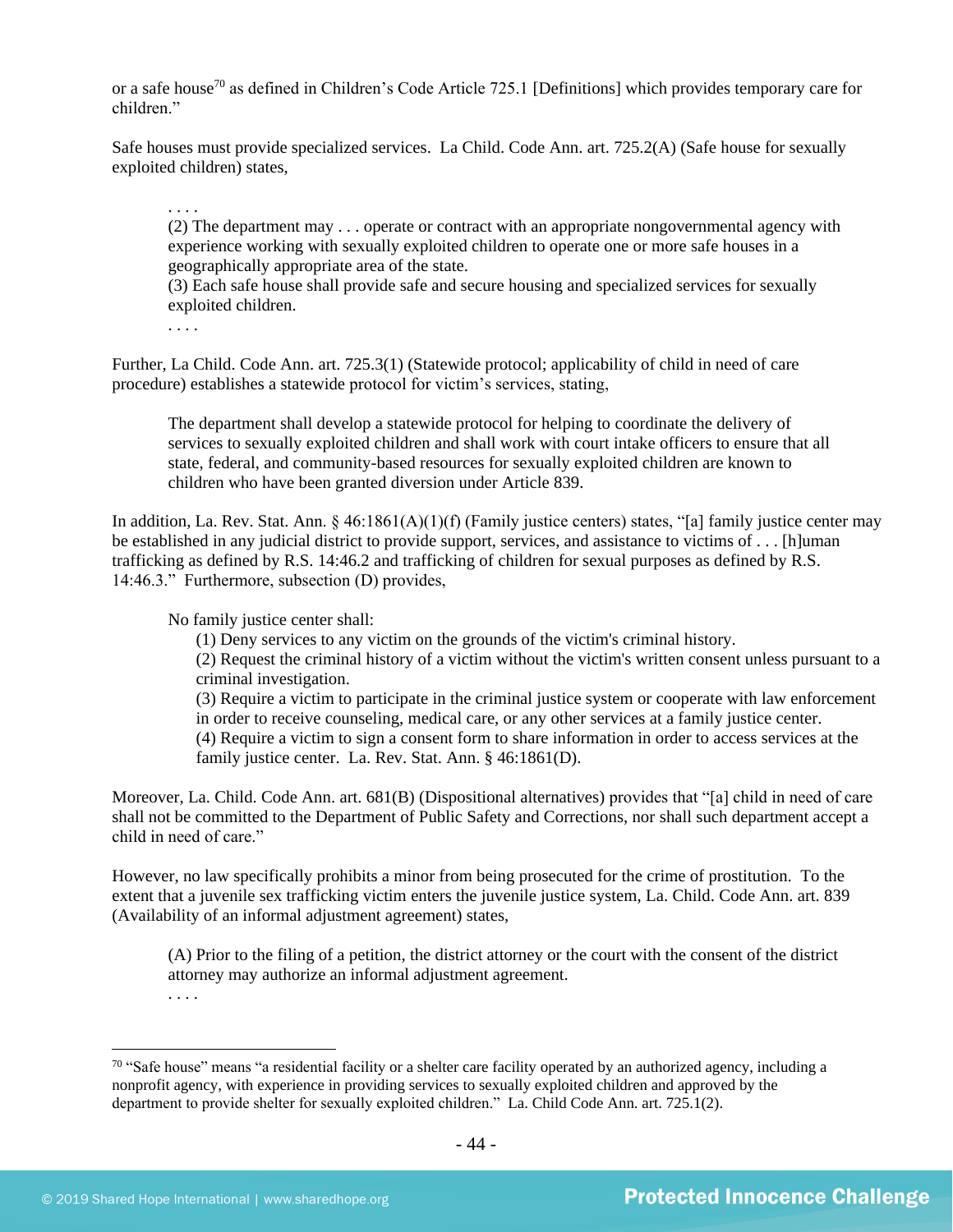(C) When entering an informal adjustment agreement, the court may, with concurrence of the district attorney, utilize or initiate a teen or youth court program . . . .

(D) (1) Where a petition involves an allegation of an act of prostitution pursuant to R.S. 14:82, prostitution by massage pursuant to R.S. 14:83.3 or 83.4, or crimes against nature by solicitation pursuant to R.S. 14:89.2 and it is the child's first offense and the child expresses a willingness to cooperate and receive specialized services for sexually exploited children, the district attorney may effect an informal adjustment agreement which includes specialized services for the child. (2) If, however, the child has previously been adjudicated a delinquent in violation of R.S. 14:82, 83.3, 83.4, or 89.2 or is unwilling to cooperate with specialized services for sexually exploited children, continuing with the delinquency proceeding shall be within the discretion of the district attorney.

(3) The specialized services referenced in Subparagraph (1) of this Paragraph may include but are not limited to safe and stable housing, comprehensive on-site case management, integrated mental health and chemical dependency services, including specialized trauma recovery services, education and employment training, and referrals to off-site specialized services, as appropriate.

La. Child. Code Ann. art. 841(B) (Effect of agreement) explains that

[a]n informal adjustment agreement suspends the proceedings on the delinquent acts charged in the complaint or petition. If any of the terms of the agreement are violated, the case may proceed to an adjudication hearing on the charges. If the child satisfies the terms of the agreement, he shall be discharged from further supervision, and the pending complaint or petition shall be dismissed with prejudice.

#### **Summary**

Louisiana law provides a juvenile sex trafficking victim with a statutory avenue to specialized services. Further, commercially sexually exploited youth may be able to avoid a delinquency adjudication through an informal adjustment, which includes specialized services as a condition for participation; however, this process subjects the child to an inherently punitive response.<sup>71</sup>

5.4.1 Recommendation: Amend Louisiana's protective response to direct child sex trafficking victims away from the juvenile justice system and to specialized services.

- (1) Safe and sufficient placements.
- (2) Available and adequate funding sources.
- (3) Stakeholder partnerships.
- (4) Coordinated response.
- (5) Appropriate and responsive services.

The text of La. Rev. Stat. Ann. § 46:62 cited here and elsewhere in this report includes amendments made by the enactment of Senate Bill 145 during the 2019 Regular Session of the Louisiana Legislature (effective June 20, 2019).

 $<sup>71</sup>$  La. Rev. Stat. Ann. § 46:62(A) (Human trafficking; coalition to develop services delivery model) seeks to expand</sup> Louisiana's existing service response through development of a "human trafficking victim services delivery model that "provide[s] a multidisciplinary and agency approach that coordinates resources and improves statewide response and delivery of services to juvenile victims." Further, La. Rev. Stat. Ann. § 46:62 (B) states,

The human trafficking victim services delivery model shall provide a plan to address and promote the following goals including but not limited to: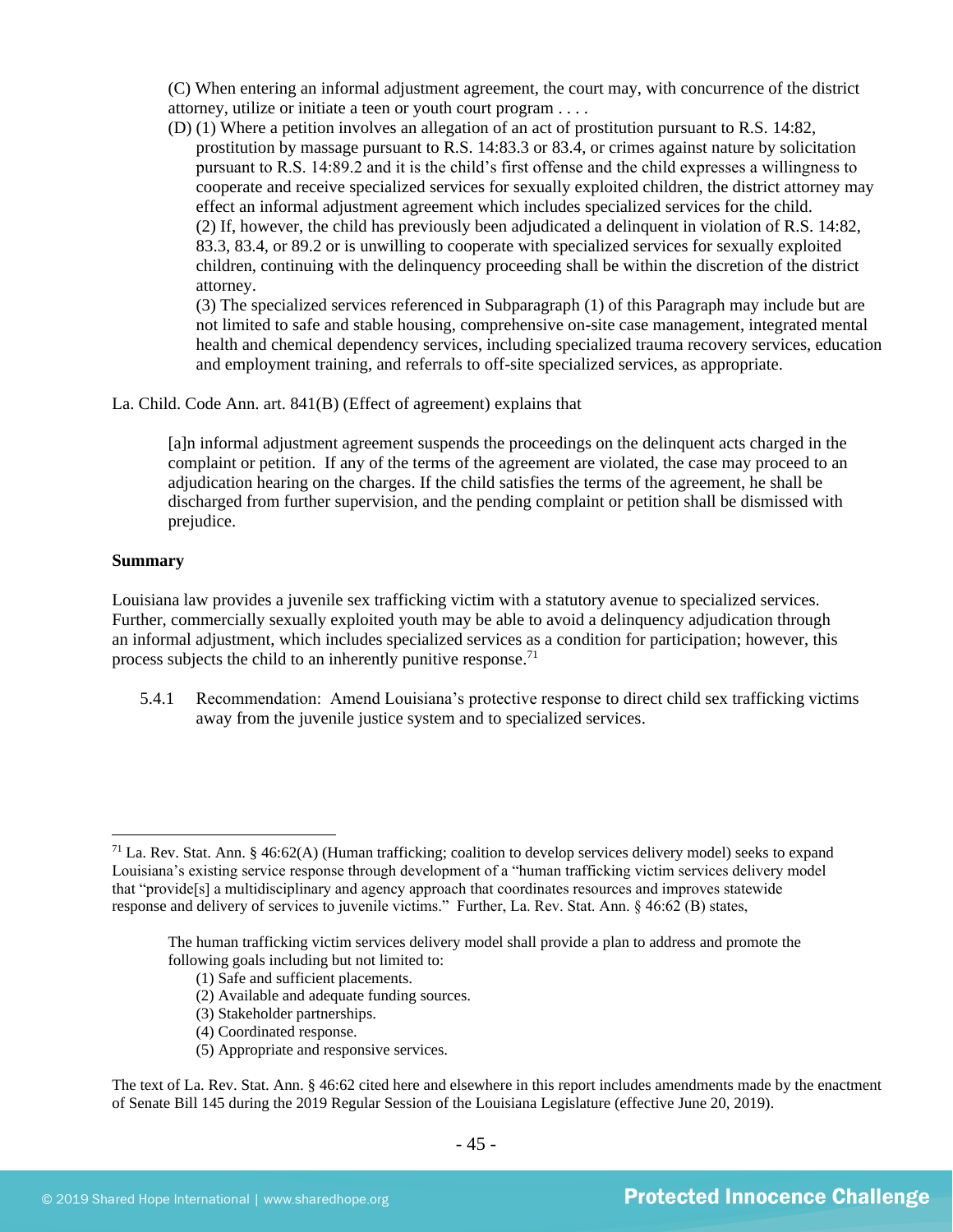## *5.5 Child sex trafficking is identified as a type of abuse and neglect within child protection statutes.<sup>72</sup>*

Child victims of sex trafficking and commercial sexual exploitation will be identified as abused and in need of care. "Abuse" is defined to include commercial sexual exploitation of a child under La. Child. Code Ann. art.  $502(1)$  (Definitions),<sup>73</sup> which states,

"Abuse" means any one of the following acts which seriously endanger the physical, mental, or emotional health and safety of the child<sup>74</sup>:

(a) The infliction, attempted infliction, or, as a result of inadequate supervision, the allowance of the infliction or attempted infliction of physical or mental injury upon the child by a parent or any other person.

(b) The exploitation or overwork of a child by a parent or any other person.<sup>75</sup>

(c) The involvement of the child in any sexual act with a parent or any other person, the aiding or toleration by the parent or the caretaker of the child's sexual involvement with any other person, the child's involvement in pornographic displays, or any other involvement of a child in sexual activity constituting a crime under the laws of this state.

. . . .

In addition, La. Child. Code Ann. art. 606(A) (Grounds; child in need of care) states,

Allegations that a child is in need of care shall assert one or more of the following grounds:

. . . . (6) The child is a victim of human trafficking or trafficking of children for sexual purposes. NOTE: Paragraph (A)(7) shall become effective when a child, who is a victim of commercial sexual exploitation, human trafficking, or trafficking of children for sexual purposes perpetrated by someone other than a parent or caretaker, becomes an eligible victim for which federal match funds are available through Title IV-E of 47 U.S.C. 672.

(7) The child is a victim of commercial sexual exploitation, human trafficking, as provided for in R.S. 14:46.2, or trafficking of children for sexual purposes, as provided for in R.S. 14:46.3, perpetrated by any person regardless of the perpetrator's relationship to the child. . . . .

Lastly, La. Child. Code Ann. art.  $502(5)^{76}$  states, "'Neglect' means the unreasonable refusal or failure of a parent or caretaker to supply the child with necessary food, clothing, shelter, care, treatment, or counseling for any injury, illness, or condition of the child, as a result of which the child's physical, mental, or emotional health and safety is substantially threatened or impaired . . . ."

 $72$  For more information regarding recent federal legislation impacting this component see: http://go.sharedhope.org/stateimpactmemo.

<sup>&</sup>lt;sup>73</sup> A similar definition of "abuse" is found in La. Child. Code Ann. art. 603(2).

 $74$  La. Child. Code Ann. art. 502(2) (Definitions) defines a "child" as "a person under the age of eighteen years who has not been judicially emancipated or emancipated by marriage as provided by law." La. Child. Code Ann. art. 603(6) defines "child" very similarly.

<sup>75</sup> "'Commercial sexual exploitation" means involvement of the child' [in] *sic* activity prohibited by the following statutes: R.S. 14:46.2, 46.3, 81.1, 81.3, 82, 82.1, 82.2, 83, 83.1, 83.2, 83.3, 83.4, 84, 85, 86, 89.2, 104, 105, and 282." La. Child. Code Ann. art. 603(9.1).

<sup>76</sup> A similar definition of "neglect" is found in La. Child. Code Ann. art. 603(18).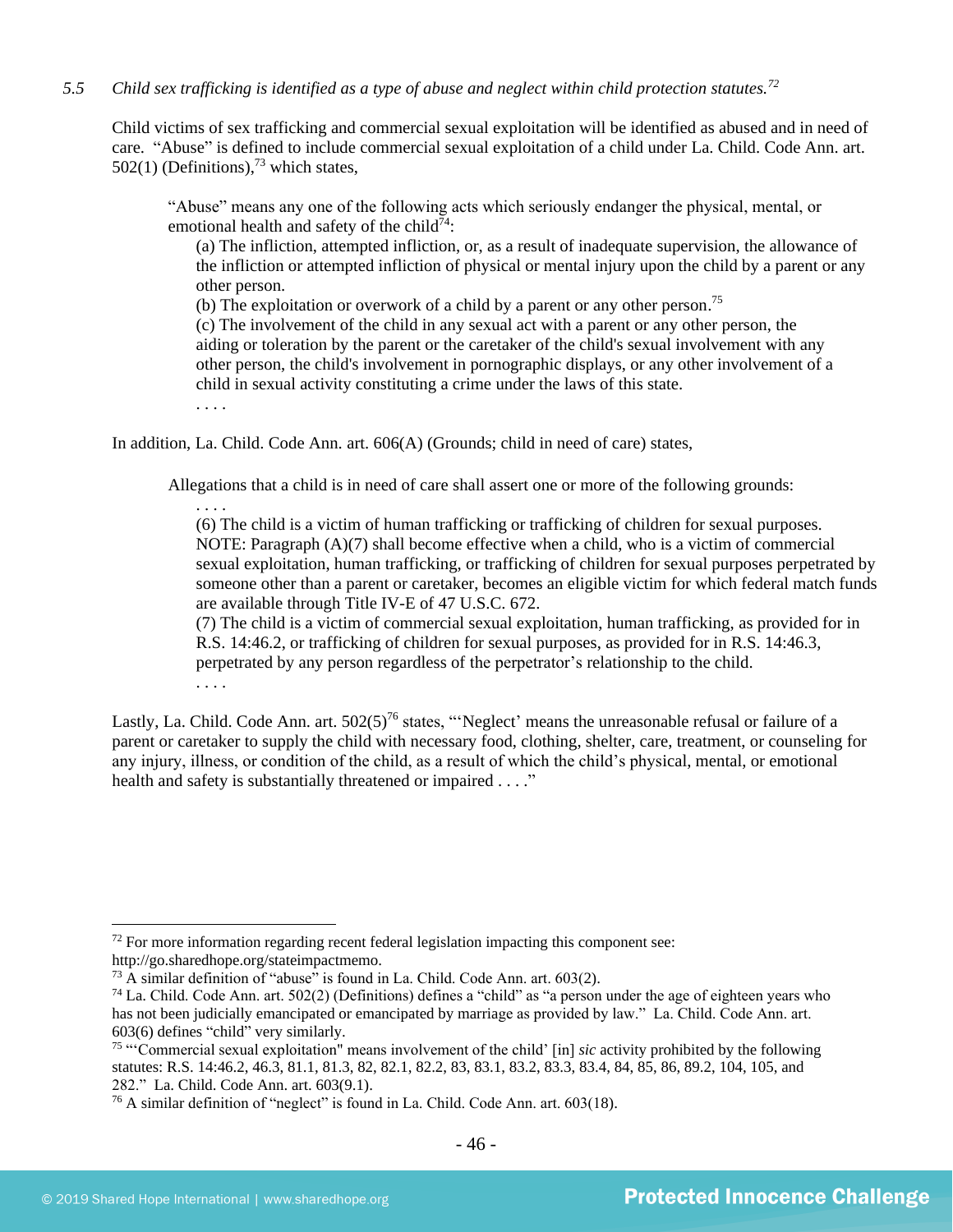*5.6 The definition of "caregiver" or another related term in the child welfare statutes is not a barrier to a sex trafficked child accessing the protection of child welfare.*

The definition of "caretaker"<sup>77</sup> creates a barrier to a sex trafficked child accessing the protection of child welfare. Although a child sex trafficking victim may be identified as a "child in need of care" regardless of the child's relationship to the perpetrator,<sup>78</sup> La. Child. Code Ann. art. 725.5(A) (Duties of the Department of Children and Family Services) only requires DCFS to investigate as follows:

The department shall be responsible for investigating reports of abuse or neglect where the abuser is believed to be a parent or caretaker, a person who maintains an interpersonal dating or engagement relationship with the parent or caretaker, or a person living in the same residence with the parent or caretaker as a spouse whether married or not.

- 5.6.1 Recommendation: Amend La. Child. Code Ann. art. 725.5(A) (Duties of the Department of Children and Family Services) to require child welfare investigation in cases of child sex trafficking regardless of the child's relationship to the perpetrator of the abuse.
- *5.7 Crime victims' compensation is specifically available to a child victim of sex trafficking or commercial sexual exploitation of children (CSEC).*

Child sex trafficking victims may be eligible to receive compensation under Louisiana's Crime Victims Reparations Act. La. Rev. Stat. Ann. § 46:1804 (Eligibility to apply for reparations) states,

A person who believes he is a victim of a crime enumerated in R.S. 46:1805 [Crimes to which chapter applies],<sup>79</sup> or his legal representative, or in the case of death, a dependent or the legal representative of a dependent, or the rightful claimant as defined in R.S. 46:1802 (4) [Definitions], shall be eligible to make application to the board for reparations and shall be eligible for an award of reparations in accordance with the provisions of this Chapter.

As used in La. Rev. Stat. Ann. § 46:1804, "victim" is defined to include trafficking and CSEC crimes under La. Rev. Stat. Ann. § 46:1802(13)(a), stating,

[a]ny person who suffers personal injury, death, or catastrophic property loss as a result of a crime committed in this state and covered by this Chapter. This includes any person who is a victim of human trafficking as defined by R.S. 14:46.2, a victim of trafficking of children for sexual purposes as defined by R.S. 14:46.3, or a victim of any offense involving commercial sexual exploitation including but not

 $^{77}$  As used in Title 6 (Child in need of care), La. Child. Code Ann. art. 603(4) (Definitions) defines "caretaker" as "any person legally obligated to provide or secure adequate care for a child, including a parent, tutor, guardian, legal custodian, foster home parent, an employee of a public or private day care center, an operator or employee of a registered family child day care home, or other person providing a residence for the child." Additionally, as used in Title 7 (Families in need of services), a "caretaker" is "any person providing a residence for the child or any person legally obligated to provide or secure adequate care for the child, including a parent, tutor, guardian, or legal custodian." La. Child. Code Ann. art. 728(1).

<sup>78</sup> *See supra* Component 5.5 for grounds for identification as a "child in need of care."

 $79$  La. Rev. Stat. Ann. § 46:1805(A) (Crimes to which Chapter applies) allows the board to award reparations for pecuniary loss for "personal injury, death, or catastrophic property loss resulting from any act or omission to act that is defined as a misdemeanor under any local ordinance or as a crime under state or federal law and involves the use of force or the threat of the use of force or any human trafficking-related offense." La. Rev. Stat. Ann. § 46:1805(B)(3) defines "human trafficking-related offense" to include "the perpetration or attempted perpetration of R.S. 14:46.2 or 46.3 or any other crime involving commercial exploitation including R.S. 14:81.1, 81.3, 82, 82.1, 82.2, 83, 83.1, 83.2, 83.3, 83.4, 84, 85, 86, 89.2, 104, 105, and 282."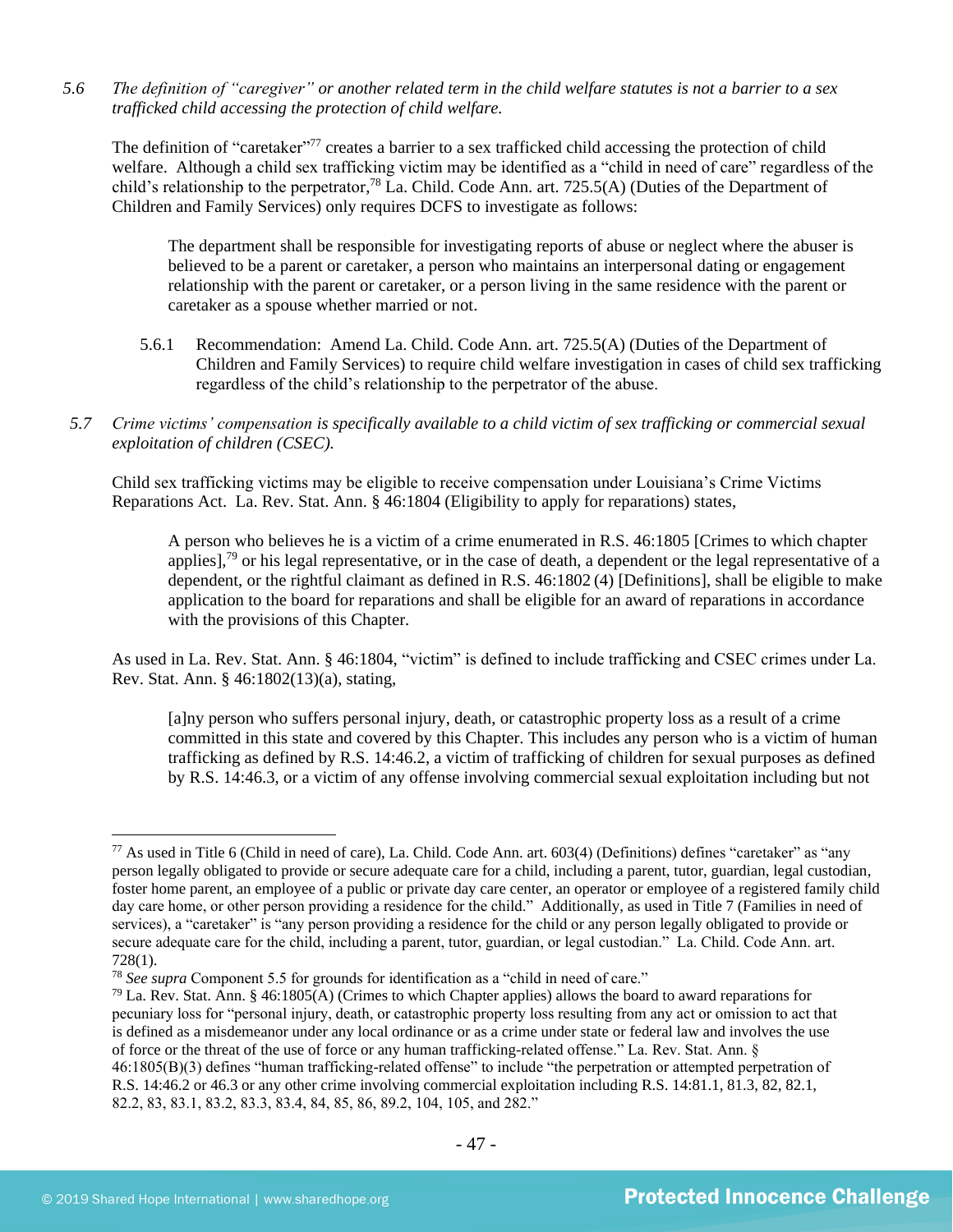limited to R.S. 14:81.1, 81.3, 82, 82.1, 82.2, 83, 83.1, 83.2, 83.3, 83.4, 84, 85, 86, 89.2, 104, 105, and 282.

Under La. Rev. Stat. Ann. § 46:1806(A) (Application; requirements; confidentiality), an application for compensation

shall be valid only if the act resulting in the personal injury, death, or catastrophic property loss was reported to the appropriate law enforcement officers within seventy-two hours after the date of the personal injury . . . or within such longer period as the board determines is justified by the circumstances.

Furthermore, La. Rev. Stat. Ann. § 46:1806(B) provides,

(1) An application for reparations related to a sexually-oriented criminal offense shall be filed in writing with the board within one year after the date on which the personal injury, death, or catastrophic property loss occurred or within such longer period as the board determines is justified by the circumstances.

(2) A victim of a sexually-oriented criminal offense shall not be required to report a sexually-oriented criminal offense to any law enforcement officer for purposes of a claimant filing a valid application for reparations pursuant to this Subsection.

. . . .

La. Rev. Stat. Ann. § 46:1809(B)(3), (4) (Criteria for making awards; prohibitions; authority to deny or reduce awards) states,

(3) (a) No award of reparations shall be made if the board finds that:

(i) The crime was not reported within the time specified by R.S.  $46:1806(A)$  [Application; requirements; confidentiality].

(ii) The claimant failed or refused to cooperate substantially with the reasonable requests of appropriate law enforcement officials.

. . . .

(iv) The claimant was the offender or an accessory, or that an award to the claimant would unjustly benefit any of them. However, such ineligibility shall not apply if the claimant is a victim of human trafficking or trafficking of children for sexual purposes. (v) The claim was not filed timely, as provided by R.S. 46:1806(A) and (B).

. . . .

(b) The ineligibility provisions provided for in Items (a)(i) and (ii) of this Paragraph shall not apply if the claim for reparations results from a sexually-oriented criminal offense.

(4) The board may deny or reduce an award:

(a) If it finds that the behavior of the victim at the time of the crime giving rise to the claim was such that the victim bears some measure of responsibility for the crime that caused the physical injury, death, or catastrophic property loss or for the physical injury, death, or catastrophic property loss. However, such ineligibility shall not apply if the claimant is a victim of a human traffickingrelated offense as defined by R.S. 46:1805 or a sexually-oriented criminal offense as defined by R.S. 15:622.

. . . .

. . . .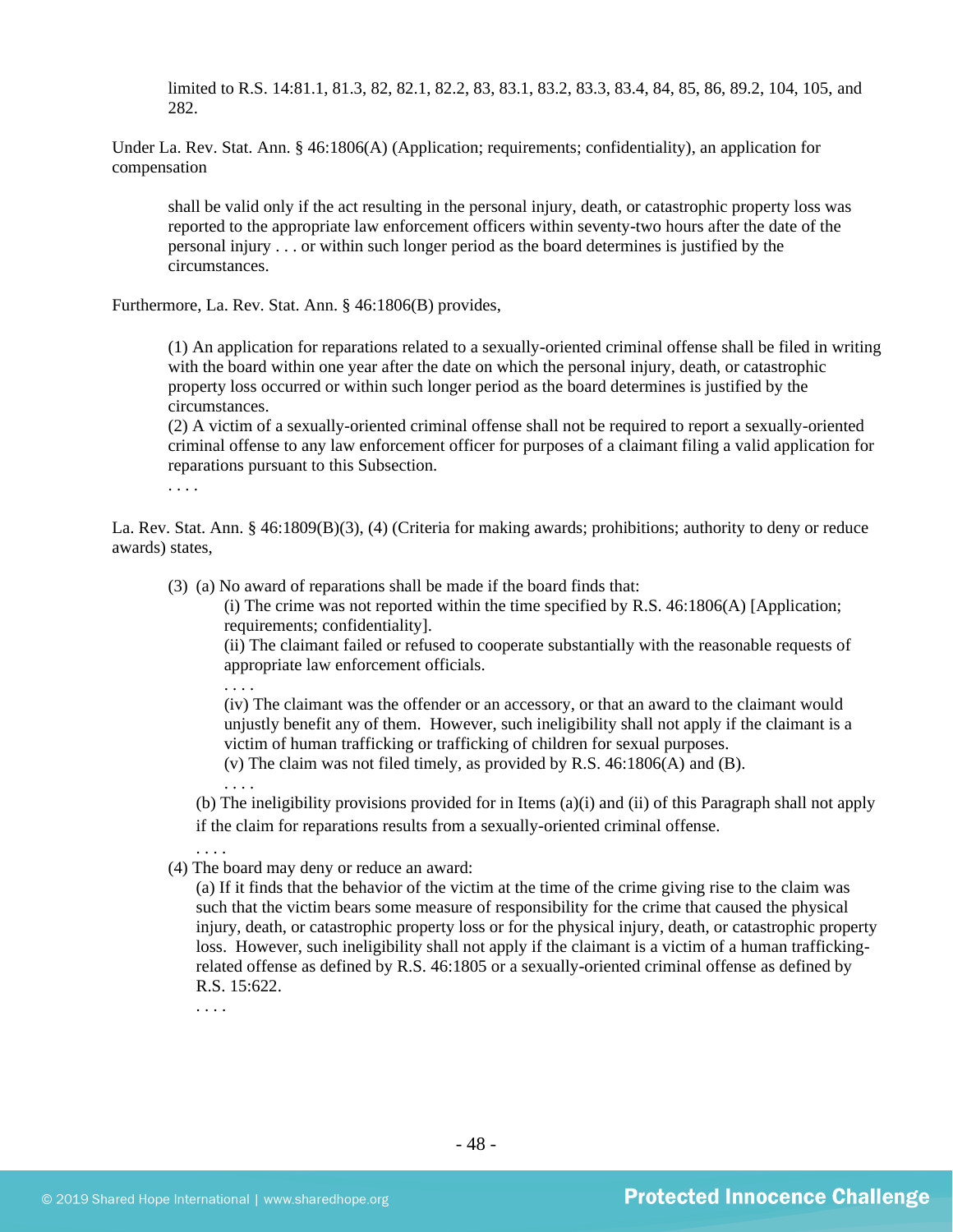## *5.8 Victim-friendly procedures and protections are provided in the trial process.*

Child victim witnesses are provided with certain protections through the trial process. La. Rev. Stat. Ann. § 14:46.3(F) (Trafficking of children for sexual purposes) specifically provides that "the multidisciplinary team approach" applies to child victims of trafficking.

La. Child. Code Ann. art. 507 (Purpose) explains that the purpose of the multidisciplinary team approach

is to protect children whose physical or mental health and welfare is substantially at risk of harm by sexual abuse, other physical abuse, neglect, or exploitation and who may be further threatened by the conduct of others, by providing a formal, comprehensive, integrated, multidisciplinary response to the investigation and disposition of cases of child abuse; by expediting and improving the validation or invalidation of such allegations for the benefit of the child, his family and any accused perpetrator; by encouraging the use of collaborative decision making and case management thereby reducing to a minimum the number of times a child victim is questioned and examined, thus preventing further trauma to the child; by coordinating a therapeutic services program thereby providing safety and treatment for a child victim and his family; by developing communication and case coordination among community professionals and agencies who are involved in child protection; by collecting data needed to continually improve cooperative interagency investigations; and, by maintaining the confidentiality of agency records, to ensure the protection of the privacy of the child, his family and any accused perpetrator.

La. Child. Code Ann. art. 510(A) (Contents of protocols; formal requirements) mandates certain protocols for the "multidisciplinary investigation of allegations of child abuse," including,

. . . .

(4) Procedures for ensuring that interviews of the child victim are conducted in a neutral, legally sound manner and by a qualified forensic interviewer, except when the circumstances of the particular case justify the assignment of another interviewer.

(5) Procedures for reducing the risk of harm to child victims, including ensuring that the child is in a safe surrounding, and when necessary the removal of the alleged perpetrator.

(6) Procedures for reducing the number of interviews of the child victim and the use, if available, of a child advocacy center.

(7) Procedures for developing a service and treatment plan for the child victim and his family. (8) Procedures for respecting the confidentiality of agency records and information, and a policy identifying the conditions for the sharing of information.

. . . .

(10) Any other procedures to avoid duplication of fact-finding efforts and interviews of the child.

Additionally, under La. Rev. Stat. Ann. § 15:283 (Protected person; testimony taken outside courtroom), victims of La. Rev. Stat. Ann. § 14:46.3 (Trafficking of children for sexual purposes) and Louisiana's CSEC laws who are under 17 years of age, may give testimony via closed circuit television. Specifically, La. Rev. Stat. Ann. § 15:283 states in part,

A. On its own motion or on the motion of the attorney for any party, a court may order that the testimony of a protected person<sup>80</sup> who may have been a witness to or victim of a crime be taken in a room other than the courtroom and be simultaneously televised by closed circuit television to the court and jury, when the court makes a specific finding of necessity based upon both of the following:

 $80$  Pursuant to La. Rev. Stat. Ann. § 15:283(E)(1), "protected person" is defined as "a person who is the victim of a crime or a witness in a criminal prosecution who is . . . [u]nder the age of seventeen years."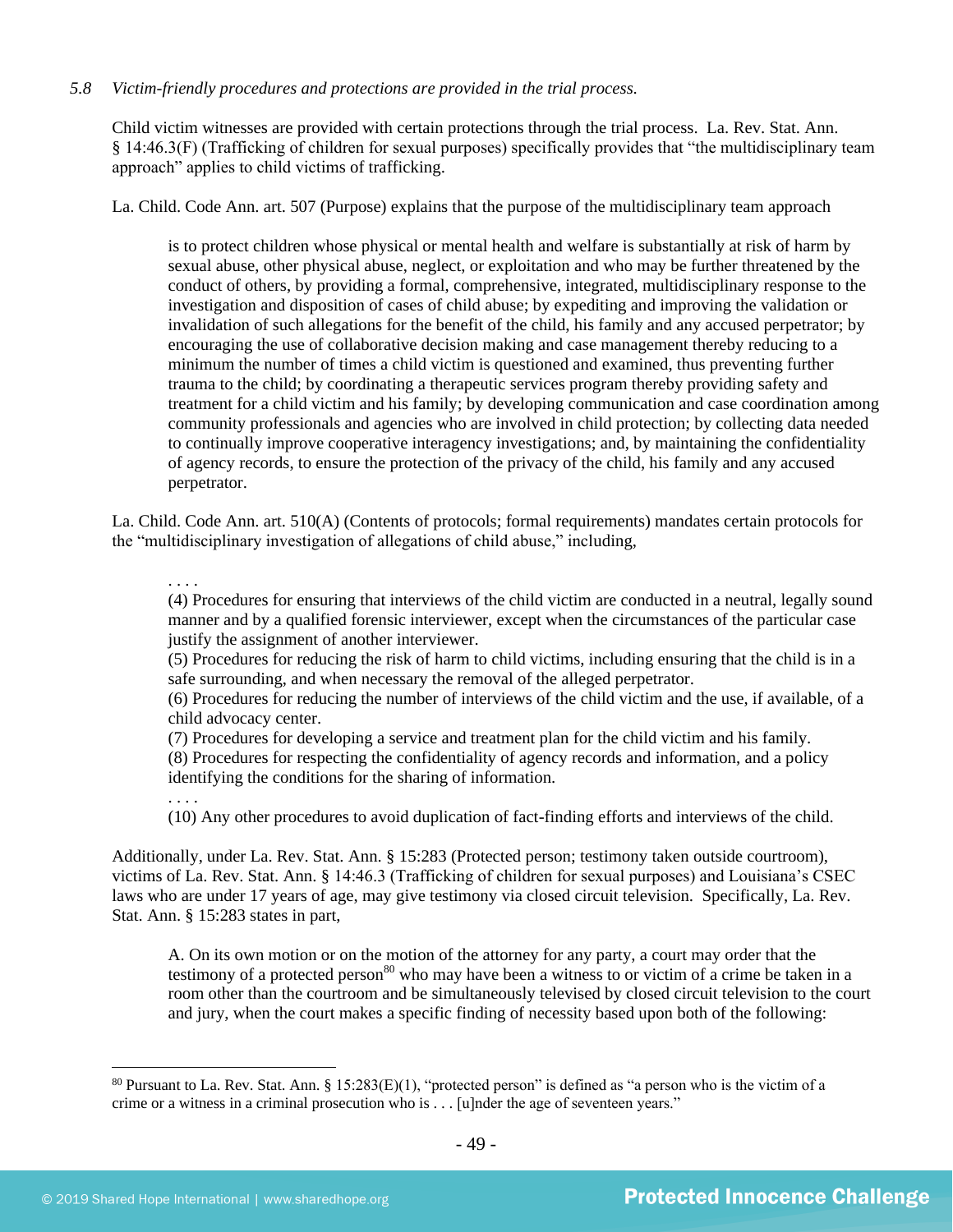(1) Expert testimony that the protected person would be likely to suffer serious emotional distress if forced to give testimony in open court.

(2) Expert testimony that, without such simultaneous televised testimony, the protected person cannot reasonably communicate his testimony to the court or jury.

B. The court shall ensure that the protected person cannot see or hear the accused unless such viewing or hearing is requested for purposes of identification. However, the court shall ensure that the accused is afforded the ability to consult with his attorney during the testimony of the protected person. C. The only persons who may be present in the room with the protected person are the person or persons operating the audio-video equipment, the presiding judge, the attorneys for the state, the attorneys for the defendant, and any person, other than a relative of the protected person, whose presence is determined by the court to be necessary to the welfare and well-being of the protected person during his testimony . . . .

D. Only the attorneys, or the presiding judge as authorized by law, may question the protected person. . . . .

La. Rev. Stat. Ann. § 15:469.1 (Receipt of testimony from victims of certain crimes who are fifteen years of age or younger; closed session of court or in chambers; procedure) provides,

In cases of simple or third degree rape, attempted simple or third degree rape, aggravated or first degree rape, attempted aggravated or first degree rape, forcible or second degree rape, attempted forcible or second degree rape, or carnal knowledge of a juvenile in which the victim is a child of fifteen years of age or younger, the court, upon its own motion or that of the defendant or state, may order that the testimony of such victim be heard either in closed session of court or in the judge's chambers, in the presence of the judge or jury, the defendant, counsel for the defendant, the family of the defendant, the parents or parent of the victim, the attorney for the state, a reasonable but limited number of members of the public which the court may allow in its discretion under these circumstances, and any other party which the court determines has a valid interest in the proceedings.

Victims and witness are provided additional protective measures throughout the course of court procedures. Pursuant to La. Rev. Stat. Ann. § 46:1844(G) (Basic rights for victim and witness),

The court shall provide, whenever possible, a secure waiting area during the court proceedings which does not require victims, witnesses, or victims' families to be in close proximity to the defendants, their families or friends, and shall provide a secure waiting area in cases involving violent crimes. Upon request of a victim, victim's family, or witness, the court shall also provide, whenever possible, designated seating in a courtroom for victim's, victims' families, and witnesses separate from defendants, defendants' families, or witnesses for defendants. The designated seating area should be positioned, whenever possible, in the courtroom in a way that does not require victims, victims' families, and witnesses to be in close proximity to defendants, defendants' families, or witnesses.

Additional protections apply to child sex trafficking victims for cases involving sexual assault and human trafficking. Specifically, La. Code Evid. Ann. art. 412(B)(1) (Victim's past sexual behavior in sexual assault cases; trafficking cases) states that "[w]hen an accused is charged with a crime involving human trafficking or trafficking of children for sexual purposes, reputation or opinion evidence of the past sexual behavior of the victim is not admissible." Furthermore, under La. Code Evid. Ann. art. 412(A), "[w]hen an accused is charged with a crime involving sexually assaultive behavior, reputation or opinion evidence of the past sexual behavior of the victim is not admissible." Additionally, La. Code Evid. Ann. art. 412(G) states, "the rules of admissibility of evidence provided by this article shall also apply to civil actions brought by victim for damages which are alleged to arise from sexually assaultive behavior, human trafficking or trafficking of children for sexual purposes by the defendant, whether or not convicted of such crimes." Several evidentiary exceptions fall under La. Code Evid. Ann. art. 412(B)(2), including precluding "evidence of specific instances of the victim's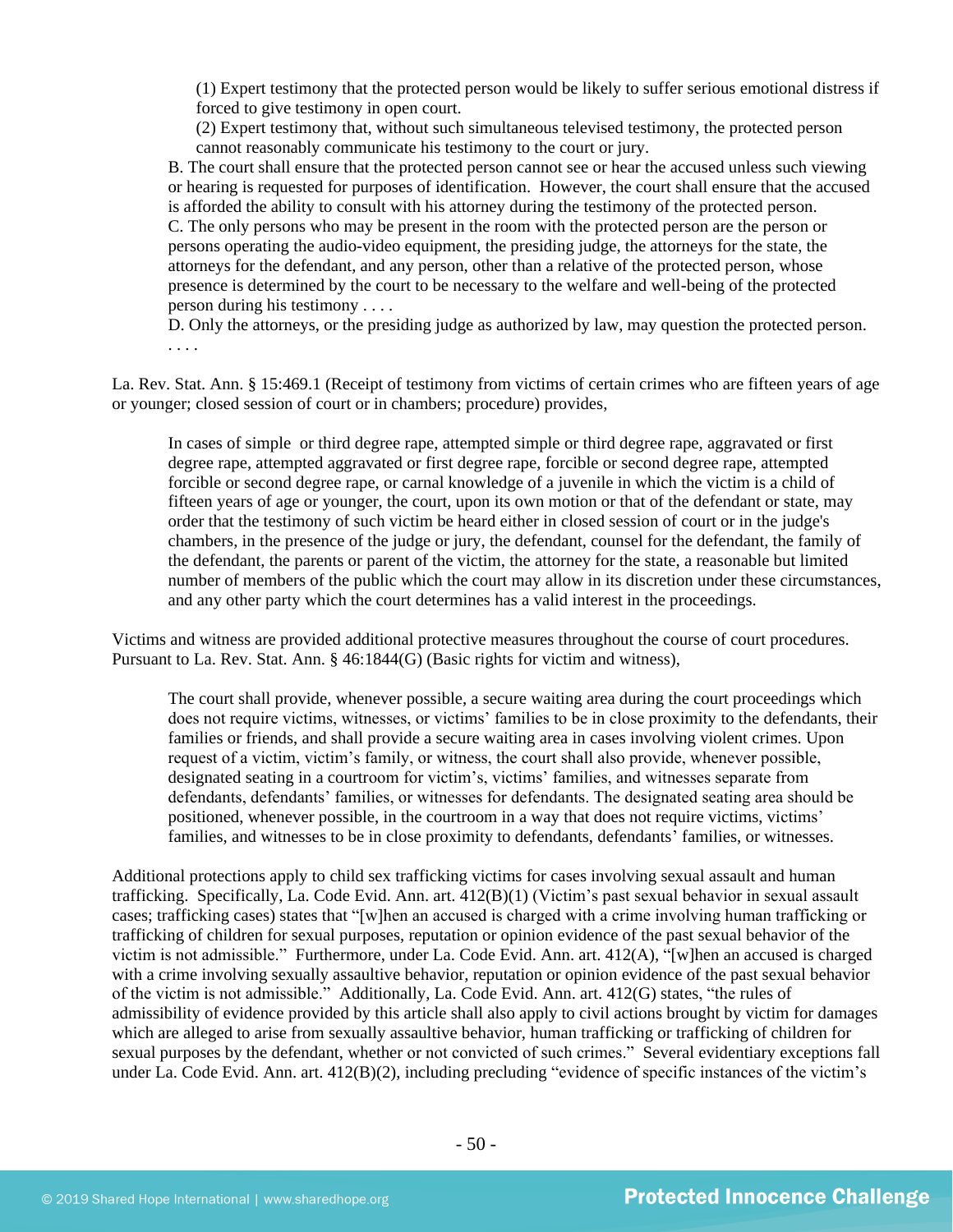past sexual behavior . . . unless the evidence is offered by the prosecution in a criminal case to prove a pattern of trafficking activity by the defendant."

Courts specializing in human trafficking offenses as the subject matter of the court are established in the district courts of Louisiana. La. Child Code Ann. Art 13:587.4(C) states,

(1) If a special division or section of court is designated as a human trafficking section, the presiding judge may be trained in issued of human trafficking and the support services available to victims. (2) All cases where a person is charged or indicted pursuant to R.S. 14:46.2 [Human trafficking], 46.3 [Trafficking of children for sexual purposes], 81.1 [Pornography involving juveniles], 81.2 [Molesting of a juvenile], 81.3 [Computer-aided solicitation of a minor], 82 [Operating a place of prostitution], 82.1 [Prostitution with a minor under 17 years of age], 83 [Soliciting for prostitutes], 83.1 [Inciting prostitution], 83.2 [Promoting prostitution], 83.3 [Prostitution by massage], 83.4 [Massage; sexual conduct prohibited], 84 [Pandering], 85 [Letting premises for prostitution], 86 [Enticing persons into prostitution], 89 [Crime against nature], 89.1 [Aggravated crime against nature], 89.2 [Crimes against nature by solicitation], 104 [Keeping a disorderly place], 105 [Letting a disorderly place], 281 [Maintaining disorderly place] or 282 [Operation of places of prostitution] shall be transferred to the human trafficking section of the court.

Statements made by a victim related to a prosecution for an unlawful act arising from the trafficking offense are eligible for specialized protections during criminal proceedings. La. Code Evid. Ann. art. 412.3 (Statements made by victims of trafficking during investigations) states,

If a victim of human trafficking or trafficking of children for sexual purposes is also a defendant in any case arising from unlawful acts committed as part of the same trafficking activity, any inculpatory statement made by the victim as a result of questioning by any person then known by the victim to be a law enforcement officer is inadmissible against the victim, except pursuant to Article 801 of this Code or in any prosecution of the victim for perjury, at a trial of the victim for the unlawful acts committed by the victim as part of the same trafficking activity if all of the following conditions exist:

(1) The victim cooperates with the investigation and prosecution, including the giving of a useimmunity statement as directed by the prosecuting attorney.

(2) The victim testifies truthfully at any hearing or trial related to the trafficking activity, or agrees, either in writing or on the record, to testify truthfully at any hearing or trial related to the trafficking activity in any prosecution of any other person charged with an offense arising from the same trafficking activity, regardless of whether the testimony is unnecessary due to entry of a plea by the other person.

(3) The victim has agreed in writing to receive services or participate in a program that provides services to victims of human trafficking or trafficking of children for sexual purposes, if such services are available.

La. Rev. Stat. Ann. § 44:3(J)(1) (Records of prosecutive, investigative, and law enforcement agencies and communications districts) provides for the confidentiality of identifying information, stating, "[n]othing in this Chapter [Public records] shall be construed to require the disclosure of information which would reveal the name, address, contact information, or identify of a victim of a sex offense or a human trafficking-related offense as those terms are defined in R.S. 46:1844." Under La. Rev. Stat. Ann. § 46:1844(W)(2), which also protects the confidentiality of crime victims who are minors, victims of sex offenses, and victims of human trafficking-related offenses<sup>81</sup>, "sex offense" is defined to "include the perpetration or attempted perpetration of.

<sup>&</sup>lt;sup>81</sup> For purposes of this Component "human trafficking-related offense" is defined to include the perpetration or attempted perpetration of R.S. 14:46.2 or 46.3 or any other crime involving commercial sexual exploitation including R.S. 14:81.1, 81.3, 82, 82.1, 82.2, 83, 83.1, 83.2, 83.3, 83.4, 84, 85, 86, 89.2, 104, 105, and 282." La. Rev. Stat. Ann. § 46:1844(W)(2)(a).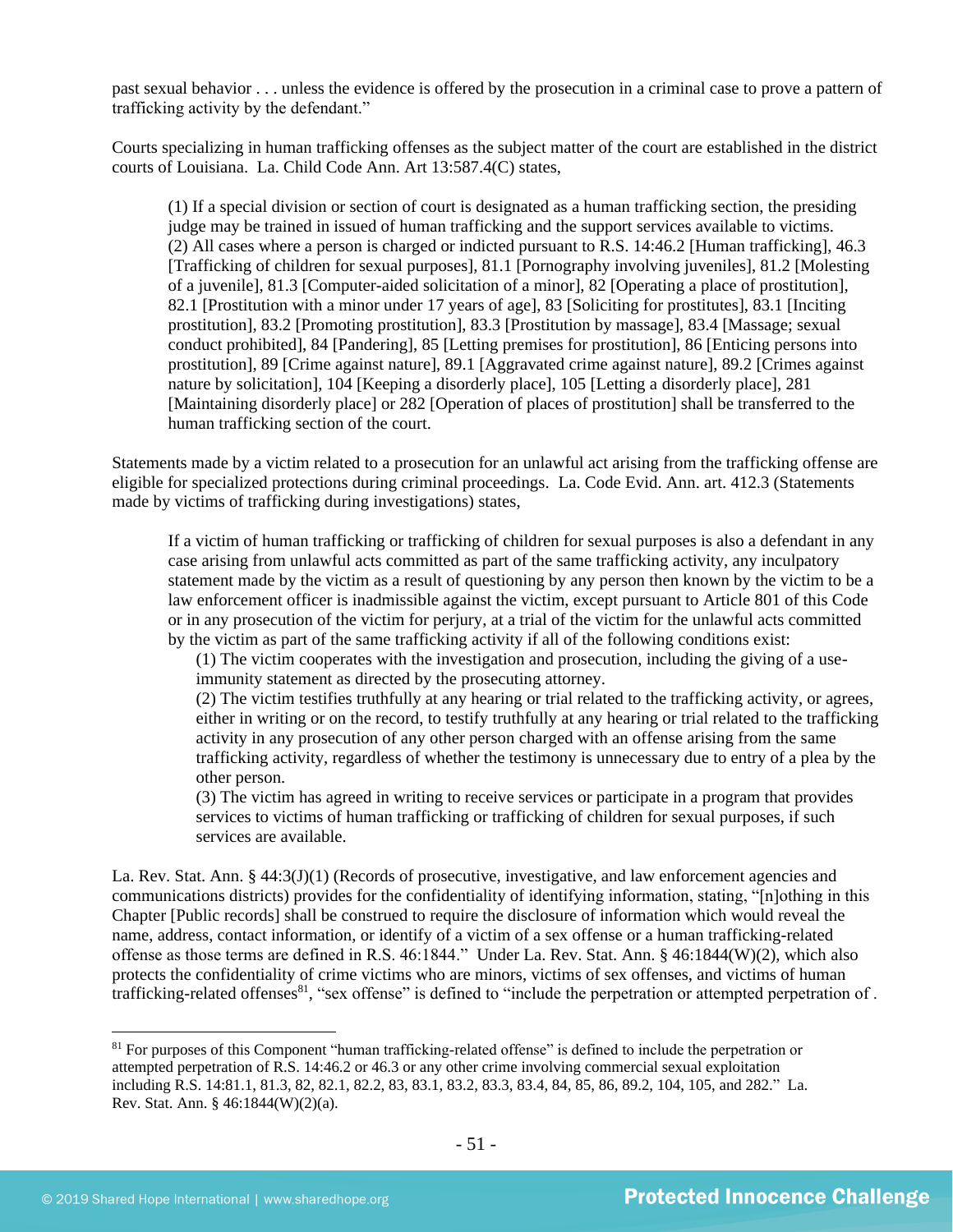. . any offense listed in R.S. 15:541(24) [Definitions]."

La. Code Crim. Proc. Ann. art. 718.1(A) (Evidence of obscenity, video voyeurism, or pornography involving juveniles) affords special protection for children used in child sexual abuse material (CSAM). Pursuant to art. 718.1(A), "In any criminal proceeding, any property or material that is alleged to constitute evidence of obscenity as defined in R.S.  $14:106(A)(2)^{82}$  that is unlawfully possessed, video voyeurism as defined in R.S. 14:283,<sup>83</sup> or pornography involving juveniles as defined in R.S. 14:81.1 shall remain in the care, custody, and control of the investigating law enforcement agency, the court, or the district attorney." Additionally, "the court shall deny any request by the defendant to copy, photograph, duplicate, or otherwise reproduce any property or material that is alleged to constitute evidence of obscenity . . . that is unlawfully possessed, video voyeurism . . . or pornography involving juveniles . . . provided that the district attorney makes the property or material reasonably available  $84$  to the defendant." La. Code Evid. Ann. art. 718.1(B).

For child victims who are involved in dependency cases, La. Child. Code Ann. art. 424.1(A) (CASA; appointment) authorizes the court in a child in need of care proceeding to appoint a special advocate.

*5.9 Child sex trafficking victims may vacate delinquency adjudications and expunge related records for prostitution and other offenses arising from trafficking victimization, without a waiting period.*

Louisiana law allows child sex trafficking victims to petition for vacatur of adjudications without a waiting period and makes expungement automatic upon granting vacatur; however, relief extends only to adjudications for prostitution-related offenses. Specifically, La. Child. Code Ann. art. 923 (Expungement and sealing of adjudications involving human trafficking victims) provides,

A. A motion to set aside an adjudication pursuant to the provisions of this Article, may be filed and served upon the district attorney at any time following an adjudication of delinquency and completion of the disposition relating thereto involving the offenses of prostitution pursuant to R.S. 14:82, prostitution by massage pursuant to R.S. 14:83.3 or 83.4, or crime against nature by solicitation pursuant to R.S. 14:89.2 when the child's participation in the offense was a result of having been a victim of human trafficking under R.S. 14:46.2 or a victim of a severe form of trafficking under the federal Trafficking Victims Protection Act (22 U.S.C. 7101 et seq.).

. . . .

D. The court shall grant the motion if the court finds by a preponderance of the evidence that the violation was a result of the child having been a victim of human trafficking. Documentation of a child's status as a victim of human trafficking provided by a federal, state, or local government agency shall create a presumption that the child's adjudication was obtained as a result of having been a victim of human trafficking. However, such documentation shall not be required to grant a motion under this Article.

E. If the motion is granted, the court shall order the expungement and sealing of the record and report of the juvenile proceedings including all records and files related to the child's arrest, citation, investigation, charge, delinquency proceedings, adjudication, and probation for the offense.

<sup>82</sup> *See supra* Component 1.2 for the definition of "obscenity."

<sup>83</sup> Video voyeurism is defined under La. Rev. Stat. Ann. § 14:283 as "The use of any camera, videotape, photooptical, photo-electric, or any other image recording device for the purpose of observing, viewing, photographing, filming, or videotaping a person where that person has not consented to the observing, viewing, photographing, filming, or videotaping and it is for a lewd or lascivious purpose; or the transfer of an image obtained by activity described in Paragraph (1) of this Subsection by live or recorded telephone message, electronic mail, the Internet, or a commercial online service."

<sup>84</sup> Under La. Code Evid. Ann. art. 718.1(C), "the property or material shall be deemed reasonably available to the defendant if the district attorney provides ample opportunity for the inspection, viewing, and examination at the office of the district attorney of the property or material by the defendant, the defendant's attorney, and any individual the defendant may seek to qualify to furnish expert testimony at trial."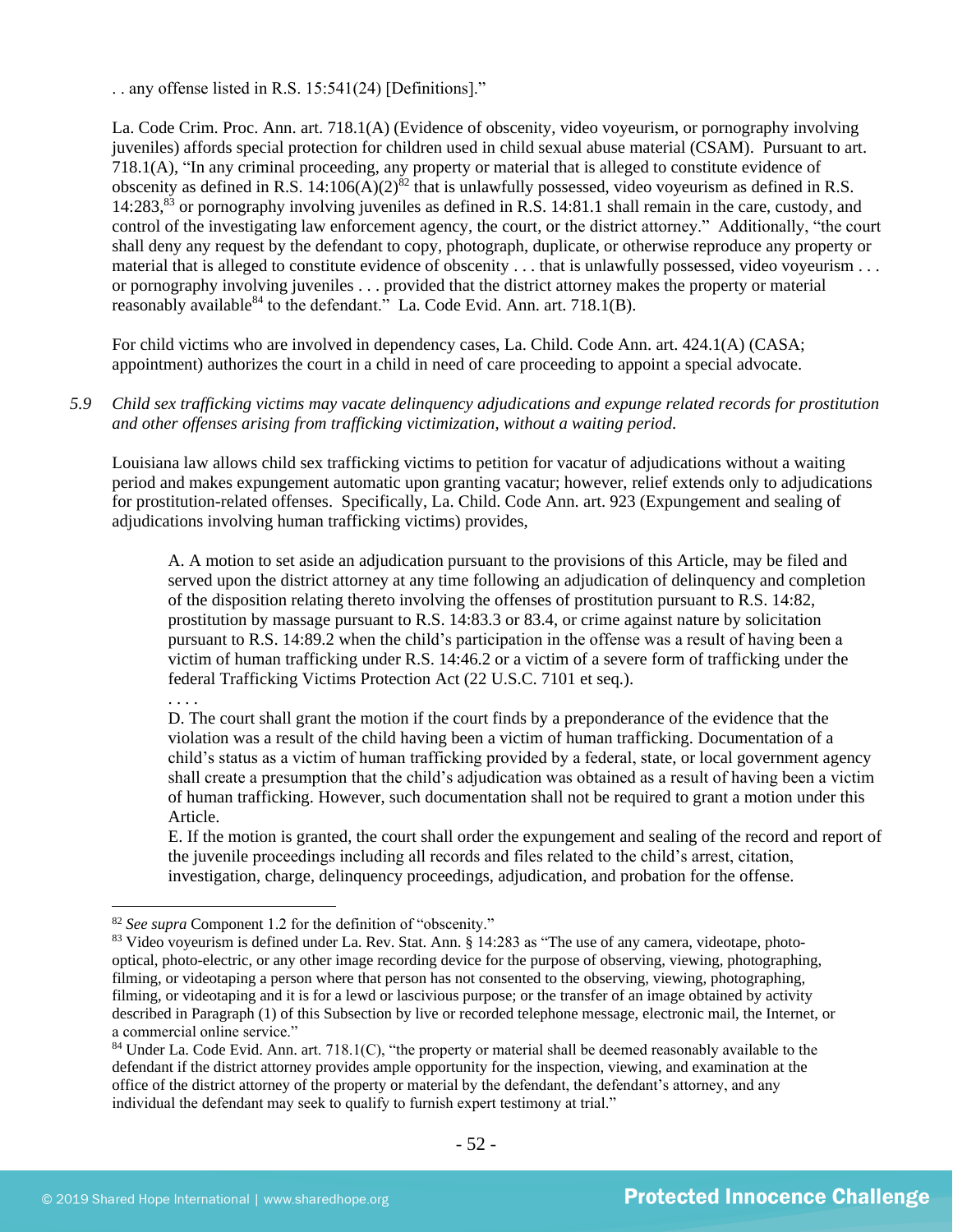Accordingly, an adjudication may be set aside or vacated immediately and related records are expunged automatically. However, La. Child. Code Ann. art. 923 applies specifically to adjudications for prostitutionrelated offenses, foreclosing the law's applicability to other offenses related to trafficking victimization.

Records for other offenses related to trafficking victimization may be expunged and sealed in accordance with La. Child. Code Ann. art. 918 (Grounds), which states,

A. Records and reports of a delinquency matter that did not result in adjudication and records concerning delinquency adjudications for R.S. 14:82 [Prostitution; definition; penalties; enhancement], 83.3 [Prostitution by massage], 83.4 [Massage; sexual conduct prohibited], 89 [Crime against nature], 89.2 [Crime against nature by solicitation] may be expunged and sealed at any time. B. Records and reports of a matter that resulted in a finding of Families in Need of Services or an adjudication for any charge other than murder, manslaughter, an offense requiring registration as a sex offender under R.S. 15:542, kidnapping, or armed robbery shall be expunged and sealed only if the court exercising juvenile jurisdiction has ceased to exercise jurisdiction in accordance with Article 313. C. Records concerning conduct or conditions that resulted in a delinquency adjudication may be expunged and sealed only if all of the following circumstances exist:

(1) The person seeking expungement and sealing has no criminal court felony convictions and no criminal court convictions for misdemeanors against a person involving a firearm. (2) The person seeking expungement and sealing has no pending indictment or bill of information.

D. If the adjudication was for murder, manslaughter, a sex offense requiring registration under R.S. 15:542, kidnapping, or armed robbery, the child may petition the court for an expungement of his juvenile record when the court has ceased to exercise jurisdiction in accordance with Article 313 and all of the following conditions are met:

(1) Five or more years have elapsed since the person seeking expungement and sealing satisfied the most recent judgment against him.

(2) The person seeking expungement and sealing has no criminal court felony convictions and no criminal court convictions for misdemeanors against a person involving a firearm. (3) The person seeking expungement and sealing has no pending indictment or bill of information.

According to La. Child. Code Ann. art. 922(A) (Expungement and sealing order; effect),

Except for the limited purposes stated in Articles 920 [Order of expungement and sealing; court records]<sup>85</sup> and 921 [Order of expungement and sealing; agency records],  $86$  upon an order of

<sup>85</sup> La. Child. Code Ann. art. 920 states,

A. An order for the expungement and sealing of juvenile court records and reports shall be in the form provided in Article 925 and, except as otherwise provided by law, shall require that the clerk of court expunge and seal all records and reports relating to the conduct or conditions referred to in the motion for expungement and sealing, including pleadings, exhibits, reports, minute entries, correspondence, and all other documents.

B. References, documents, recordings, or other materials shall be expunged and sealed. Under no circumstances may any expunged and sealed information be released.

C. The court may maintain a confidential record, such as a minute entry, of the fact of an adjudication. This information may be released only upon written motion of a court exercising criminal jurisdiction over the person whose record is sought and then only for the purposes authorized by the Code of Criminal Procedure.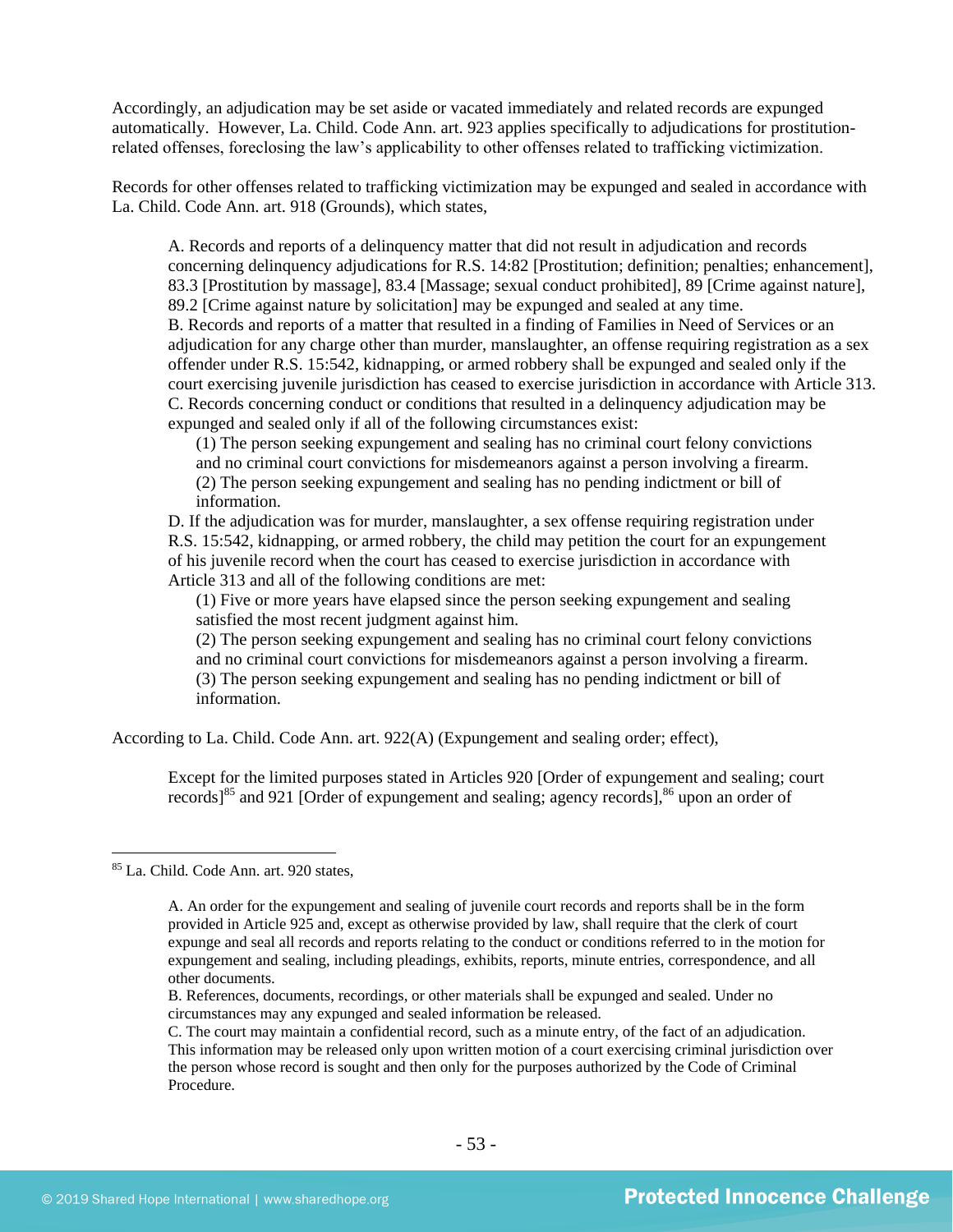expungement and sealing, the records and reports expunged and sealed and the underlying conduct and conditions are considered nonexistent and shall not be made available to any person. No person who juvenile records and reports have been expunged and sealed shall be required to disclose to any person that he was arrested or adjudicated or that the records and reports of arrest or adjudication have been expunged and sealed.

- 5.9.1 Recommendation: Amend La. Child. Code Ann. art. 923 (Expungement of adjudications involving human trafficking victims) to allow child sex trafficking victims to vacate delinquency adjudications and expunge related records for other offenses arising from trafficking victimization.
- *5.10 Victim restitution and civil remedies for victims of domestic minor sex trafficking or commercial sexual exploitation of children (CSEC) are authorized by law.*

In Louisiana, trafficking victims have a civil cause of action. La. Rev. Stat. Ann. § 46:2163 (Civil cause of action for victims of human trafficking) provides that,

An individual who is a victim of human trafficking shall have a civil cause of action in district court for injunctive relief and to recover actual damages, compensatory damages, punitive damages, and for any other appropriate relief. A prevailing plaintiff shall also be awarded court costs and attorney fees. Treble damages shall be awarded on proof of actual damages where the defendant's actions were willful and malicious.

Additionally, victims can pursue civil remedies against persons convicted under the Louisiana Racketeering Act.<sup>87</sup> Specifically, civil remedies are available pursuant to La. Rev. Stat. Ann. § 15:1356 (Civil remedies), which states in part,

- A. (1) All property, immovable or movable, including money, used in the course of, intended for use in the course of, derived from, or realized through, conduct in violation of a provision of [R.S. 15:1353](https://www.lexis.com/research/buttonTFLink?_m=adbaaf1e18f2b659dc9b502e460590c9&_xfercite=%3ccite%20cc%3d%22USA%22%3e%3c%21%5bCDATA%5bLa.%20R.S.%2015%3a1356%5d%5d%3e%3c%2fcite%3e&_butType=4&_butStat=0&_butNum=2&_butInline=1&_butinfo=LACODE%2015%3a1353&_fmtstr=FULL&docnum=1&_startdoc=1&wchp=dGLbVzV-zSkAW&_md5=1d254099e34f73c122bf836a1bcd50ac) [Prohibited activities] is subject to civil forfeiture to the state. Any injured person shall have an in rem right or claim to forfeited property or to the proceeds derived therefrom superior to any right or claim the state has in the same property or proceeds . . . .
- . . . . . . . .

E. Any person who is injured by reason of any violation of the provisions of R.S. 15:1353 [Prohibited activities] shall have a cause of action against any person engaged in racketeering activity who violates a provision of R.S. 15:1353. Such injured person shall be entitled to recover three times the actual damages sustained or ten thousand dollars, whichever is greater. Such person shall also recover attorney fees in the trial and appellate courts and costs of investigation and litigation reasonably incurred.

La. Rev. Stat. Ann. § 15:1356(I) provides that this civil remedy will not preclude the application of other remedies.

Victims also have the right to seek restitution under La. Rev. Stat. Ann. § 46:1844(M)(1)–(3)<sup>88</sup> (Basic rights for victim and witness), which states,

<sup>86</sup> La. Child. Code Ann. art. 921(D) states, "A copy of the order of expungement and sealing may be maintained by the custodian of records and reports of the agency or office. However, the custodian shall not disclose to anyone the fact that such order is maintained or that the expunged and sealed records or reports previously existed except upon written order of the court."

<sup>&</sup>lt;sup>87</sup> See supra Component 3.1 for the provisions of the Louisiana Racketeering Act.

<sup>88</sup> *See supra* note [28.](#page-22-0)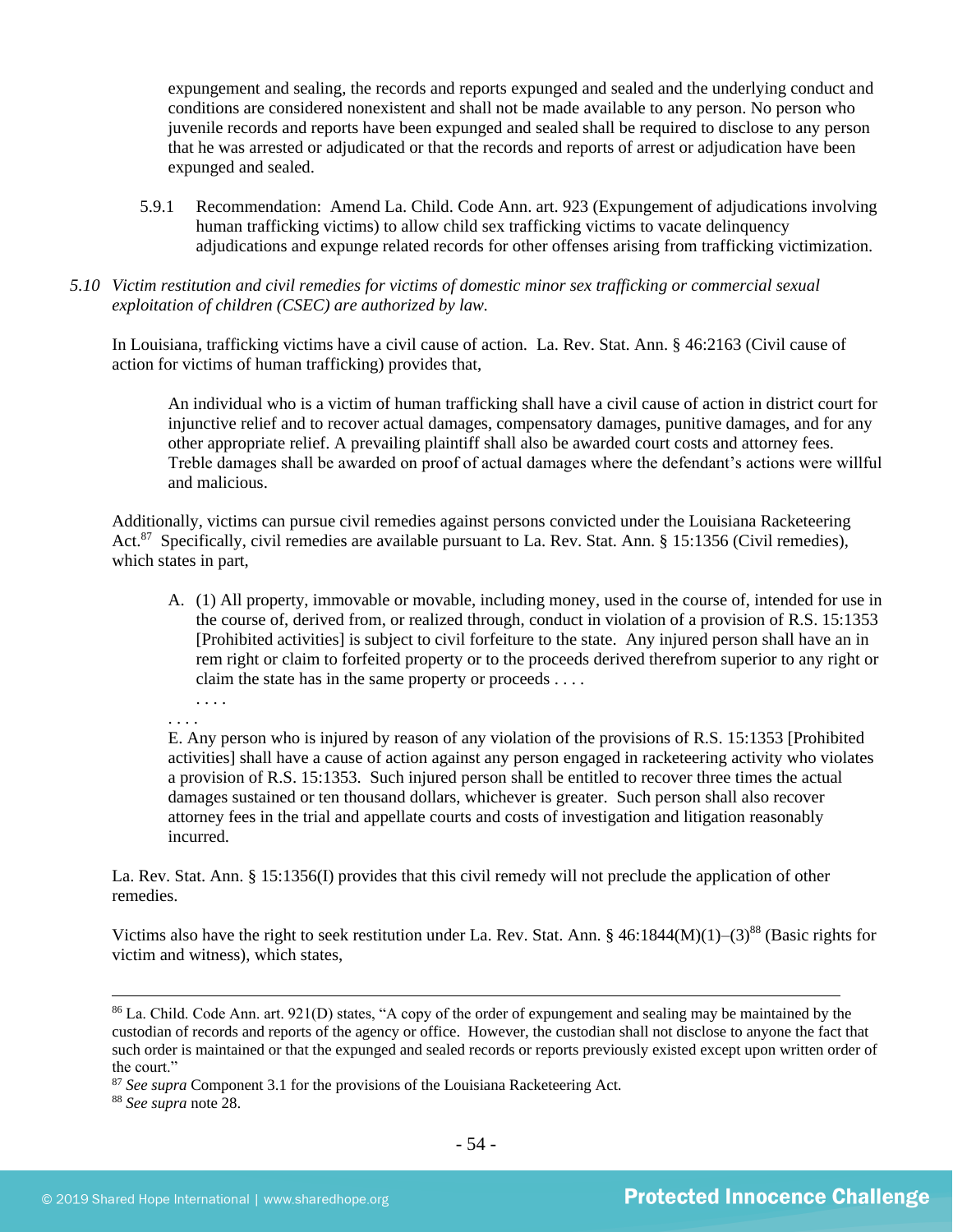(1) If the defendant is found guilty, the court or the committee on parole shall require the defendant to pay restitution to the appropriate party in an amount and manner determined by the court. In addition, the court or the committee on parole may require the defendant to perform community service work in an amount and according to a schedule determined by the court.

(2) One of the conditions of work release shall be a requirement that an inmate pay from his earnings all restitution ordered by the court or the committee on parole. Even if no restitution has been ordered, the sheriff or director of the program shall have the right to require payment of restitution as a condition of work release.

(3) A victim shall not be required to pay recording fees for the filing of a restitution order with the clerk of court. The defendant shall be responsible for all costs associated with this action.

Additionally, La. Code Crim. Proc. Ann. art. 883.2 (Restitution to victim) provides,

A. In all cases in which the court finds an actual pecuniary loss to a victim, or in any case where the court finds that costs have been incurred by the victim in connection with a criminal prosecution, the trial court shall order the defendant to provide restitution to the victim as a part of any sentence that the court shall impose.

B. Additionally, if the defendant agrees as a term of a plea agreement, the court shall order the defendant to provide restitution to other victims of the defendant's criminal conduct, although those persons are not the victim of the criminal charge to which the defendant pleads. Such restitution to other persons may be ordered pursuant to Article 895 [Conditions of probation] or 895.1 [Probation; restitution; judgment for restitution; fees] or any other provision of law permitting or requiring restitution to victims.

C. The court shall order that all restitution payments be made by the defendant to the victim through the court's designated intermediary, and in no case shall the court order the defendant to deliver or send a restitution payment directly to a victim, unless the victim consents.

. . . .

Finally, La. Rev. Stat. Ann. § 15:539.3(A) (Mandatory restitution) mandates that

A person convicted of a violation of R.S. 14:46.2 (human trafficking). R.S. 14:46.3 (trafficking of children for sexual purposes), R.S. 14:81.1 (pornography involving juveniles), R.S. 14:81.3 (computeraided solicitation of a minor), R.S. 14:82.1 (prostitution; persons under eighteen; additional offenses), R.S. 14:83 (soliciting for prostitutes), R.S. 14:83.1 (inciting prostitution), R.S. 14:83.2 (promoting prostitution), R.S. 14:84 (pandering), R.S. 14:86 (enticing persons into prostitution), R.S. 14:104 (keeping a disorderly place), R.S. 14:105 (letting a disorderly place), and R.S. 14:282 (operation of places of prostitution) shall be ordered to pay mandatory restitution to the victim . . . . Restitution under this Section shall include any of the following;

(1) Costs of medical and psychological treatment.

(2) Costs of necessary transportation and temporary housing.

(3) . . . In the case of sex trafficking, the victim shall be entitled to restitution for the income he would have earned, had he not been victimized, as guaranteed under the minimum wage and overtime provisions of the federal Fair Labor Standards Act.

(4) Return of property, cost of damage to property, or full value of property if destroyed or damaged beyond repair.

(5) Expenses incurred by the victim and any household members or other family members in relocating away from the defendant or the defendant's associates, including but not limited to deposits for utilities and telephone service, deposits for rental housing, temporary lodging and food expenses, clothing, and personal items . . . .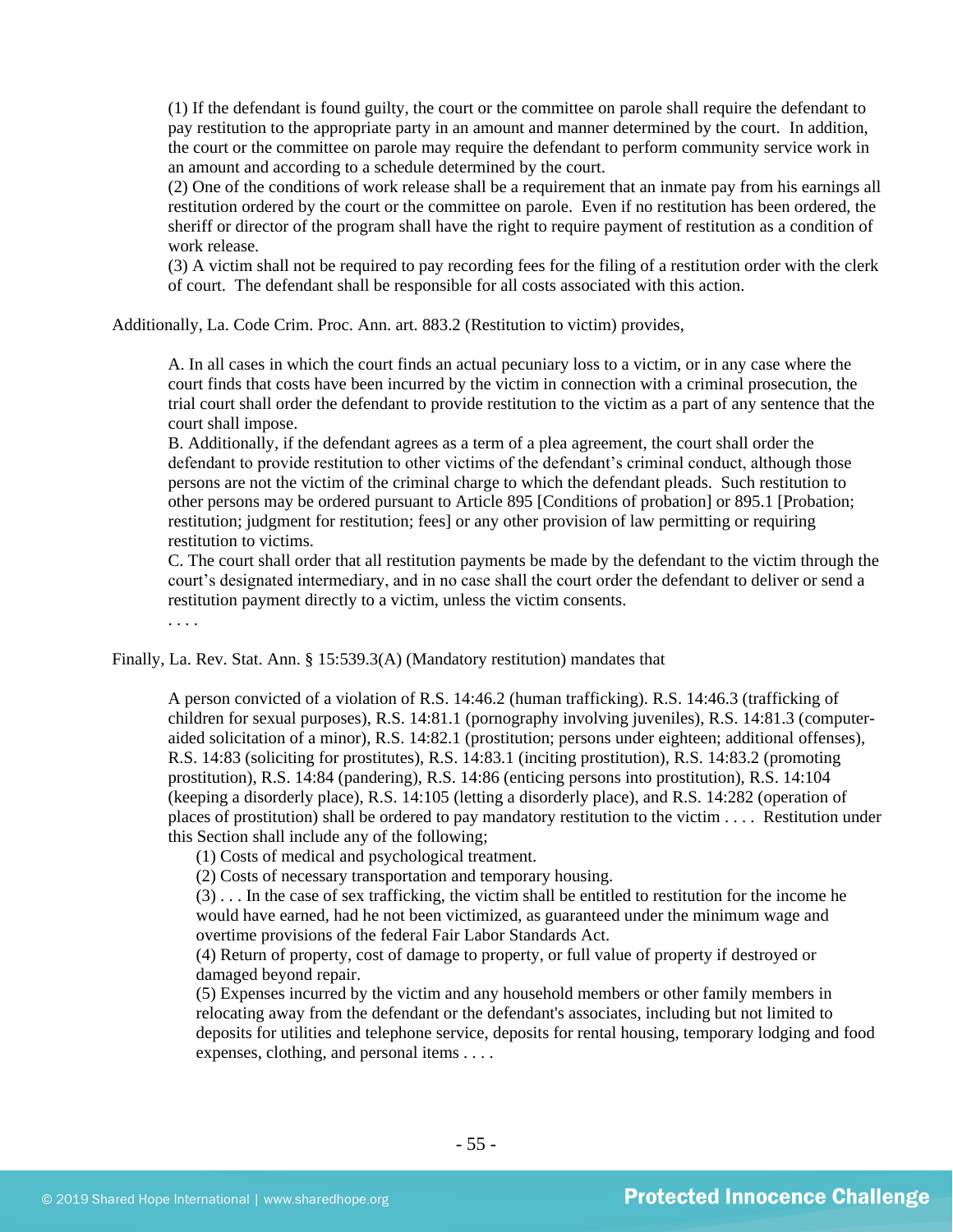*5.11 Statutes of limitations for civil and criminal actions for child sex trafficking or commercial sexual exploitation of children (CSEC) offenses are eliminated or lengthened to allow prosecutors and victims a realistic opportunity to pursue criminal action and legal remedies.*

Although the criminal statutes of limitations for prosecuting child sex trafficking and certain CSEC crimes are lengthened, the statutes of limitations for related civil actions are not.

Pursuant to La. Code Crim. Proc. Ann. art. 571.1 (Time limitation for certain sexual offenses), the criminal statutes of limitations for human trafficking and several CSEC offenses are extended to 30 years. For various sexual offenses, La. Code Crim. Proc. Ann. art. 571.1 (Time limitation for certain sex offenses) states,

Except as provided by Article 572 of this Chapter, the time within which to institute prosecution of the following sex offenses, regardless of whether the crime involves force, serious physical injury, death, or is punishable by imprisonment at hard labor shall be thirty years: attempted first degree rape, also formerly titled aggravated rape (R.S. 14:28, R.S. 14:42), attempted second degree rape, also formerly titled forcible rape (R.S. 14:27, R.S. 14:42.1, sexual battery (R.S. 14:43.1), second degree sexual battery (R.S. 14:43.2), oral sexual battery (R.S. 14:43.3), human trafficking (R.S. 14:46.2(B)(2) or (3)), trafficking of children for sexual purposes (R.S. 14:46.3), felony carnal knowledge of a juvenile (R.S. 14:80), indecent behavior with juveniles (R.S. 14:81), pornography involving juveniles (R.S. 14:81.1), molestation of a juvenile . . . (R.S. 14:81.2), prostitution of persons under eighteen (R.S. 14:82.1), enticing persons into prostitution (R.S. 14:86), crime against nature (R.S. 14:89), aggravated crime against nature  $(R.S. 14:89.1)$ , crime against nature by solicitation  $(R.S. 14:89.2(B)(3))$ , incest  $(R.S. 14:89.1)$ 14:78) [repealed], or aggravated incest (R.S. 14:78.1) [repealed] which involves a victim under seventeen years of age. This thirty-year period begins to run when the victim attains the age of eighteen.

For noncapital offenses, La. Code Crim. Proc. Ann. art. 572 (Limitation of prosecution of noncapital offenses) sets out the time frames for commencing criminal prosecutions. La. Code Crim. Proc. Ann. art. 572(A) states,

Except as provided in Articles 571 and 571.1, no person shall be prosecuted, tried, or punished for an offense not punishable by death or life imprisonment, unless the prosecution is instituted within the following periods of time after the offense has been committed:

- (1) Six years, for a felony necessarily punishable by imprisonment at hard labor.
- (2) Four years, for a felony not necessarily punishable by imprisonment at hard labor.
- (3) Two years, for a misdemeanor punishable by a fine, or imprisonment, or both.
- (4) Six months, for a misdemeanor punishable only by a fine or forfeiture.

No general tolling applies to offenses against minors; however, La. Code Crim. Proc. Ann. art. 573 (Running of time limitations; exception) specifies that the time limitations found in La. Code Crim. Proc. Ann. art. 572 will not start to run "until the relationship or status involved has ceased to exist when: . . . . [t]he offense charged is aggravated battery (R.S. 14:34) and the victim is under seventeen years of age."

The statute of limitations for commencing civil actions is provided for under La. Civ. Code Ann. art. 3499 (Personal actions), which states, "[u]nless otherwise provided by legislation, a personal action is subject to a liberative prescription $89$  of ten years."

5.11.1 Recommendation: Amend La. Civ. Code Ann. art. 3499 (Personal actions) to extend the time for victims of La. Rev. Stat. Ann. § 14:46.3(A), (B) (Trafficking of children for sexual purposes) and Louisiana's CSEC laws to commence civil actions against their exploiters.

<sup>89</sup> Pursuant to La. Civ. Code Ann. art. 3447, a "[l]iberative prescription is a mode of barring of actions as a result of inaction for a period of time."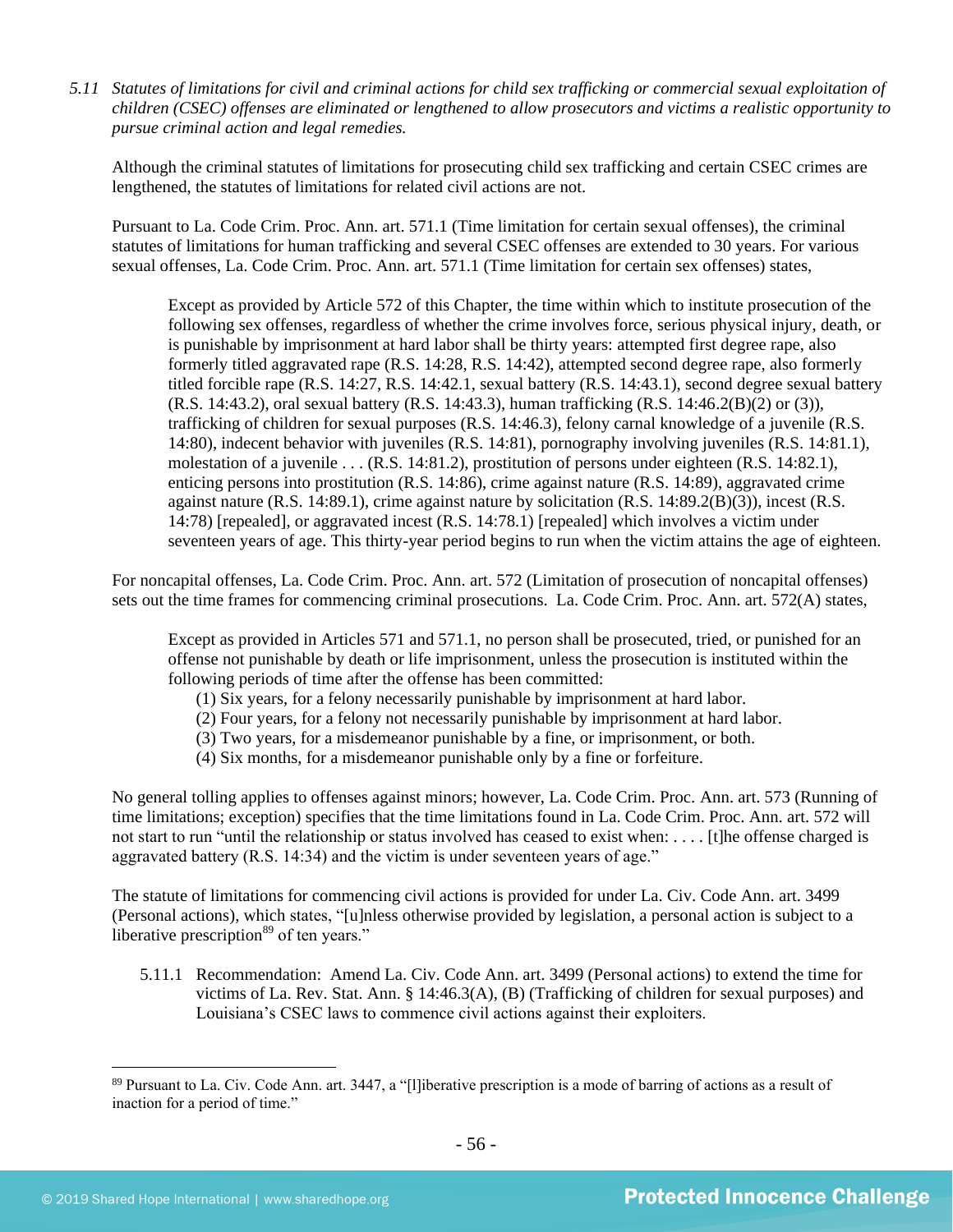5.11.2 Recommendation: Amend La. Code Crim. Proc. Ann. art. 571.1 (Time limitation for certain sex offenses) to eliminate the statute of limitations for commencing prosecutions of La. Rev. Stat. Ann. § 14:46.3(A), (B) (Trafficking of children for sexual purposes) and Louisiana's CSEC laws.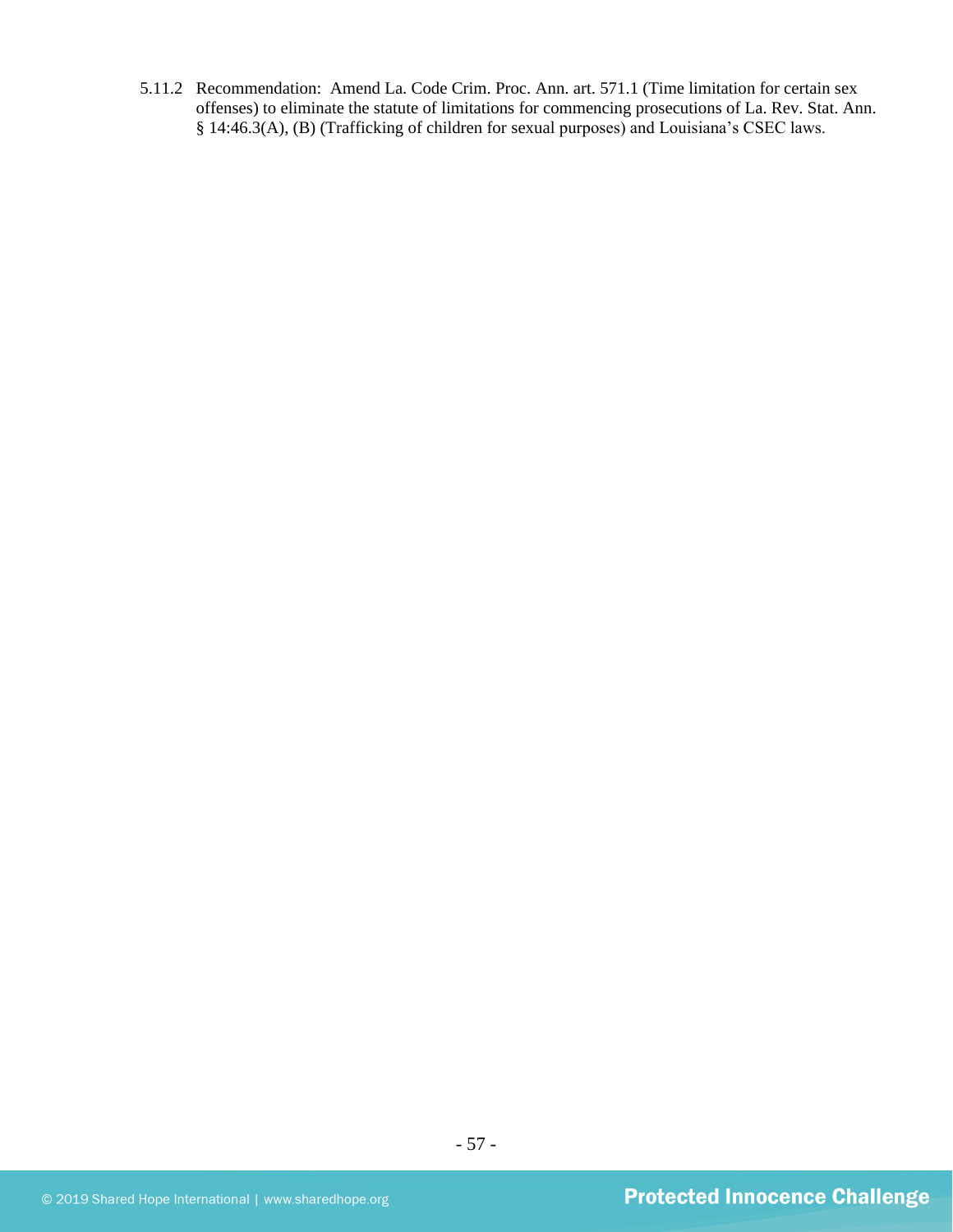#### FRAMEWORK ISSUE 6: CRIMINAL JUSTICE TOOLS FOR INVESTIGATION AND PROSECUTIONS

#### *Legal Components:*

- *6.1 Training on human trafficking and domestic minor sex trafficking for law enforcement is statutorily mandated or authorized.*
- *6.2 Single party consent to audiotaping is permitted in law enforcement investigations.*
- *6.3 Wiretapping is an available tool to investigate domestic minor sex trafficking and commercial sexual exploitation of children (CSEC).*
- *6.4 Using a law enforcement decoy to investigate buying or selling commercial sex is not a defense to soliciting, purchasing, or selling sex with a minor.*
- *6.5 Using the Internet or electronic communications to investigate buyers and traffickers is a permissible investigative technique.*
- *6.6 State law requires reporting of missing children and located missing children.*

## *Legal Analysis:*

*6.1 Training on human trafficking and domestic minor sex trafficking for law enforcement is statutorily mandated or authorized.*

*\_\_\_\_\_\_\_\_\_\_\_\_\_\_\_\_\_\_\_\_\_\_\_\_\_\_\_\_\_\_\_\_\_\_\_\_\_\_\_\_\_\_\_\_\_\_\_\_\_\_\_\_\_\_\_\_\_\_\_\_\_\_\_\_\_\_\_\_\_\_\_\_\_\_\_\_\_\_\_\_\_\_\_\_\_\_\_\_\_\_\_\_\_\_*

Human trafficking training for law enforcement is statutorily mandated in Louisiana. La. Rev. Stat. Ann. § 2405.7 (Human trafficking training) states,

- A. The council shall provide training for law enforcement agencies in addressing human trafficking.
- B. Such training shall focus on all of the following:

(1) Investigating human trafficking under R.S. 14:46.2.

(2) Investigating trafficking of children for sexual purposes under R.S. 14:46.3 and the special needs of sexually exploited children.

(3) Methods used in identifying United States citizens and foreign national victims of human trafficking, including preliminary interview techniques and appropriate questioning methods. (4) Methods of increasing effective collaboration with nongovernmental organizations and other relevant social service organizations in the course of investigating and prosecuting a human trafficking case.

(5) Methods for protecting the rights of victims of human trafficking, taking into account the need to consider human rights and the special needs of female and child victims.

(6) The necessity of treating victims of human trafficking as crime victim rather than criminals.

(7) Methods for promoting the safety of victims of human trafficking.

C. The council shall seek input and participation of appropriate nongovernmental organizations and other relevant organizations in the preparation and presentation of training called for in this Section.

*6.2 Single party consent to audiotaping is permitted in law enforcement investigations.*

Louisiana allows single party consent to audiotaping. La. Rev. Stat. Ann. § 15:1303(C)(4) (Interception and disclosure of wire, electronic, or oral communications) states,

It shall not be unlawful under this Chapter for a person not acting under color of law to intercept a wire, electronic, or oral communication where such person is a party to the communication or where one of the parties to the communication has given prior consent to such interception, unless such communication is intercepted for the purpose of committing any criminal or tortious act in violation of the constitution or laws of the United States or of the state or for the purpose of committing any other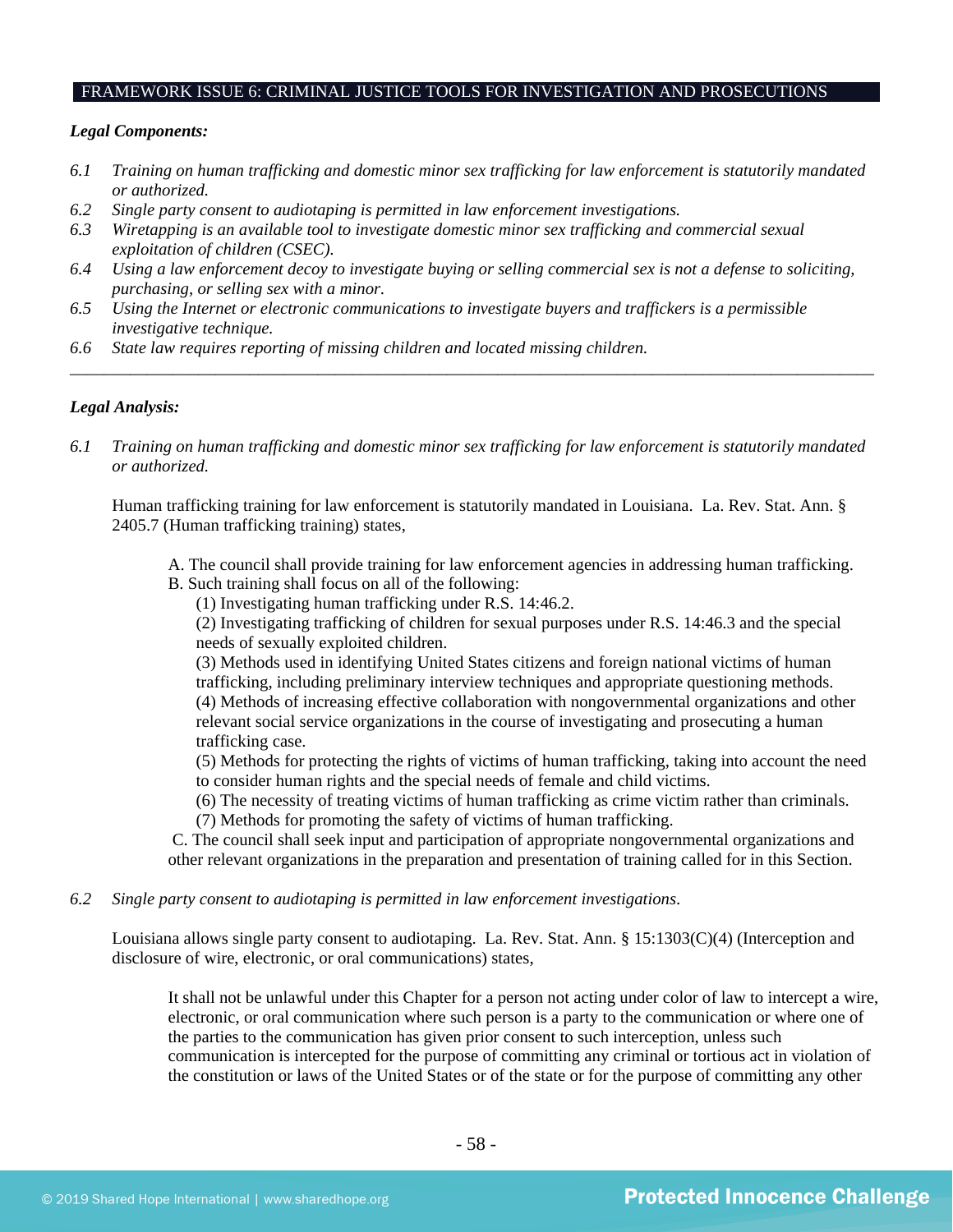injurious act.

*6.3 Wiretapping is an available tool to investigate domestic minor sex trafficking and commercial sexual exploitation of children (CSEC).*

La. Rev. Stat. Ann. § 15:1303(A)(1) (Interception and disclosure of wire, electronic, or oral communications) makes it illegal to "[w]illfully intercept, endeavor to intercept, or procure any other person to intercept or endeavor to intercept, any wire, electronic or oral communication." La. Rev. Stat. Ann. § 15:1308(A) (Authorization for interception of wire or oral communications) allows a judge to issue an order authorizing wiretapping for the investigation of specified crimes, including in part, aggravated kidnapping and money laundering, human trafficking when prosecuted under La. Rev. Stat. Ann. § 14:46.2(B)(3), trafficking of children for sexual purposes, and "(s) [c]ommercial sexual exploitation of children including R.S. 14:81.1 [Pornography involving juveniles], 81.3 [Computer-aided solicitation of a minor], 82 [Prostitution; definition; penalties; enhancement], 82.1 Prostitution; persons under eighteen; additional offenses], 82.2 [Purchase of commercial sexual activity; penalties], 83 [Soliciting for prostitutes], 83.1 [Inciting prostitution], 83.2 [Promoting prostitution], 83.3 [Prostitution by massage], 83.4 [Massage; sexual conduct prohibited], 84 [Pandering], 85 [Letting premises for prostitution], 86 [Enticing persons into prostitution], 89.2 [Crime against nature by solicitation], 104 [Keeping a disorderly place], 105 [Letting a disorderly place], and 282 [Operation of places of prostitution prohibited; penalty]." La. Rev. Stat. Ann. § 15:1308(A)(2)(b), (m), (q), (r), (s).

*6.4 Using a law enforcement decoy to investigate buying or selling commercial sex is not a defense to soliciting, purchasing, or selling sex with a minor.*

Under Louisiana's core sex trafficking statutes, La. Rev. Stat. Ann. § 14:46.2 (Human trafficking) and § 14:46.3 (Trafficking of children for sexual purposes), a defense as to the use of a law enforcement decoy is expressly prohibited. Both La. Rev. Stat. Ann. § 14:46.2(D) and § 14:46.3(B)(3), state, "It shall not be a defense to prosecution for a violation of this Section that the person being recruited, harbored, provided, solicited, received, isolated, enticed, obtained, or maintained is actually a law enforcement officer or peace officer acting within the official scope of his duties."

Furthermore, the defense is prohibited from being raised under Louisiana's CSEC offense, which mirrors the language of the trafficking statutes. Pursuant to La. Rev. Stat. Ann. § 14:82.2(F) (Purchase of commercial sexual activity; penalties), "It shall not be a defense to prosecution a violation of this Section that the person being recruited, harbored, transported, provided, sold, purchased, received, isolated, enticed, obtained, or maintained is actually a law enforcement officer or peace officer acting within the official scope of his duties."

Additionally, pursuant to La. Rev. Stat. Ann. § 14:86 (Enticing persons into prostitution), "it shall not be a defense to prosecution . . . that the person being enticed is actually a law enforcement officer or peace officer acting in his official capacity" and similarly under La. Rev. Stat. Ann. § 14:89.2 (Crime against nature by solicitation) it shall not be a defense "that the person being solicited is actually a law enforcement officer or peace officer acting within the official scope of his duties." La. Rev. Stat. Ann. § 14:86(C), 89.2 (D)(4).

Finally, under La. Rev. Stat. Ann. § 14:82.1 (Prostitution; persons under eighteen; additional offenses), "it shall not be a defense . . . that the person practicing prostitution who is believed to be under the age of eighteen is actually a law enforcement officer or peace officer acting within the official scope of his duties." La. Rev. Stat. Ann. § 14:82.1(E).

Therefore, for charges brought against buyers through reverse sting operations under both Louisiana's sex trafficking and CSEC offenses, this defense would not be accessible, which are the most likely situations in which a defendant would try to raise such a defense.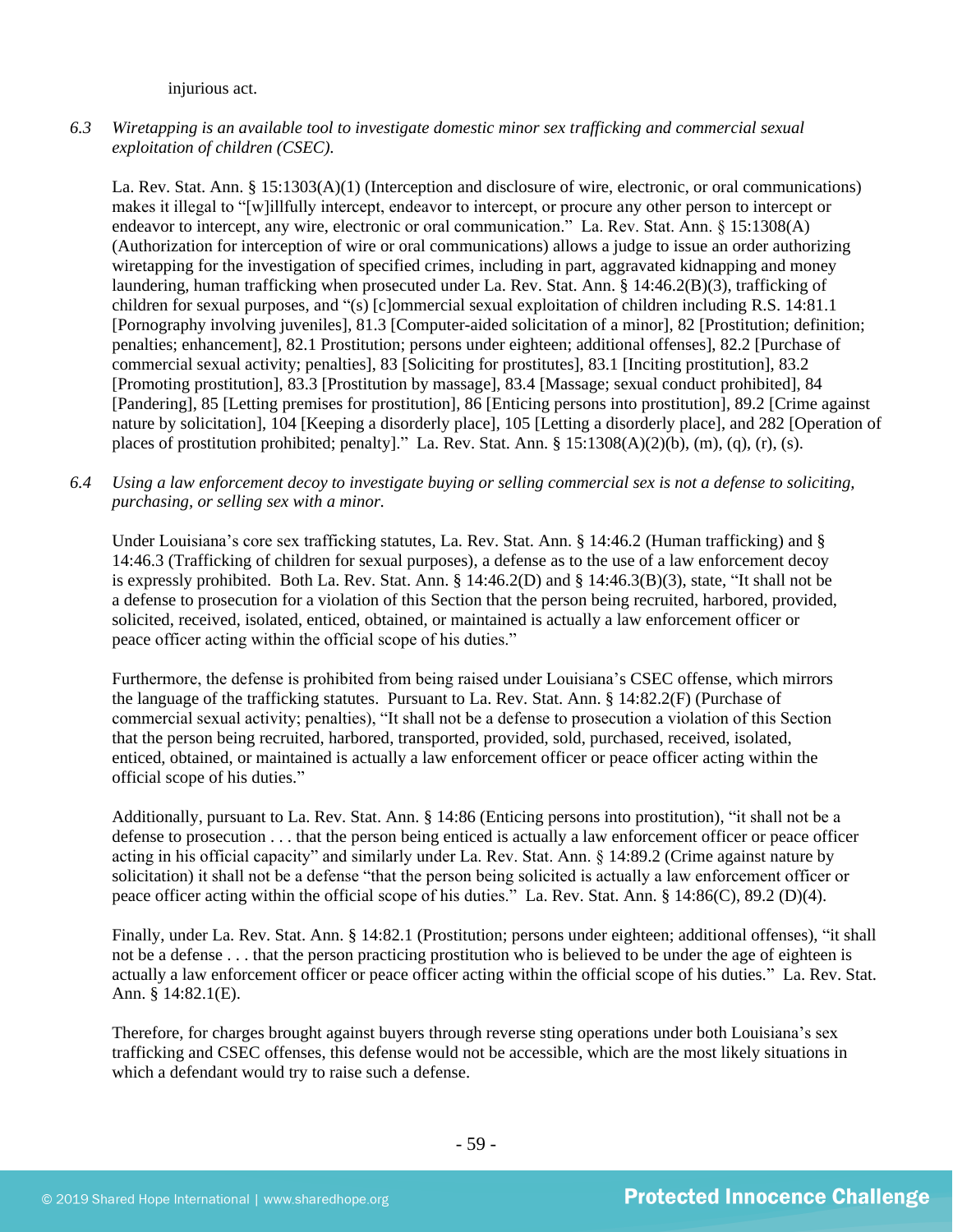## *6.5 Using the Internet or electronic communications to investigate buyers and traffickers is a permissible investigative technique.*

The use of the Internet to investigate buyers and traffickers appears to be permissible under La. Rev. Stat. Ann. § 14:81.3 (Computer-aided solicitation of a minor). The language in the statute specifically carves out an exception allowing law enforcement to use the Internet to investigate buyers and traffickers by disallowing a defense based on the fact that the "victim" was actually a law enforcement officer using the Internet as an investigative tool. La. Rev. Stat. Ann. § 14:81.3(C)(1).

La. Rev. Stat. Ann. § 14:81.3(C) expressly states, "It shall not constitute a defense to a prosecution brought pursuant to this Section that the person reasonably believed to be under the age of seventeen is actually a law enforcement officer or peace officer acting in his official capacity." Additionally, because La. Rev. Stat. Ann. § 14:81.3 applies when a person "knowingly contacts or communicates, through the use of electronic textual communication, with a person who has not yet attained the age of seventeen . . . or a person reasonably believed to have not yet attained the age of seventeen . . . for the purpose of or with the intent to persuade, induce, entice or coerce the person to engage or participate in sexual conduct," it appears to contemplate and permit the use of the Internet in investigations. La. Rev. Stat. Ann. § 14:81.3(A)(1).

## *6.6 State law requires reporting of missing children and located missing children.*

La. Rev. Stat. Ann. § 46:1431(A), (B) (Missing and Exploited Children Information Clearinghouse; establishment; definitions) creates "a Missing and Exploited Children Information Clearinghouse within the Department of Public Safety and Corrections, office of state police" to serve "as a central repository of information regarding missing and/or exploited children." La. Rev. Stat. Ann. § 46:1431(B) expressly requires that information regarding missing or exploited children "be collected and disseminated to assist in the location of missing children and the reporting of exploited children to the proper agency."

La. Rev. Stat. Ann. § 46:1432(A) (Duties of the clearinghouse) requires the clearinghouse to

(1) Establish a system of intrastate communication of information relating to children determined, by the parent, guardian, or legal custodian of the child, or by a law enforcement agency, to be missing and/or exploited.

(2) Provide a centralized file for the exchange of information on missing children within the state.

(3) Interface with the National Crime Information Center for the exchange of information on children suspected of interstate travel.

Furthermore, the clearinghouse also must "collect, process, maintain, and disseminate information on missing and/or exploited children and shall strive to maintain or disseminate only accurate and complete information." La. Rev. Stat. Ann. § 46:1432(C).

La. Rev. Stat. Ann. § 40:2521 (Law enforcement agency receiving report of missing or recovered child; duty) requires the law enforcement agency that receives an initial report of a missing child or the recovery of a missing child to

immediately report the missing or recovered child to national law enforcement agencies and the state law enforcement agencies of neighboring states. This notification shall include entry of the name of the child into the National Crime Information Center registry. These reports shall be made for each reported missing child without regard to whether the child is believed to be missing due to stranger abduction, parental abduction, or any other cause.

La. Rev. Stat. Ann. § 14:403.3(A) (Reports of missing children; procedures; false reports or communications; penalties) similarly requires,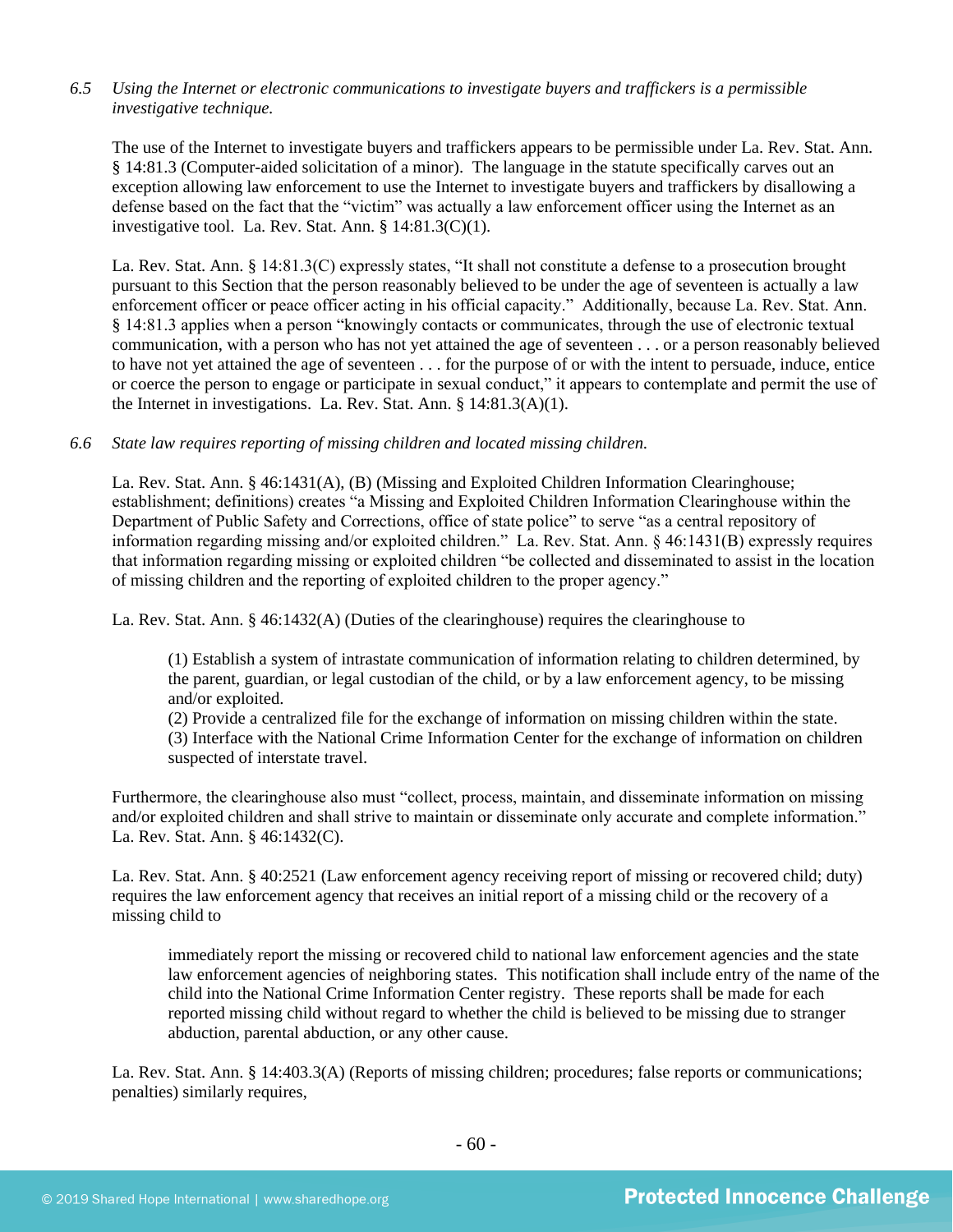(1) Any state or local law enforcement agency receiving a report of a missing child, or the recovery of a missing child, and having reasonable grounds to believe such report is accurate shall within forty-eight hours after the date of receipt of the report notify each of the following of the fact and contents of such report:

- (a) The Department of Health and Human Resources.
- (b) The Department of Public Safety and Corrections, if it did not originally receive the report.
- (c) The office of the sheriff for the parish in which such report was received, if it did not originally receive the report.
- (d) The office of the sheriff for all parishes adjacent to the parish in which such report was received. (e) The National Crime Information Computer System.
- (2) The law enforcement agency may also notify any other appropriate local, state, or federal agency of the fact and contents of such report.

Under the Missing Children Identification Act, La. Rev. Stat. Ann. Title 40 (Public health and safety), Chapter 25 (Missing children identification act), schools must maintain identification cards "to assist with the finding and identification of missing children and only with parental permission." La. Rev. Stat. Ann. §§ 40:2512, 40:2515(3). In the event a child is suspected to be missing, the principal "may release the child identification card of any child to a law enforcement agency or other public agency or entity" with the written permission of the parents, or without the parents' permission "for good cause shown," after a hearing. La. Rev. Stat. Ann. § 40:2518(D).

La. Rev. Stat. Ann. § 46:1433(A) (Notification of location of missing or exploited child) requires a "parent, guardian, or legal custodian responsible for notifying the clearinghouse or a law enforcement agency of a missing or exploited child" to "immediately notify such agency or the clearinghouse of any child whose location has been determined." Additionally, law enforcement agencies are required to "transmit information of the recovery of a missing child to the clearinghouse, which shall maintain the information in the central repository . . . ." La. Rev. Stat. Ann. § 46:1433(B).